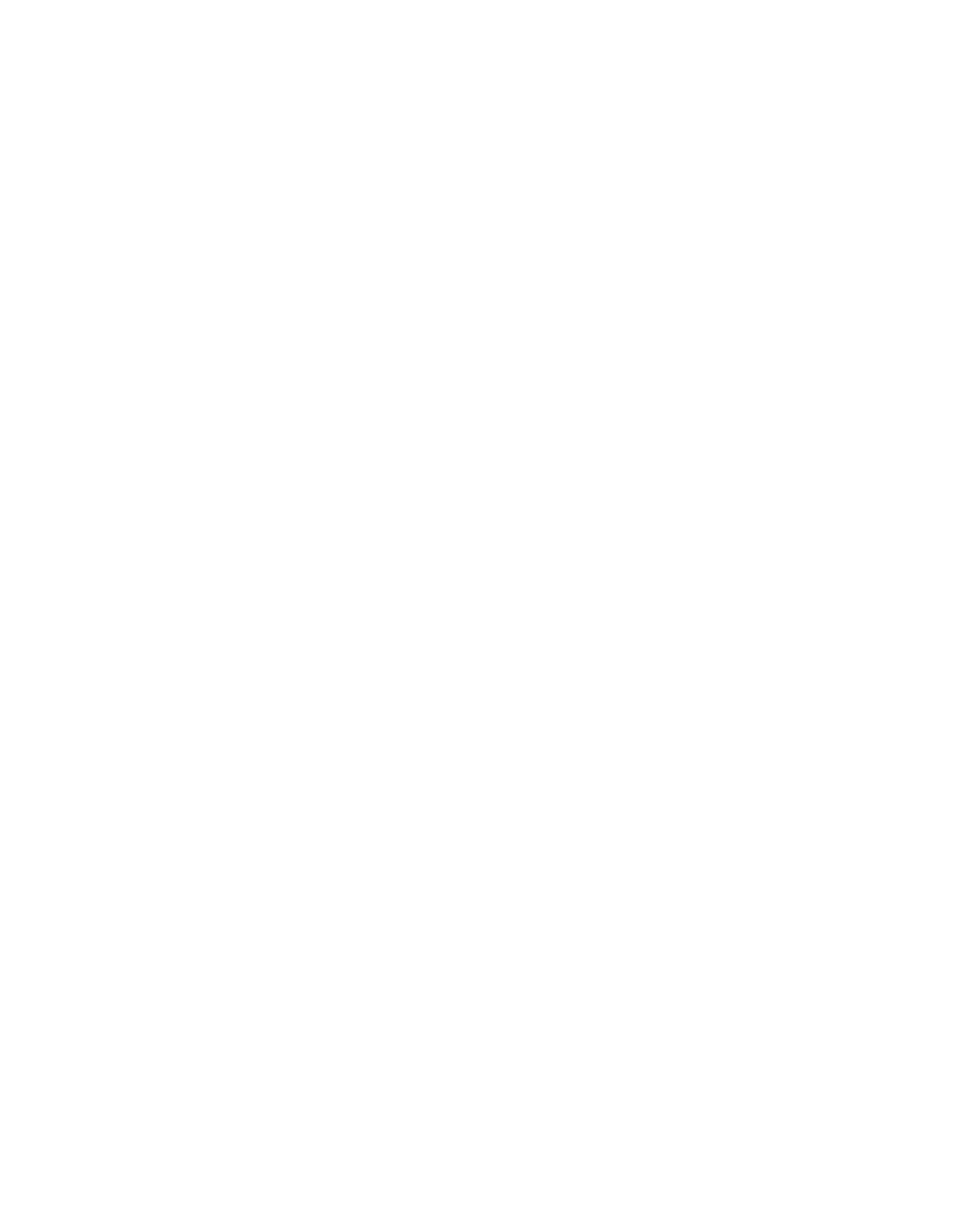I am firmly against the rezoning of the parcel located on the southwest corner of Dynamite and Tatum (PUD Z-22-18).

This application is irresponsible and it violates nearly all of the zoning standards in the area. Residents purchased their homes based on C-1 zoning and the entire community will be directly and negatively impacted by the proposed development. This application is not about serving or improving a community. This application is about a cash grab for a select few at the direct expense of the community it allegedly wants to serve.

Councilman Waring, your constituents, neighbors and friends have spoken for the second time, in overwhelming numbers. A C-2 business does NOT belong on this parcel and we will never support a C-2 business on this parcel.

As the elected official with jurisdiction over of this application, we are requesting your support by demonstrating a swift response to the staggering opposition to this application. We've listened. We ask that you listen and put the inevitable dagger in PUD Z-22-18 so that our community, as well as the Developer, can refocus our energy on other important issues.

**Dorothy** @hotmail.com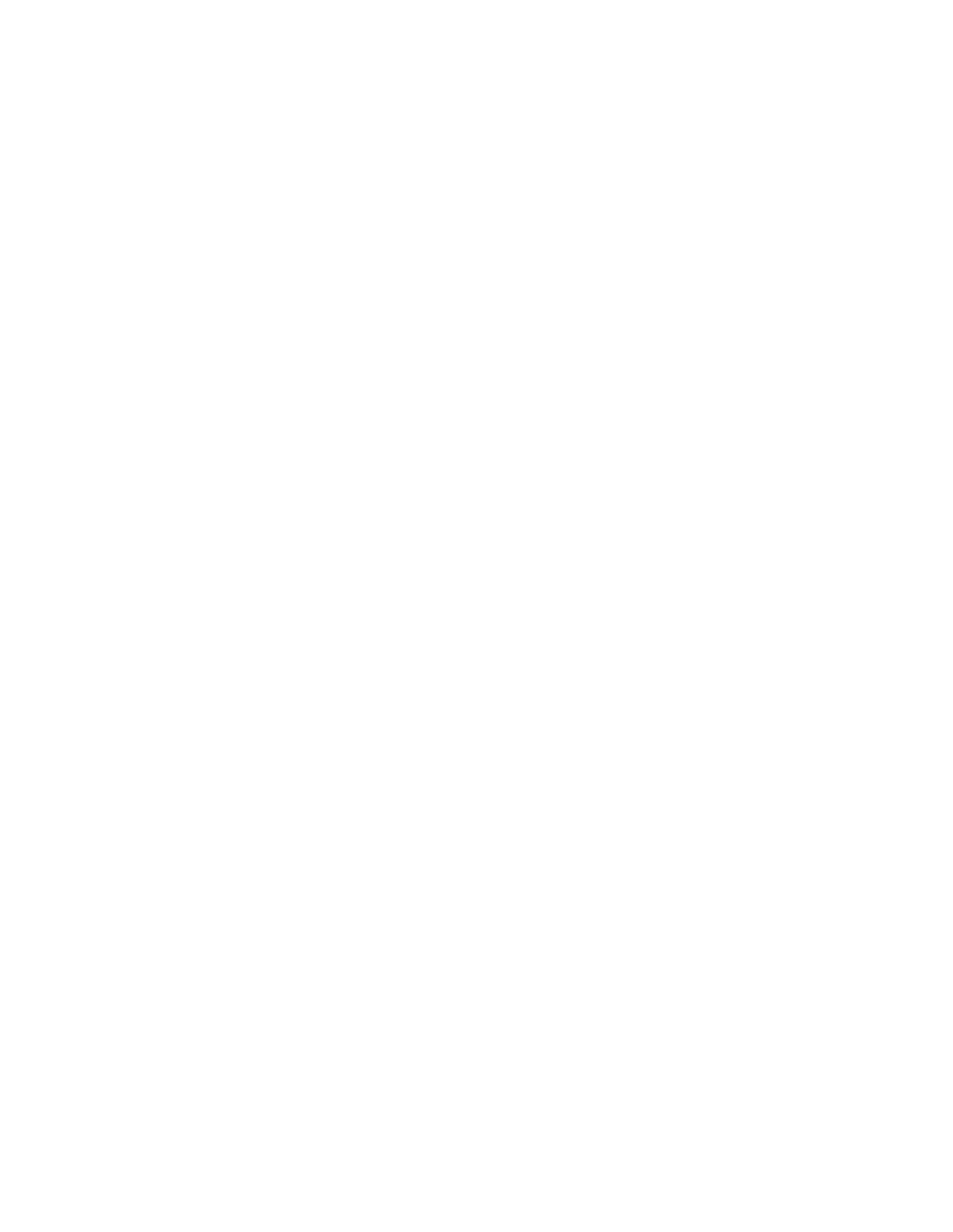I am firmly against the rezoning of the parcel located on the southwest corner of Dynamite and Tatum (PUD Z-22-18).

This application is irresponsible and it violates nearly all of the zoning standards in the area. Residents purchased their homes based on C-1 zoning and the entire community will be directly and negatively impacted by the proposed development. This application is not about serving or improving a community. This application is about a cash grab for a select few at the direct expense of the community it allegedly wants to serve.

Councilman Waring, your constituents, neighbors and friends have spoken for the second time, in overwhelming numbers. A C-2 business does NOT belong on this parcel and we will never support a C-2 business on this parcel.

As the elected official with jurisdiction over of this application, we are requesting your support by demonstrating a swift response to the staggering opposition to this application. We've listened. We ask that you listen and put the inevitable dagger in PUD Z-22-18 so that our community, as well as the Developer, can refocus our energy on other important issues.

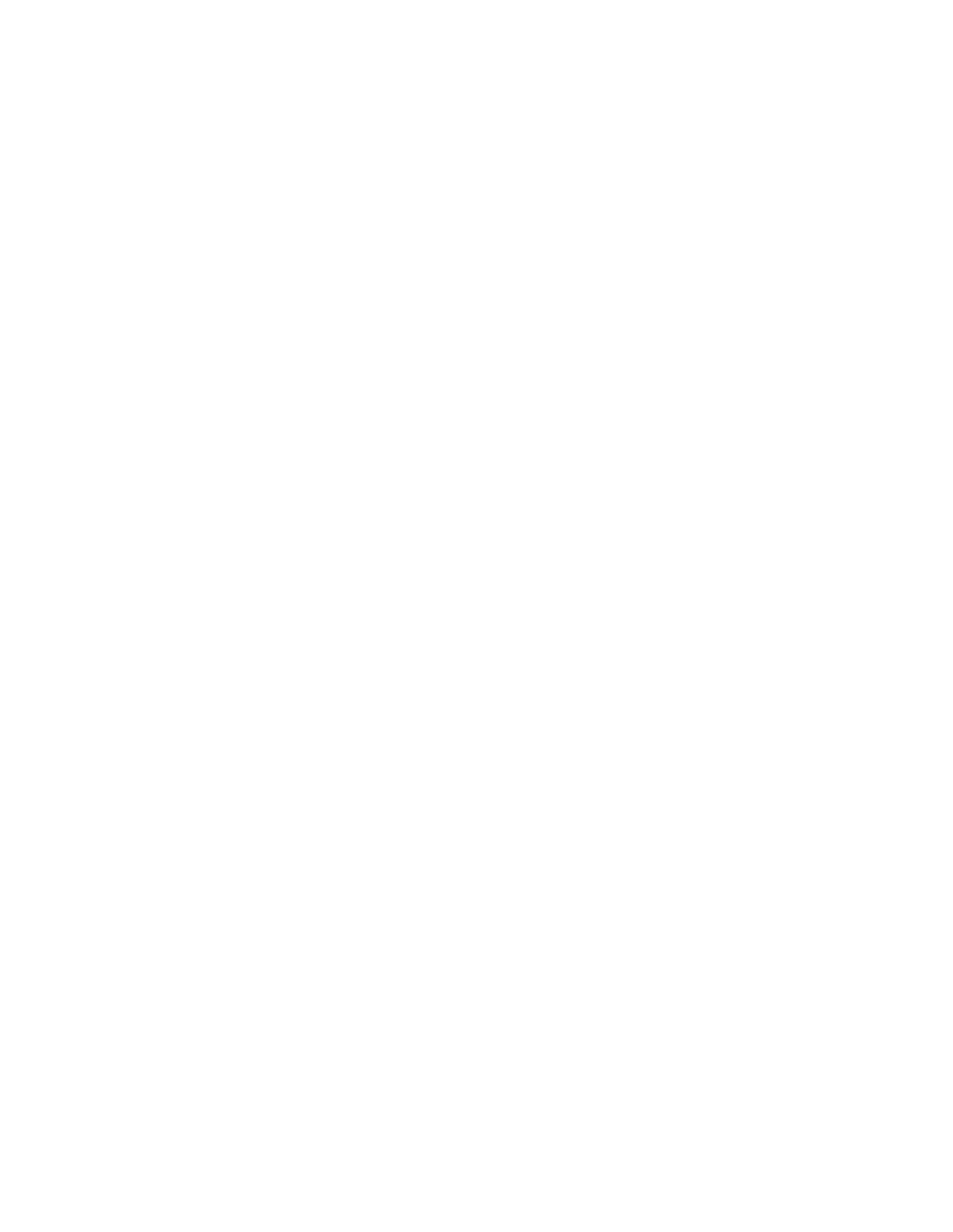I am firmly against the rezoning of the parcel located on the southwest corner of Dynamite and Tatum (PUD Z-22-18).

This application is irresponsible and it violates nearly all of the zoning standards in the area. Residents purchased their homes based on C-1 zoning and the entire community will be directly and negatively impacted by the proposed development. This application is not about serving or improving a community. This application is about a cash grab for a select few at the direct expense of the community it allegedly wants to serve.

Councilman Waring, your constituents, neighbors and friends have spoken for the second time, in overwhelming numbers. A C-2 business does NOT belong on this parcel and we will never support a C-2 business on this parcel.

As the elected official with jurisdiction over of this application, we are requesting your support by demonstrating a swift response to the staggering opposition to this application. We've listened. We ask that you listen and put the inevitable dagger in PUD Z-22-18 so that our community, as well as the Developer, can refocus our energy on other important issues.

Marina @gmail.com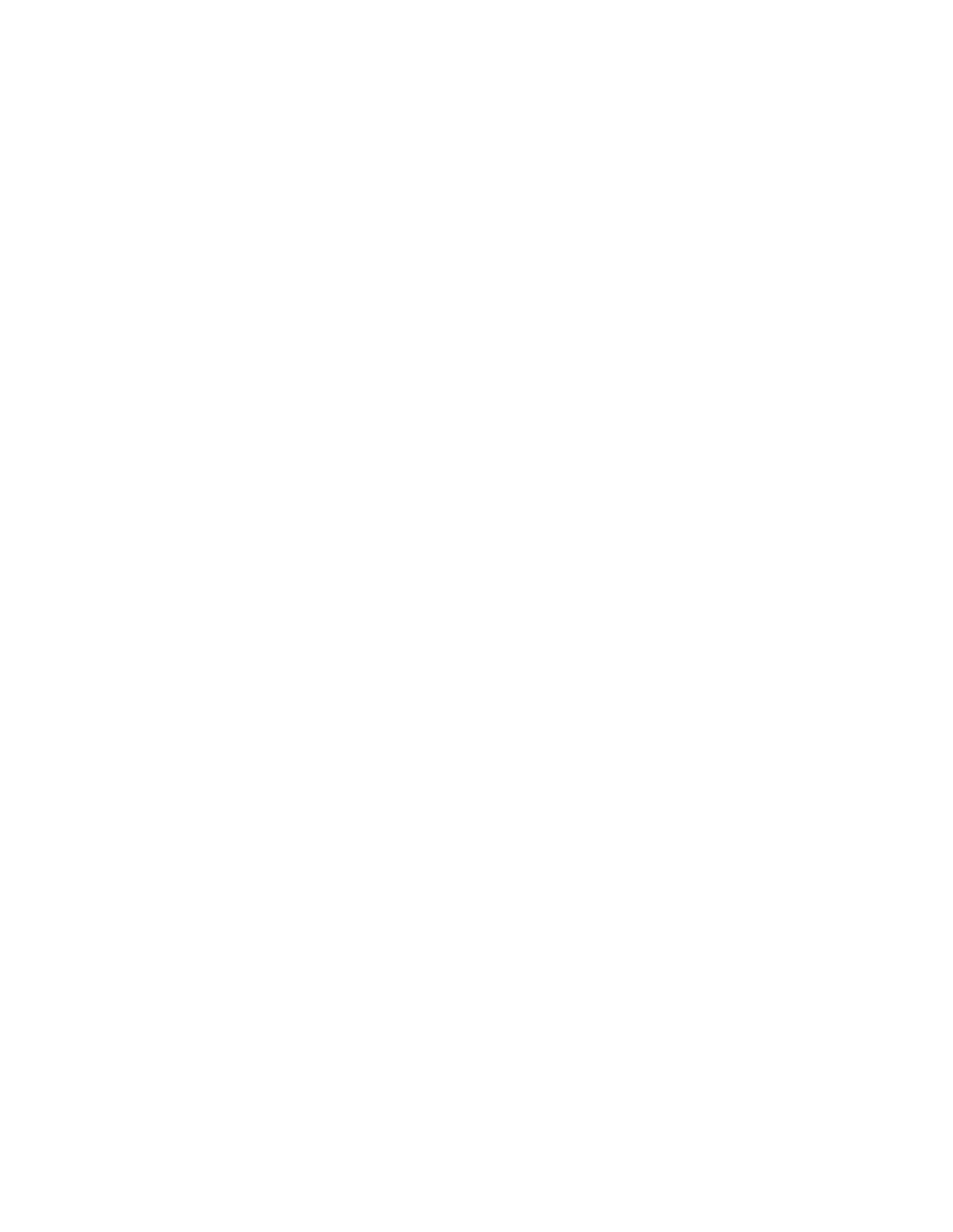I am firmly against the rezoning of the parcel located on the southwest corner of Dynamite and Tatum (PUD Z-22-18).

This application is irresponsible and it violates nearly all of the zoning standards in the area. Residents purchased their homes based on C-1 zoning and the entire community will be directly and negatively impacted by the proposed development. This application is not about serving or improving a community. This application is about a cash grab for a select few at the direct expense of the community it allegedly wants to serve.

Councilman Waring, your constituents, neighbors and friends have spoken for the second time, in overwhelming numbers. A C-2 business does NOT belong on this parcel and we will never support a C-2 business on this parcel.



Cave creek, Arizona 85331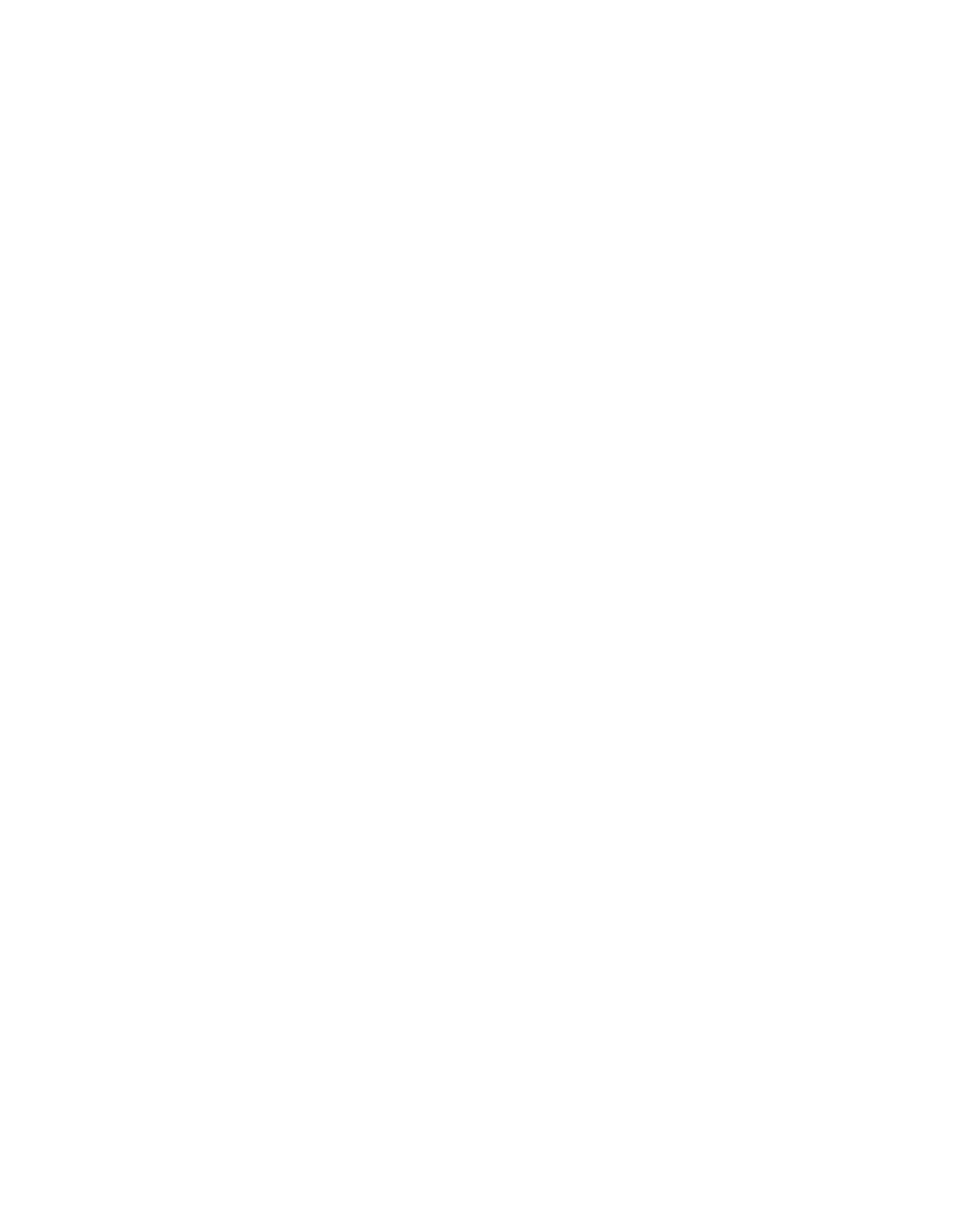I am firmly against the rezoning of the parcel located on the southwest corner of Dynamite and Tatum (PUD Z-22-18).

This application is irresponsible and it violates nearly all of the zoning standards in the area. Residents purchased their homes based on C-1 zoning and the entire community will be directly and negatively impacted by the proposed development. This application is not about serving or improving a community. This application is about a cash grab for a select few at the direct expense of the community it allegedly wants to serve.

Councilman Waring, your constituents, neighbors and friends have spoken for the second time, in overwhelming numbers. A C-2 business does NOT belong on this parcel and we will never support a C-2 business on this parcel.

As the elected official with jurisdiction over of this application, we are requesting your support by demonstrating a swift response to the staggering opposition to this application. We've listened. We ask that you listen and put the inevitable dagger in PUD Z-22-18 so that our community, as well as the Developer, can refocus our energy on other important issues.

**Carrie** @gmail.com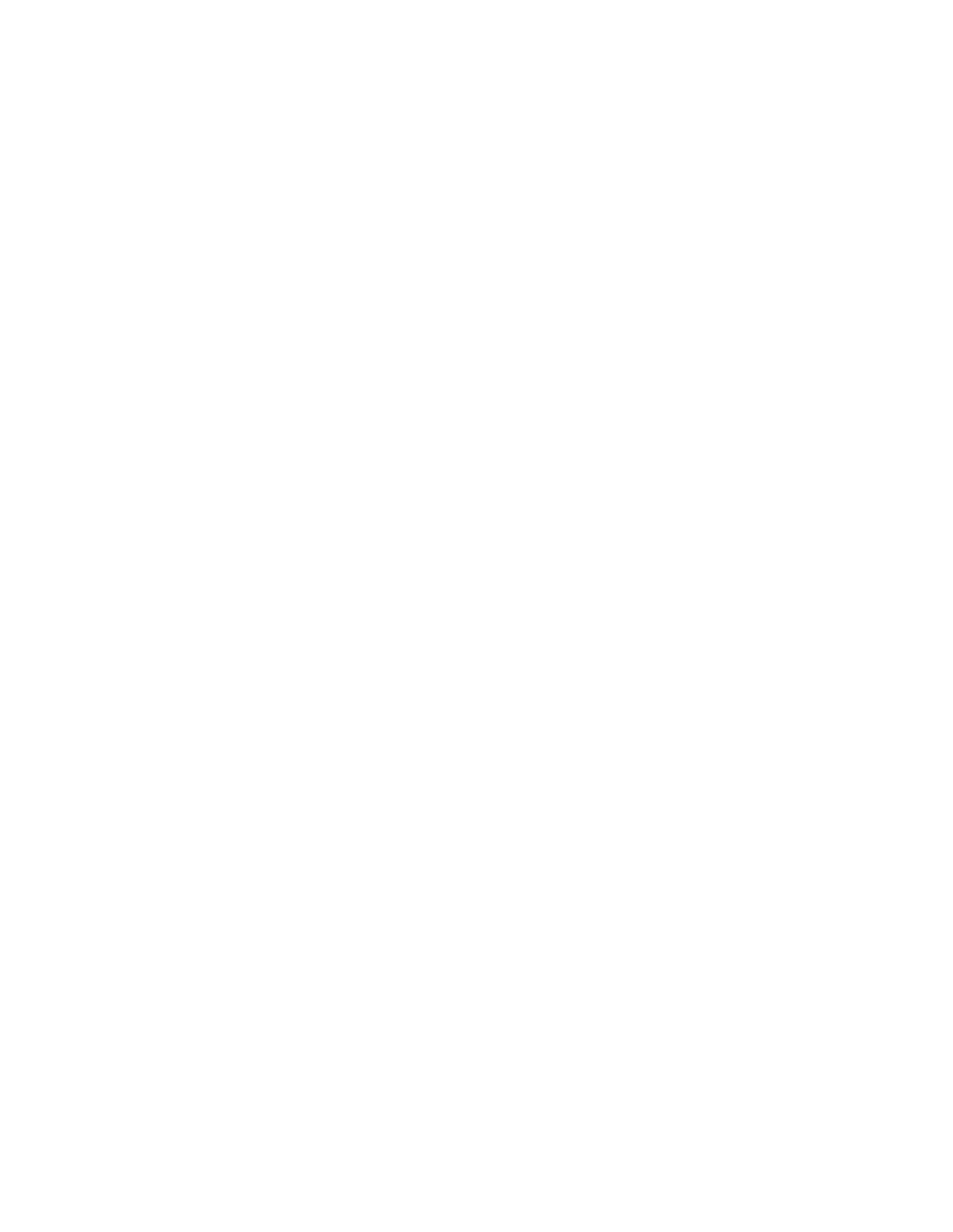I am firmly against the rezoning of the parcel located on the southwest corner of Dynamite and Tatum (PUD Z-22-18).

This application is irresponsible and it violates nearly all of the zoning standards in the area. Residents purchased their homes based on C-1 zoning and the entire community will be directly and negatively impacted by the proposed development. This application is not about serving or improving a community. This application is about a cash grab for a select few at the direct expense of the community it allegedly wants to serve.

Councilman Waring, your constituents, neighbors and friends have spoken for the second time, in overwhelming numbers. A C-2 business does NOT belong on this parcel and we will never support a C-2 business on this parcel.



Cave Creek, Arizona 85331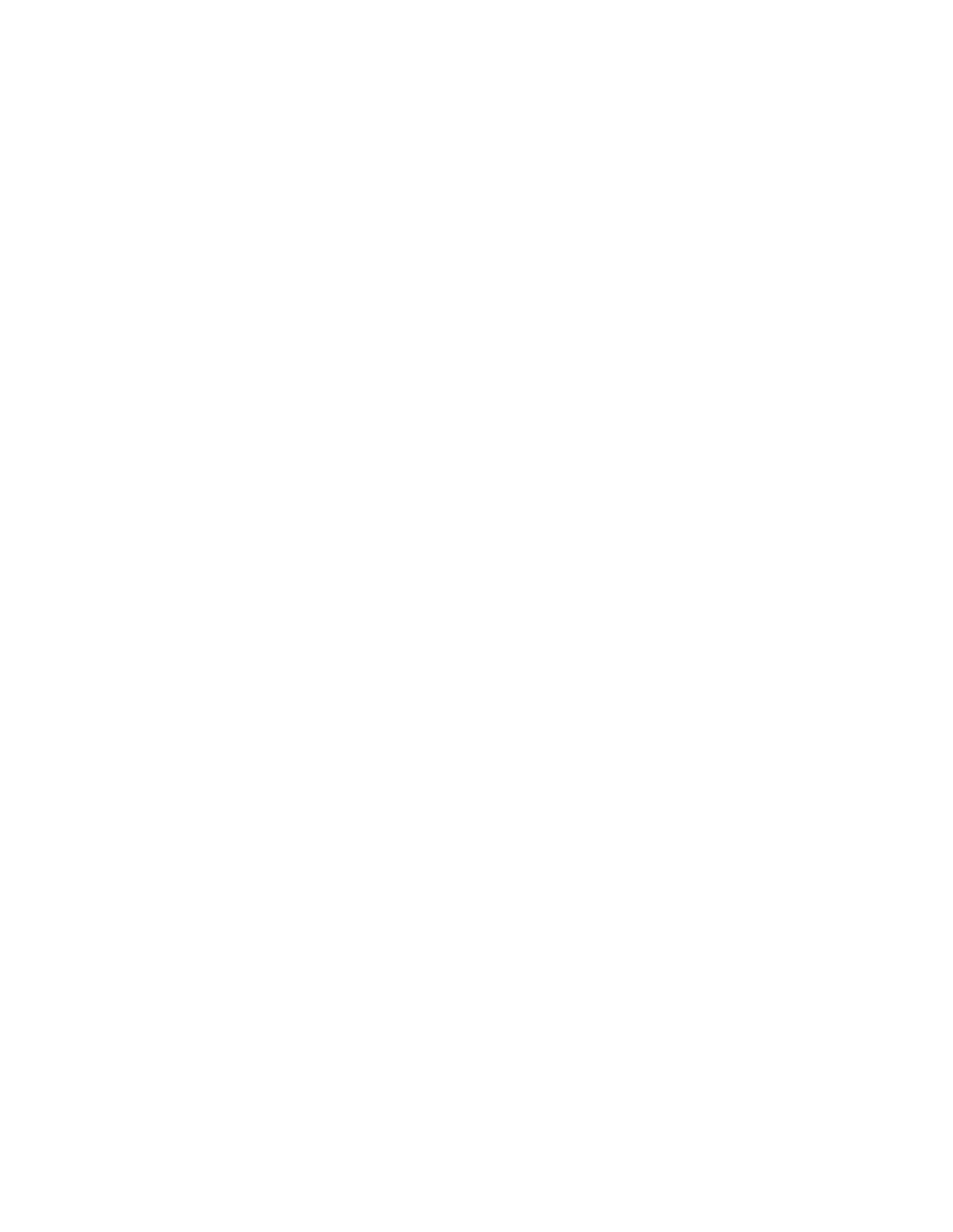I am firmly against the rezoning of the parcel located on the southwest corner of Dynamite and Tatum (PUD Z-22-18).

This application is irresponsible and it violates nearly all of the zoning standards in the area. Residents purchased their homes based on C-1 zoning and the entire community will be directly and negatively impacted by the proposed development. This application is not about serving or improving a community. This application is about a cash grab for a select few at the direct expense of the community it allegedly wants to serve.

Councilman Waring, your constituents, neighbors and friends have spoken for the second time, in overwhelming numbers. A C-2 business does NOT belong on this parcel and we will never support a C-2 business on this parcel.



CAVE CREEK, Arizona 85331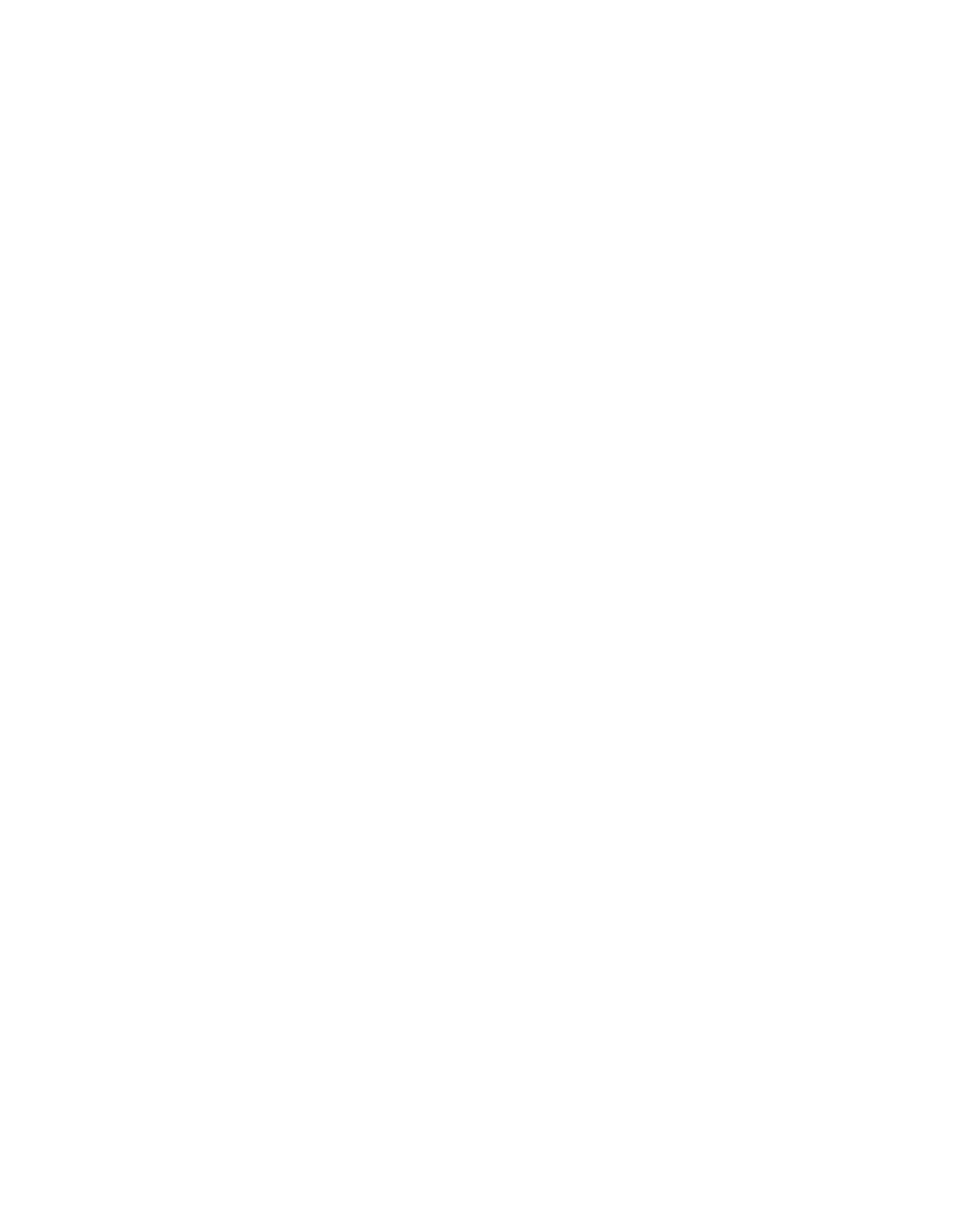I am firmly against the rezoning of the parcel located on the southwest corner of Dynamite and Tatum (PUD Z-22-18).

This application is irresponsible and it violates nearly all of the zoning standards in the area. Residents purchased their homes based on C-1 zoning and the entire community will be directly and negatively impacted by the proposed development. This application is not about serving or improving a community. This application is about a cash grab for a select few at the direct expense of the community it allegedly wants to serve.

Councilman Waring, your constituents, neighbors and friends have spoken for the second time, in overwhelming numbers. A C-2 business does NOT belong on this parcel and we will never support a C-2 business on this parcel.

As the elected official with jurisdiction over of this application, we are requesting your support by demonstrating a swift response to the staggering opposition to this application. We've listened. We ask that you listen and put the inevitable dagger in PUD Z-22-18 so that our community, as well as the Developer, can refocus our energy on other important issues.

Ashley @gmail.com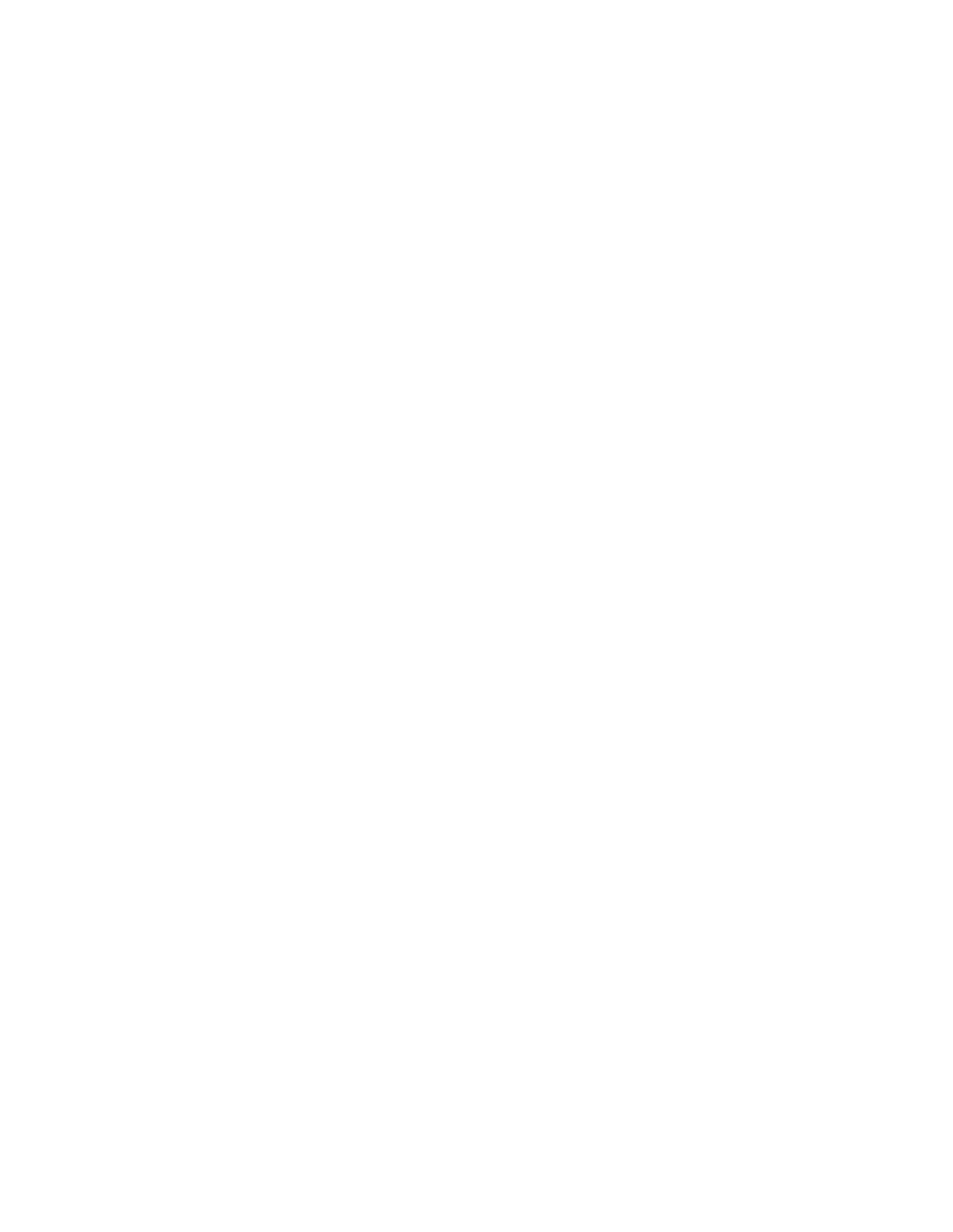I am firmly against the rezoning of the parcel located on the southwest corner of Dynamite and Tatum (PUD Z-22-18).

This application is irresponsible and it violates nearly all of the zoning standards in the area. Residents purchased their homes based on C-1 zoning and the entire community will be directly and negatively impacted by the proposed development. This application is not about serving or improving a community. This application is about a cash grab for a select few at the direct expense of the community it allegedly wants to serve.

Councilman Waring, your constituents, neighbors and friends have spoken for the second time, in overwhelming numbers. A C-2 business does NOT belong on this parcel and we will never support a C-2 business on this parcel.

As the elected official with jurisdiction over of this application, we are requesting your support by demonstrating a swift response to the staggering opposition to this application. We've listened. We ask that you listen and put the inevitable dagger in PUD Z-22-18 so that our community, as well as the Developer, can refocus our energy on other important issues.

@hotmail.com

Cave Creek, Arizona 85331

Lisa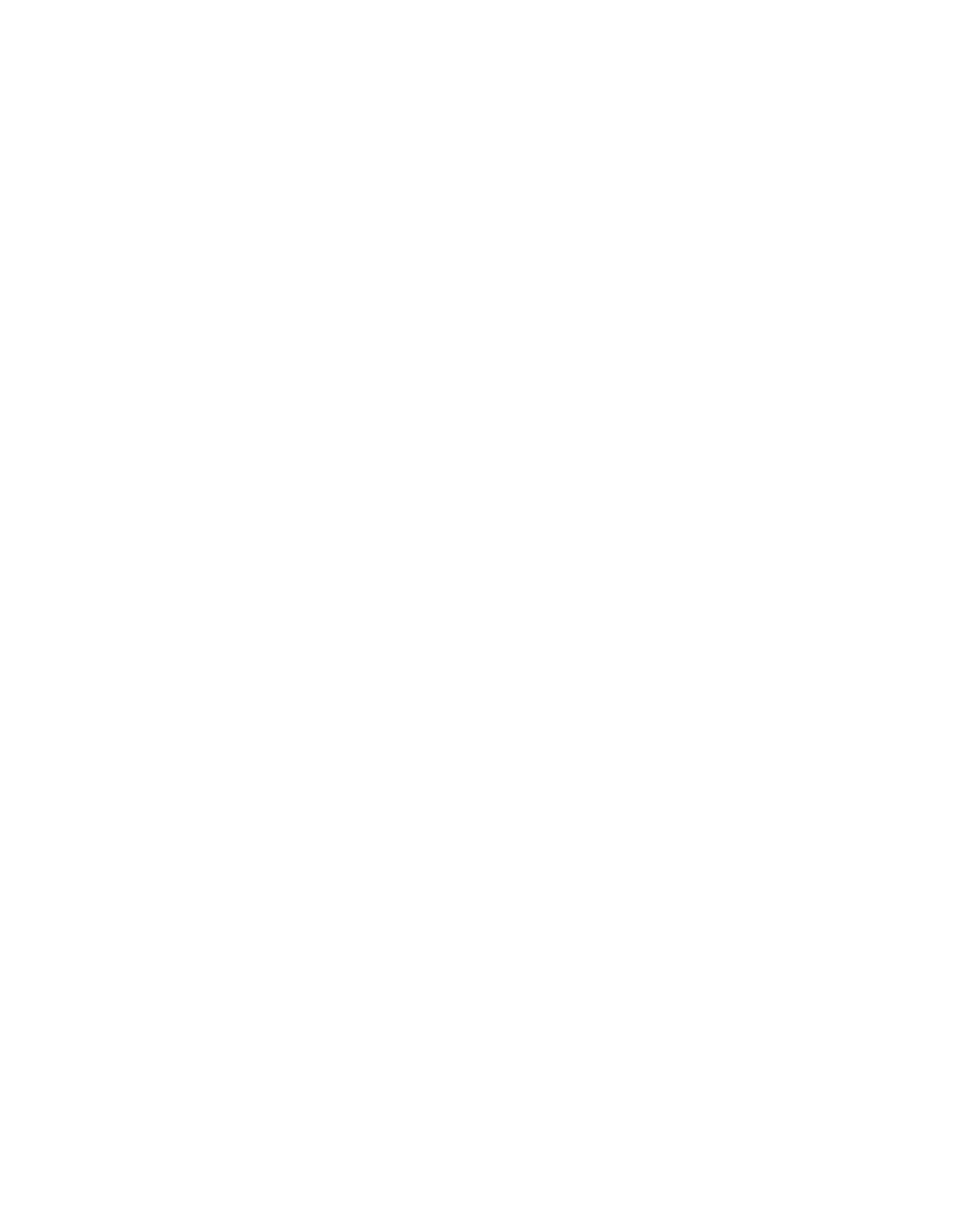I am firmly against the rezoning of the parcel located on the southwest corner of Dynamite and Tatum (PUD Z-22-18).

This application is irresponsible and it violates nearly all of the zoning standards in the area. Residents purchased their homes based on C-1 zoning and the entire community will be directly and negatively impacted by the proposed development. This application is not about serving or improving a community. This application is about a cash grab for a select few at the direct expense of the community it allegedly wants to serve.

Councilman Waring, your constituents, neighbors and friends have spoken for the second time, in overwhelming numbers. A C-2 business does NOT belong on this parcel and we will never support a C-2 business on this parcel.

As the elected official with jurisdiction over of this application, we are requesting your support by demonstrating a swift response to the staggering opposition to this application. We've listened. We ask that you listen and put the inevitable dagger in PUD Z-22-18 so that our community, as well as the Developer, can refocus our energy on other important issues.

Jeff @gmail.com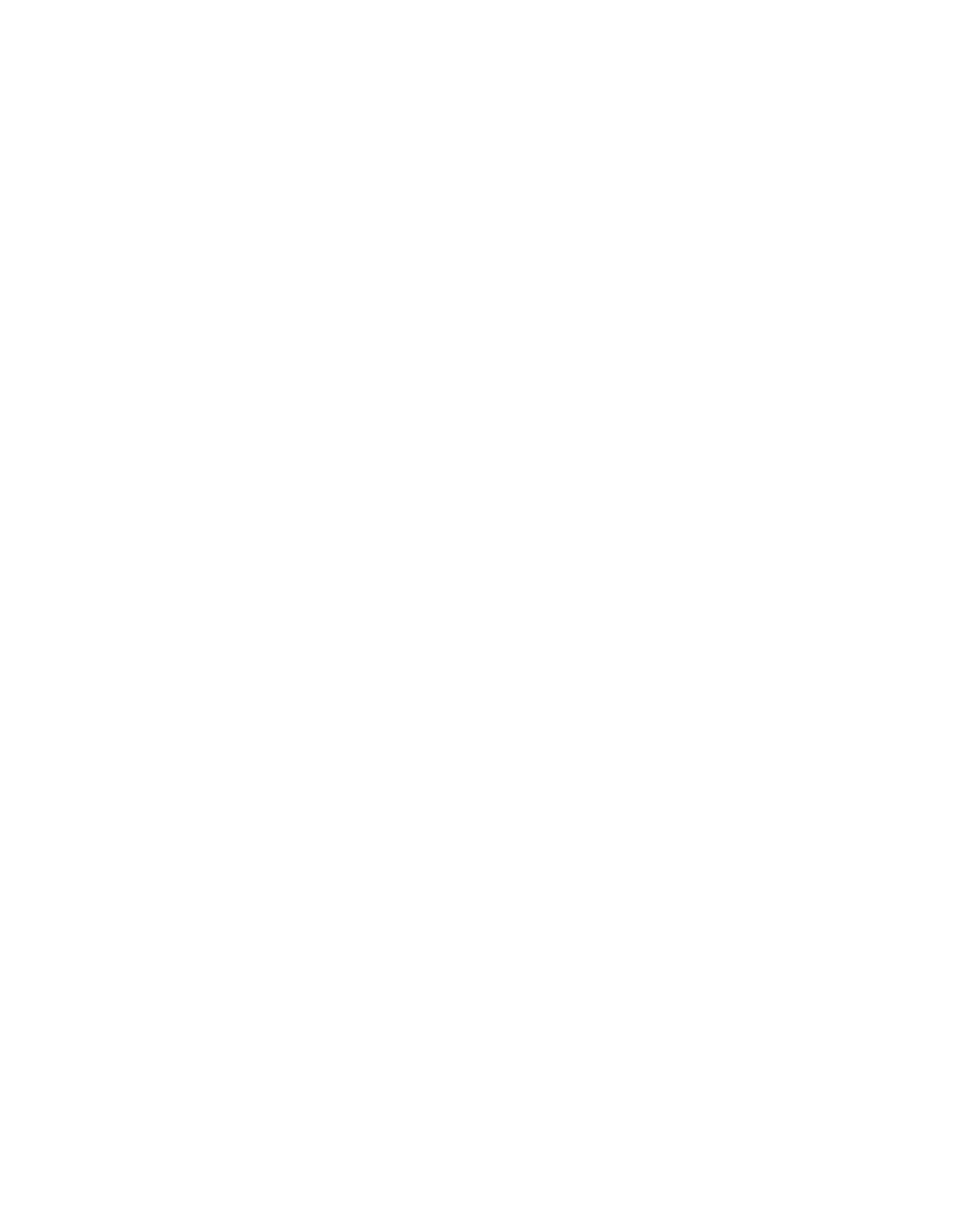I am firmly against the rezoning of the parcel located on the southwest corner of Dynamite and Tatum (PUD Z-22-18).

This application is irresponsible and it violates nearly all of the zoning standards in the area. Residents purchased their homes based on C-1 zoning and the entire community will be directly and negatively impacted by the proposed development. This application is not about serving or improving a community. This application is about a cash grab for a select few at the direct expense of the community it allegedly wants to serve.

Councilman Waring, your constituents, neighbors and friends have spoken for the second time, in overwhelming numbers. A C-2 business does NOT belong on this parcel and we will never support a C-2 business on this parcel.



Cave Creek, Arizona 85331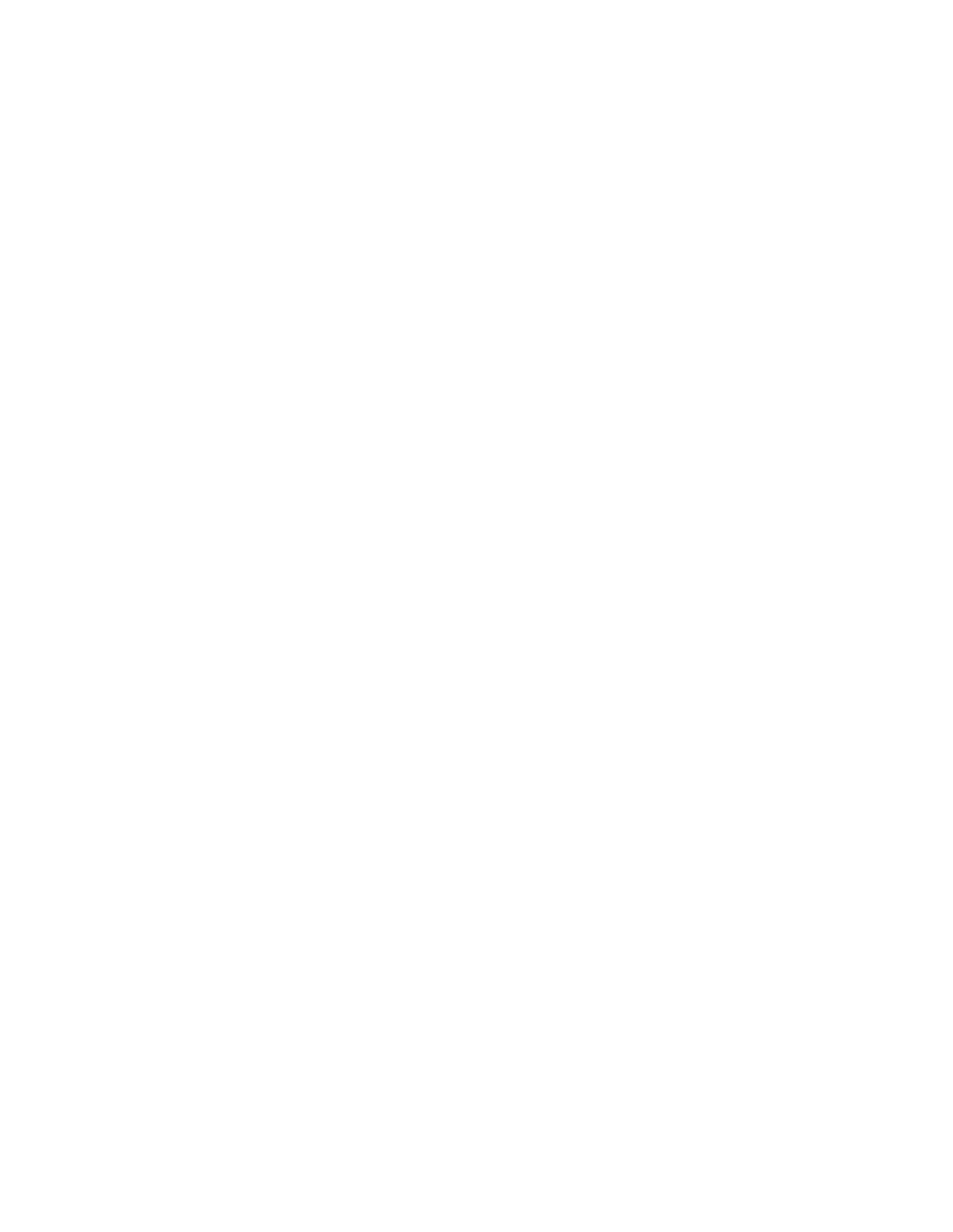I am firmly against the rezoning of the parcel located on the southwest corner of Dynamite and Tatum (PUD Z-22-18).

This application is irresponsible and it violates nearly all of the zoning standards in the area. Residents purchased their homes based on C-1 zoning and the entire community will be directly and negatively impacted by the proposed development. This application is not about serving or improving a community. This application is about a cash grab for a select few at the direct expense of the community it allegedly wants to serve.

Councilman Waring, your constituents, neighbors and friends have spoken for the second time, in overwhelming numbers. A C-2 business does NOT belong on this parcel and we will never support a C-2 business on this parcel.

As the elected official with jurisdiction over of this application, we are requesting your support by demonstrating a swift response to the staggering opposition to this application. We've listened. We ask that you listen and put the inevitable dagger in PUD Z-22-18 so that our community, as well as the Developer, can refocus our energy on other important issues.

**Shelley** @hotmail.com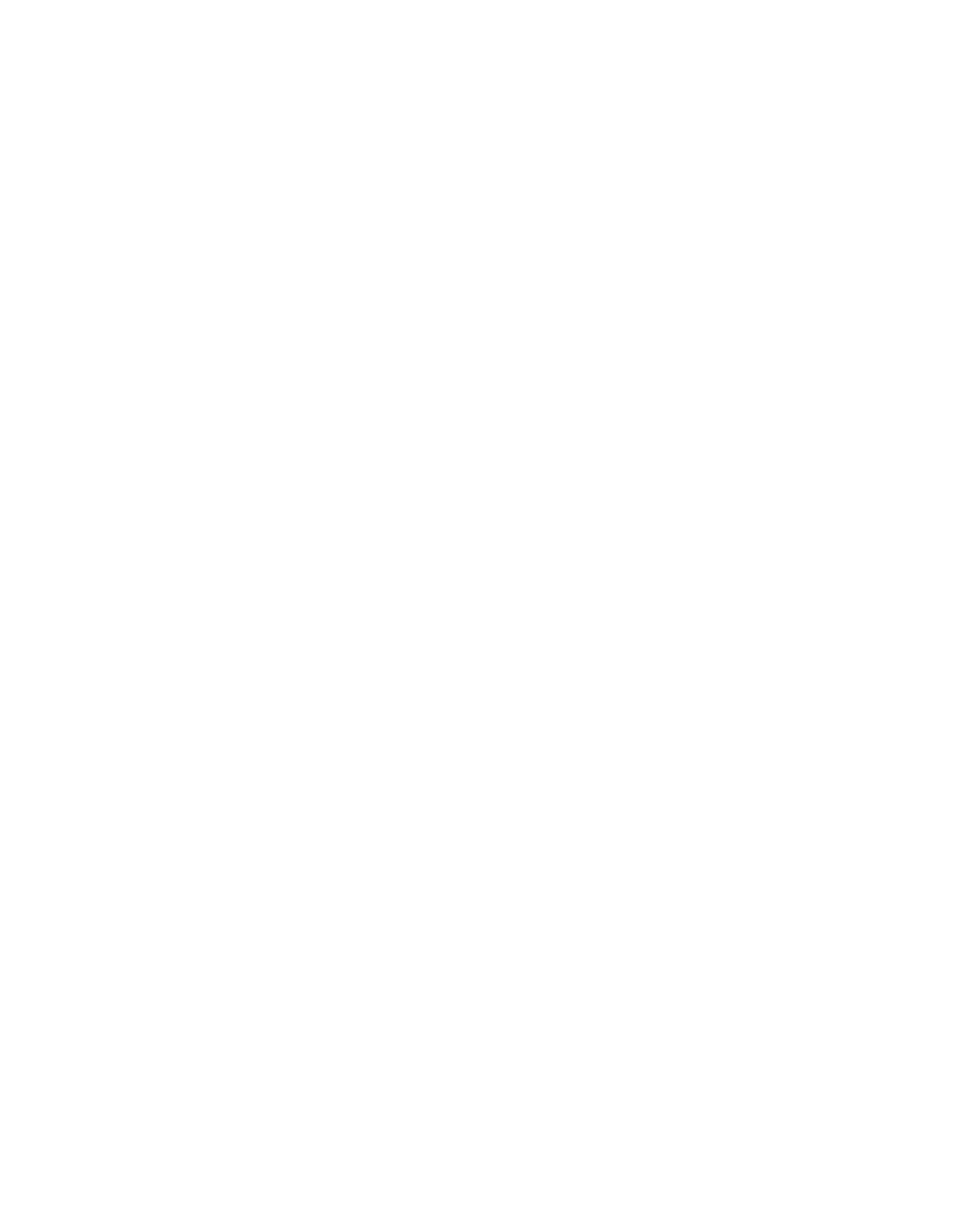I am firmly against the rezoning of the parcel located on the southwest corner of Dynamite and Tatum (PUD Z-22-18).

This application is irresponsible and it violates nearly all of the zoning standards in the area. Residents purchased their homes based on C-1 zoning and the entire community will be directly and negatively impacted by the proposed development. This application is not about serving or improving a community. This application is about a cash grab for a select few at the direct expense of the community it allegedly wants to serve.

Councilman Waring, your constituents, neighbors and friends have spoken for the second time, in overwhelming numbers. A C-2 business does NOT belong on this parcel and we will never support a C-2 business on this parcel.

As the elected official with jurisdiction over of this application, we are requesting your support by demonstrating a swift response to the staggering opposition to this application. We've listened. We ask that you listen and put the inevitable dagger in PUD Z-22-18 so that our community, as well as the Developer, can refocus our energy on other important issues.

Joanne @hotmail.com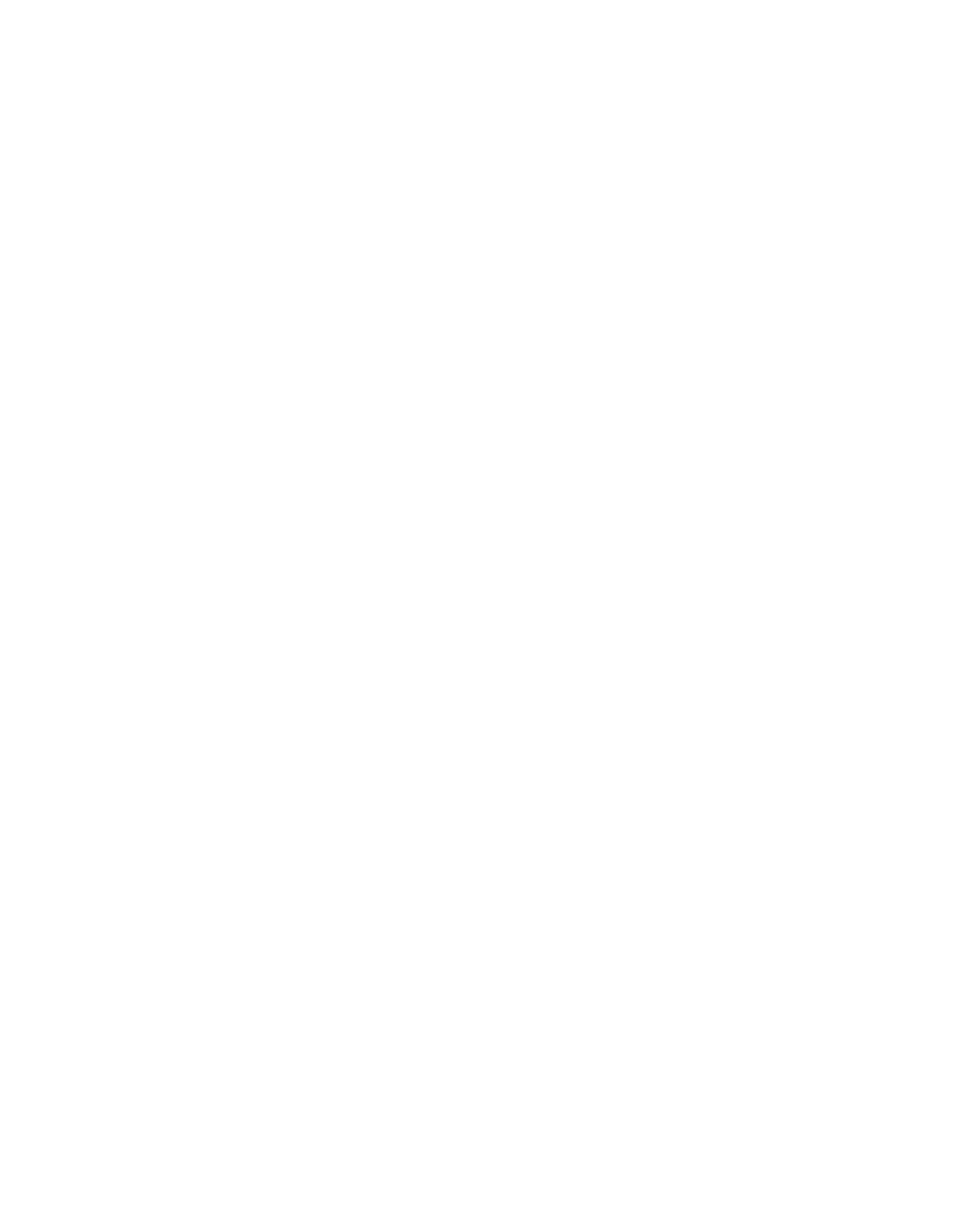I am firmly against the rezoning of the parcel located on the southwest corner of Dynamite and Tatum (PUD Z-22-18).

This application is irresponsible and it violates nearly all of the zoning standards in the area. Residents purchased their homes based on C-1 zoning and the entire community will be directly and negatively impacted by the proposed development. This application is not about serving or improving a community. This application is about a cash grab for a select few at the direct expense of the community it allegedly wants to serve.

Councilman Waring, your constituents, neighbors and friends have spoken for the second time, in overwhelming numbers. A C-2 business does NOT belong on this parcel and we will never support a C-2 business on this parcel.

As the elected official with jurisdiction over of this application, we are requesting your support by demonstrating a swift response to the staggering opposition to this application. We've listened. We ask that you listen and put the inevitable dagger in PUD Z-22-18 so that our community, as well as the Developer, can refocus our energy on other important issues.

| Donna |             |
|-------|-------------|
|       | $@$ cox.net |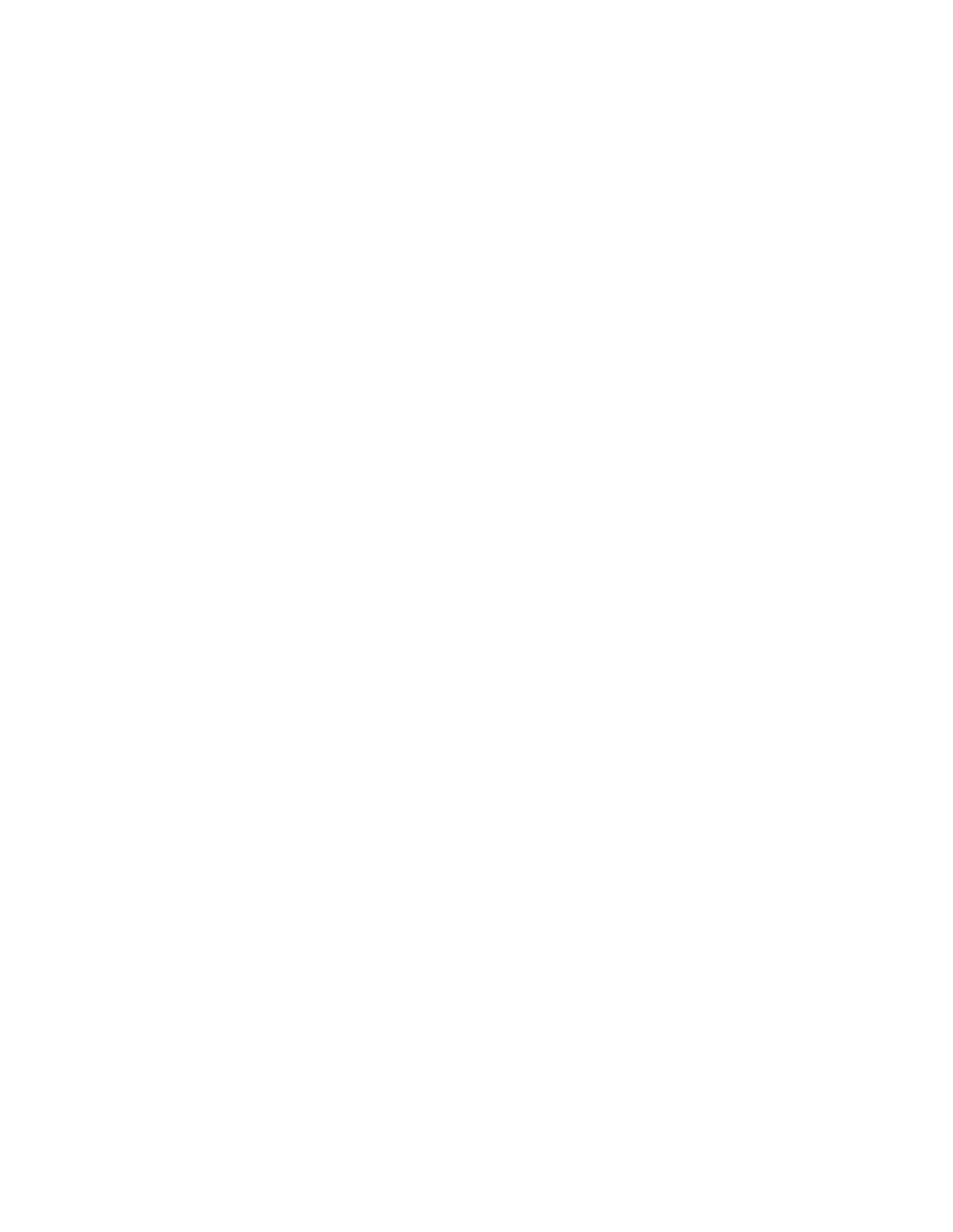I am firmly against the rezoning of the parcel located on the southwest corner of Dynamite and Tatum (PUD Z-22-18).

This application is irresponsible and it violates nearly all of the zoning standards in the area. Residents purchased their homes based on C-1 zoning and the entire community will be directly and negatively impacted by the proposed development. This application is not about serving or improving a community. This application is about a cash grab for a select few at the direct expense of the community it allegedly wants to serve.

Councilman Waring, your constituents, neighbors and friends have spoken for the second time, in overwhelming numbers. A C-2 business does NOT belong on this parcel and we will never support a C-2 business on this parcel.

As the elected official with jurisdiction over of this application, we are requesting your support by demonstrating a swift response to the staggering opposition to this application. We've listened. We ask that you listen and put the inevitable dagger in PUD Z-22-18 so that our community, as well as the Developer, can refocus our energy on other important issues.

Nancy @gmail.com

Cave Creek, Arizona 85331-5789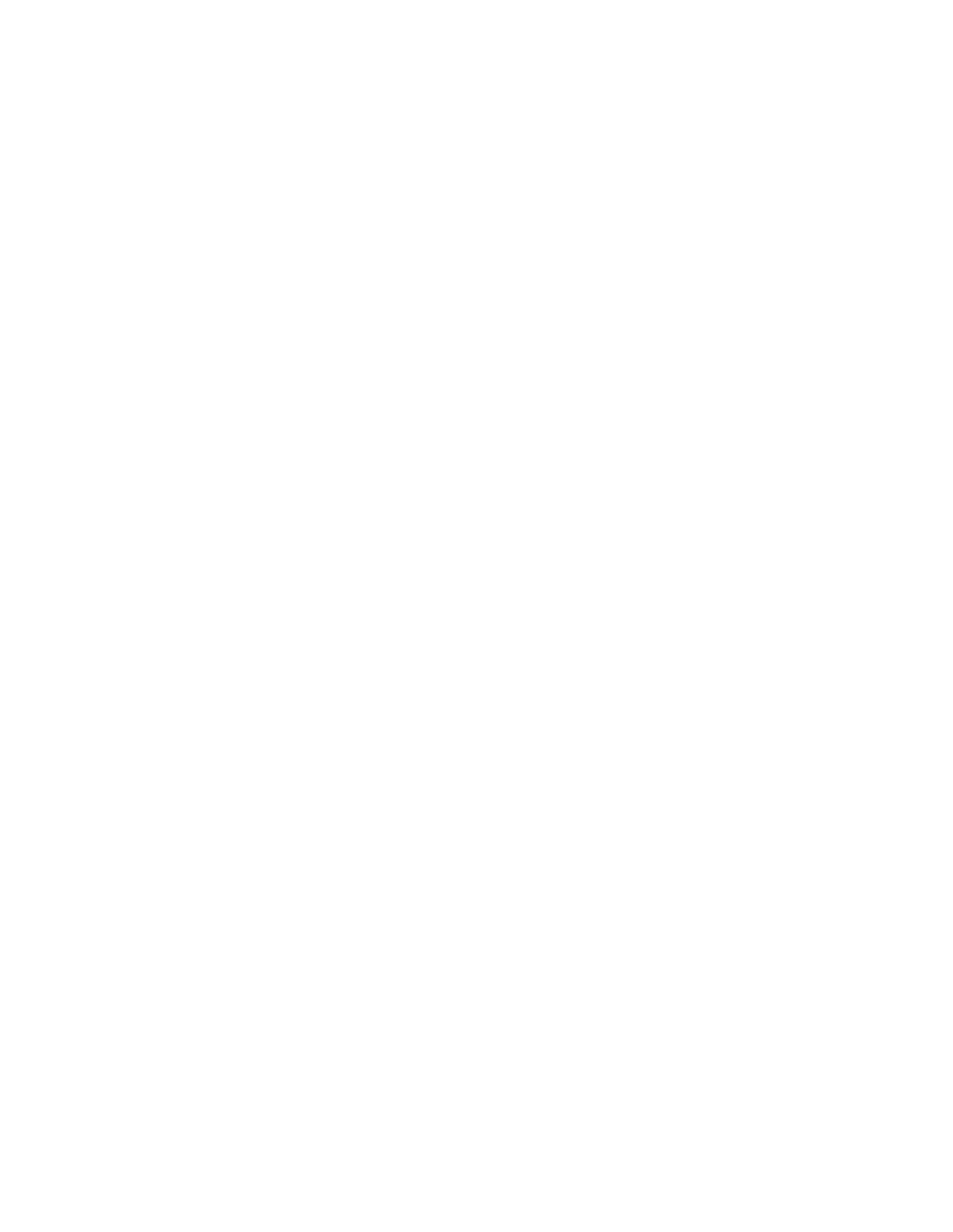I am firmly against the rezoning of the parcel located on the southwest corner of Dynamite and Tatum (PUD Z-22-18).

This application is irresponsible and it violates nearly all of the zoning standards in the area. Residents purchased their homes based on C-1 zoning and the entire community will be directly and negatively impacted by the proposed development. This application is not about serving or improving a community. This application is about a cash grab for a select few at the direct expense of the community it allegedly wants to serve.

Councilman Waring, your constituents, neighbors and friends have spoken for the second time, in overwhelming numbers. A C-2 business does NOT belong on this parcel and we will never support a C-2 business on this parcel.

As the elected official with jurisdiction over of this application, we are requesting your support by demonstrating a swift response to the staggering opposition to this application. We've listened. We ask that you listen and put the inevitable dagger in PUD Z-22-18 so that our community, as well as the Developer, can refocus our energy on other important issues.

Blake @hotmail.com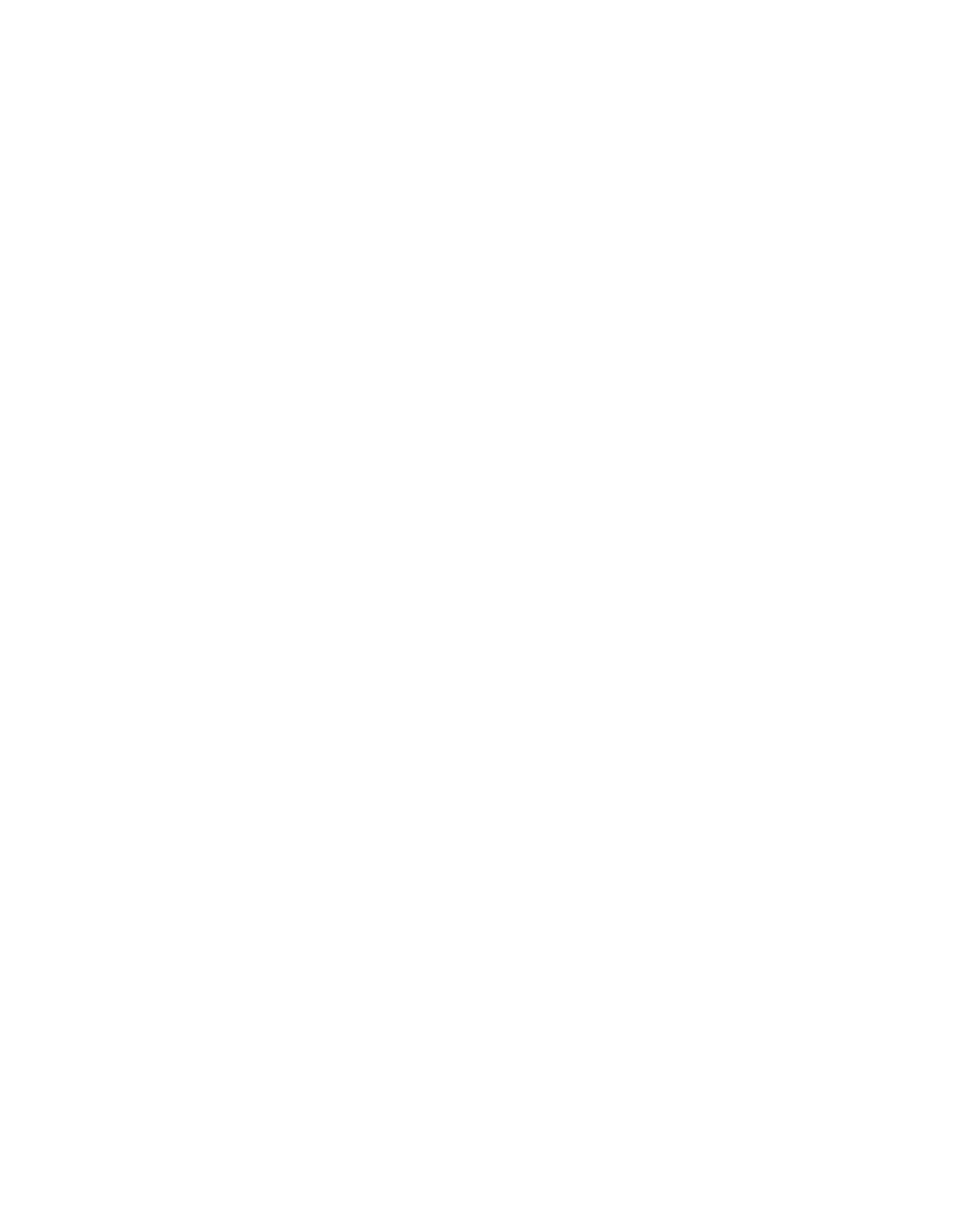I am firmly against the rezoning of the parcel located on the southwest corner of Dynamite and Tatum (PUD Z-22-18).

This application is irresponsible and it violates nearly all of the zoning standards in the area. Residents purchased their homes based on C-1 zoning and the entire community will be directly and negatively impacted by the proposed development. This application is not about serving or improving a community. This application is about a cash grab for a select few at the direct expense of the community it allegedly wants to serve.

Councilman Waring, your constituents, neighbors and friends have spoken for the second time, in overwhelming numbers. A C-2 business does NOT belong on this parcel and we will never support a C-2 business on this parcel.

As the elected official with jurisdiction over of this application, we are requesting your support by demonstrating a swift response to the staggering opposition to this application. We've listened. We ask that you listen and put the inevitable dagger in PUD Z-22-18 so that our community, as well as the Developer, can refocus our energy on other important issues.

chris @hotmail.com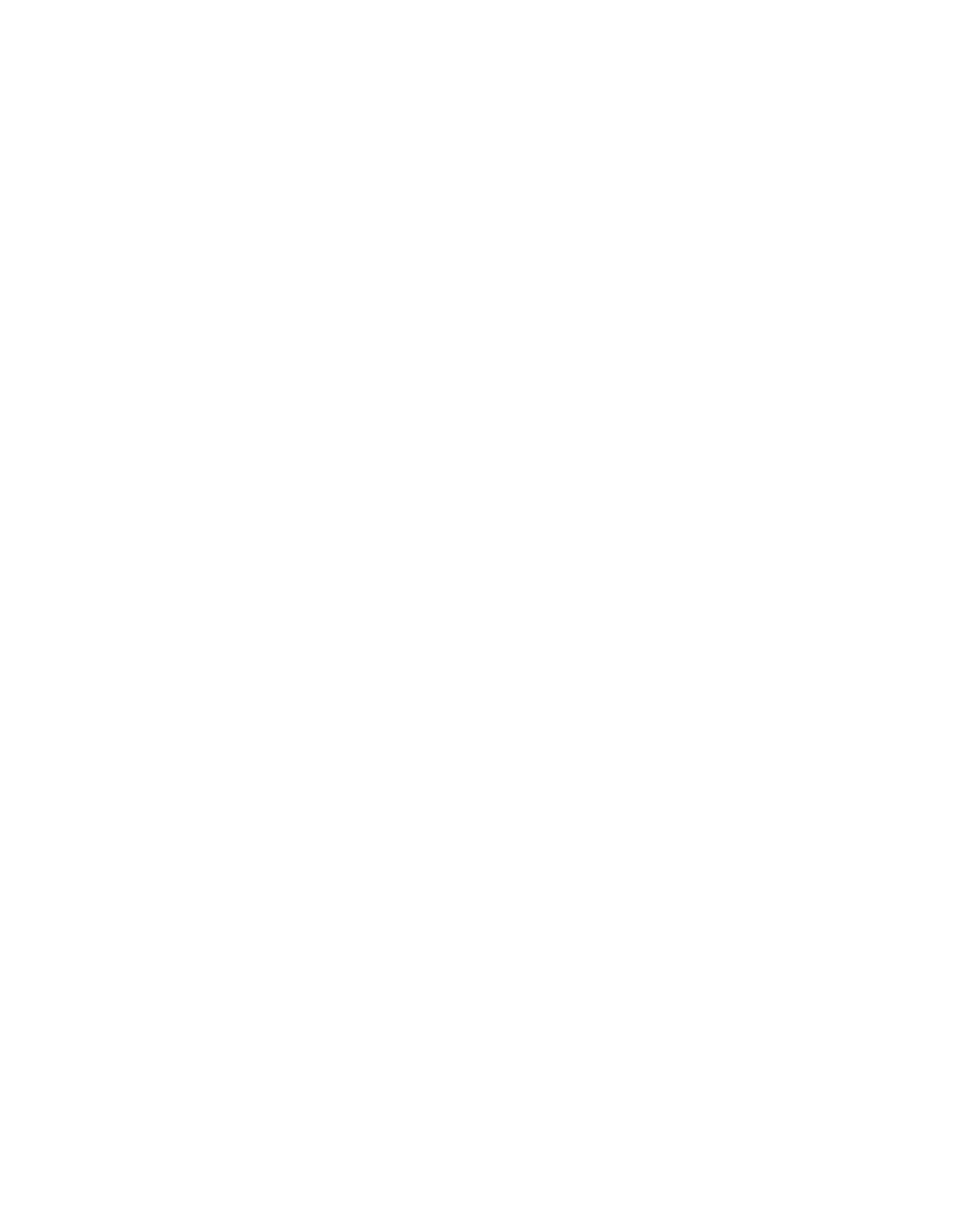I am firmly against the rezoning of the parcel located on the southwest corner of Dynamite and Tatum (PUD Z-22-18).

This application is irresponsible and it violates nearly all of the zoning standards in the area. Residents purchased their homes based on C-1 zoning and the entire community will be directly and negatively impacted by the proposed development. This application is not about serving or improving a community. This application is about a cash grab for a select few at the direct expense of the community it allegedly wants to serve.

Councilman Waring, your constituents, neighbors and friends have spoken for the second time, in overwhelming numbers. A C-2 business does NOT belong on this parcel and we will never support a C-2 business on this parcel.

As the elected official with jurisdiction over of this application, we are requesting your support by demonstrating a swift response to the staggering opposition to this application. We've listened. We ask that you listen and put the inevitable dagger in PUD Z-22-18 so that our community, as well as the Developer, can refocus our energy on other important issues.

Lori @gmail.com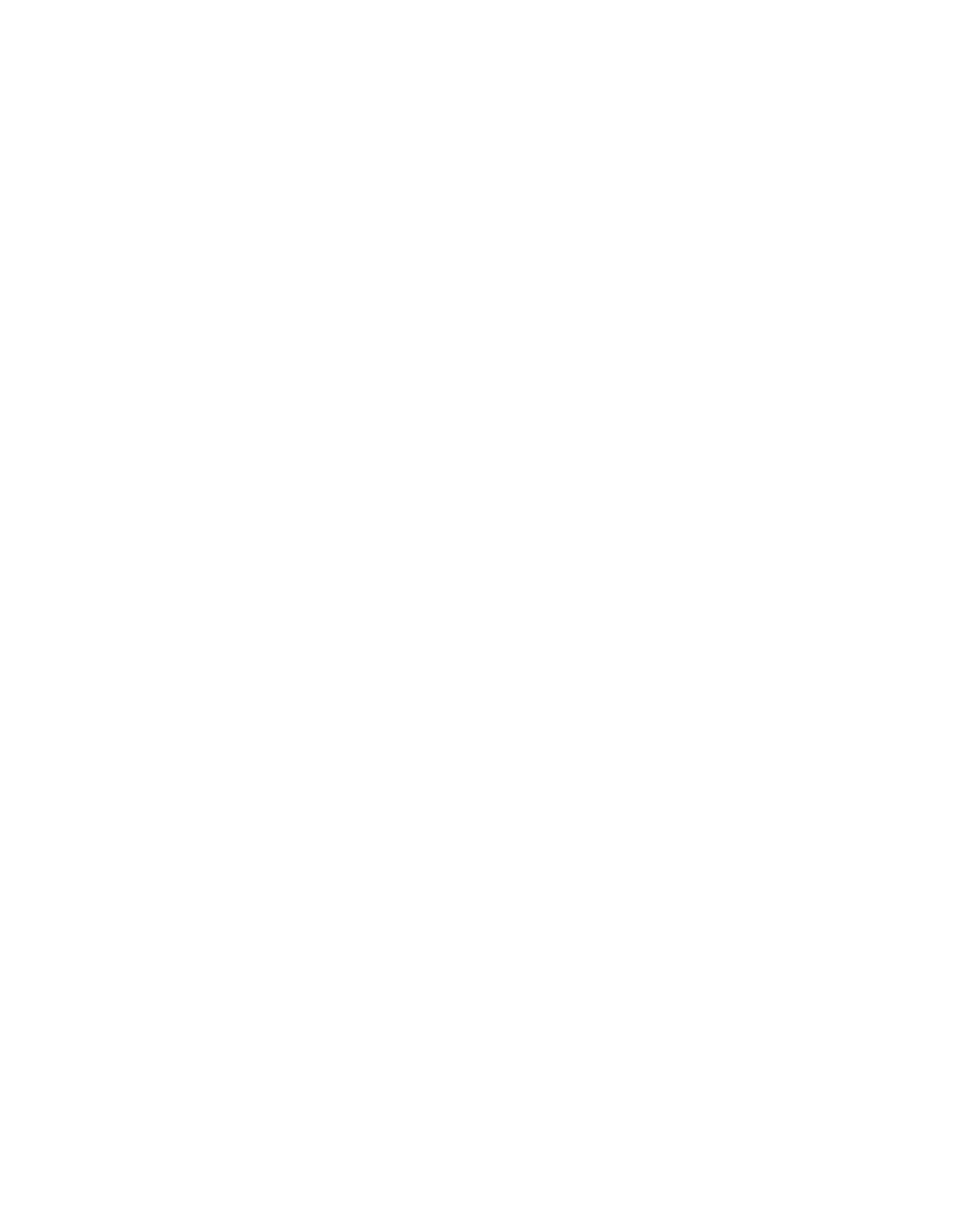I am firmly against the rezoning of the parcel located on the southwest corner of Dynamite and Tatum (PUD Z-22-18).

This application is irresponsible and it violates nearly all of the zoning standards in the area. Residents purchased their homes based on C-1 zoning and the entire community will be directly and negatively impacted by the proposed development. This application is not about serving or improving a community. This application is about a cash grab for a select few at the direct expense of the community it allegedly wants to serve.

Councilman Waring, your constituents, neighbors and friends have spoken for the second time, in overwhelming numbers. A C-2 business does NOT belong on this parcel and we will never support a C-2 business on this parcel.

As the elected official with jurisdiction over of this application, we are requesting your support by demonstrating a swift response to the staggering opposition to this application. We've listened. We ask that you listen and put the inevitable dagger in PUD Z-22-18 so that our community, as well as the Developer, can refocus our energy on other important issues.

Todd @yahoo.com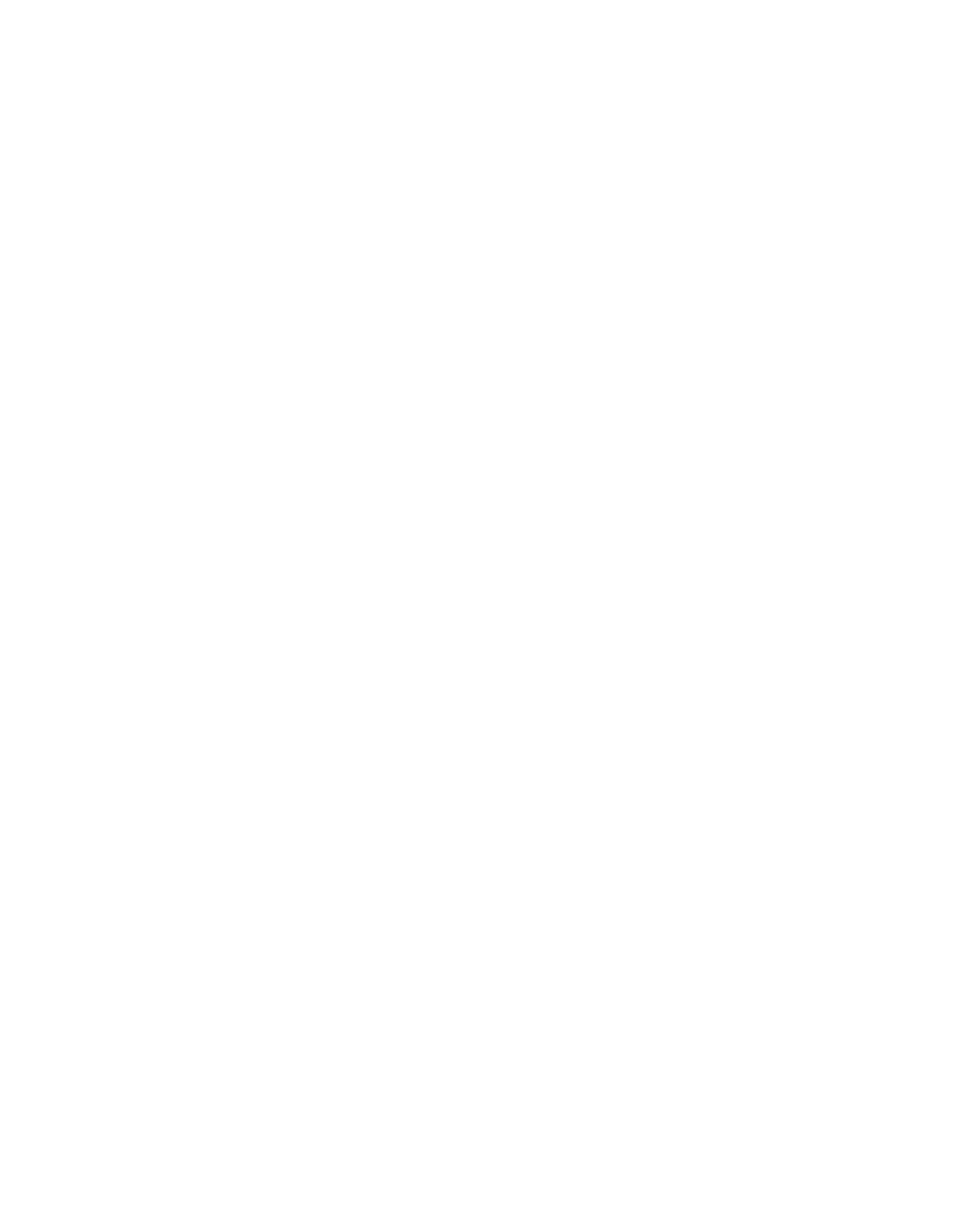I am firmly against the rezoning of the parcel located on the southwest corner of Dynamite and Tatum (PUD Z-22-18).

This application is irresponsible and it violates nearly all of the zoning standards in the area. Residents purchased their homes based on C-1 zoning and the entire community will be directly and negatively impacted by the proposed development. This application is not about serving or improving a community. This application is about a cash grab for a select few at the direct expense of the community it allegedly wants to serve.

Councilman Waring, your constituents, neighbors and friends have spoken for the second time, in overwhelming numbers. A C-2 business does NOT belong on this parcel and we will never support a C-2 business on this parcel.

As the elected official with jurisdiction over of this application, we are requesting your support by demonstrating a swift response to the staggering opposition to this application. We've listened. We ask that you listen and put the inevitable dagger in PUD Z-22-18 so that our community, as well as the Developer, can refocus our energy on other important issues.



Mesa, Arizona 85207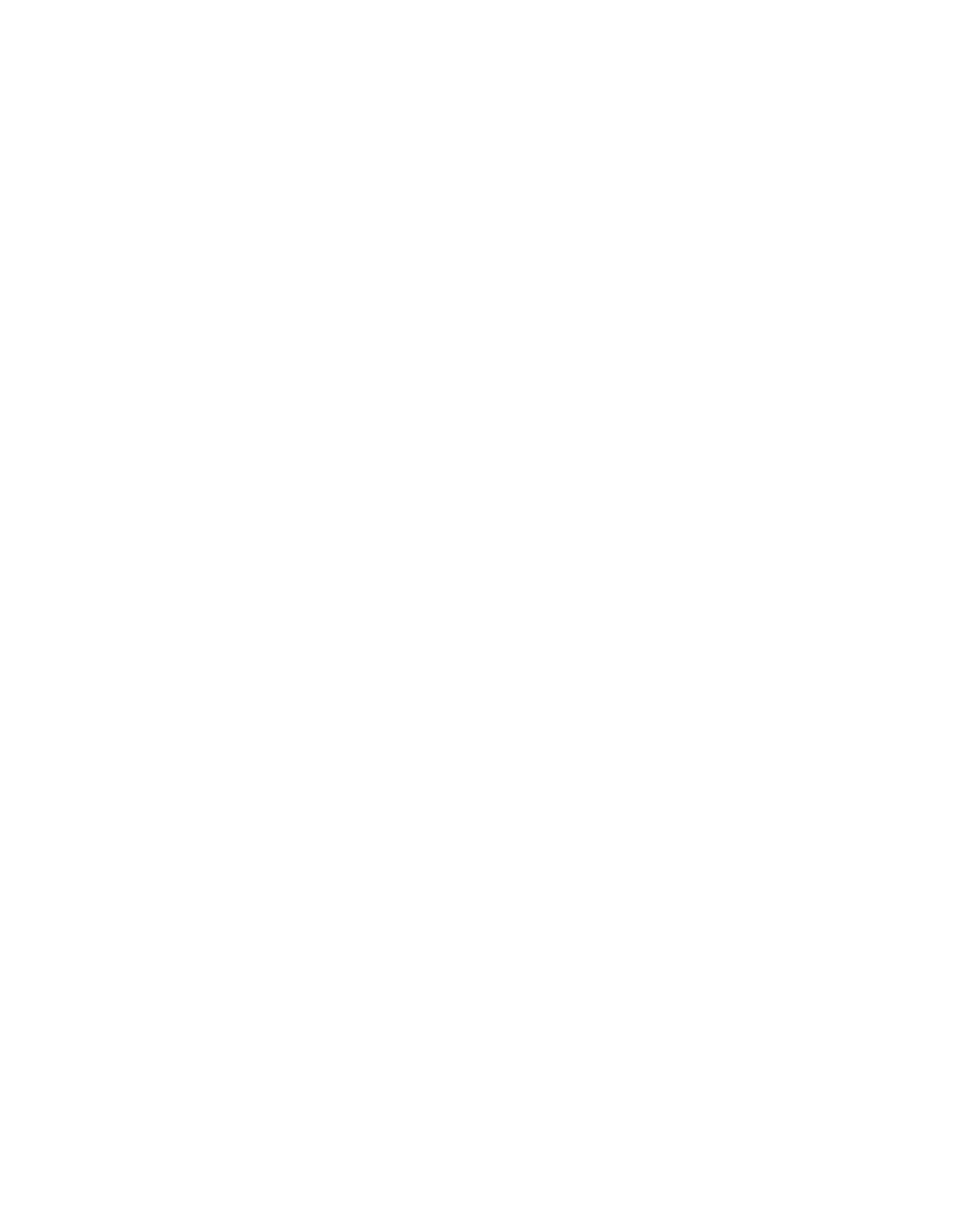I am firmly against the rezoning of the parcel located on the southwest corner of Dynamite and Tatum (PUD Z-22-18).

This application is irresponsible and it violates nearly all of the zoning standards in the area. Residents purchased their homes based on C-1 zoning and the entire community will be directly and negatively impacted by the proposed development. This application is not about serving or improving a community. This application is about a cash grab for a select few at the direct expense of the community it allegedly wants to serve.

Councilman Waring, your constituents, neighbors and friends have spoken for the second time, in overwhelming numbers. A C-2 business does NOT belong on this parcel and we will never support a C-2 business on this parcel.

As the elected official with jurisdiction over of this application, we are requesting your support by demonstrating a swift response to the staggering opposition to this application. We've listened. We ask that you listen and put the inevitable dagger in PUD Z-22-18 so that our community, as well as the Developer, can refocus our energy on other important issues.

| Thomas |          |
|--------|----------|
|        | @cox.net |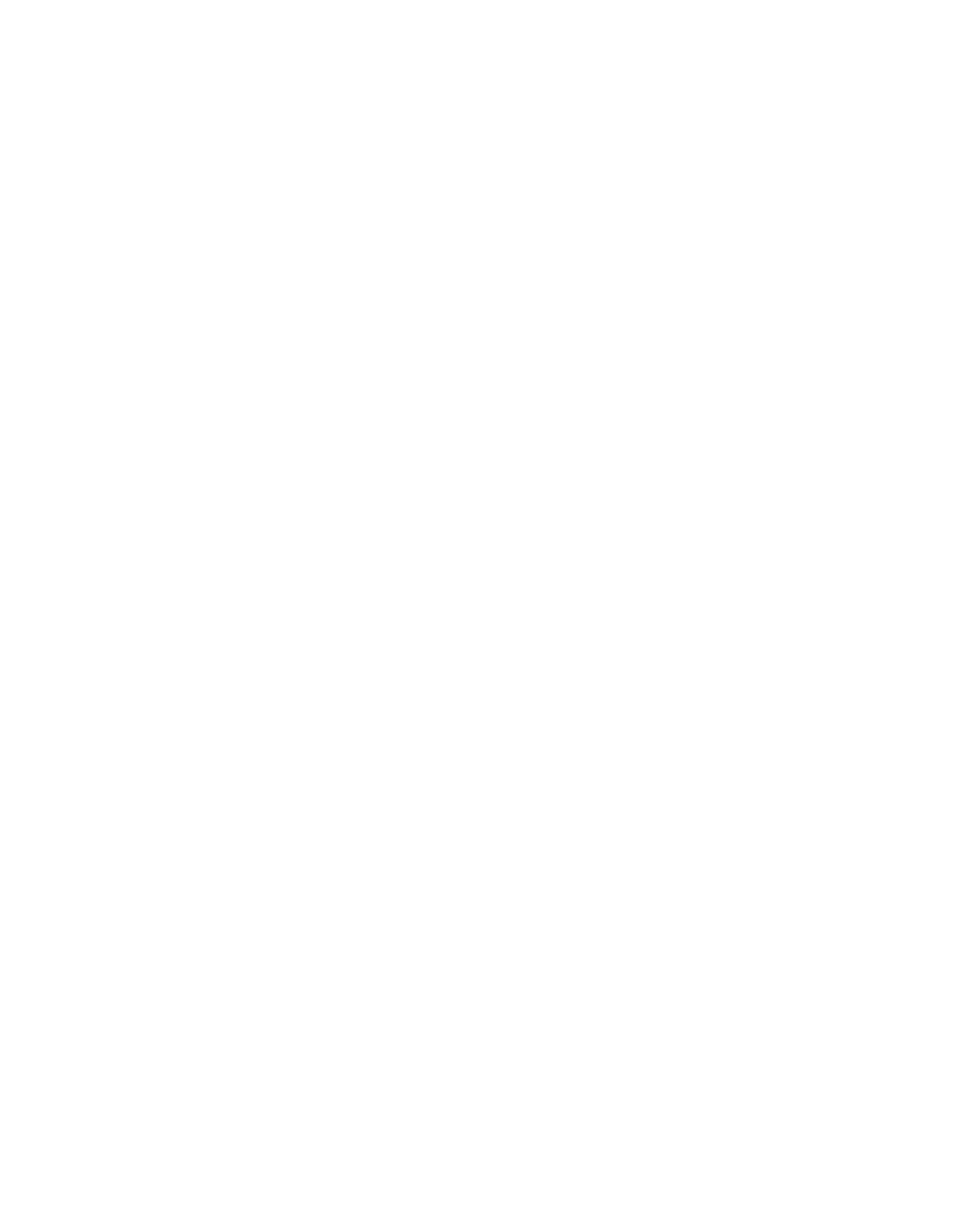I am firmly against the rezoning of the parcel located on the southwest corner of Dynamite and Tatum (PUD Z-22-18).

This application is irresponsible and it violates nearly all of the zoning standards in the area. Residents purchased their homes based on C-1 zoning and the entire community will be directly and negatively impacted by the proposed development. This application is not about serving or improving a community. This application is about a cash grab for a select few at the direct expense of the community it allegedly wants to serve.

Councilman Waring, your constituents, neighbors and friends have spoken for the second time, in overwhelming numbers. A C-2 business does NOT belong on this parcel and we will never support a C-2 business on this parcel.

As the elected official with jurisdiction over of this application, we are requesting your support by demonstrating a swift response to the staggering opposition to this application. We've listened. We ask that you listen and put the inevitable dagger in PUD Z-22-18 so that our community, as well as the Developer, can refocus our energy on other important issues.

Michelle @hotmail.com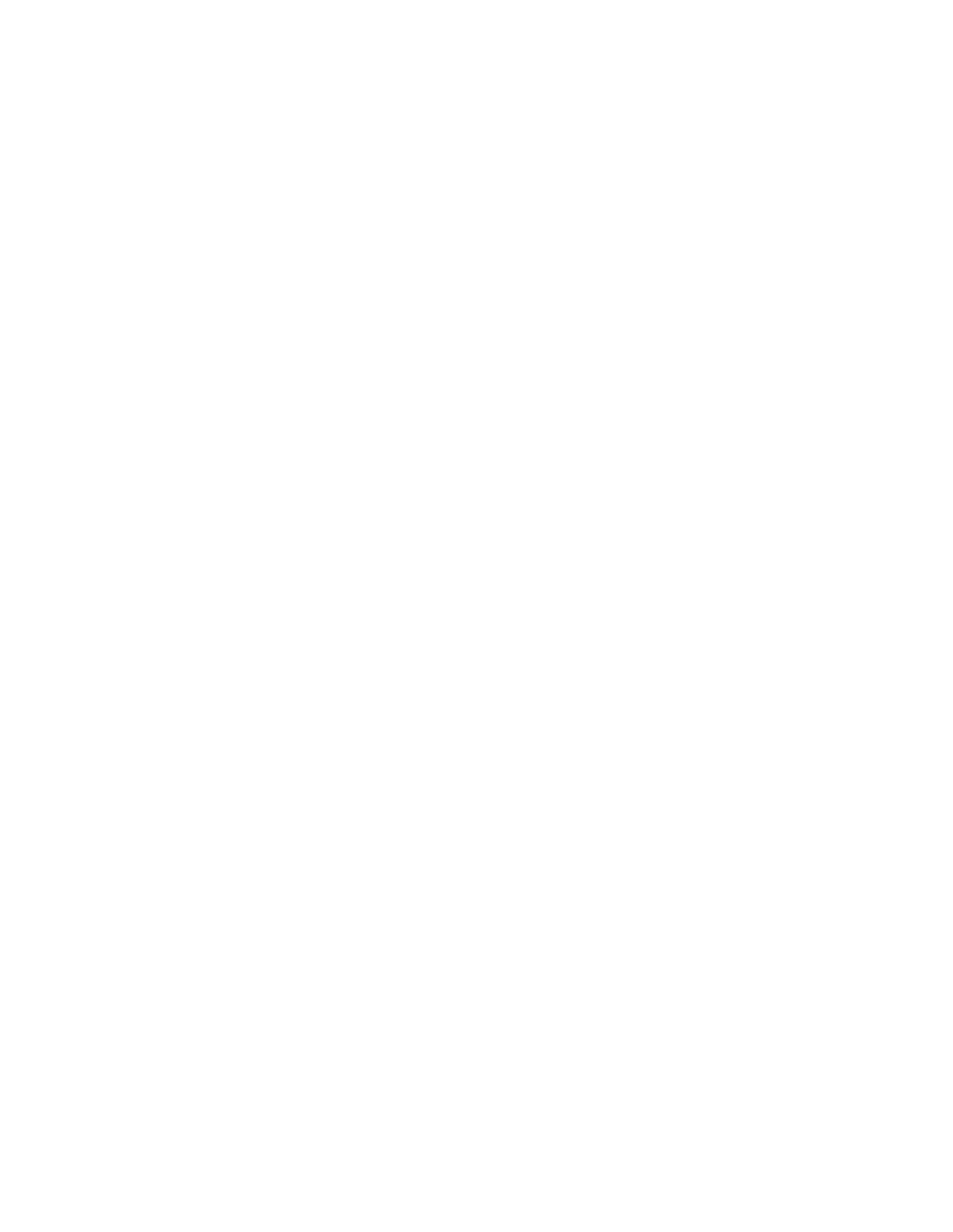I am firmly against the rezoning of the parcel located on the southwest corner of Dynamite and Tatum (PUD Z-22-18).

This application is irresponsible and it violates nearly all of the zoning standards in the area. Residents purchased their homes based on C-1 zoning and the entire community will be directly and negatively impacted by the proposed development. This application is not about serving or improving a community. This application is about a cash grab for a select few at the direct expense of the community it allegedly wants to serve.

Councilman Waring, your constituents, neighbors and friends have spoken for the second time, in overwhelming numbers. A C-2 business does NOT belong on this parcel and we will never support a C-2 business on this parcel.

As the elected official with jurisdiction over of this application, we are requesting your support by demonstrating a swift response to the staggering opposition to this application. We've listened. We ask that you listen and put the inevitable dagger in PUD Z-22-18 so that our community, as well as the Developer, can refocus our energy on other important issues.

Robin @valleycounselingpartners.com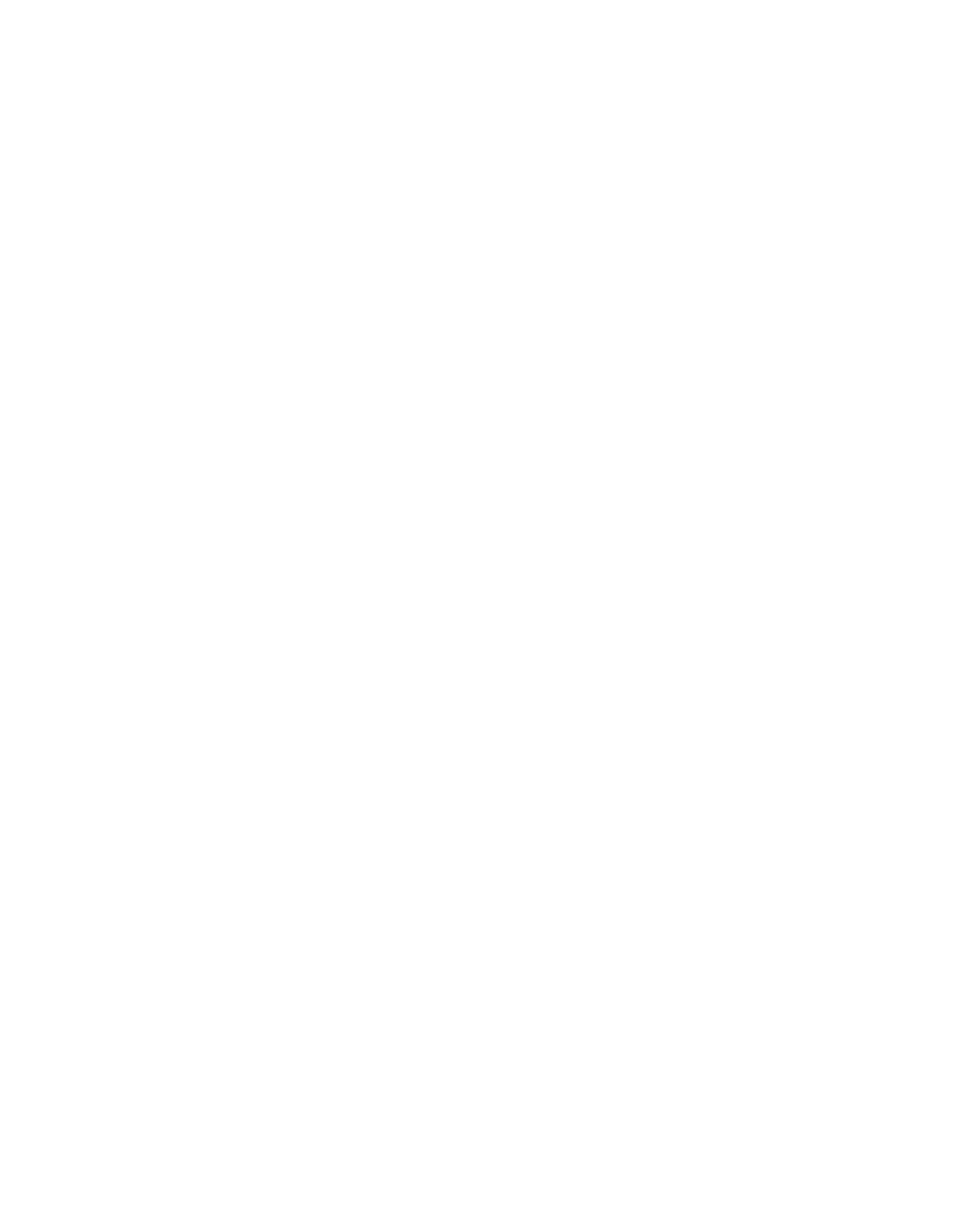I am firmly against the rezoning of the parcel located on the southwest corner of Dynamite and Tatum (PUD Z-22-18).

This application is irresponsible and it violates nearly all of the zoning standards in the area. Residents purchased their homes based on C-1 zoning and the entire community will be directly and negatively impacted by the proposed development. This application is not about serving or improving a community. This application is about a cash grab for a select few at the direct expense of the community it allegedly wants to serve.

Councilman Waring, your constituents, neighbors and friends have spoken for the second time, in overwhelming numbers. A C-2 business does NOT belong on this parcel and we will never support a C-2 business on this parcel.

As the elected official with jurisdiction over of this application, we are requesting your support by demonstrating a swift response to the staggering opposition to this application. We've listened. We ask that you listen and put the inevitable dagger in PUD Z-22-18 so that our community, as well as the Developer, can refocus our energy on other important issues.

Kellie @yahoo.com

Glendale, Arizona 85304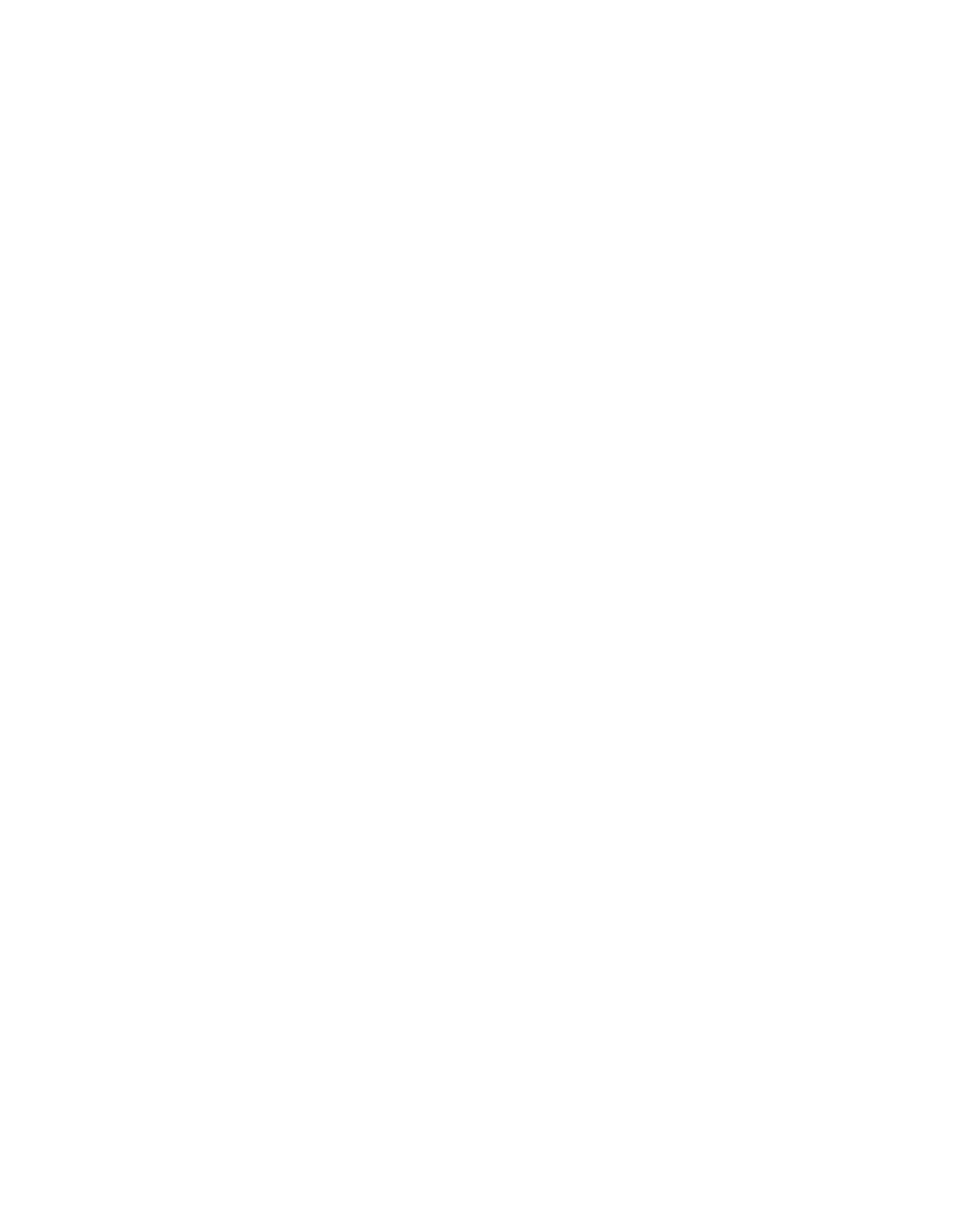I am firmly against the rezoning of the parcel located on the southwest corner of Dynamite and Tatum (PUD Z-22-18).

This application is irresponsible and it violates nearly all of the zoning standards in the area. Residents purchased their homes based on C-1 zoning and the entire community will be directly and negatively impacted by the proposed development. This application is not about serving or improving a community. This application is about a cash grab for a select few at the direct expense of the community it allegedly wants to serve.

Councilman Waring, your constituents, neighbors and friends have spoken for the second time, in overwhelming numbers. A C-2 business does NOT belong on this parcel and we will never support a C-2 business on this parcel.

As the elected official with jurisdiction over of this application, we are requesting your support by demonstrating a swift response to the staggering opposition to this application. We've listened. We ask that you listen and put the inevitable dagger in PUD Z-22-18 so that our community, as well as the Developer, can refocus our energy on other important issues.

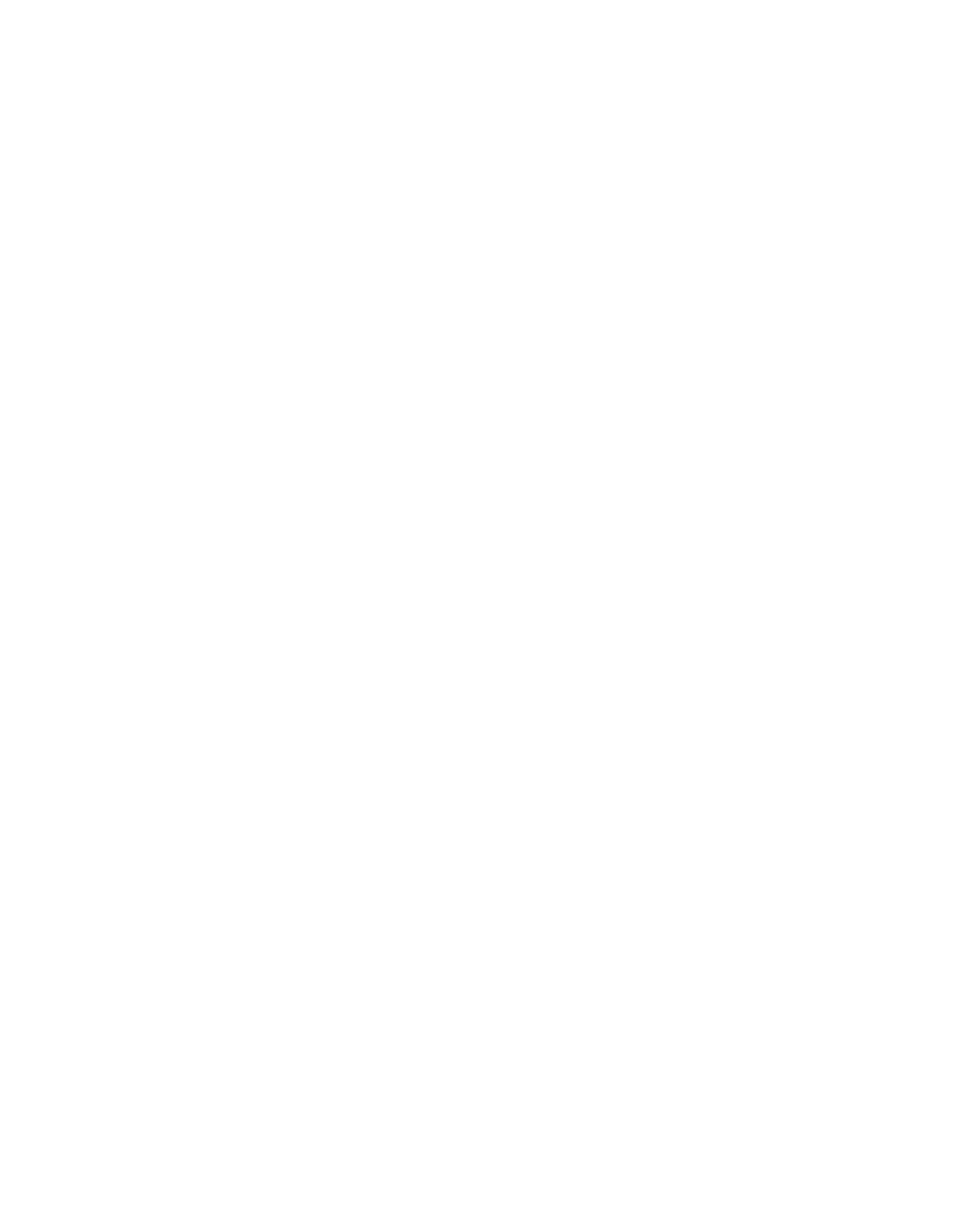I am firmly against the rezoning of the parcel located on the southwest corner of Dynamite and Tatum (PUD Z-22-18).

This application is irresponsible and it violates nearly all of the zoning standards in the area. Residents purchased their homes based on C-1 zoning and the entire community will be directly and negatively impacted by the proposed development. This application is not about serving or improving a community. This application is about a cash grab for a select few at the direct expense of the community it allegedly wants to serve.

Councilman Waring, your constituents, neighbors and friends have spoken for the second time, in overwhelming numbers. A C-2 business does NOT belong on this parcel and we will never support a C-2 business on this parcel.

As the elected official with jurisdiction over of this application, we are requesting your support by demonstrating a swift response to the staggering opposition to this application. We've listened. We ask that you listen and put the inevitable dagger in PUD Z-22-18 so that our community, as well as the Developer, can refocus our energy on other important issues.

**Nanette** @gmail.com

Scottsdale, Arizona 85251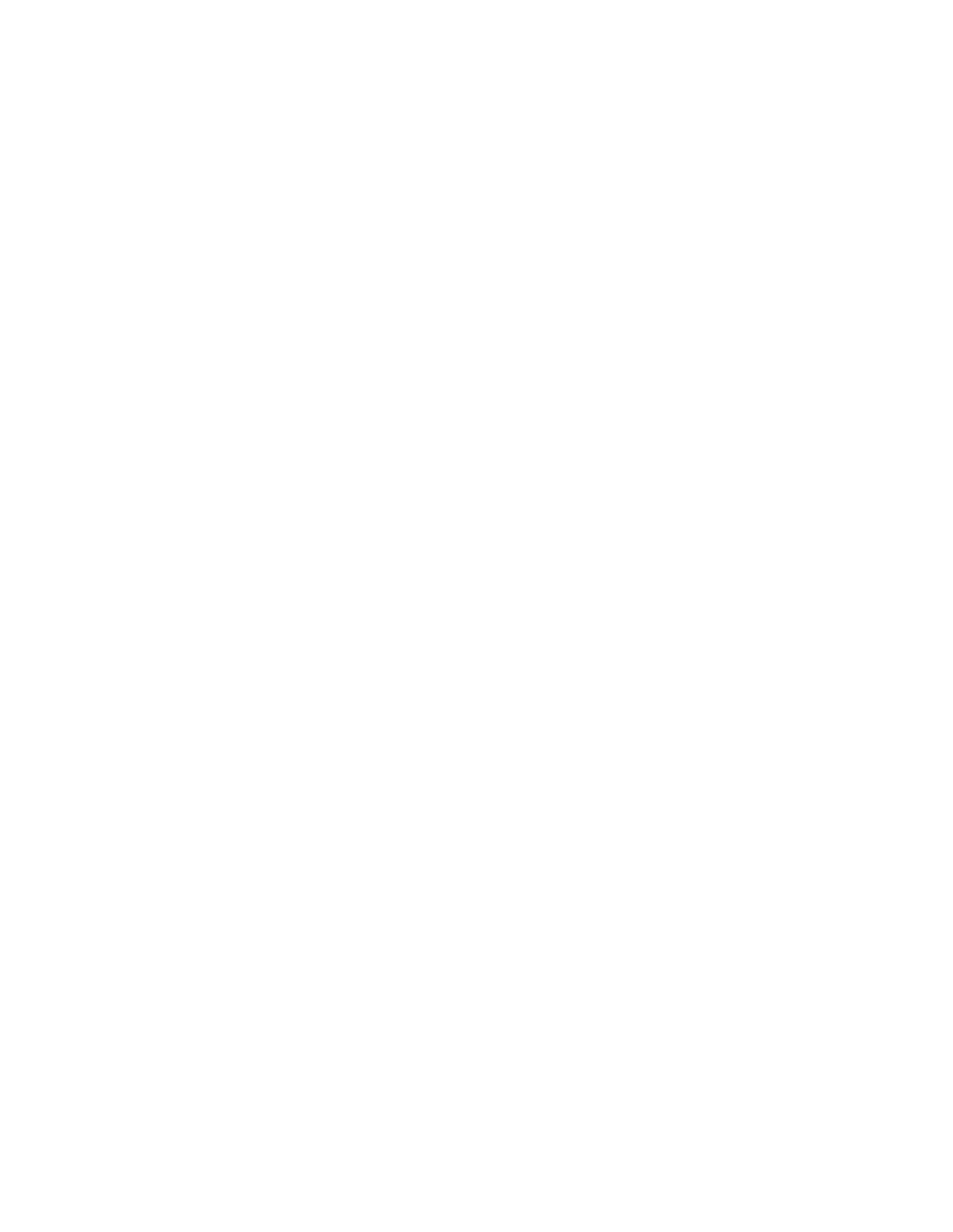I am firmly against the rezoning of the parcel located on the southwest corner of Dynamite and Tatum (PUD Z-22-18).

This application is irresponsible and it violates nearly all of the zoning standards in the area. Residents purchased their homes based on C-1 zoning and the entire community will be directly and negatively impacted by the proposed development. This application is not about serving or improving a community. This application is about a cash grab for a select few at the direct expense of the community it allegedly wants to serve.

Councilman Waring, your constituents, neighbors and friends have spoken for the second time, in overwhelming numbers. A C-2 business does NOT belong on this parcel and we will never support a C-2 business on this parcel.

As the elected official with jurisdiction over of this application, we are requesting your support by demonstrating a swift response to the staggering opposition to this application. We've listened. We ask that you listen and put the inevitable dagger in PUD Z-22-18 so that our community, as well as the Developer, can refocus our energy on other important issues.

Kathleen @yahoo.com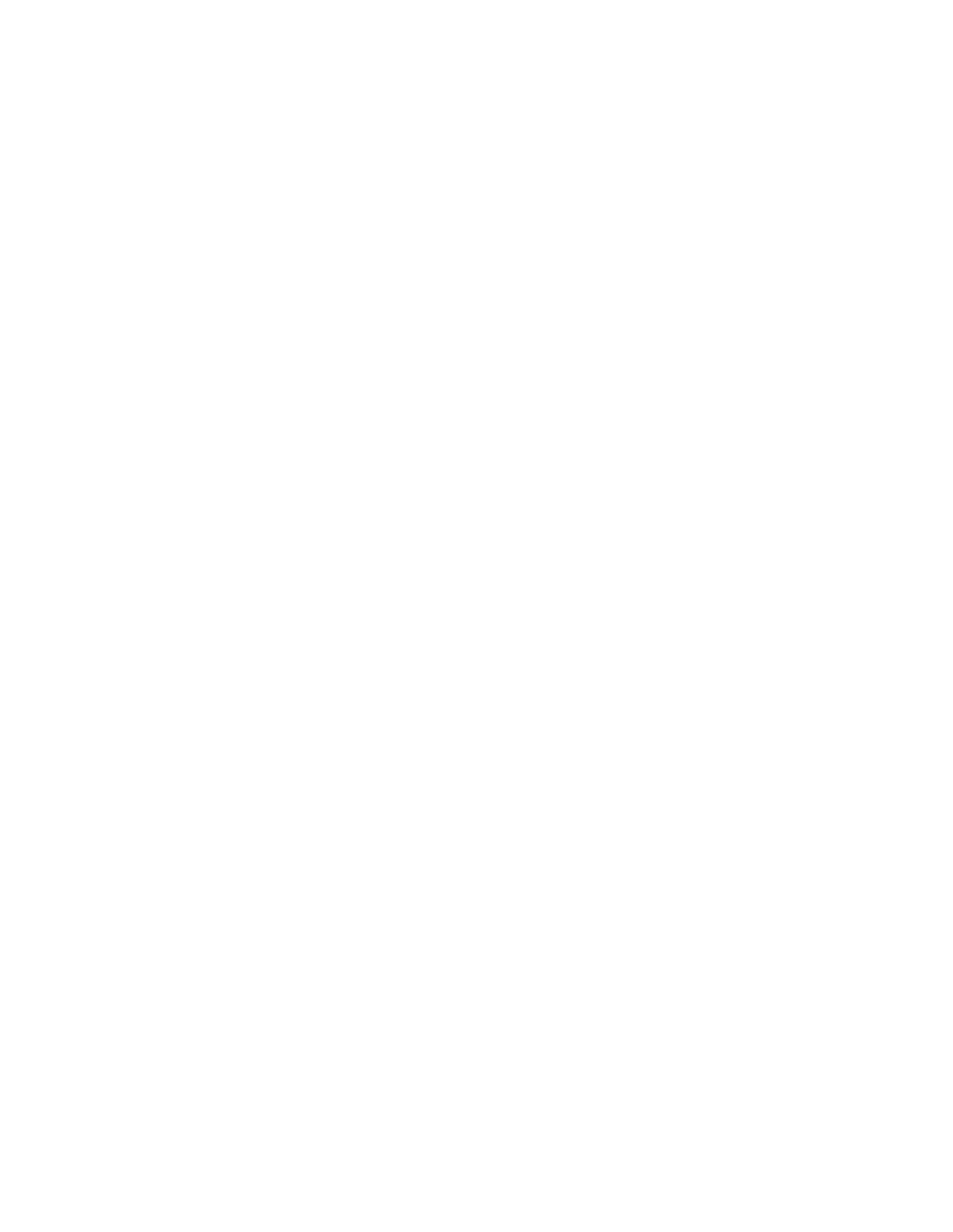I am firmly against the rezoning of the parcel located on the southwest corner of Dynamite and Tatum (PUD Z-22-18).

This application is irresponsible and it violates nearly all of the zoning standards in the area. Residents purchased their homes based on C-1 zoning and the entire community will be directly and negatively impacted by the proposed development. This application is not about serving or improving a community. This application is about a cash grab for a select few at the direct expense of the community it allegedly wants to serve.

Councilman Waring, your constituents, neighbors and friends have spoken for the second time, in overwhelming numbers. A C-2 business does NOT belong on this parcel and we will never support a C-2 business on this parcel.

As the elected official with jurisdiction over of this application, we are requesting your support by demonstrating a swift response to the staggering opposition to this application. We've listened. We ask that you listen and put the inevitable dagger in PUD Z-22-18 so that our community, as well as the Developer, can refocus our energy on other important issues.

Jennifer @gmail.com

Scottsdale, Arizona 85258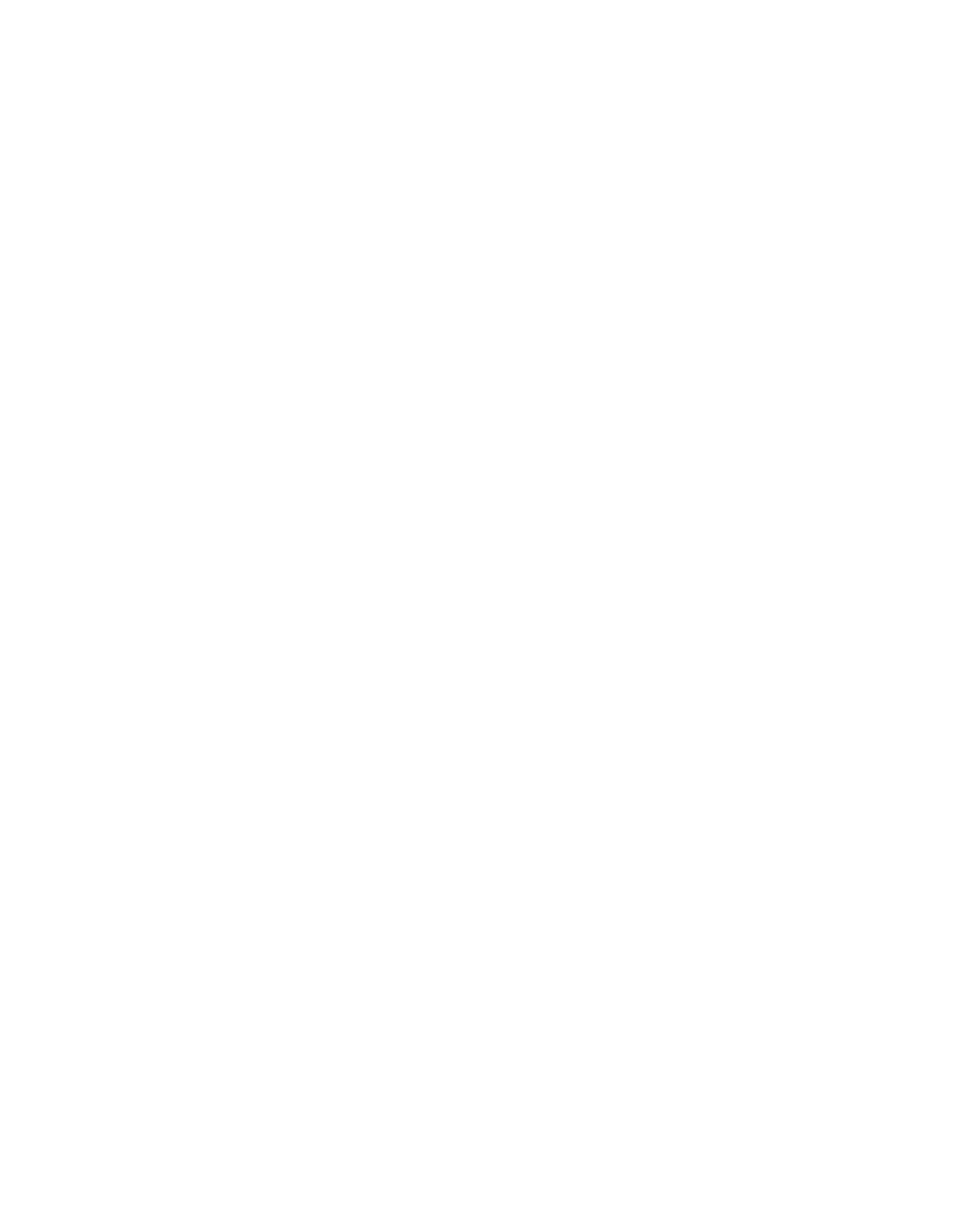I am firmly against the rezoning of the parcel located on the southwest corner of Dynamite and Tatum (PUD Z-22-18).

This application is irresponsible and it violates nearly all of the zoning standards in the area. Residents purchased their homes based on C-1 zoning and the entire community will be directly and negatively impacted by the proposed development. This application is not about serving or improving a community. This application is about a cash grab for a select few at the direct expense of the community it allegedly wants to serve.

Councilman Waring, your constituents, neighbors and friends have spoken for the second time, in overwhelming numbers. A C-2 business does NOT belong on this parcel and we will never support a C-2 business on this parcel.

As the elected official with jurisdiction over of this application, we are requesting your support by demonstrating a swift response to the staggering opposition to this application. We've listened. We ask that you listen and put the inevitable dagger in PUD Z-22-18 so that our community, as well as the Developer, can refocus our energy on other important issues.



Payson, Arizona 85547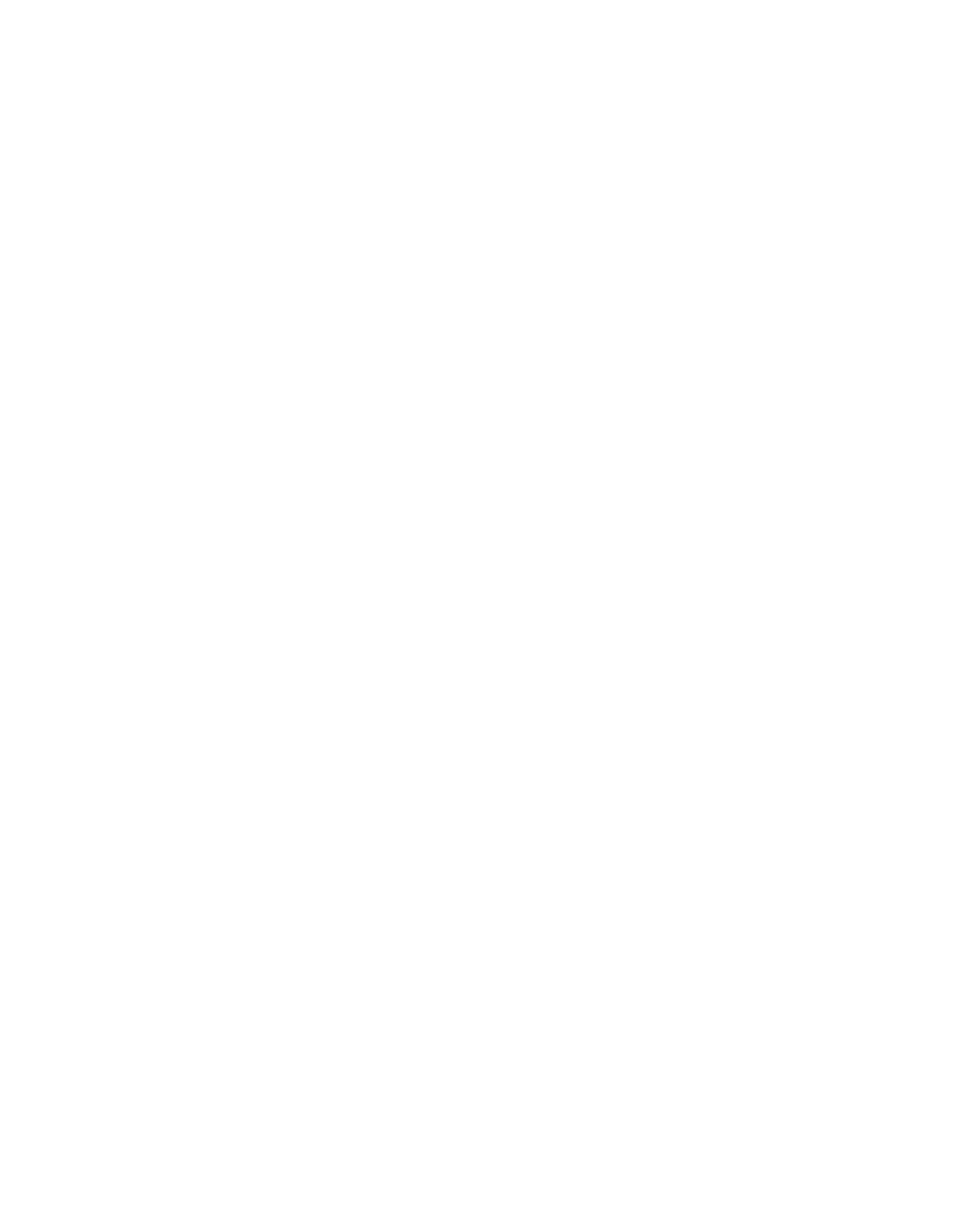I am firmly against the rezoning of the parcel located on the southwest corner of Dynamite and Tatum (PUD Z-22-18).

This application is irresponsible and it violates nearly all of the zoning standards in the area. Residents purchased their homes based on C-1 zoning and the entire community will be directly and negatively impacted by the proposed development. This application is not about serving or improving a community. This application is about a cash grab for a select few at the direct expense of the community it allegedly wants to serve.

Councilman Waring, your constituents, neighbors and friends have spoken for the second time, in overwhelming numbers. A C-2 business does NOT belong on this parcel and we will never support a C-2 business on this parcel.

As the elected official with jurisdiction over of this application, we are requesting your support by demonstrating a swift response to the staggering opposition to this application. We've listened. We ask that you listen and put the inevitable dagger in PUD Z-22-18 so that our community, as well as the Developer, can refocus our energy on other important issues.

Jonathan @gmail.com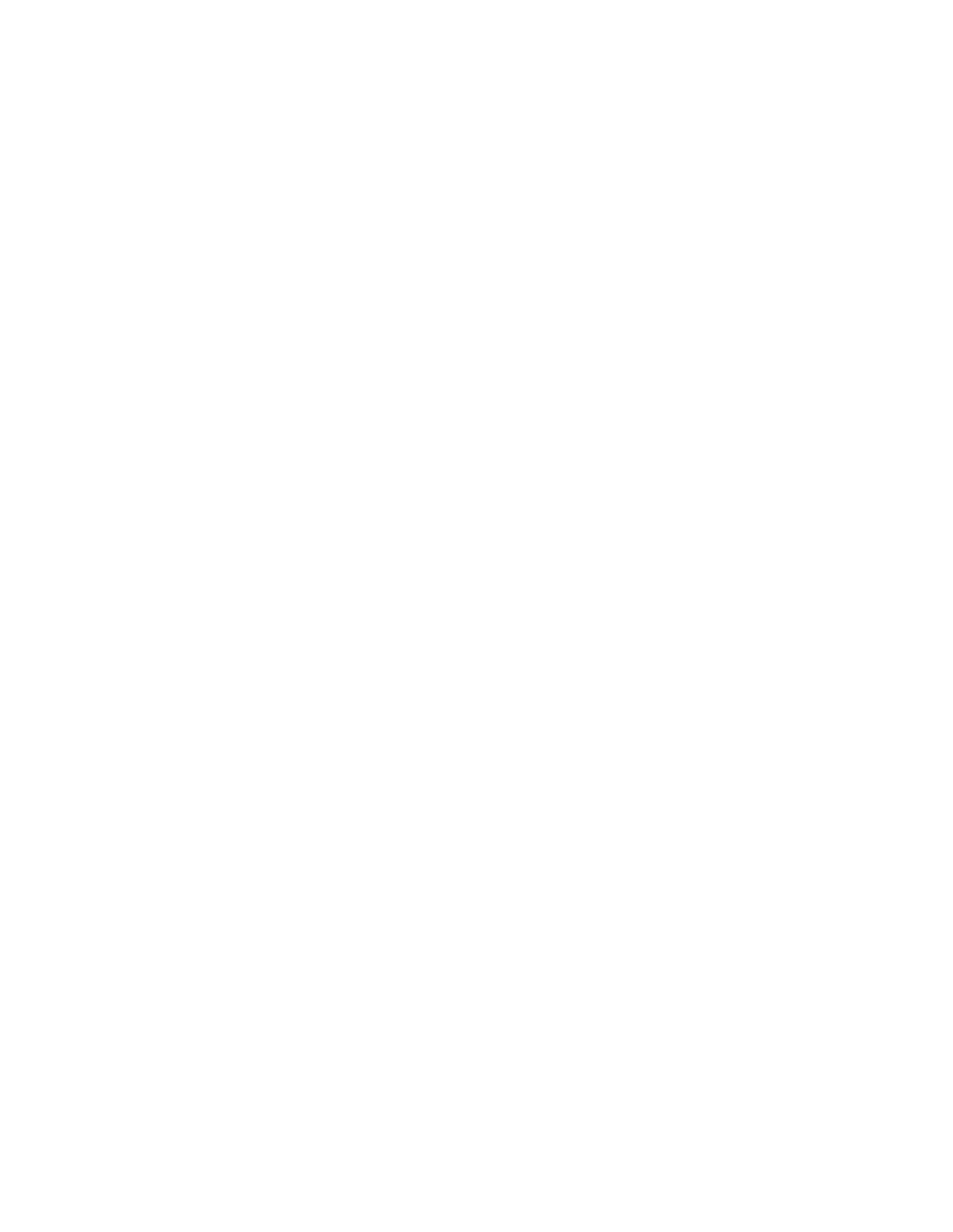I am firmly against the rezoning of the parcel located on the southwest corner of Dynamite and Tatum (PUD Z-22-18).

This application is irresponsible and it violates nearly all of the zoning standards in the area. Residents purchased their homes based on C-1 zoning and the entire community will be directly and negatively impacted by the proposed development. This application is not about serving or improving a community. This application is about a cash grab for a select few at the direct expense of the community it allegedly wants to serve.

Councilman Waring, your constituents, neighbors and friends have spoken for the second time, in overwhelming numbers. A C-2 business does NOT belong on this parcel and we will never support a C-2 business on this parcel.

As the elected official with jurisdiction over of this application, we are requesting your support by demonstrating a swift response to the staggering opposition to this application. We've listened. We ask that you listen and put the inevitable dagger in PUD Z-22-18 so that our community, as well as the Developer, can refocus our energy on other important issues.

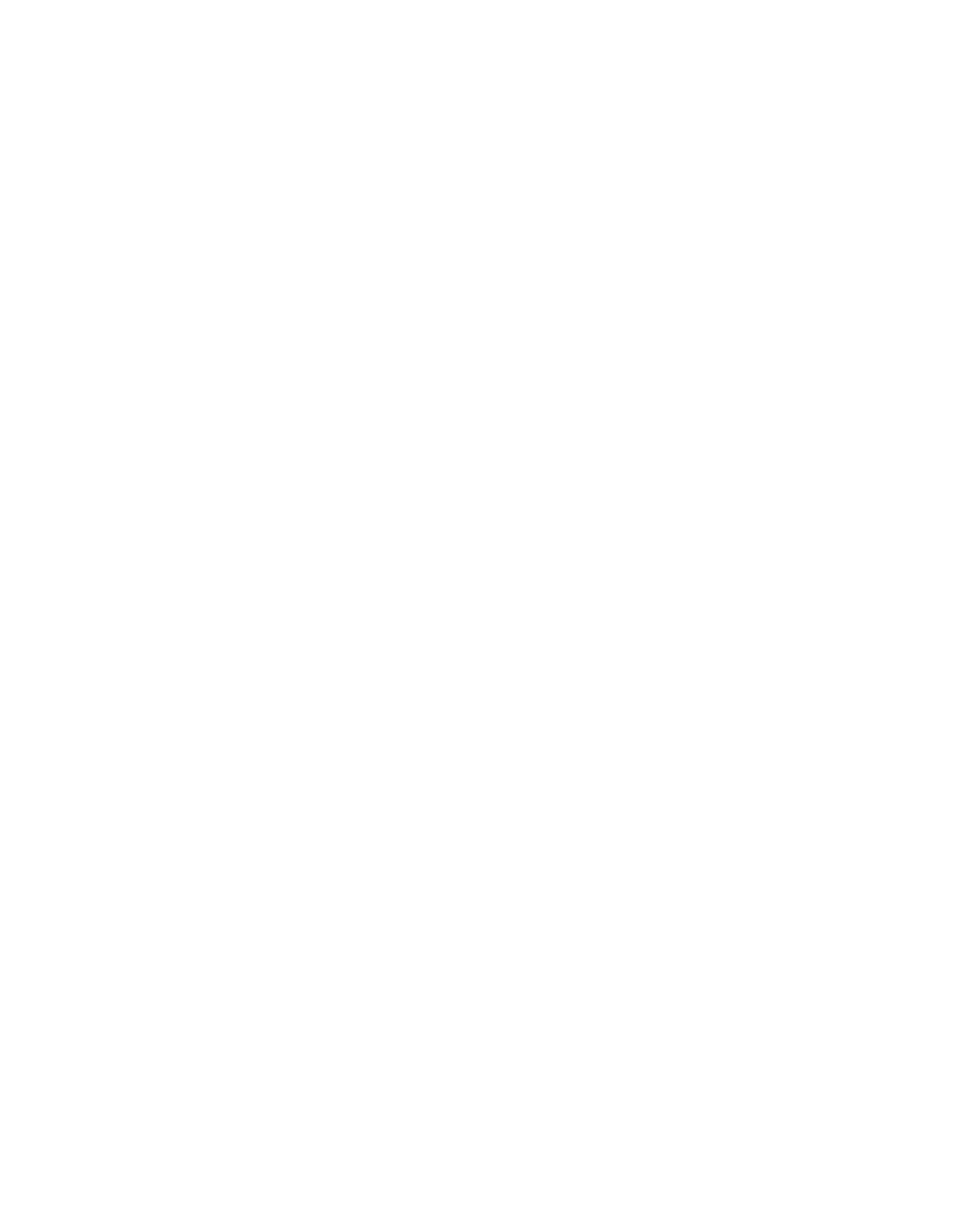I am firmly against the rezoning of the parcel located on the southwest corner of Dynamite and Tatum (PUD Z-22-18).

This application is irresponsible and it violates nearly all of the zoning standards in the area. Residents purchased their homes based on C-1 zoning and the entire community will be directly and negatively impacted by the proposed development. This application is not about serving or improving a community. This application is about a cash grab for a select few at the direct expense of the community it allegedly wants to serve.

Councilman Waring, your constituents, neighbors and friends have spoken for the second time, in overwhelming numbers. A C-2 business does NOT belong on this parcel and we will never support a C-2 business on this parcel.

As the elected official with jurisdiction over of this application, we are requesting your support by demonstrating a swift response to the staggering opposition to this application. We've listened. We ask that you listen and put the inevitable dagger in PUD Z-22-18 so that our community, as well as the Developer, can refocus our energy on other important issues.

Susan @gmail.com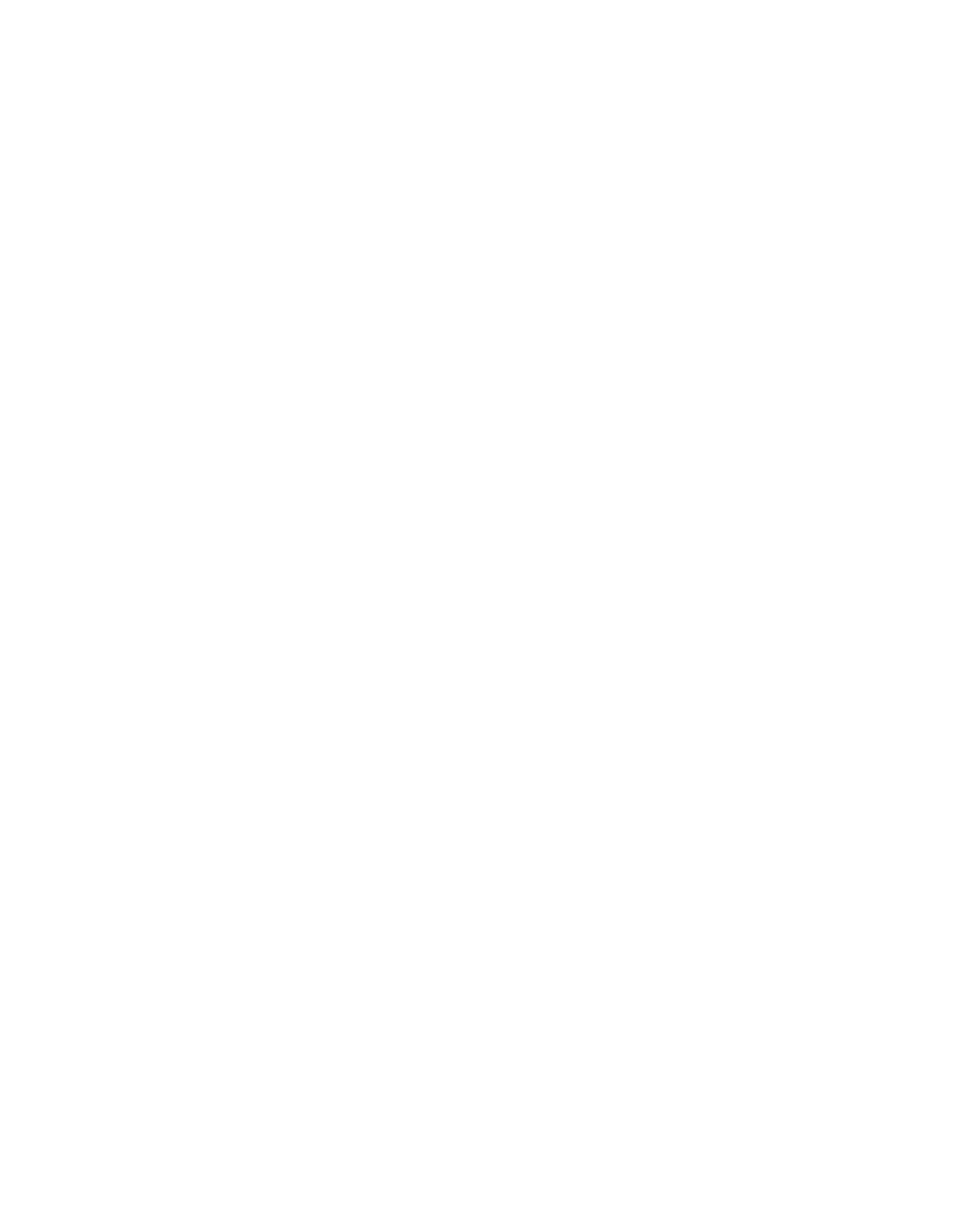I am firmly against the rezoning of the parcel located on the southwest corner of Dynamite and Tatum (PUD Z-22-18).

This application is irresponsible and it violates nearly all of the zoning standards in the area. Residents purchased their homes based on C-1 zoning and the entire community will be directly and negatively impacted by the proposed development. This application is not about serving or improving a community. This application is about a cash grab for a select few at the direct expense of the community it allegedly wants to serve.

Councilman Waring, your constituents, neighbors and friends have spoken for the second time, in overwhelming numbers. A C-2 business does NOT belong on this parcel and we will never support a C-2 business on this parcel.

As the elected official with jurisdiction over of this application, we are requesting your support by demonstrating a swift response to the staggering opposition to this application. We've listened. We ask that you listen and put the inevitable dagger in PUD Z-22-18 so that our community, as well as the Developer, can refocus our energy on other important issues.

Rebecca @gmail.com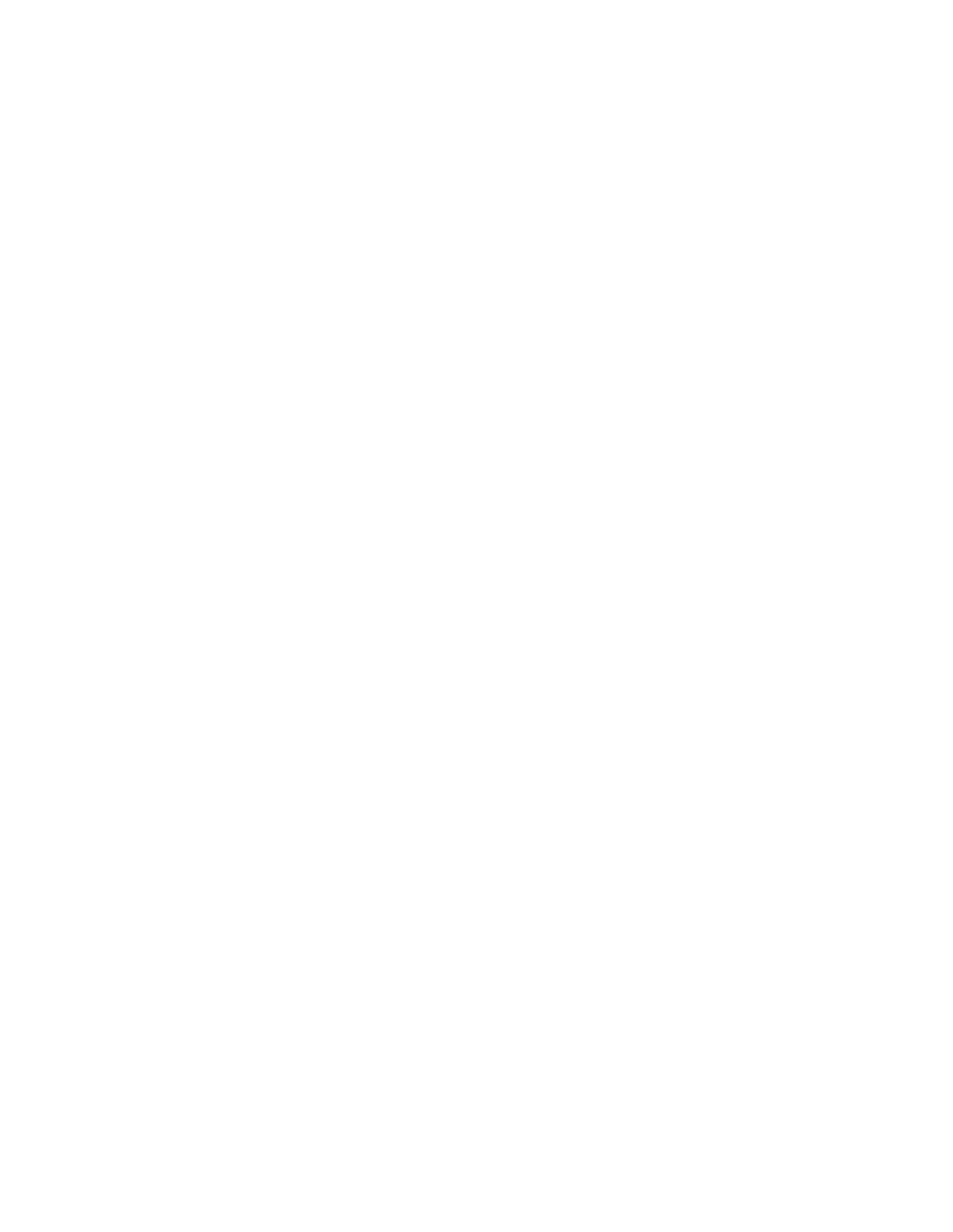I am firmly against the rezoning of the parcel located on the southwest corner of Dynamite and Tatum (PUD Z-22-18).

This application is irresponsible and it violates nearly all of the zoning standards in the area. Residents purchased their homes based on C-1 zoning and the entire community will be directly and negatively impacted by the proposed development. This application is not about serving or improving a community. This application is about a cash grab for a select few at the direct expense of the community it allegedly wants to serve.

Councilman Waring, your constituents, neighbors and friends have spoken for the second time, in overwhelming numbers. A C-2 business does NOT belong on this parcel and we will never support a C-2 business on this parcel.

As the elected official with jurisdiction over of this application, we are requesting your support by demonstrating a swift response to the staggering opposition to this application. We've listened. We ask that you listen and put the inevitable dagger in PUD Z-22-18 so that our community, as well as the Developer, can refocus our energy on other important issues.

| Lori |          |
|------|----------|
|      | @aol.com |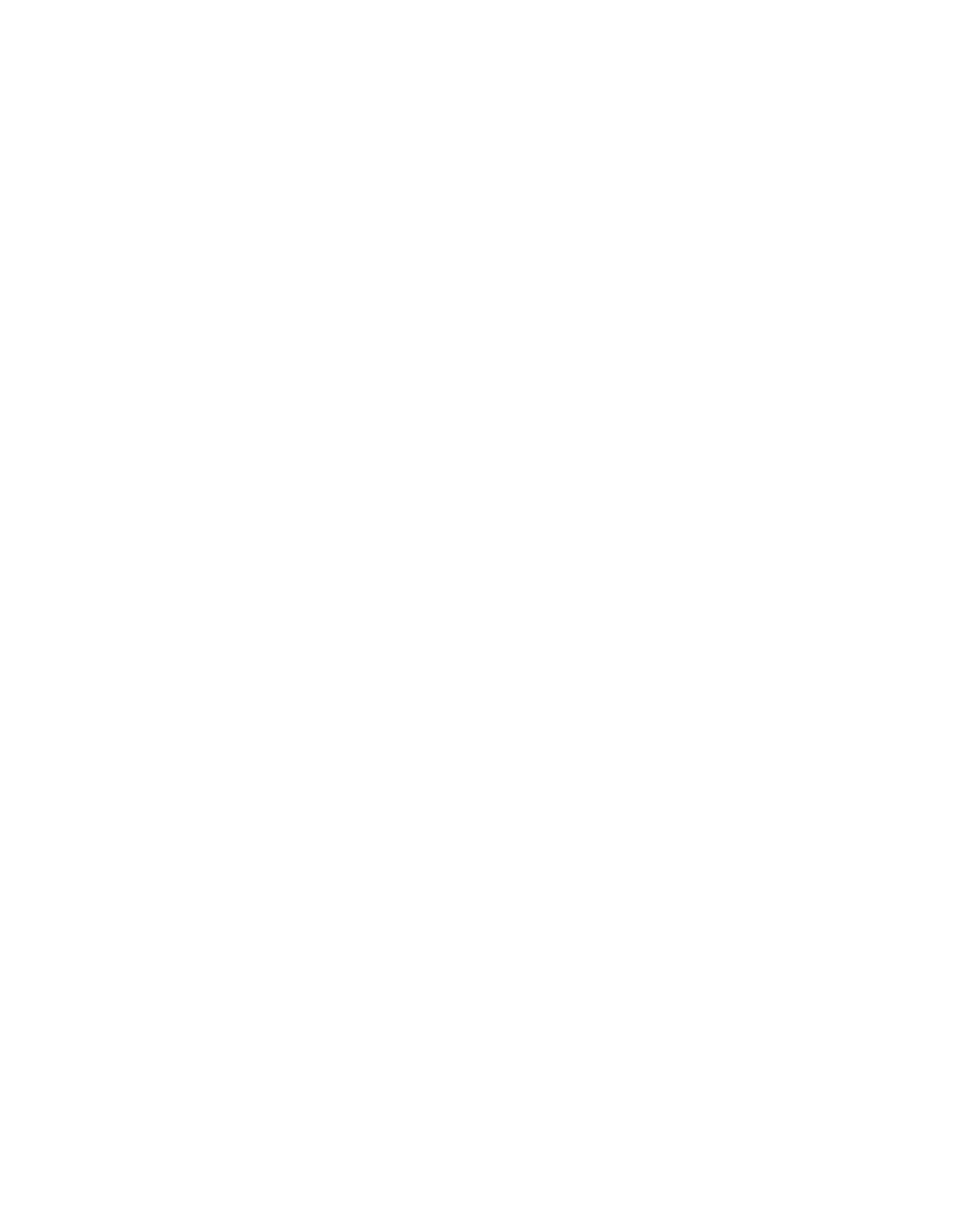I am firmly against the rezoning of the parcel located on the southwest corner of Dynamite and Tatum (PUD Z-22-18).

This application is irresponsible and it violates nearly all of the zoning standards in the area. Residents purchased their homes based on C-1 zoning and the entire community will be directly and negatively impacted by the proposed development. This application is not about serving or improving a community. This application is about a cash grab for a select few at the direct expense of the community it allegedly wants to serve.

Councilman Waring, your constituents, neighbors and friends have spoken for the second time, in overwhelming numbers. A C-2 business does NOT belong on this parcel and we will never support a C-2 business on this parcel.

As the elected official with jurisdiction over of this application, we are requesting your support by demonstrating a swift response to the staggering opposition to this application. We've listened. We ask that you listen and put the inevitable dagger in PUD Z-22-18 so that our community, as well as the Developer, can refocus our energy on other important issues.



Cave Creek , Arizona 85331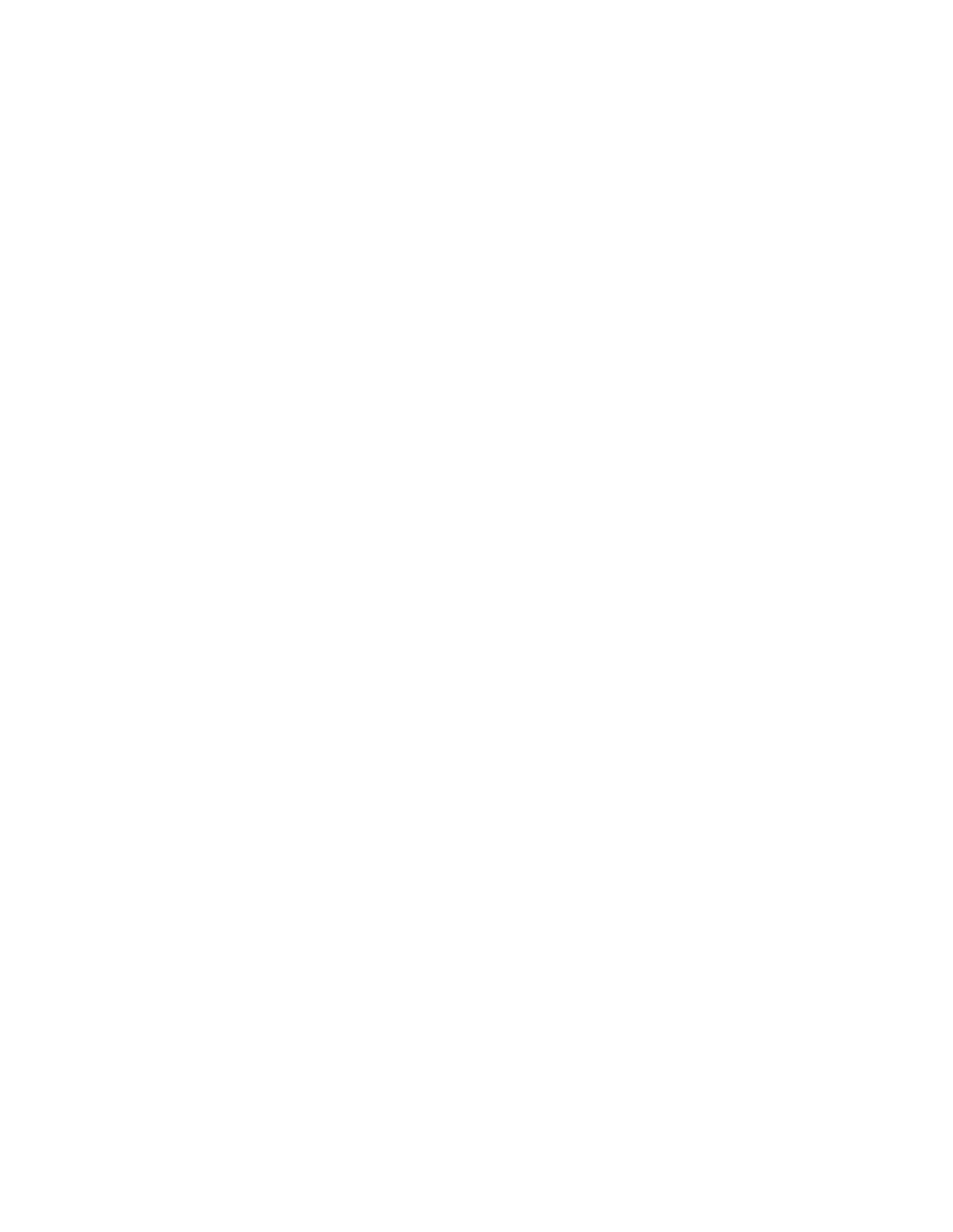I am firmly against the rezoning of the parcel located on the southwest corner of Dynamite and Tatum (PUD Z-22-18).

This application is irresponsible and it violates nearly all of the zoning standards in the area. Residents purchased their homes based on C-1 zoning and the entire community will be directly and negatively impacted by the proposed development. This application is not about serving or improving a community. This application is about a cash grab for a select few at the direct expense of the community it allegedly wants to serve.

Councilman Waring, your constituents, neighbors and friends have spoken for the second time, in overwhelming numbers. A C-2 business does NOT belong on this parcel and we will never support a C-2 business on this parcel.

As the elected official with jurisdiction over of this application, we are requesting your support by demonstrating a swift response to the staggering opposition to this application. We've listened. We ask that you listen and put the inevitable dagger in PUD Z-22-18 so that our community, as well as the Developer, can refocus our energy on other important issues.

Amber @adaptiveforce.com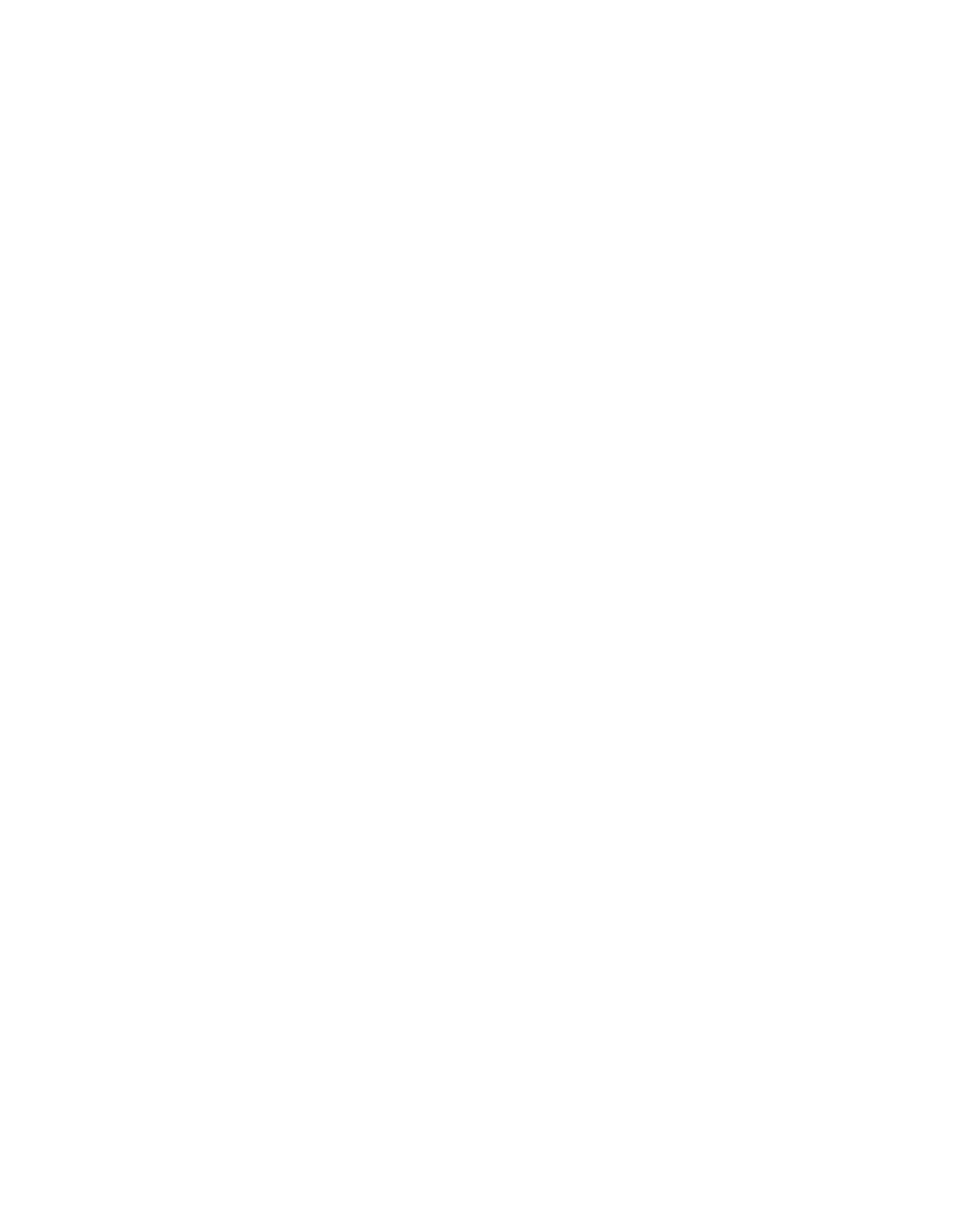I am firmly against the rezoning of the parcel located on the southwest corner of Dynamite and Tatum (PUD Z-22-18).

This application is irresponsible and it violates nearly all of the zoning standards in the area. Residents purchased their homes based on C-1 zoning and the entire community will be directly and negatively impacted by the proposed development. This application is not about serving or improving a community. This application is about a cash grab for a select few at the direct expense of the community it allegedly wants to serve.

Councilman Waring, your constituents, neighbors and friends have spoken for the second time, in overwhelming numbers. A C-2 business does NOT belong on this parcel and we will never support a C-2 business on this parcel.

As the elected official with jurisdiction over of this application, we are requesting your support by demonstrating a swift response to the staggering opposition to this application. We've listened. We ask that you listen and put the inevitable dagger in PUD Z-22-18 so that our community, as well as the Developer, can refocus our energy on other important issues.

**Stephanie** @live.com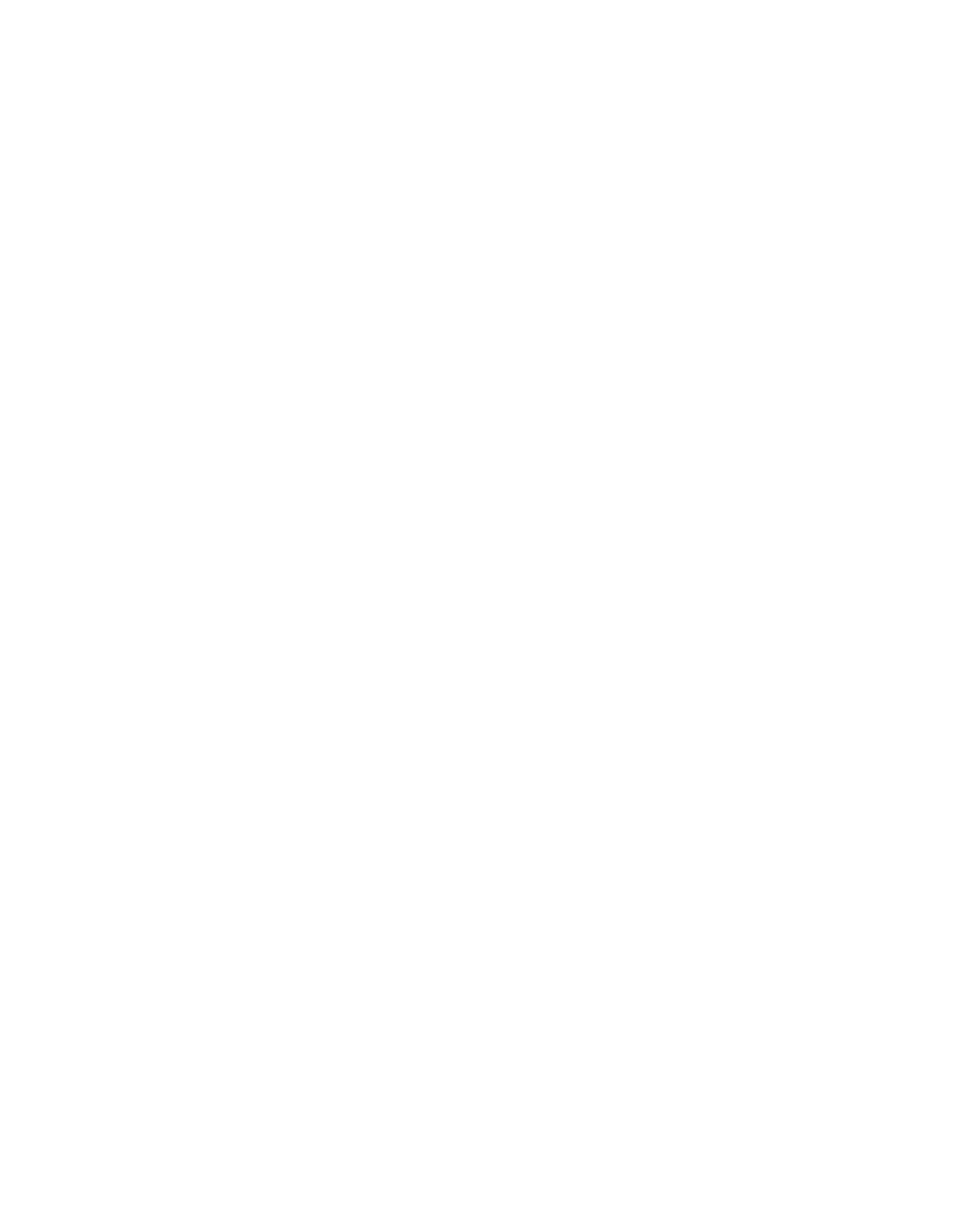I am firmly against the rezoning of the parcel located on the southwest corner of Dynamite and Tatum (PUD Z-22-18).

This application is irresponsible and it violates nearly all of the zoning standards in the area. Residents purchased their homes based on C-1 zoning and the entire community will be directly and negatively impacted by the proposed development. This application is not about serving or improving a community. This application is about a cash grab for a select few at the direct expense of the community it allegedly wants to serve.

Councilman Waring, your constituents, neighbors and friends have spoken for the second time, in overwhelming numbers. A C-2 business does NOT belong on this parcel and we will never support a C-2 business on this parcel.

As the elected official with jurisdiction over of this application, we are requesting your support by demonstrating a swift response to the staggering opposition to this application. We've listened. We ask that you listen and put the inevitable dagger in PUD Z-22-18 so that our community, as well as the Developer, can refocus our energy on other important issues.

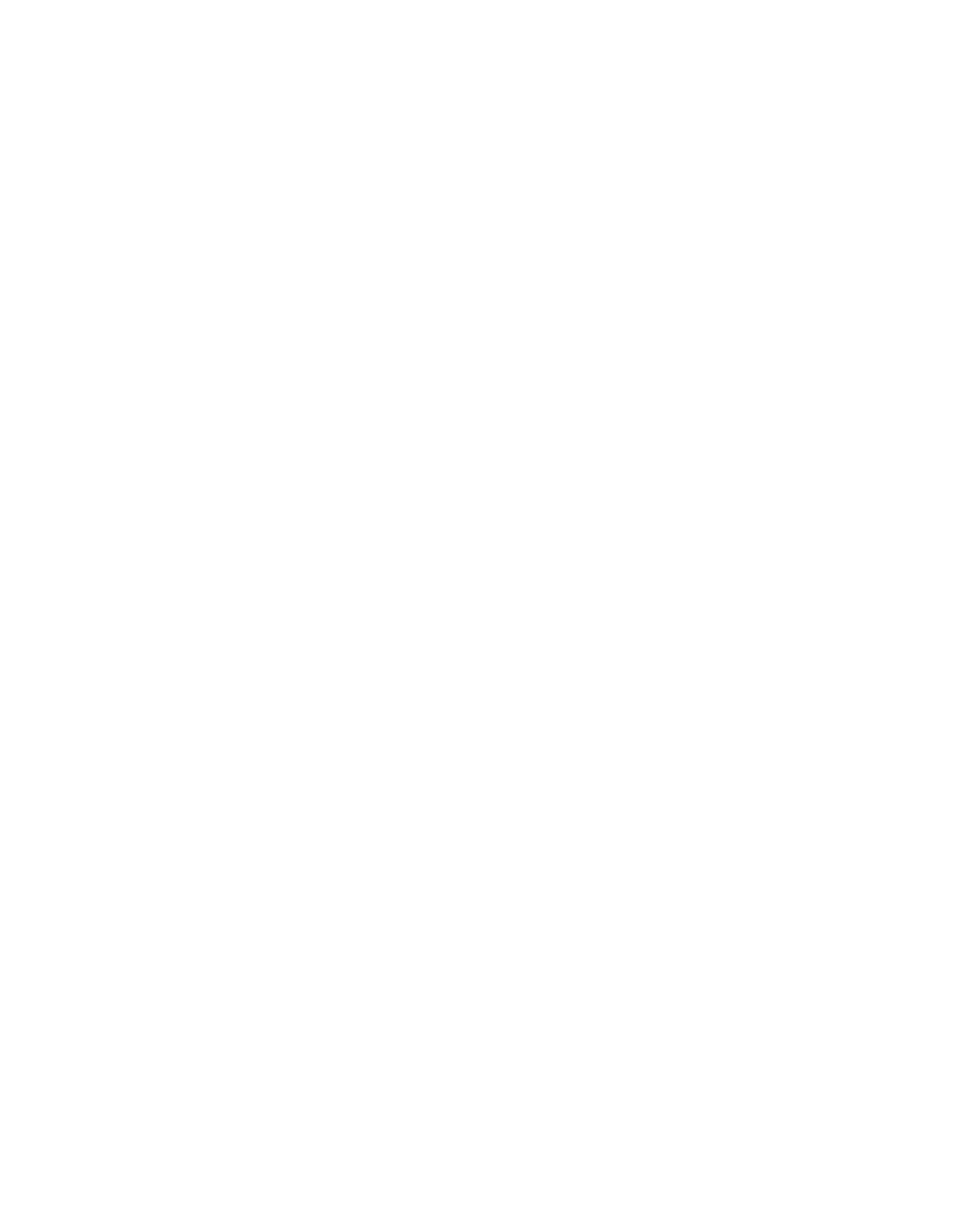I am firmly against the rezoning of the parcel located on the southwest corner of Dynamite and Tatum (PUD Z-22-18).

This application is irresponsible and it violates nearly all of the zoning standards in the area. Residents purchased their homes based on C-1 zoning and the entire community will be directly and negatively impacted by the proposed development. This application is not about serving or improving a community. This application is about a cash grab for a select few at the direct expense of the community it allegedly wants to serve.

Councilman Waring, your constituents, neighbors and friends have spoken for the second time, in overwhelming numbers. A C-2 business does NOT belong on this parcel and we will never support a C-2 business on this parcel.

As the elected official with jurisdiction over of this application, we are requesting your support by demonstrating a swift response to the staggering opposition to this application. We've listened. We ask that you listen and put the inevitable dagger in PUD Z-22-18 so that our community, as well as the Developer, can refocus our energy on other important issues.

Ashley @aol.com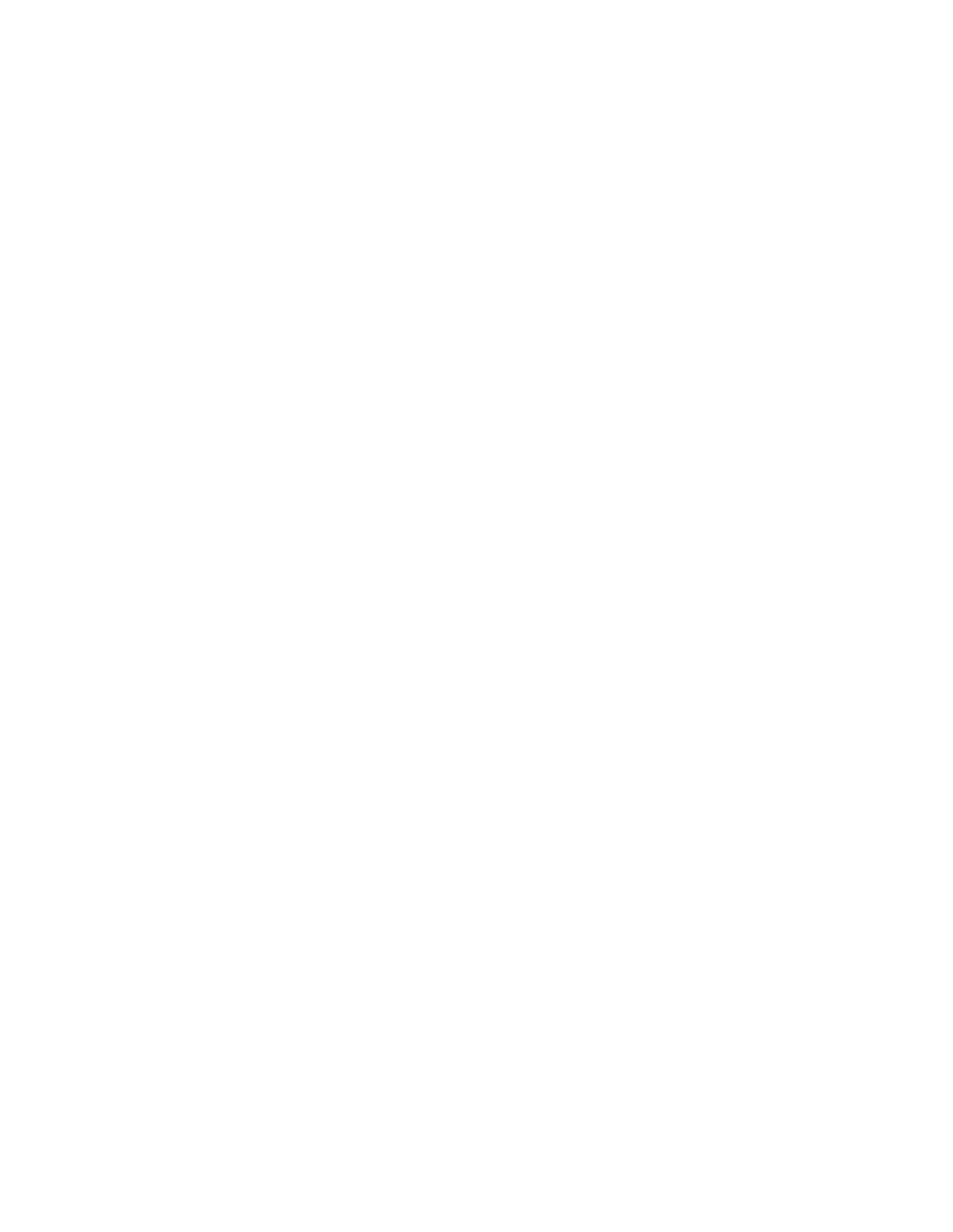I am firmly against the rezoning of the parcel located on the southwest corner of Dynamite and Tatum (PUD Z-22-18).

This application is irresponsible and it violates nearly all of the zoning standards in the area. Residents purchased their homes based on C-1 zoning and the entire community will be directly and negatively impacted by the proposed development. This application is not about serving or improving a community. This application is about a cash grab for a select few at the direct expense of the community it allegedly wants to serve.

Councilman Waring, your constituents, neighbors and friends have spoken for the second time, in overwhelming numbers. A C-2 business does NOT belong on this parcel and we will never support a C-2 business on this parcel.

As the elected official with jurisdiction over of this application, we are requesting your support by demonstrating a swift response to the staggering opposition to this application. We've listened. We ask that you listen and put the inevitable dagger in PUD Z-22-18 so that our community, as well as the Developer, can refocus our energy on other important issues.

@hotmail.com

Phoenix, Arizona 85024

Leah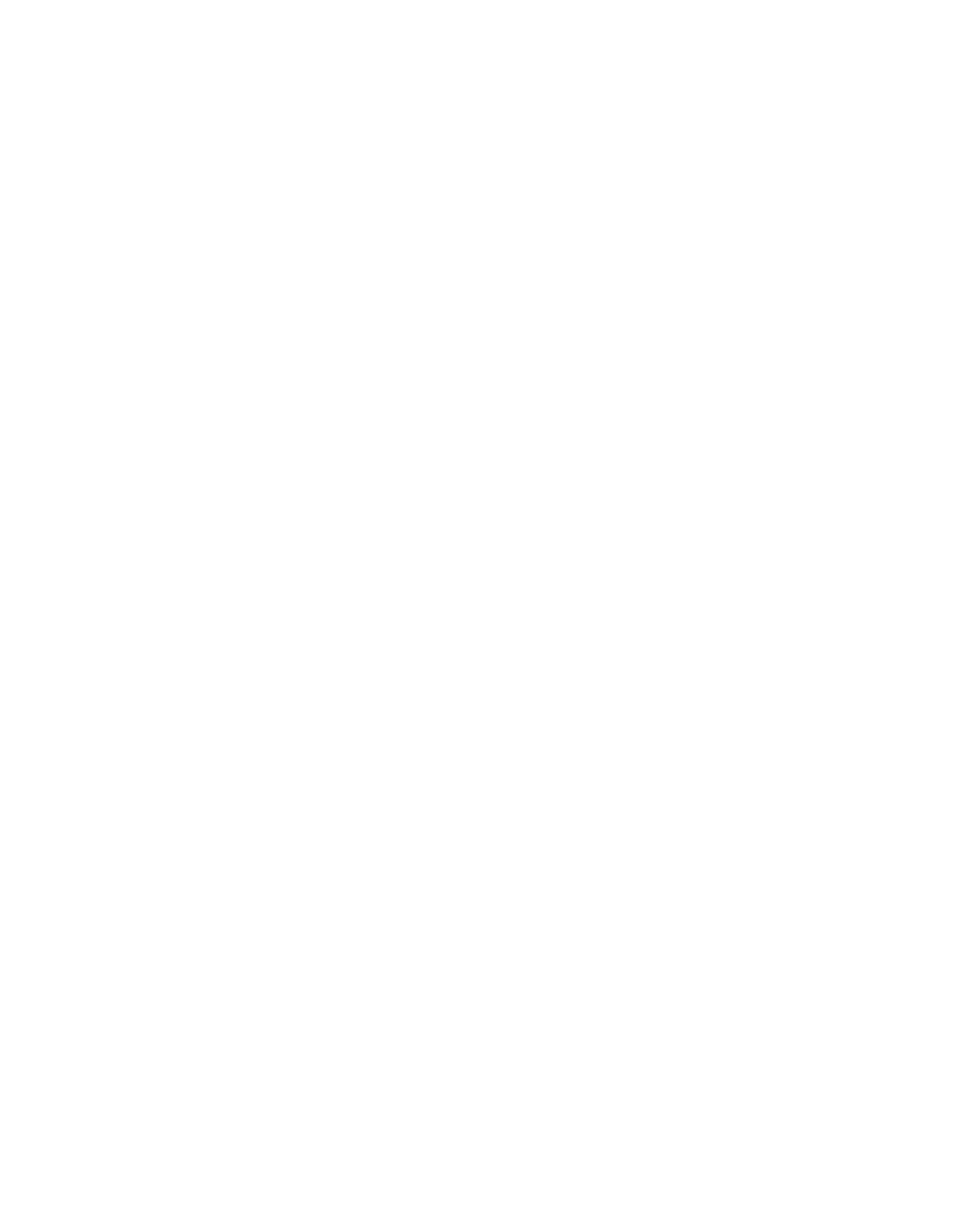I am firmly against the rezoning of the parcel located on the southwest corner of Dynamite and Tatum (PUD Z-22-18).

This application is irresponsible and it violates nearly all of the zoning standards in the area. Residents purchased their homes based on C-1 zoning and the entire community will be directly and negatively impacted by the proposed development. This application is not about serving or improving a community. This application is about a cash grab for a select few at the direct expense of the community it allegedly wants to serve.

Councilman Waring, your constituents, neighbors and friends have spoken for the second time, in overwhelming numbers. A C-2 business does NOT belong on this parcel and we will never support a C-2 business on this parcel.

As the elected official with jurisdiction over of this application, we are requesting your support by demonstrating a swift response to the staggering opposition to this application. We've listened. We ask that you listen and put the inevitable dagger in PUD Z-22-18 so that our community, as well as the Developer, can refocus our energy on other important issues.

**Charles** @outlook.com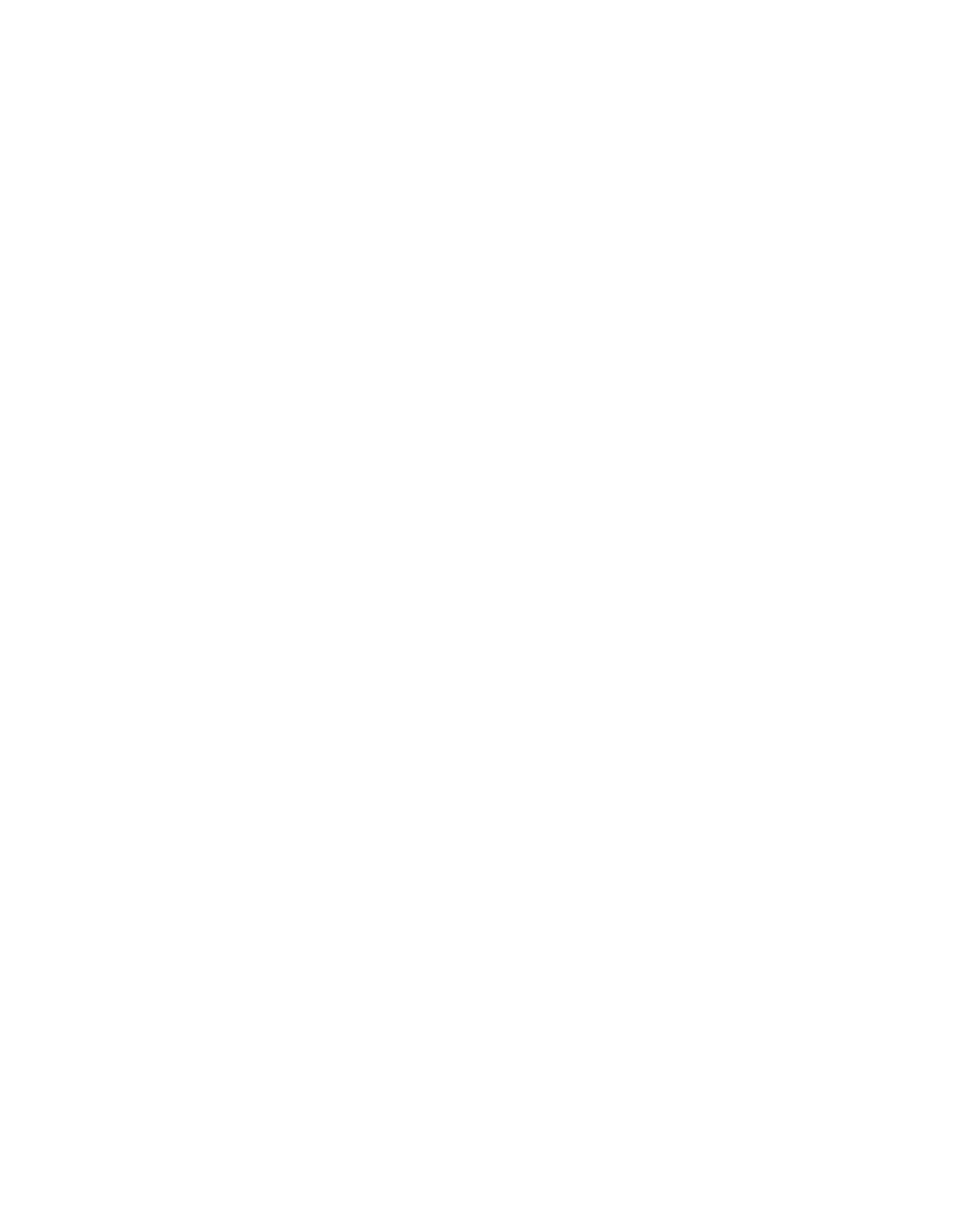I am firmly against the rezoning of the parcel located on the southwest corner of Dynamite and Tatum (PUD Z-22-18).

This application is irresponsible and it violates nearly all of the zoning standards in the area. Residents purchased their homes based on C-1 zoning and the entire community will be directly and negatively impacted by the proposed development. This application is not about serving or improving a community. This application is about a cash grab for a select few at the direct expense of the community it allegedly wants to serve.

Councilman Waring, your constituents, neighbors and friends have spoken for the second time, in overwhelming numbers. A C-2 business does NOT belong on this parcel and we will never support a C-2 business on this parcel.

As the elected official with jurisdiction over of this application, we are requesting your support by demonstrating a swift response to the staggering opposition to this application. We've listened. We ask that you listen and put the inevitable dagger in PUD Z-22-18 so that our community, as well as the Developer, can refocus our energy on other important issues.



Cave Creek, Arizona 85331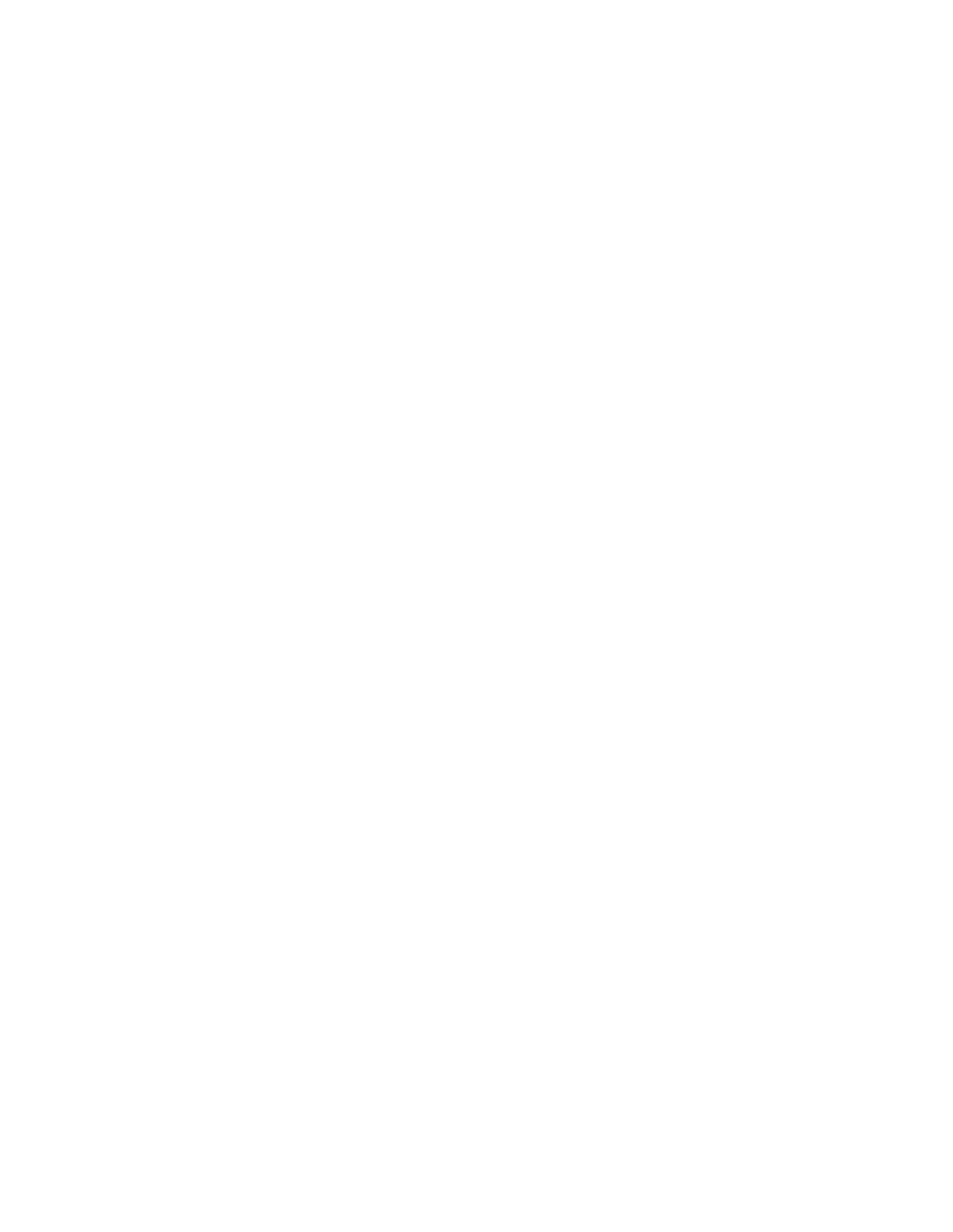I am firmly against the rezoning of the parcel located on the southwest corner of Dynamite and Tatum (PUD Z-22-18).

This application is irresponsible and it violates nearly all of the zoning standards in the area. Residents purchased their homes based on C-1 zoning and the entire community will be directly and negatively impacted by the proposed development. This application is not about serving or improving a community. This application is about a cash grab for a select few at the direct expense of the community it allegedly wants to serve.

Councilman Waring, your constituents, neighbors and friends have spoken for the second time, in overwhelming numbers. A C-2 business does NOT belong on this parcel and we will never support a C-2 business on this parcel.

As the elected official with jurisdiction over of this application, we are requesting your support by demonstrating a swift response to the staggering opposition to this application. We've listened. We ask that you listen and put the inevitable dagger in PUD Z-22-18 so that our community, as well as the Developer, can refocus our energy on other important issues.



Scottsdale, Arizona 85262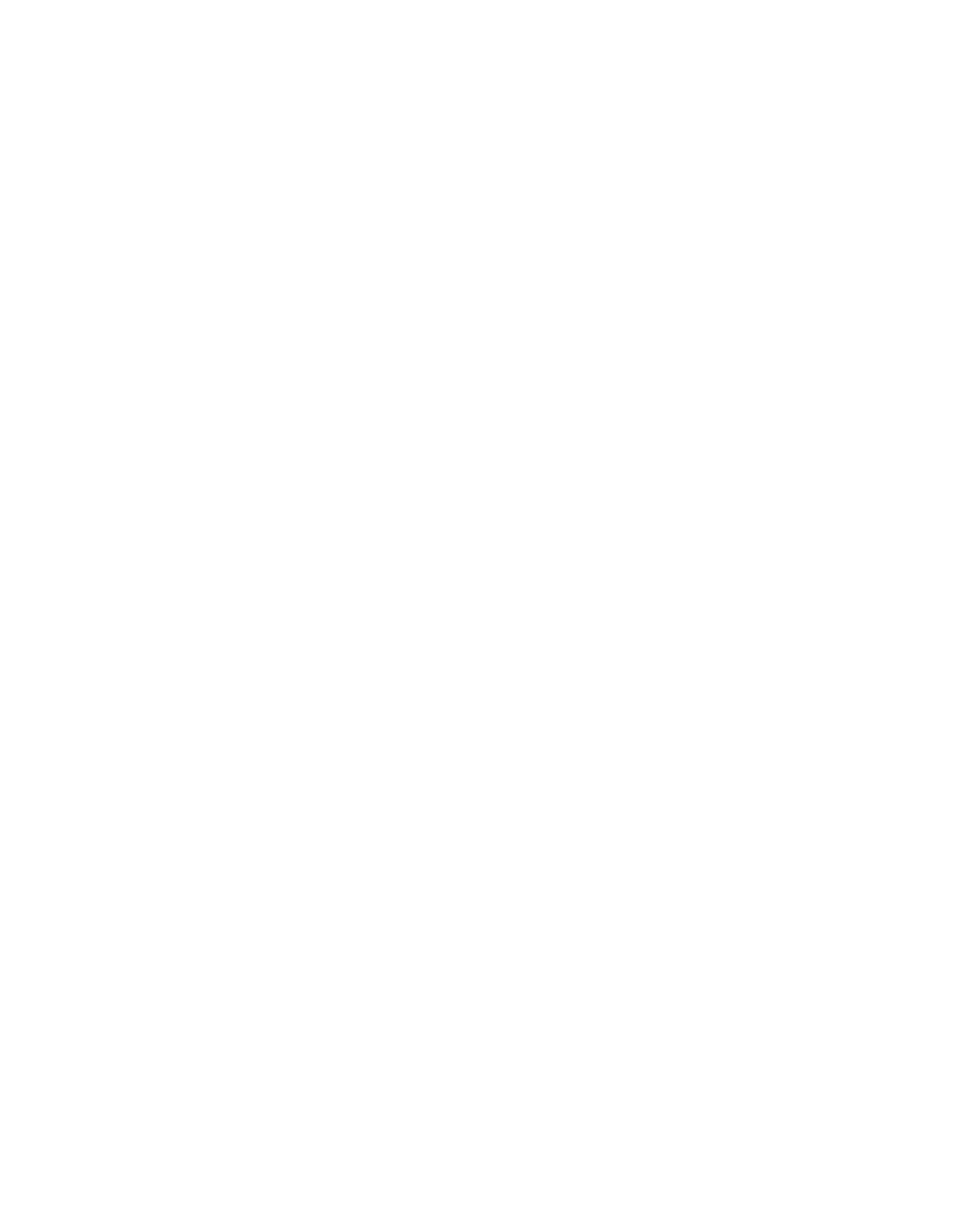I am firmly against the rezoning of the parcel located on the southwest corner of Dynamite and Tatum (PUD Z-22-18).

This application is irresponsible and it violates nearly all of the zoning standards in the area. Residents purchased their homes based on C-1 zoning and the entire community will be directly and negatively impacted by the proposed development. This application is not about serving or improving a community. This application is about a cash grab for a select few at the direct expense of the community it allegedly wants to serve.

Councilman Waring, your constituents, neighbors and friends have spoken for the second time, in overwhelming numbers. A C-2 business does NOT belong on this parcel and we will never support a C-2 business on this parcel.

As the elected official with jurisdiction over of this application, we are requesting your support by demonstrating a swift response to the staggering opposition to this application. We've listened. We ask that you listen and put the inevitable dagger in PUD Z-22-18 so that our community, as well as the Developer, can refocus our energy on other important issues.

Eileen @gmail.com Cave Creek, AZ 85331 Cave Creek, Arizona 85331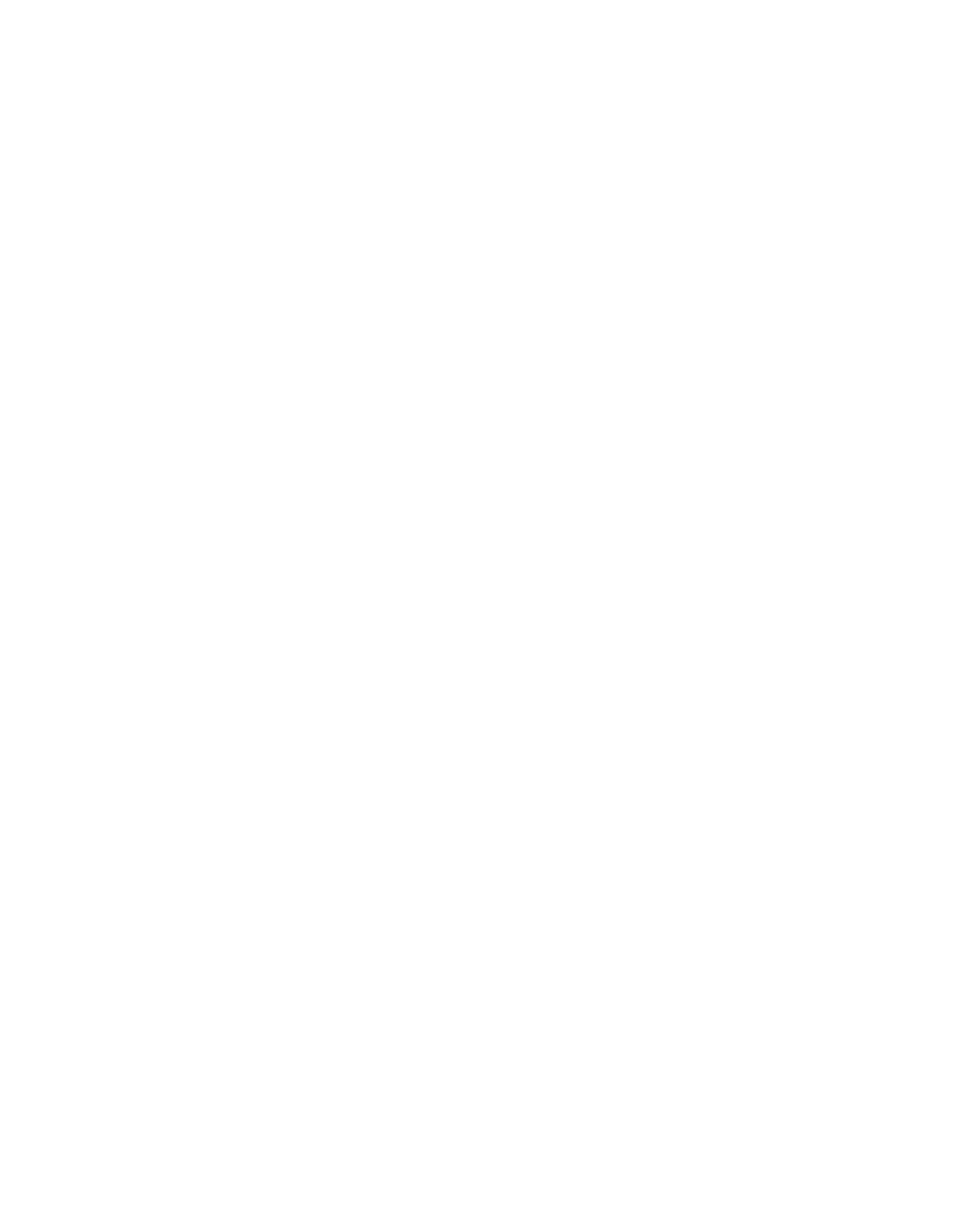I am firmly against the rezoning of the parcel located on the southwest corner of Dynamite and Tatum (PUD Z-22-18).

This application is irresponsible and it violates nearly all of the zoning standards in the area. Residents purchased their homes based on C-1 zoning and the entire community will be directly and negatively impacted by the proposed development. This application is not about serving or improving a community. This application is about a cash grab for a select few at the direct expense of the community it allegedly wants to serve.

Councilman Waring, your constituents, neighbors and friends have spoken for the second time, in overwhelming numbers. A C-2 business does NOT belong on this parcel and we will never support a C-2 business on this parcel.

As the elected official with jurisdiction over of this application, we are requesting your support by demonstrating a swift response to the staggering opposition to this application. We've listened. We ask that you listen and put the inevitable dagger in PUD Z-22-18 so that our community, as well as the Developer, can refocus our energy on other important issues.



PHOENIX, Arizona 85027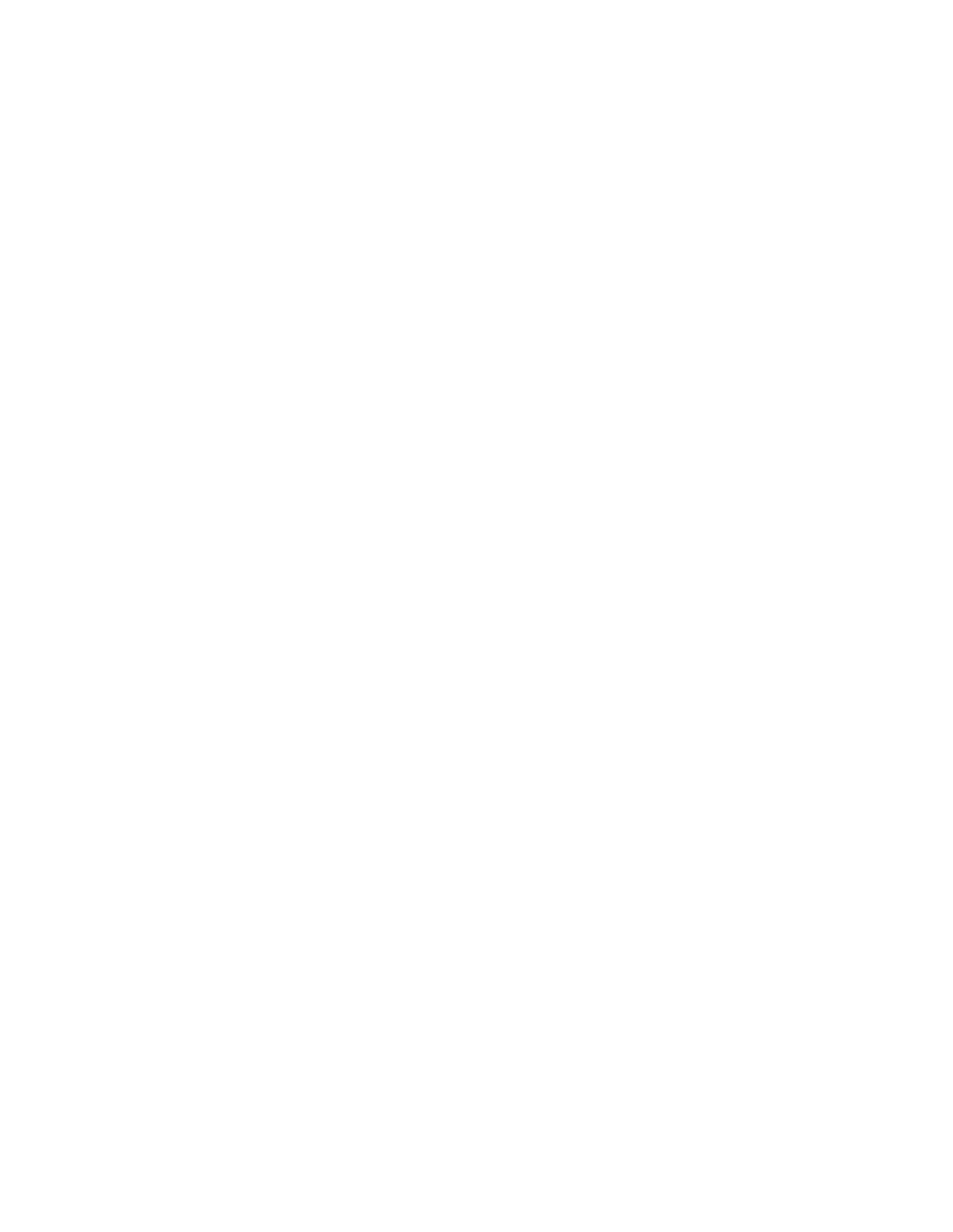I am firmly against the rezoning of the parcel located on the southwest corner of Dynamite and Tatum (PUD Z-22-18).

This application is irresponsible and it violates nearly all of the zoning standards in the area. Residents purchased their homes based on C-1 zoning and the entire community will be directly and negatively impacted by the proposed development. This application is not about serving or improving a community. This application is about a cash grab for a select few at the direct expense of the community it allegedly wants to serve.

Councilman Waring, your constituents, neighbors and friends have spoken for the second time, in overwhelming numbers. A C-2 business does NOT belong on this parcel and we will never support a C-2 business on this parcel.

As the elected official with jurisdiction over of this application, we are requesting your support by demonstrating a swift response to the staggering opposition to this application. We've listened. We ask that you listen and put the inevitable dagger in PUD Z-22-18 so that our community, as well as the Developer, can refocus our energy on other important issues.

Jessica @icloud.con

Ajo, Arizona 85321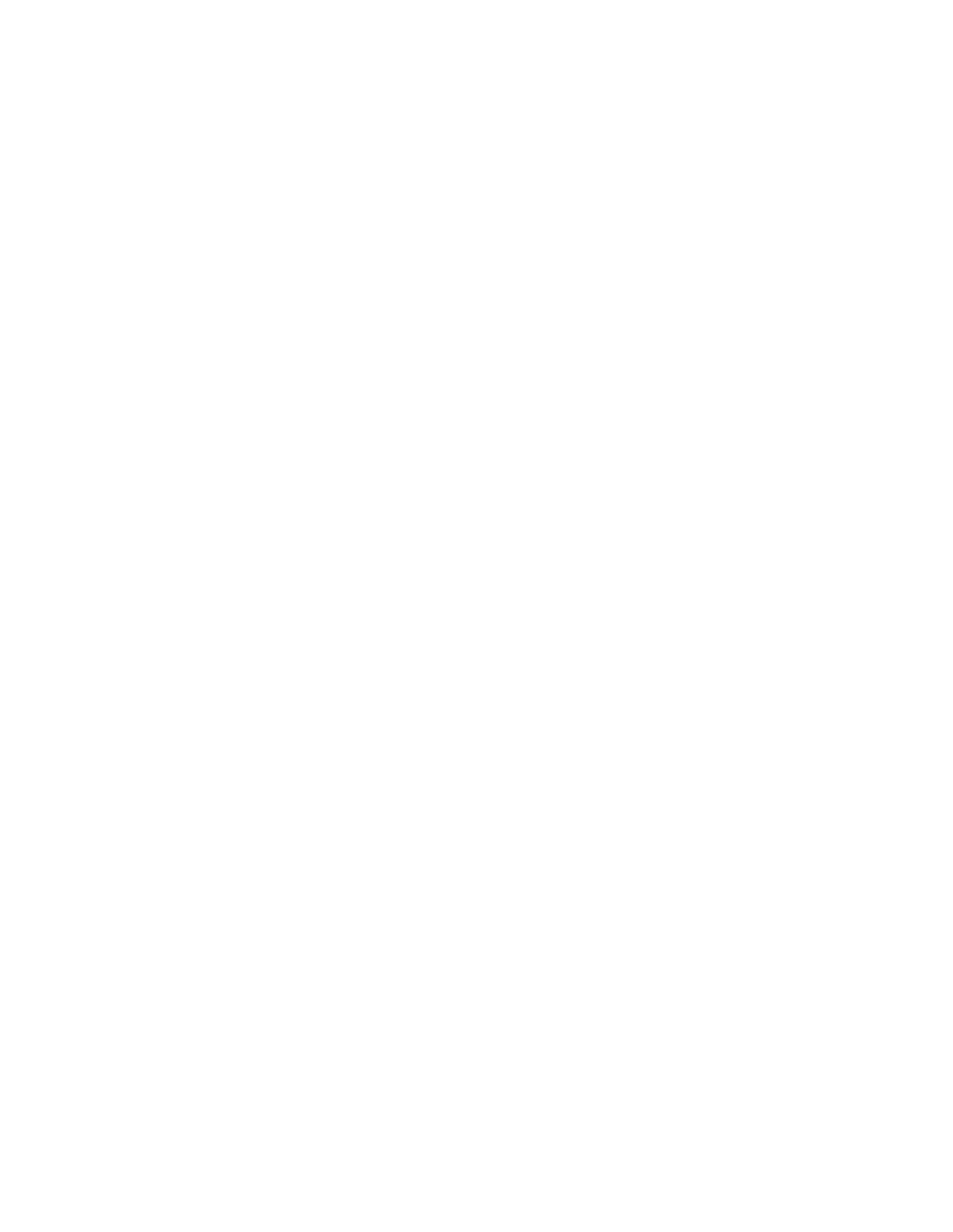I am firmly against the rezoning of the parcel located on the southwest corner of Dynamite and Tatum (PUD Z-22-18).

This application is irresponsible and it violates nearly all of the zoning standards in the area. Residents purchased their homes based on C-1 zoning and the entire community will be directly and negatively impacted by the proposed development. This application is not about serving or improving a community. This application is about a cash grab for a select few at the direct expense of the community it allegedly wants to serve.

Councilman Waring, your constituents, neighbors and friends have spoken for the second time, in overwhelming numbers. A C-2 business does NOT belong on this parcel and we will never support a C-2 business on this parcel.

As the elected official with jurisdiction over of this application, we are requesting your support by demonstrating a swift response to the staggering opposition to this application. We've listened. We ask that you listen and put the inevitable dagger in PUD Z-22-18 so that our community, as well as the Developer, can refocus our energy on other important issues.



Congress, Arizona 85332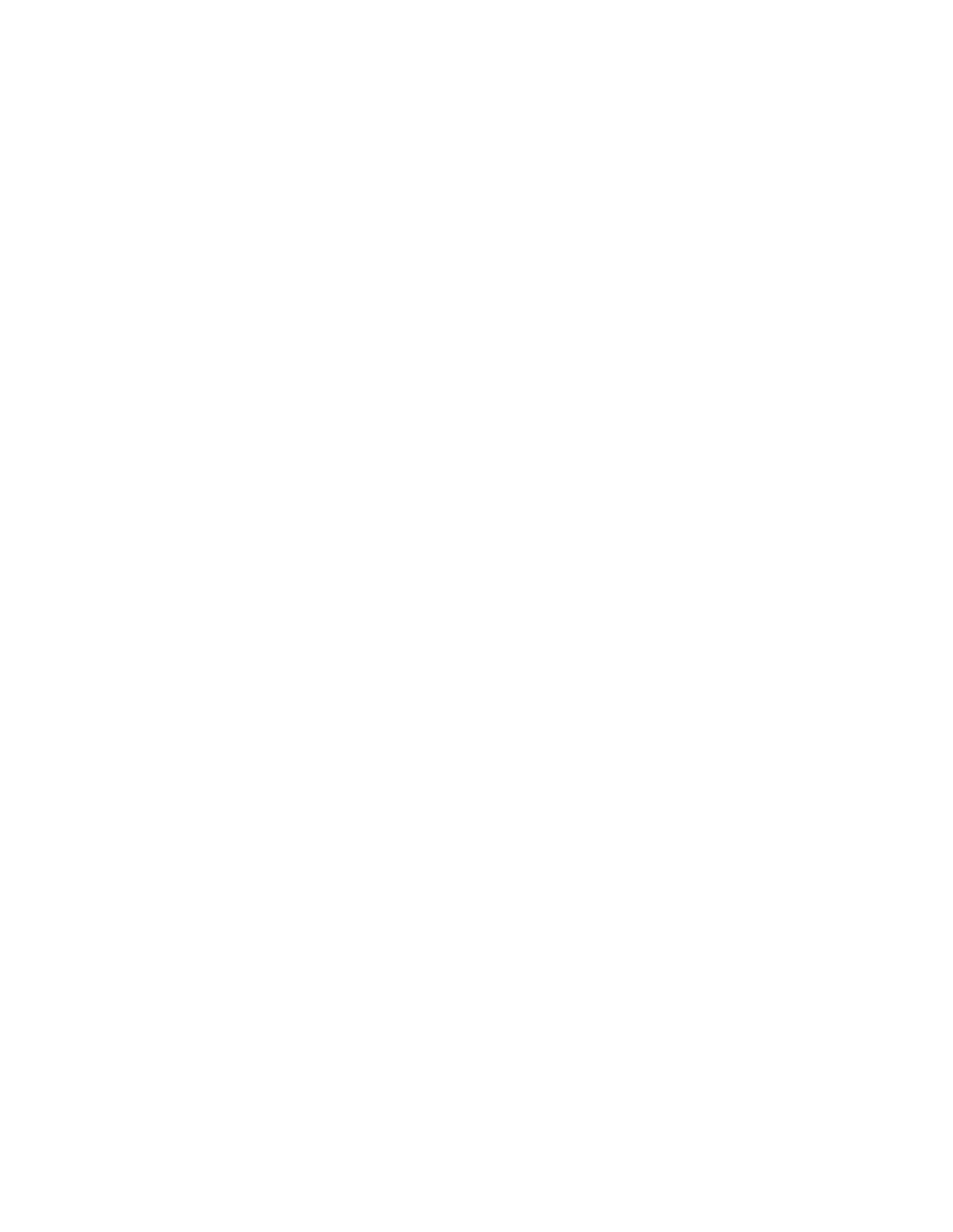I am firmly against the rezoning of the parcel located on the southwest corner of Dynamite and Tatum (PUD Z-22-18).

This application is irresponsible and it violates nearly all of the zoning standards in the area. Residents purchased their homes based on C-1 zoning and the entire community will be directly and negatively impacted by the proposed development. This application is not about serving or improving a community. This application is about a cash grab for a select few at the direct expense of the community it allegedly wants to serve.

Councilman Waring, your constituents, neighbors and friends have spoken for the second time, in overwhelming numbers. A C-2 business does NOT belong on this parcel and we will never support a C-2 business on this parcel.

As the elected official with jurisdiction over of this application, we are requesting your support by demonstrating a swift response to the staggering opposition to this application. We've listened. We ask that you listen and put the inevitable dagger in PUD Z-22-18 so that our community, as well as the Developer, can refocus our energy on other important issues.

Paul @phoenixrockgym.com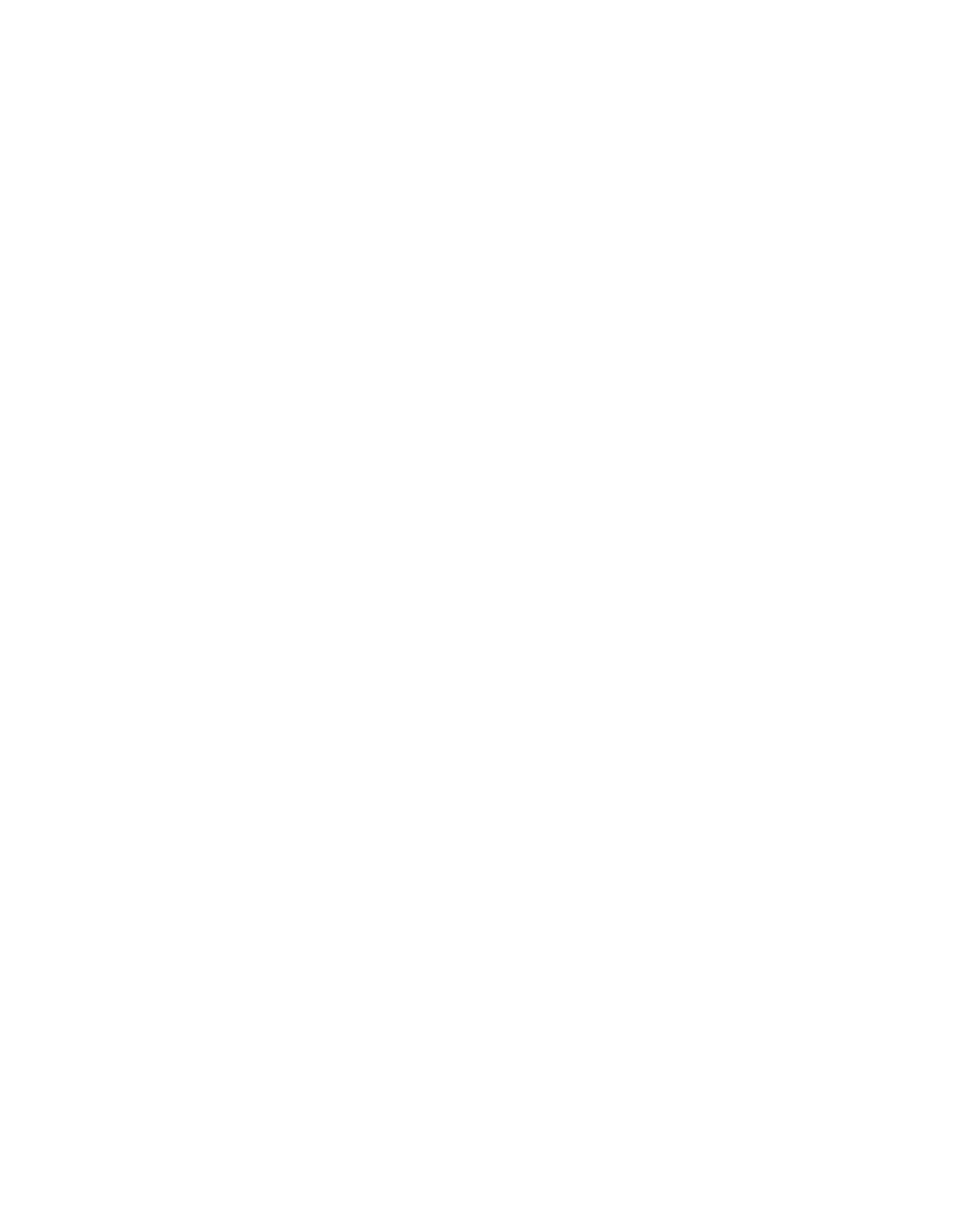I am firmly against the rezoning of the parcel located on the southwest corner of Dynamite and Tatum (PUD Z-22-18).

This application is irresponsible and it violates nearly all of the zoning standards in the area. Residents purchased their homes based on C-1 zoning and the entire community will be directly and negatively impacted by the proposed development. This application is not about serving or improving a community. This application is about a cash grab for a select few at the direct expense of the community it allegedly wants to serve.

Councilman Waring, your constituents, neighbors and friends have spoken for the second time, in overwhelming numbers. A C-2 business does NOT belong on this parcel and we will never support a C-2 business on this parcel.

As the elected official with jurisdiction over of this application, we are requesting your support by demonstrating a swift response to the staggering opposition to this application. We've listened. We ask that you listen and put the inevitable dagger in PUD Z-22-18 so that our community, as well as the Developer, can refocus our energy on other important issues.

Tina @yahoo.com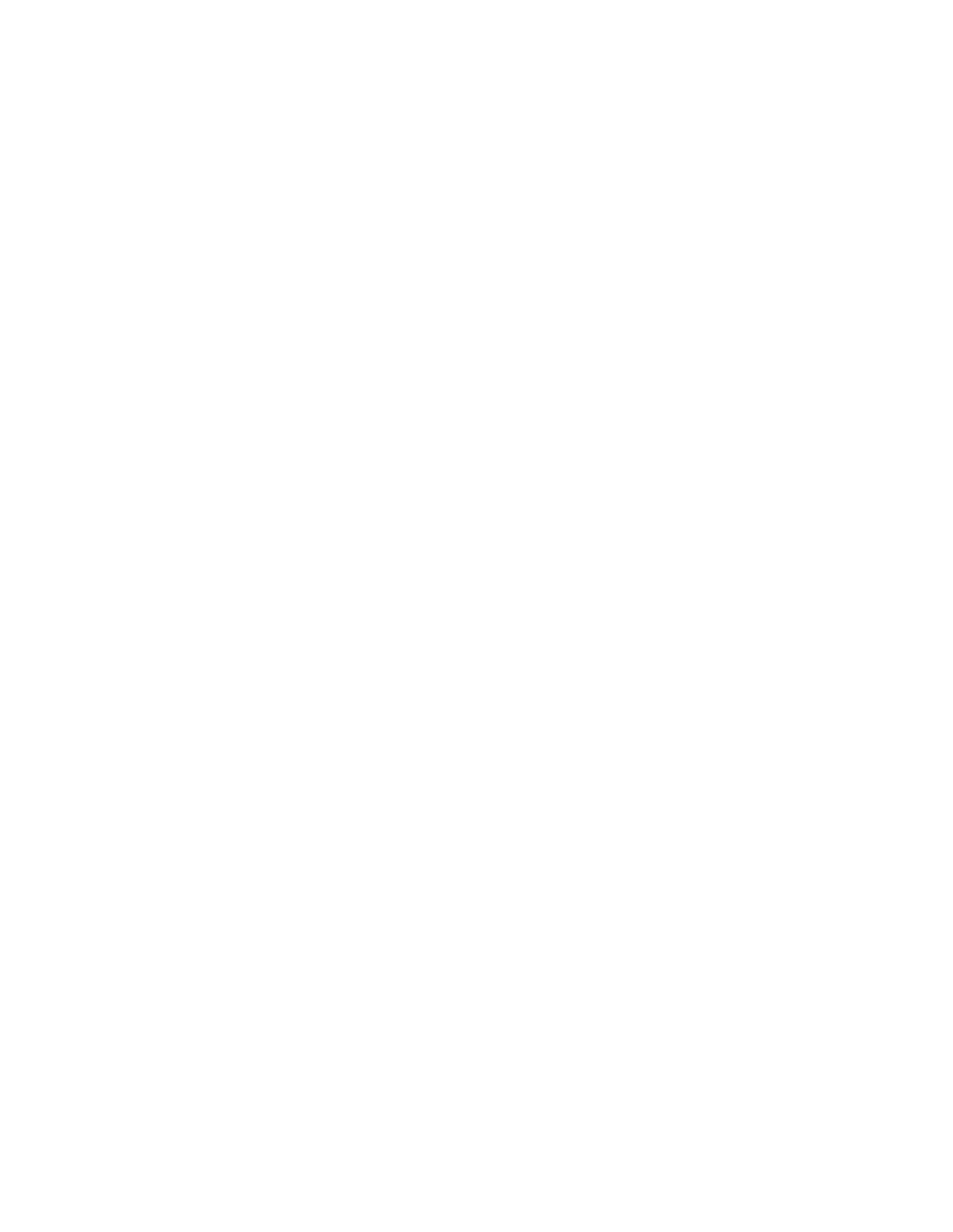I am firmly against the rezoning of the parcel located on the southwest corner of Dynamite and Tatum (PUD Z-22-18).

This application is irresponsible and it violates nearly all of the zoning standards in the area. Residents purchased their homes based on C-1 zoning and the entire community will be directly and negatively impacted by the proposed development. This application is not about serving or improving a community. This application is about a cash grab for a select few at the direct expense of the community it allegedly wants to serve.

Councilman Waring, your constituents, neighbors and friends have spoken for the second time, in overwhelming numbers. A C-2 business does NOT belong on this parcel and we will never support a C-2 business on this parcel.

As the elected official with jurisdiction over of this application, we are requesting your support by demonstrating a swift response to the staggering opposition to this application. We've listened. We ask that you listen and put the inevitable dagger in PUD Z-22-18 so that our community, as well as the Developer, can refocus our energy on other important issues.



Scottsdale, Arizona 85262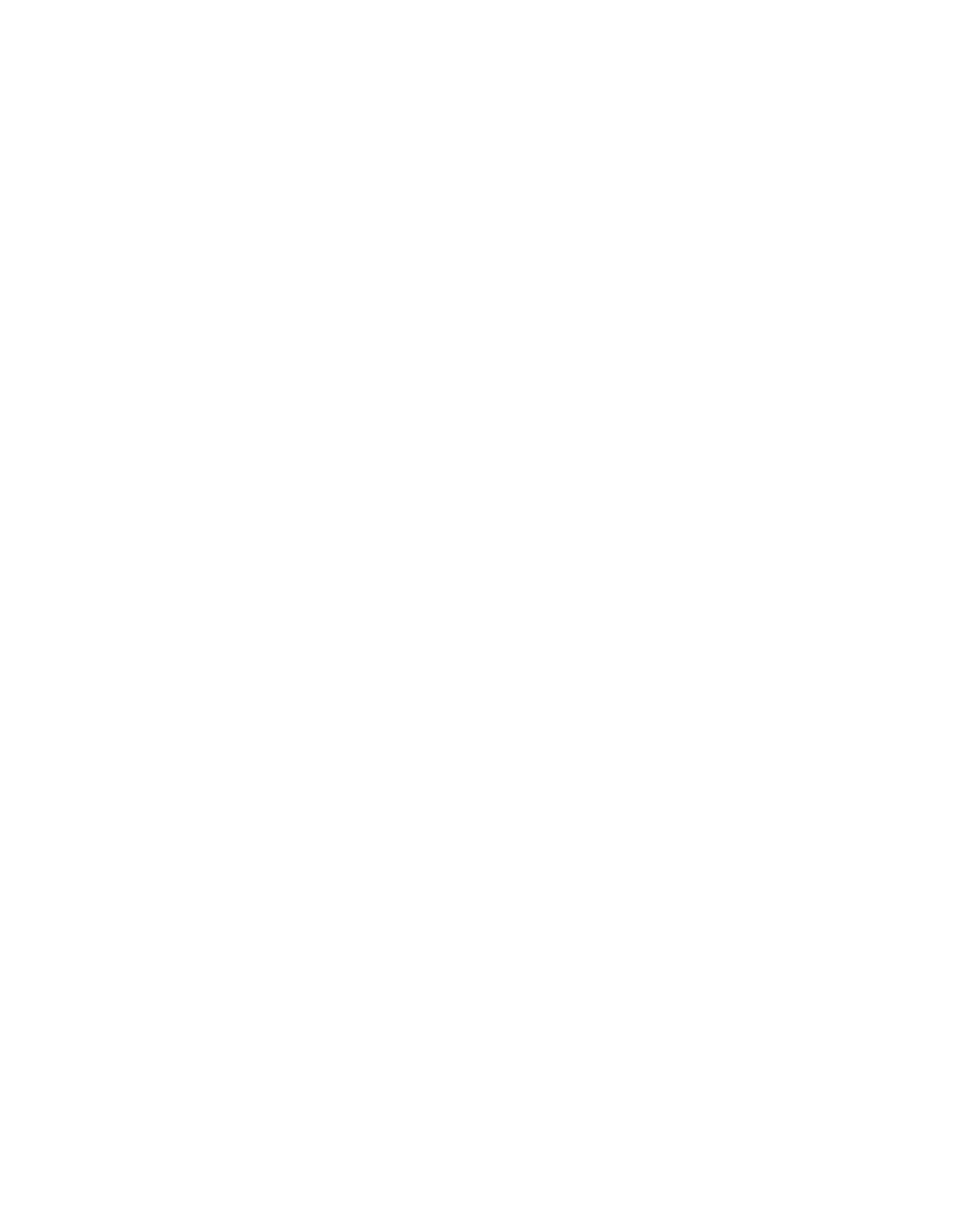I am firmly against the rezoning of the parcel located on the southwest corner of Dynamite and Tatum (PUD Z-22-18).

This application is irresponsible and it violates nearly all of the zoning standards in the area. Residents purchased their homes based on C-1 zoning and the entire community will be directly and negatively impacted by the proposed development. This application is not about serving or improving a community. This application is about a cash grab for a select few at the direct expense of the community it allegedly wants to serve.

Councilman Waring, your constituents, neighbors and friends have spoken for the second time, in overwhelming numbers. A C-2 business does NOT belong on this parcel and we will never support a C-2 business on this parcel.

As the elected official with jurisdiction over of this application, we are requesting your support by demonstrating a swift response to the staggering opposition to this application. We've listened. We ask that you listen and put the inevitable dagger in PUD Z-22-18 so that our community, as well as the Developer, can refocus our energy on other important issues.

| Alicia |            |  |
|--------|------------|--|
|        | @gmail.com |  |

Peoria, Arizona 85382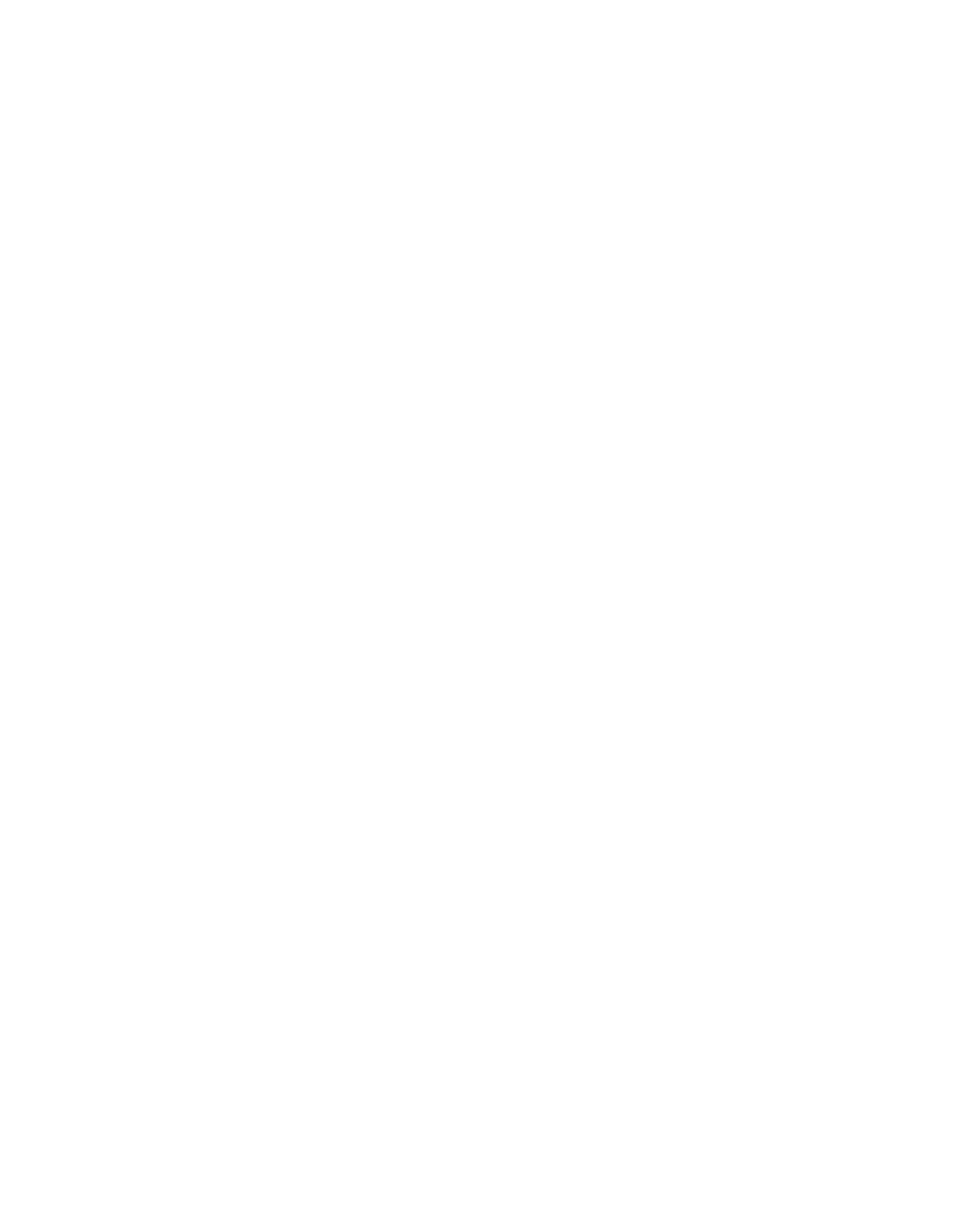I am firmly against the rezoning of the parcel located on the southwest corner of Dynamite and Tatum (PUD Z-22-18).

This application is irresponsible and it violates nearly all of the zoning standards in the area. Residents purchased their homes based on C-1 zoning and the entire community will be directly and negatively impacted by the proposed development. This application is not about serving or improving a community. This application is about a cash grab for a select few at the direct expense of the community it allegedly wants to serve.

Councilman Waring, your constituents, neighbors and friends have spoken for the second time, in overwhelming numbers. A C-2 business does NOT belong on this parcel and we will never support a C-2 business on this parcel.

As the elected official with jurisdiction over of this application, we are requesting your support by demonstrating a swift response to the staggering opposition to this application. We've listened. We ask that you listen and put the inevitable dagger in PUD Z-22-18 so that our community, as well as the Developer, can refocus our energy on other important issues.

| john |        |
|------|--------|
|      | @q.com |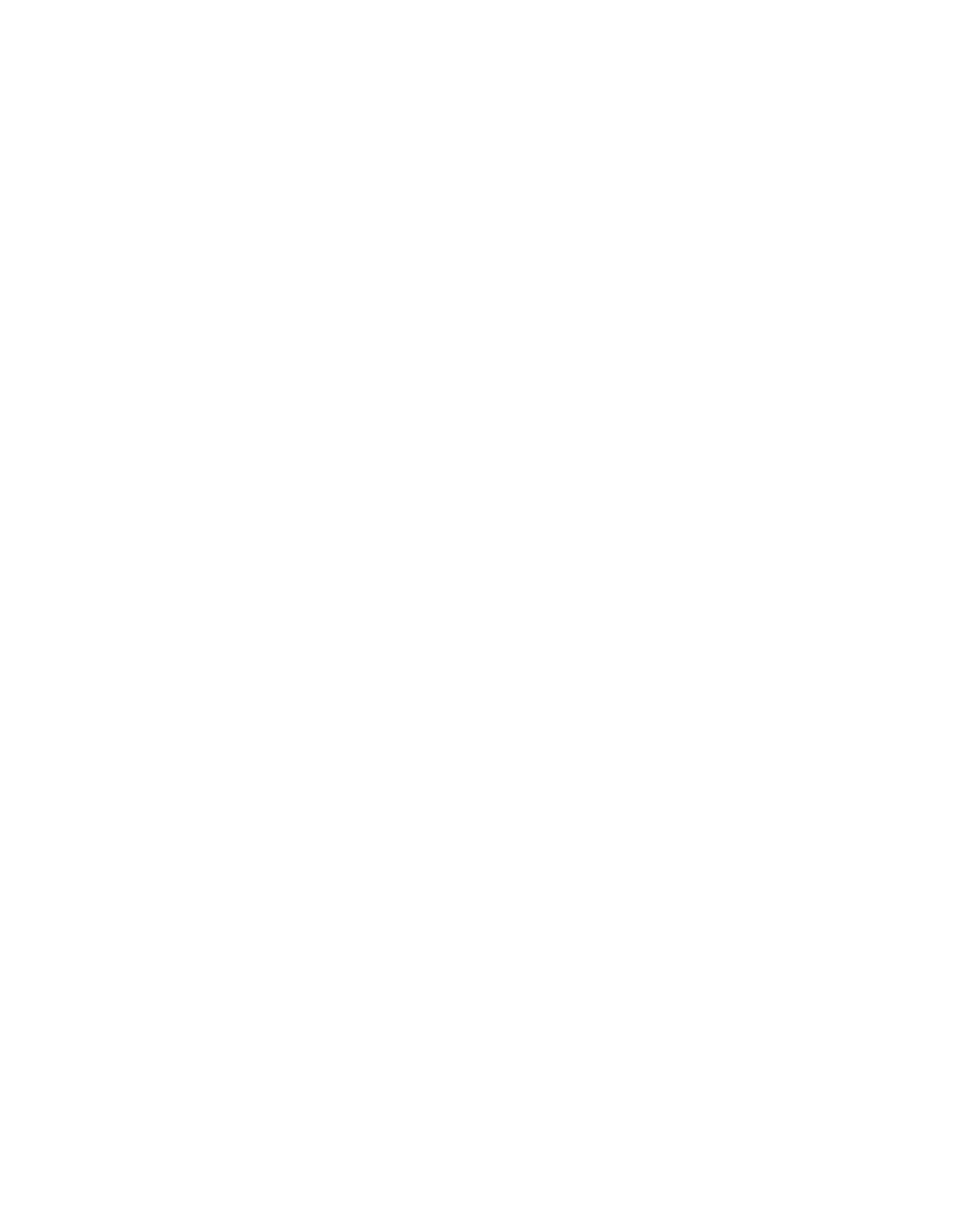I am firmly against the rezoning of the parcel located on the southwest corner of Dynamite and Tatum (PUD Z-22-18).

This application is irresponsible and it violates nearly all of the zoning standards in the area. Residents purchased their homes based on C-1 zoning and the entire community will be directly and negatively impacted by the proposed development. This application is not about serving or improving a community. This application is about a cash grab for a select few at the direct expense of the community it allegedly wants to serve.

Councilman Waring, your constituents, neighbors and friends have spoken for the second time, in overwhelming numbers. A C-2 business does NOT belong on this parcel and we will never support a C-2 business on this parcel.

As the elected official with jurisdiction over of this application, we are requesting your support by demonstrating a swift response to the staggering opposition to this application. We've listened. We ask that you listen and put the inevitable dagger in PUD Z-22-18 so that our community, as well as the Developer, can refocus our energy on other important issues.

| Stephanie |            |
|-----------|------------|
|           | @gmail.com |
|           |            |

Cave creek, Arizona 85331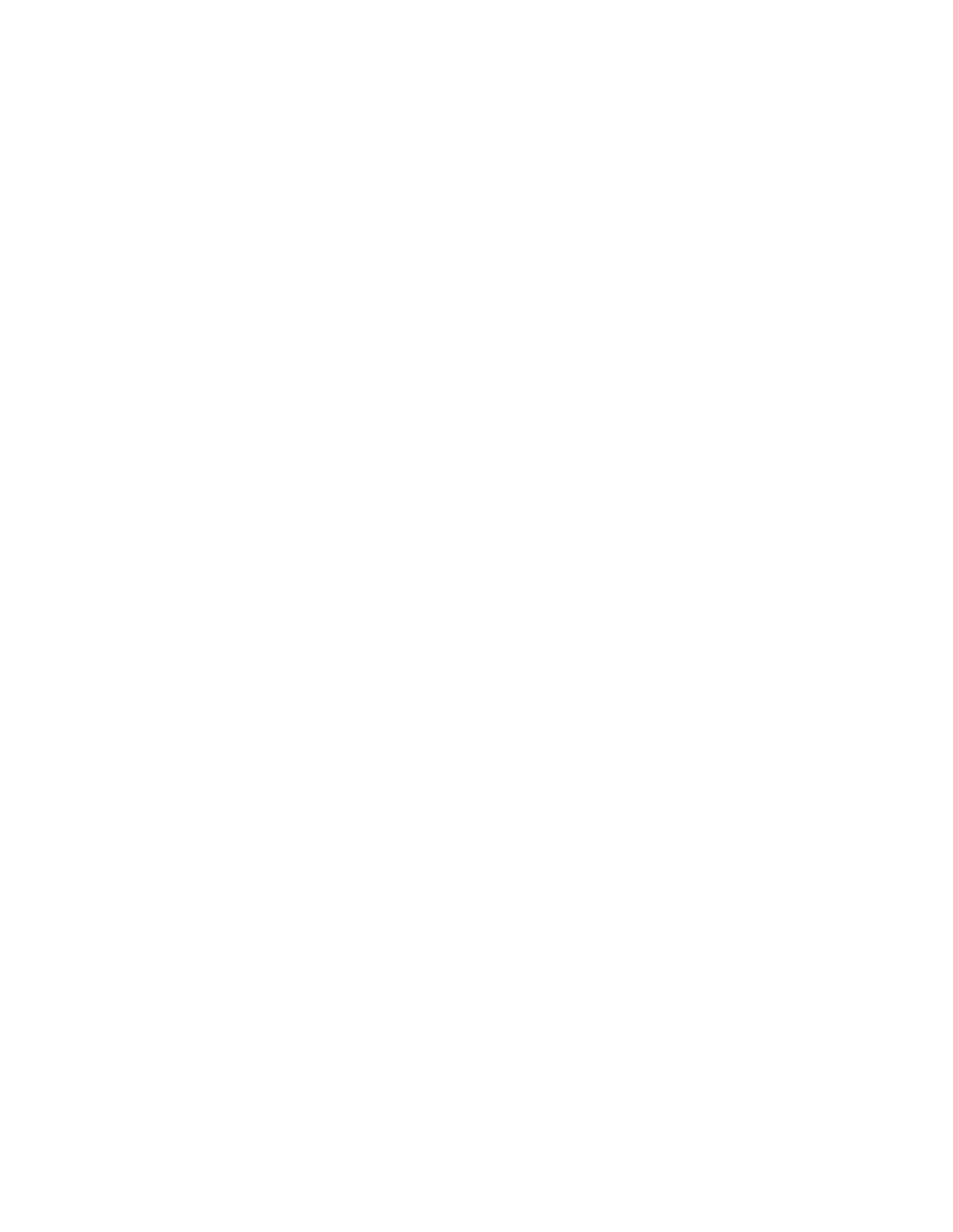I am firmly against the rezoning of the parcel located on the southwest corner of Dynamite and Tatum (PUD Z-22-18).

This application is irresponsible and it violates nearly all of the zoning standards in the area. Residents purchased their homes based on C-1 zoning and the entire community will be directly and negatively impacted by the proposed development. This application is not about serving or improving a community. This application is about a cash grab for a select few at the direct expense of the community it allegedly wants to serve.

Councilman Waring, your constituents, neighbors and friends have spoken for the second time, in overwhelming numbers. A C-2 business does NOT belong on this parcel and we will never support a C-2 business on this parcel.

As the elected official with jurisdiction over of this application, we are requesting your support by demonstrating a swift response to the staggering opposition to this application. We've listened. We ask that you listen and put the inevitable dagger in PUD Z-22-18 so that our community, as well as the Developer, can refocus our energy on other important issues.

Patrick @gmaail.com

Peoria, Arizona 85382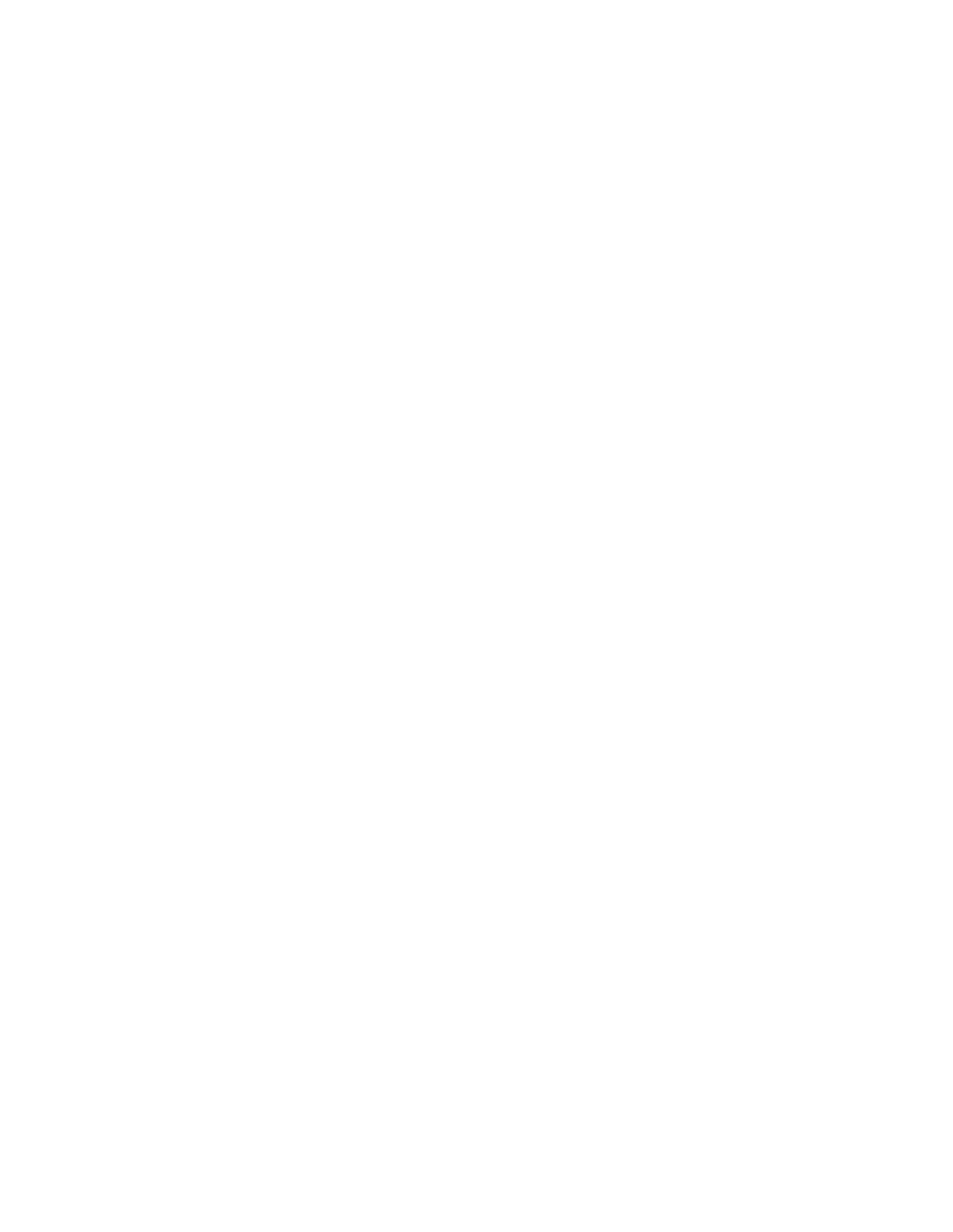I am firmly against the rezoning of the parcel located on the southwest corner of Dynamite and Tatum (PUD Z-22-18).

This application is irresponsible and it violates nearly all of the zoning standards in the area. Residents purchased their homes based on C-1 zoning and the entire community will be directly and negatively impacted by the proposed development. This application is not about serving or improving a community. This application is about a cash grab for a select few at the direct expense of the community it allegedly wants to serve.

Councilman Waring, your constituents, neighbors and friends have spoken for the second time, in overwhelming numbers. A C-2 business does NOT belong on this parcel and we will never support a C-2 business on this parcel.

As the elected official with jurisdiction over of this application, we are requesting your support by demonstrating a swift response to the staggering opposition to this application. We've listened. We ask that you listen and put the inevitable dagger in PUD Z-22-18 so that our community, as well as the Developer, can refocus our energy on other important issues.

| Darcy |  |          |
|-------|--|----------|
|       |  | @cox.net |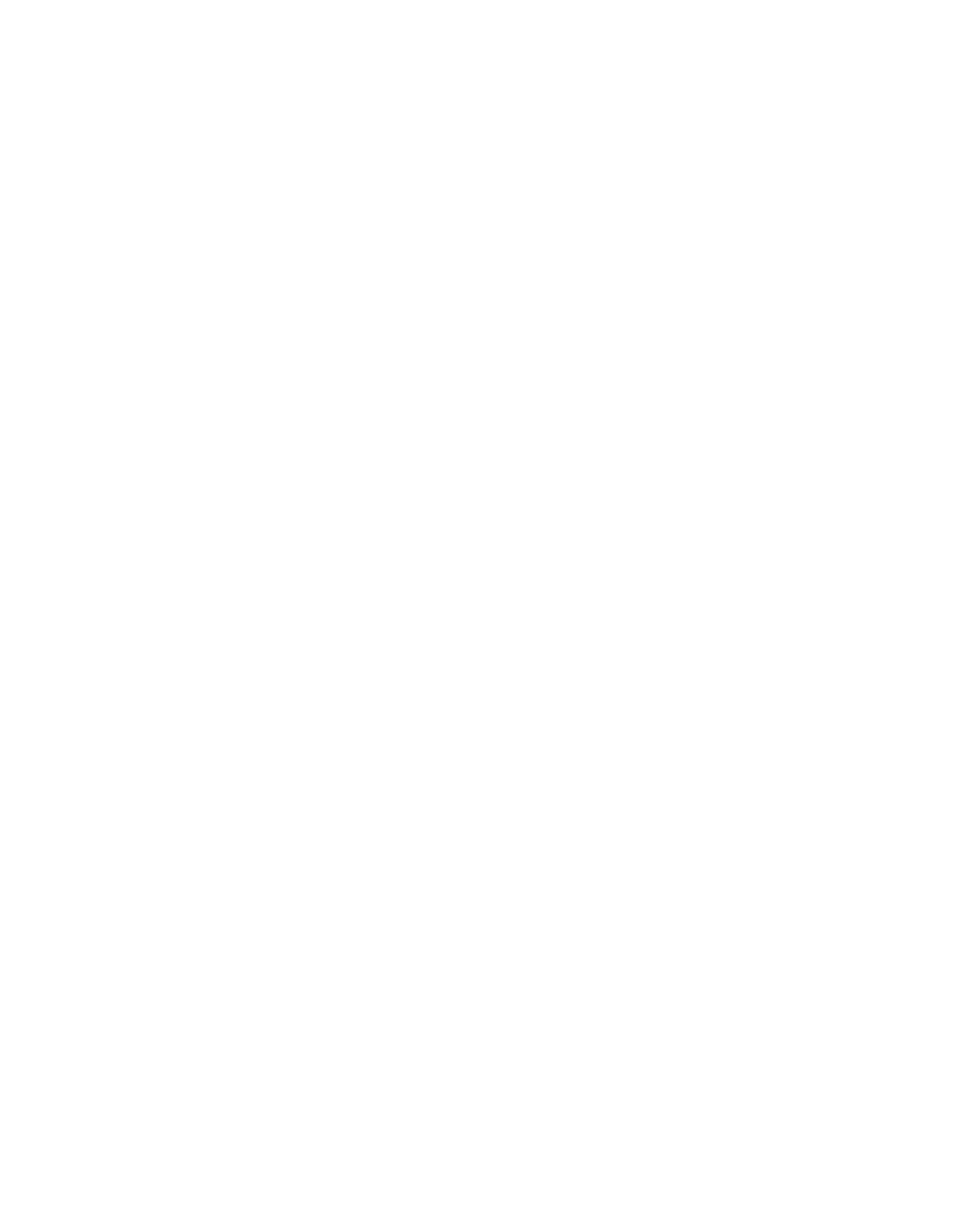I am firmly against the rezoning of the parcel located on the southwest corner of Dynamite and Tatum (PUD Z-22-18).

This application is irresponsible and it violates nearly all of the zoning standards in the area. Residents purchased their homes based on C-1 zoning and the entire community will be directly and negatively impacted by the proposed development. This application is not about serving or improving a community. This application is about a cash grab for a select few at the direct expense of the community it allegedly wants to serve.

Councilman Waring, your constituents, neighbors and friends have spoken for the second time, in overwhelming numbers. A C-2 business does NOT belong on this parcel and we will never support a C-2 business on this parcel.



Cave creek, Arizona 85331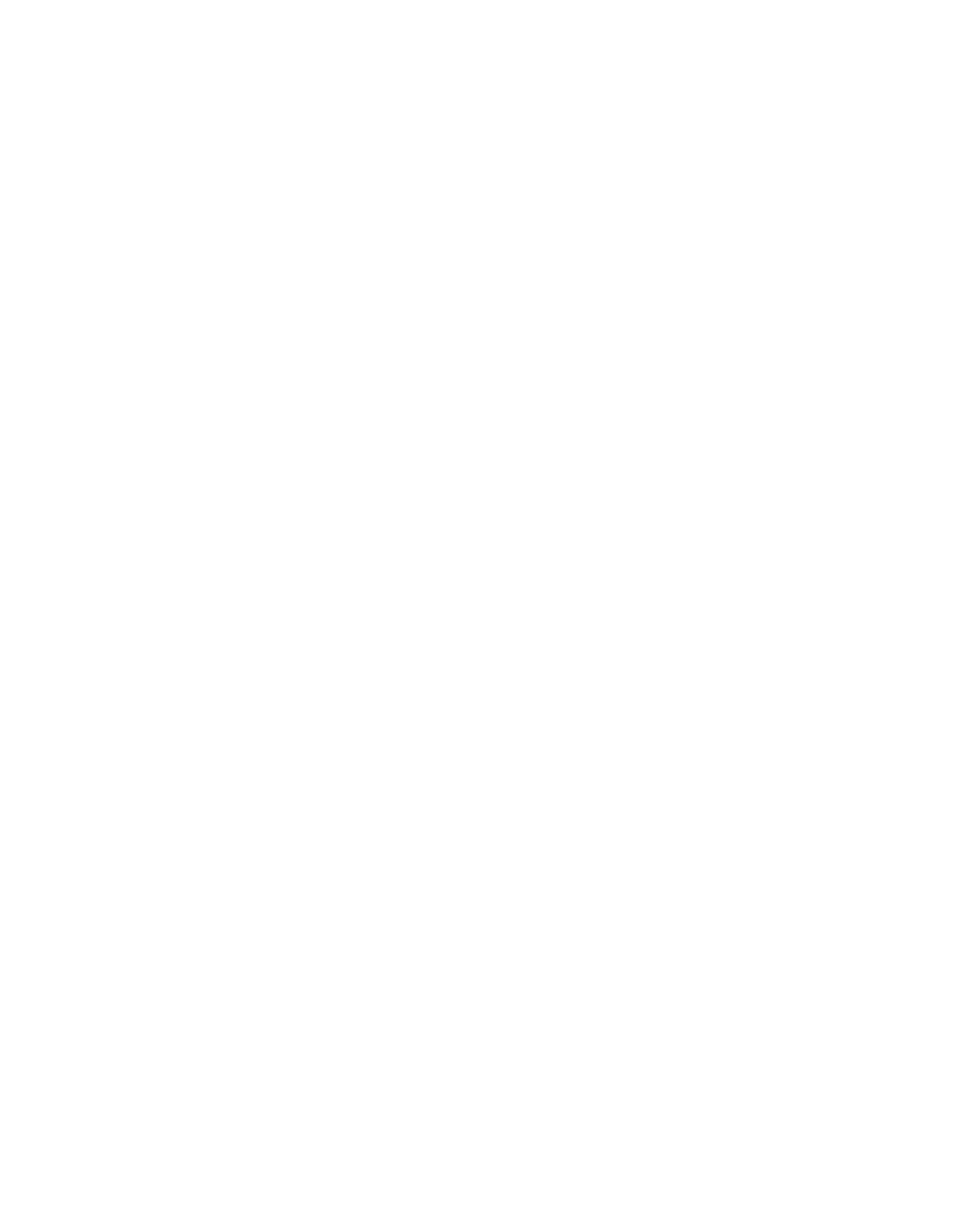I am firmly against the rezoning of the parcel located on the southwest corner of Dynamite and Tatum (PUD Z-22-18).

This application is irresponsible and it violates nearly all of the zoning standards in the area. Residents purchased their homes based on C-1 zoning and the entire community will be directly and negatively impacted by the proposed development. This application is not about serving or improving a community. This application is about a cash grab for a select few at the direct expense of the community it allegedly wants to serve.

Councilman Waring, your constituents, neighbors and friends have spoken for the second time, in overwhelming numbers. A C-2 business does NOT belong on this parcel and we will never support a C-2 business on this parcel.

As the elected official with jurisdiction over of this application, we are requesting your support by demonstrating a swift response to the staggering opposition to this application. We've listened. We ask that you listen and put the inevitable dagger in PUD Z-22-18 so that our community, as well as the Developer, can refocus our energy on other important issues.

Grant @glarsen.com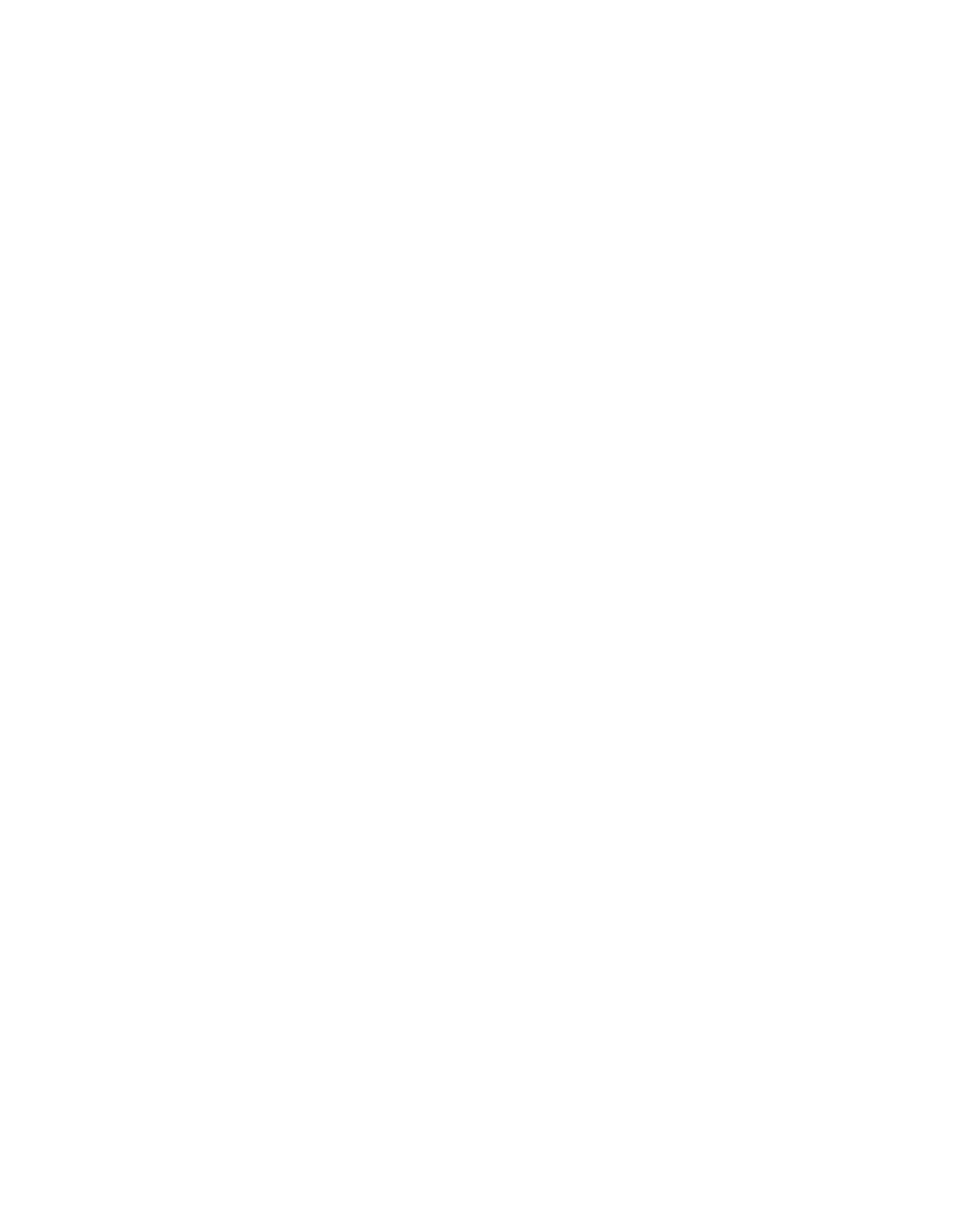I am firmly against the rezoning of the parcel located on the southwest corner of Dynamite and Tatum (PUD Z-22-18).

This application is irresponsible and it violates nearly all of the zoning standards in the area. Residents purchased their homes based on C-1 zoning and the entire community will be directly and negatively impacted by the proposed development. This application is not about serving or improving a community. This application is about a cash grab for a select few at the direct expense of the community it allegedly wants to serve.

Councilman Waring, your constituents, neighbors and friends have spoken for the second time, in overwhelming numbers. A C-2 business does NOT belong on this parcel and we will never support a C-2 business on this parcel.

As the elected official with jurisdiction over of this application, we are requesting your support by demonstrating a swift response to the staggering opposition to this application. We've listened. We ask that you listen and put the inevitable dagger in PUD Z-22-18 so that our community, as well as the Developer, can refocus our energy on other important issues.

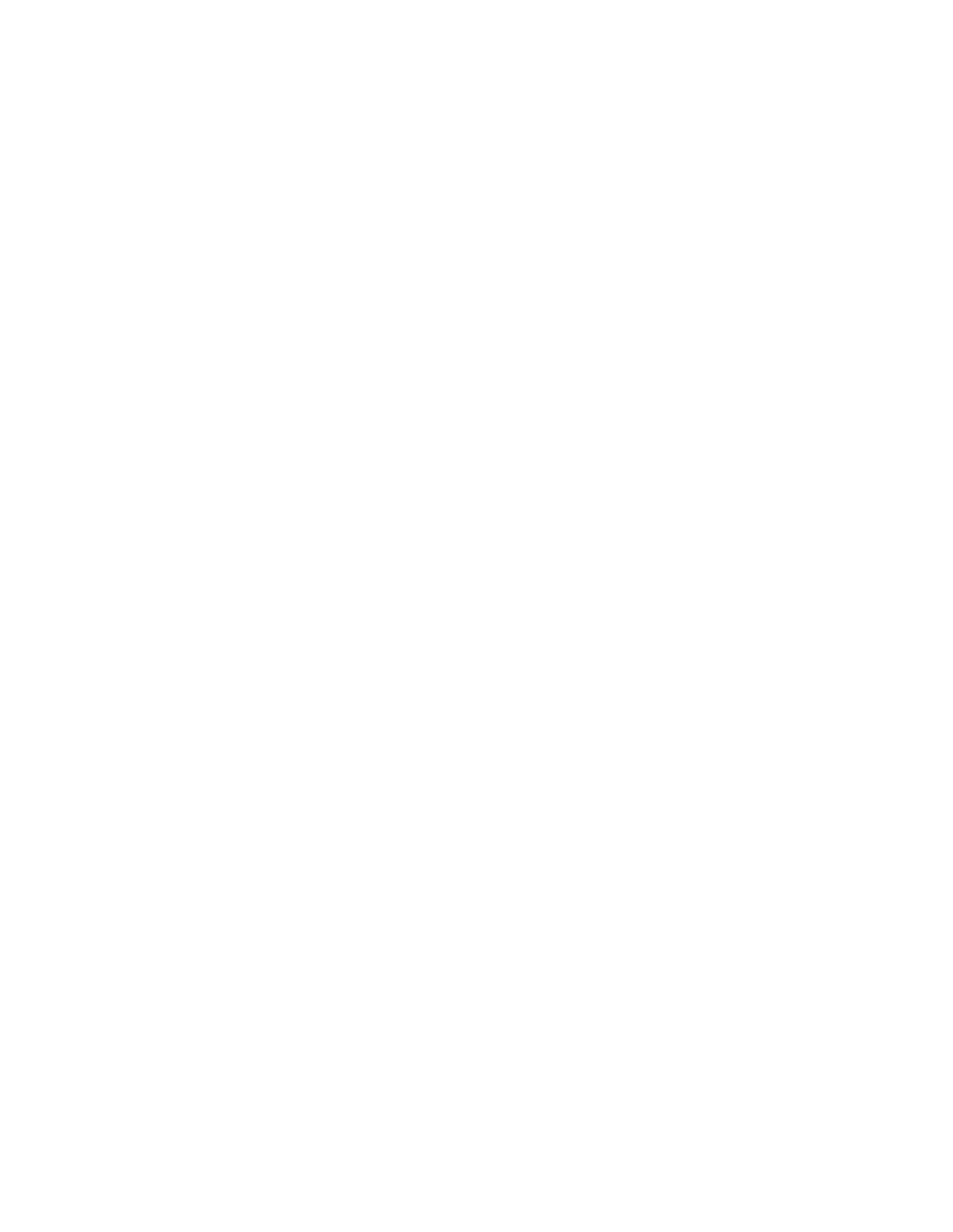I am firmly against the rezoning of the parcel located on the southwest corner of Dynamite and Tatum (PUD Z-22-18).

This application is irresponsible and it violates nearly all of the zoning standards in the area. Residents purchased their homes based on C-1 zoning and the entire community will be directly and negatively impacted by the proposed development. This application is not about serving or improving a community. This application is about a cash grab for a select few at the direct expense of the community it allegedly wants to serve.

Councilman Waring, your constituents, neighbors and friends have spoken for the second time, in overwhelming numbers. A C-2 business does NOT belong on this parcel and we will never support a C-2 business on this parcel.

As the elected official with jurisdiction over of this application, we are requesting your support by demonstrating a swift response to the staggering opposition to this application. We've listened. We ask that you listen and put the inevitable dagger in PUD Z-22-18 so that our community, as well as the Developer, can refocus our energy on other important issues.

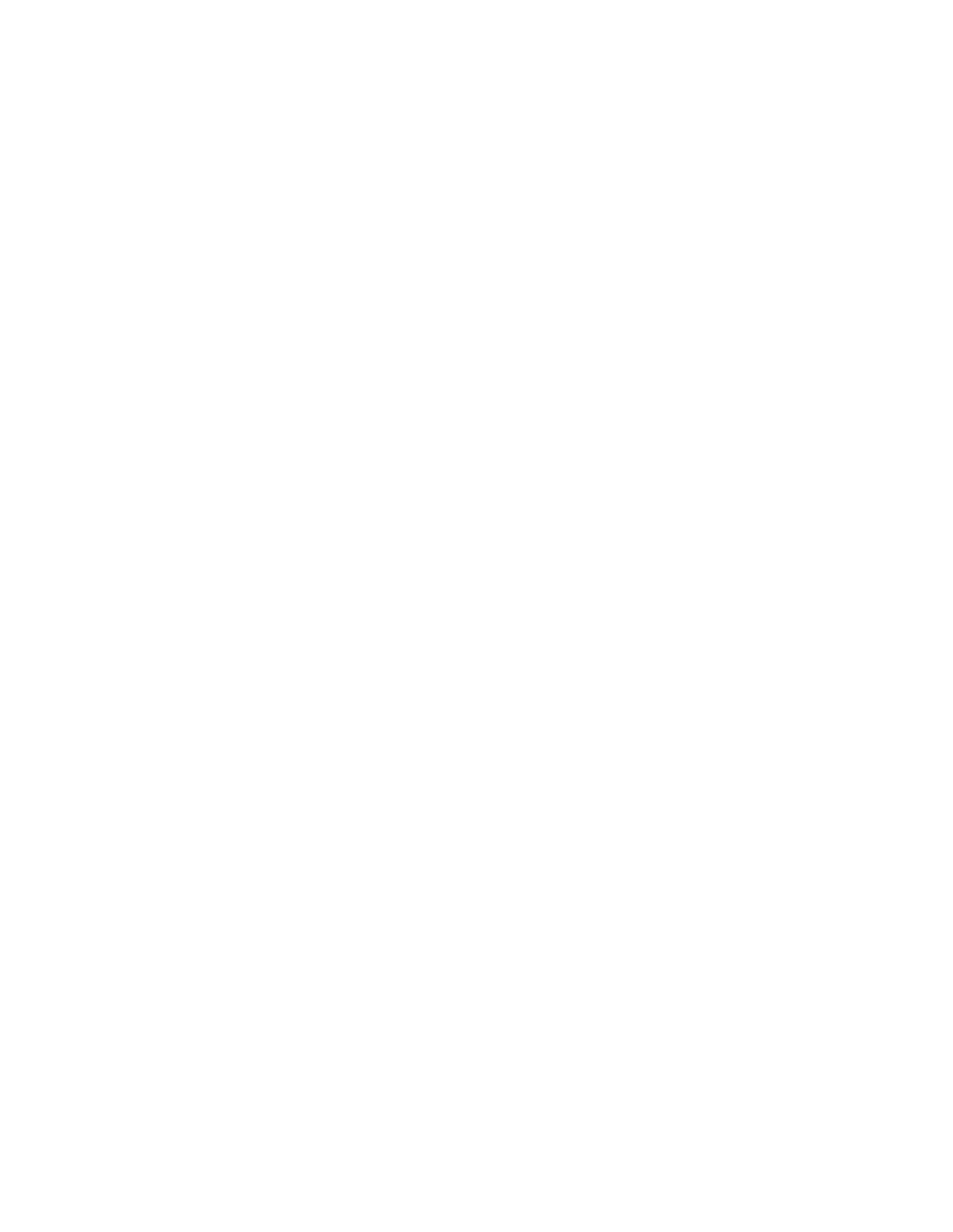I am firmly against the rezoning of the parcel located on the southwest corner of Dynamite and Tatum (PUD Z-22-18).

This application is irresponsible and it violates nearly all of the zoning standards in the area. Residents purchased their homes based on C-1 zoning and the entire community will be directly and negatively impacted by the proposed development. This application is not about serving or improving a community. This application is about a cash grab for a select few at the direct expense of the community it allegedly wants to serve.

Councilman Waring, your constituents, neighbors and friends have spoken for the second time, in overwhelming numbers. A C-2 business does NOT belong on this parcel and we will never support a C-2 business on this parcel.

As the elected official with jurisdiction over of this application, we are requesting your support by demonstrating a swift response to the staggering opposition to this application. We've listened. We ask that you listen and put the inevitable dagger in PUD Z-22-18 so that our community, as well as the Developer, can refocus our energy on other important issues.

Karim @yahoo.com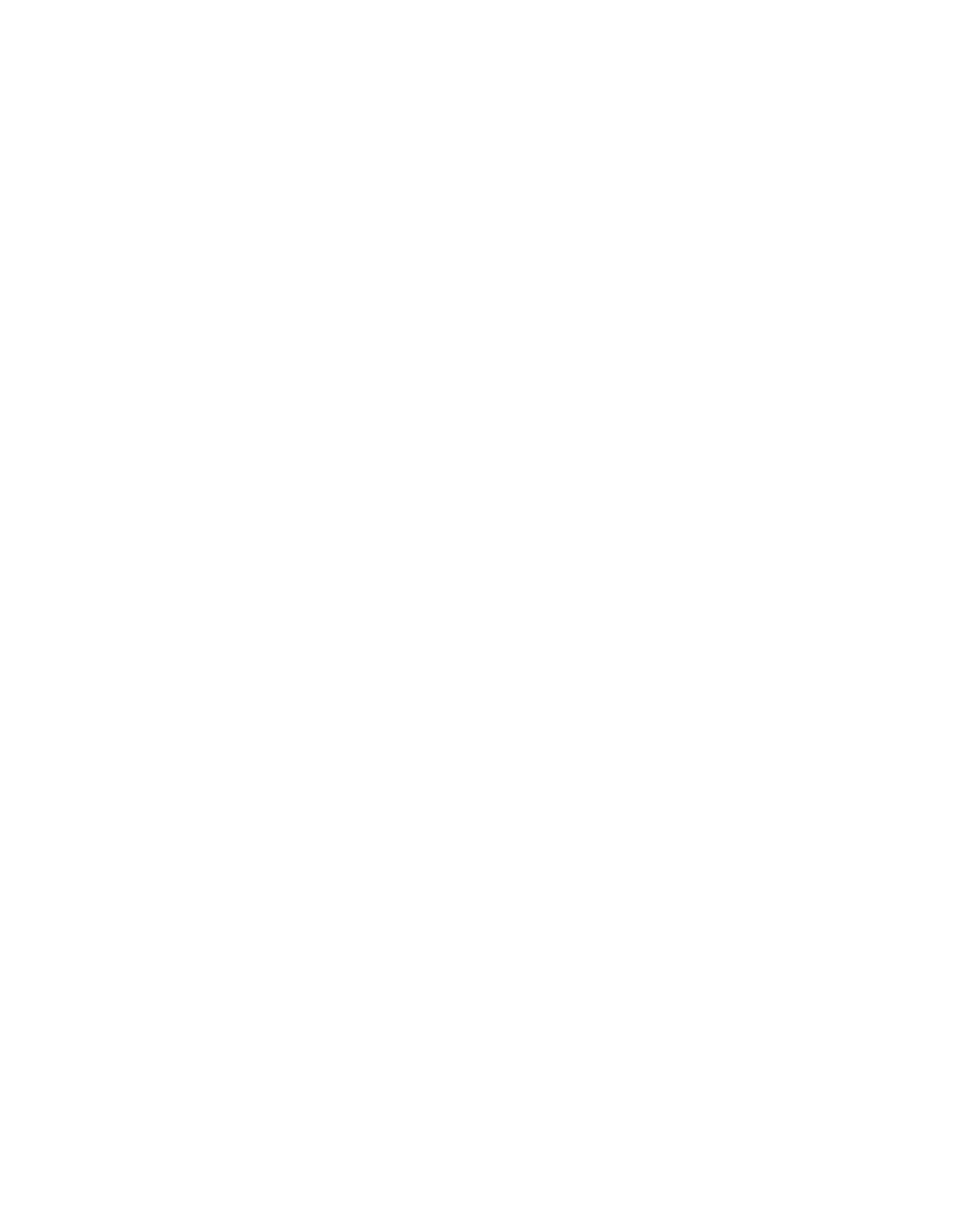I am firmly against the rezoning of the parcel located on the southwest corner of Dynamite and Tatum (PUD Z-22-18).

This application is irresponsible and it violates nearly all of the zoning standards in the area. Residents purchased their homes based on C-1 zoning and the entire community will be directly and negatively impacted by the proposed development. This application is not about serving or improving a community. This application is about a cash grab for a select few at the direct expense of the community it allegedly wants to serve.

Councilman Waring, your constituents, neighbors and friends have spoken for the second time, in overwhelming numbers. A C-2 business does NOT belong on this parcel and we will never support a C-2 business on this parcel.

As the elected official with jurisdiction over of this application, we are requesting your support by demonstrating a swift response to the staggering opposition to this application. We've listened. We ask that you listen and put the inevitable dagger in PUD Z-22-18 so that our community, as well as the Developer, can refocus our energy on other important issues.

Azroy @hotmail.com

Scottsdale, Arizona 85258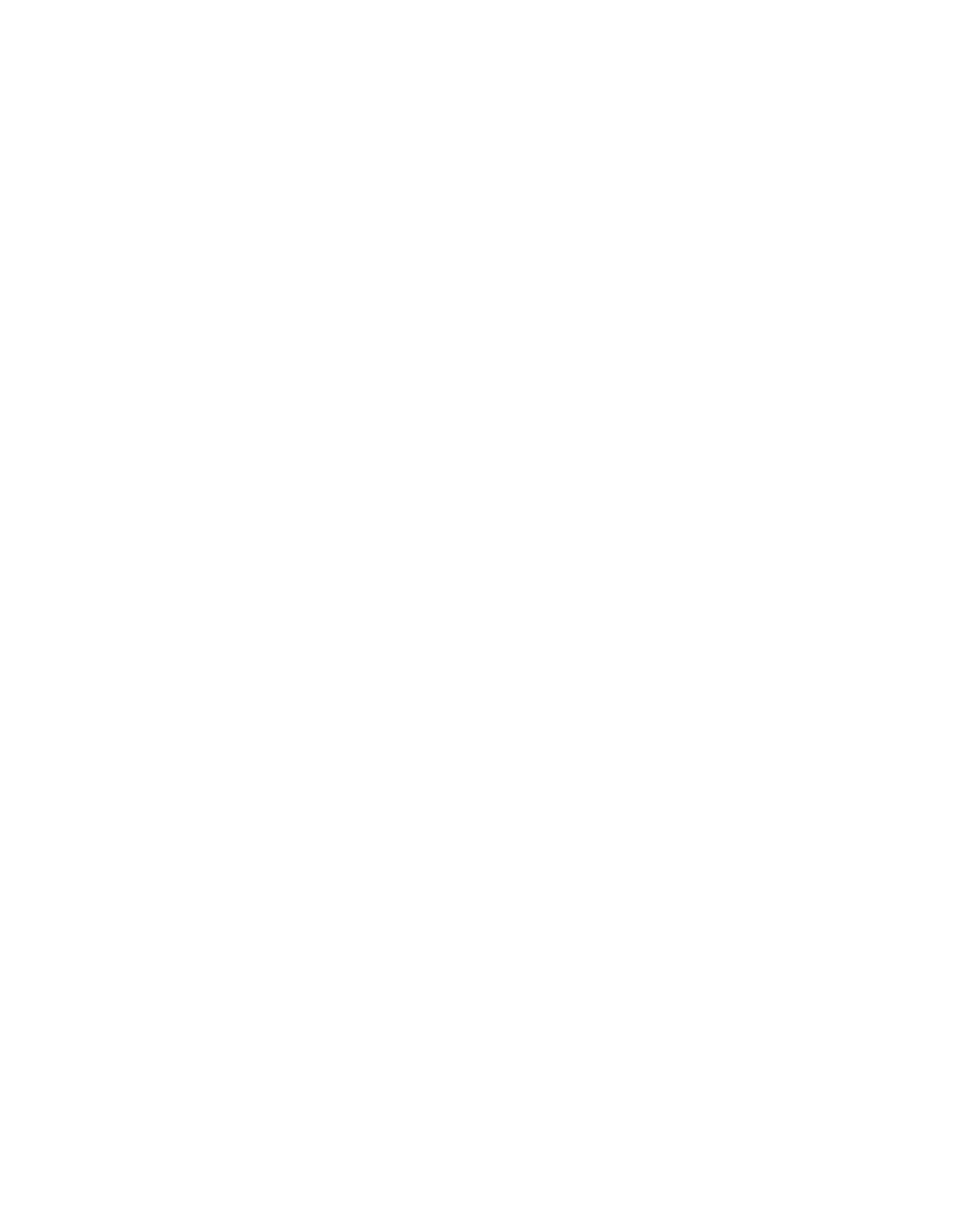I am firmly against the rezoning of the parcel located on the southwest corner of Dynamite and Tatum (PUD Z-22-18).

This application is irresponsible and it violates nearly all of the zoning standards in the area. Residents purchased their homes based on C-1 zoning and the entire community will be directly and negatively impacted by the proposed development. This application is not about serving or improving a community. This application is about a cash grab for a select few at the direct expense of the community it allegedly wants to serve.

Councilman Waring, your constituents, neighbors and friends have spoken for the second time, in overwhelming numbers. A C-2 business does NOT belong on this parcel and we will never support a C-2 business on this parcel.

| <b>Barbara</b> |        |
|----------------|--------|
|                | @q.com |
|                |        |

Phoenix, Arizona 85050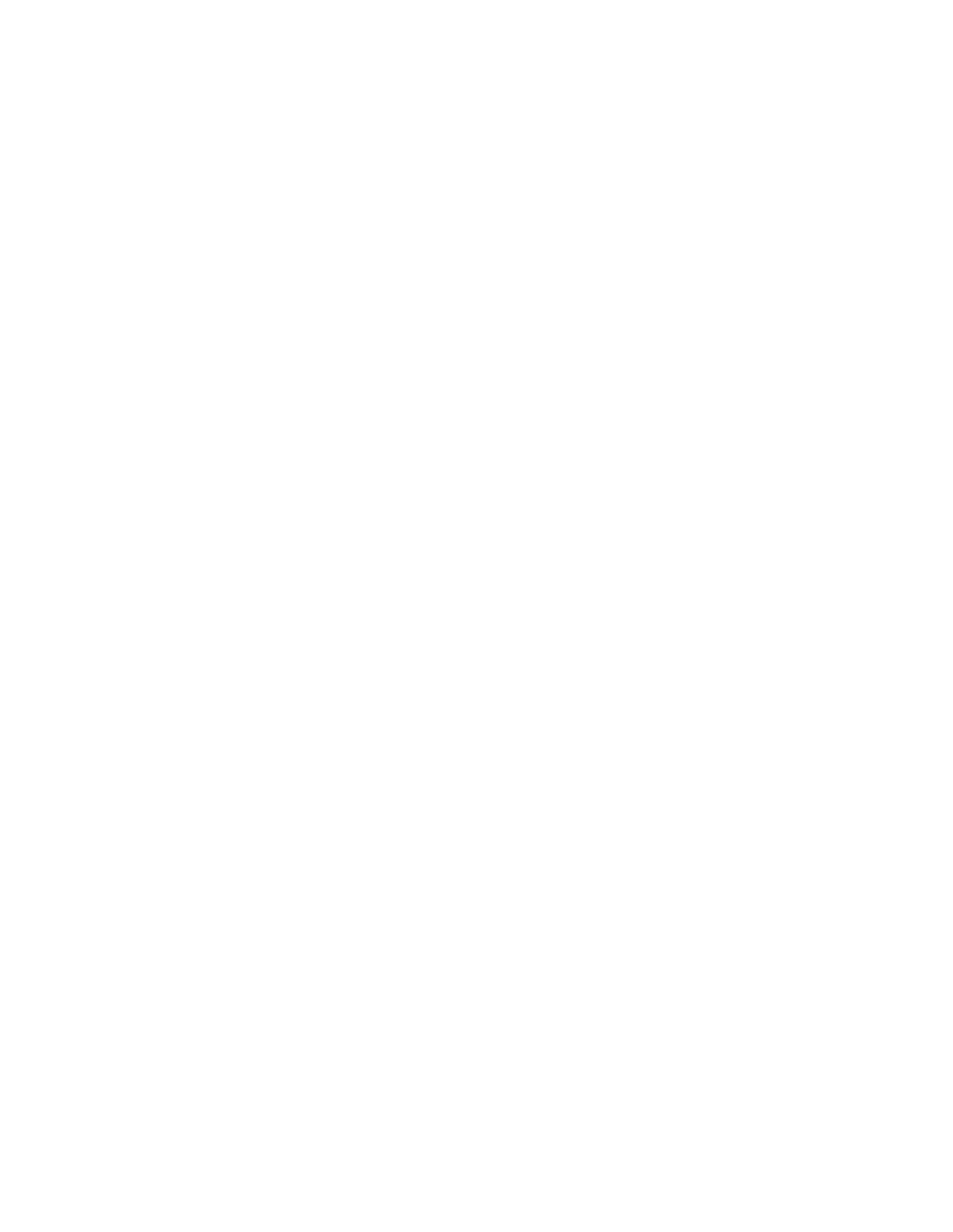I am firmly against the rezoning of the parcel located on the southwest corner of Dynamite and Tatum (PUD Z-22-18).

This application is irresponsible and it violates nearly all of the zoning standards in the area. Residents purchased their homes based on C-1 zoning and the entire community will be directly and negatively impacted by the proposed development. This application is not about serving or improving a community. This application is about a cash grab for a select few at the direct expense of the community it allegedly wants to serve.

Councilman Waring, your constituents, neighbors and friends have spoken for the second time, in overwhelming numbers. A C-2 business does NOT belong on this parcel and we will never support a C-2 business on this parcel.

As the elected official with jurisdiction over of this application, we are requesting your support by demonstrating a swift response to the staggering opposition to this application. We've listened. We ask that you listen and put the inevitable dagger in PUD Z-22-18 so that our community, as well as the Developer, can refocus our energy on other important issues.

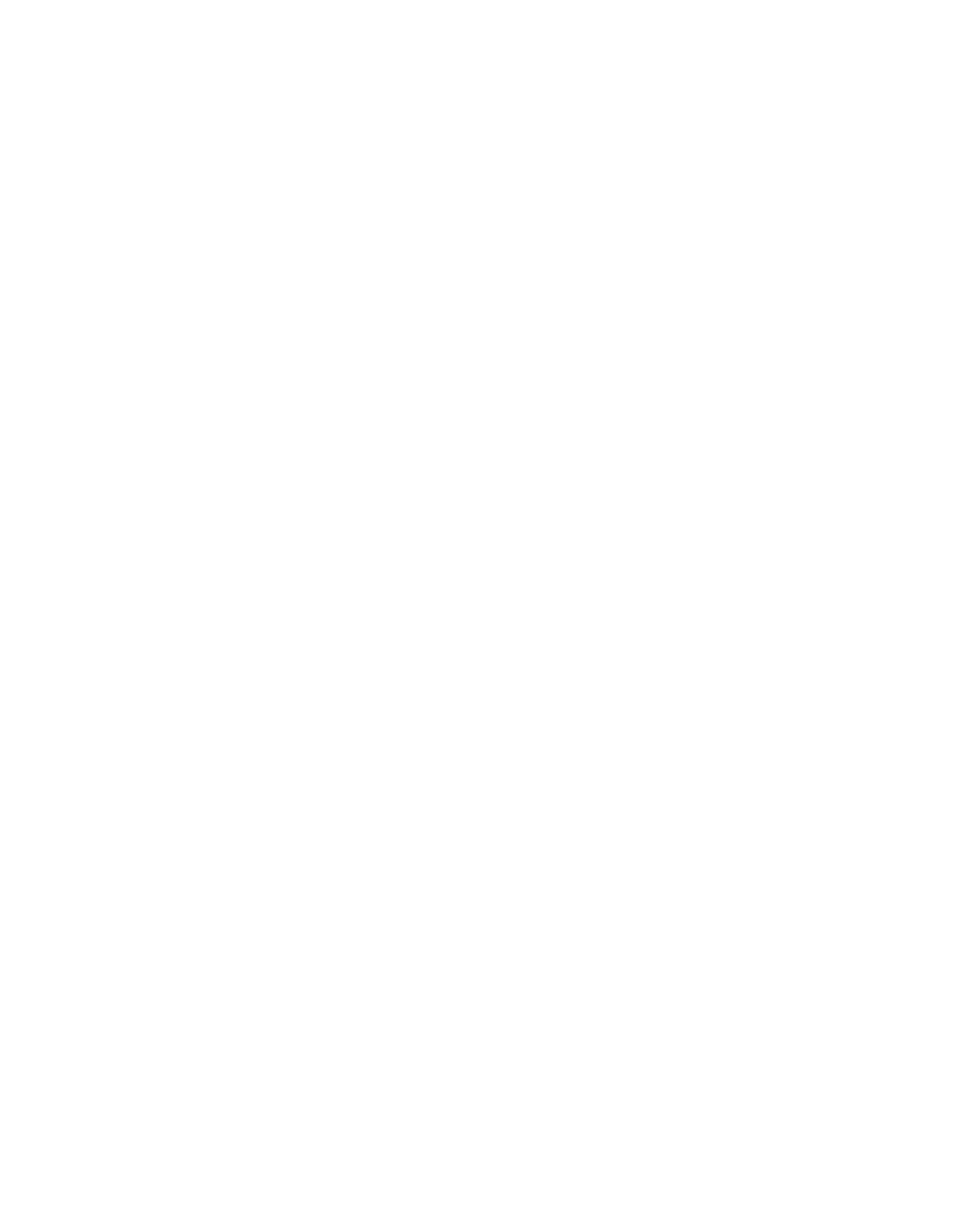I am firmly against the rezoning of the parcel located on the southwest corner of Dynamite and Tatum (PUD Z-22-18).

This application is irresponsible and it violates nearly all of the zoning standards in the area. Residents purchased their homes based on C-1 zoning and the entire community will be directly and negatively impacted by the proposed development. This application is not about serving or improving a community. This application is about a cash grab for a select few at the direct expense of the community it allegedly wants to serve.

Councilman Waring, your constituents, neighbors and friends have spoken for the second time, in overwhelming numbers. A C-2 business does NOT belong on this parcel and we will never support a C-2 business on this parcel.

As the elected official with jurisdiction over of this application, we are requesting your support by demonstrating a swift response to the staggering opposition to this application. We've listened. We ask that you listen and put the inevitable dagger in PUD Z-22-18 so that our community, as well as the Developer, can refocus our energy on other important issues.

cynthia @yahoo.com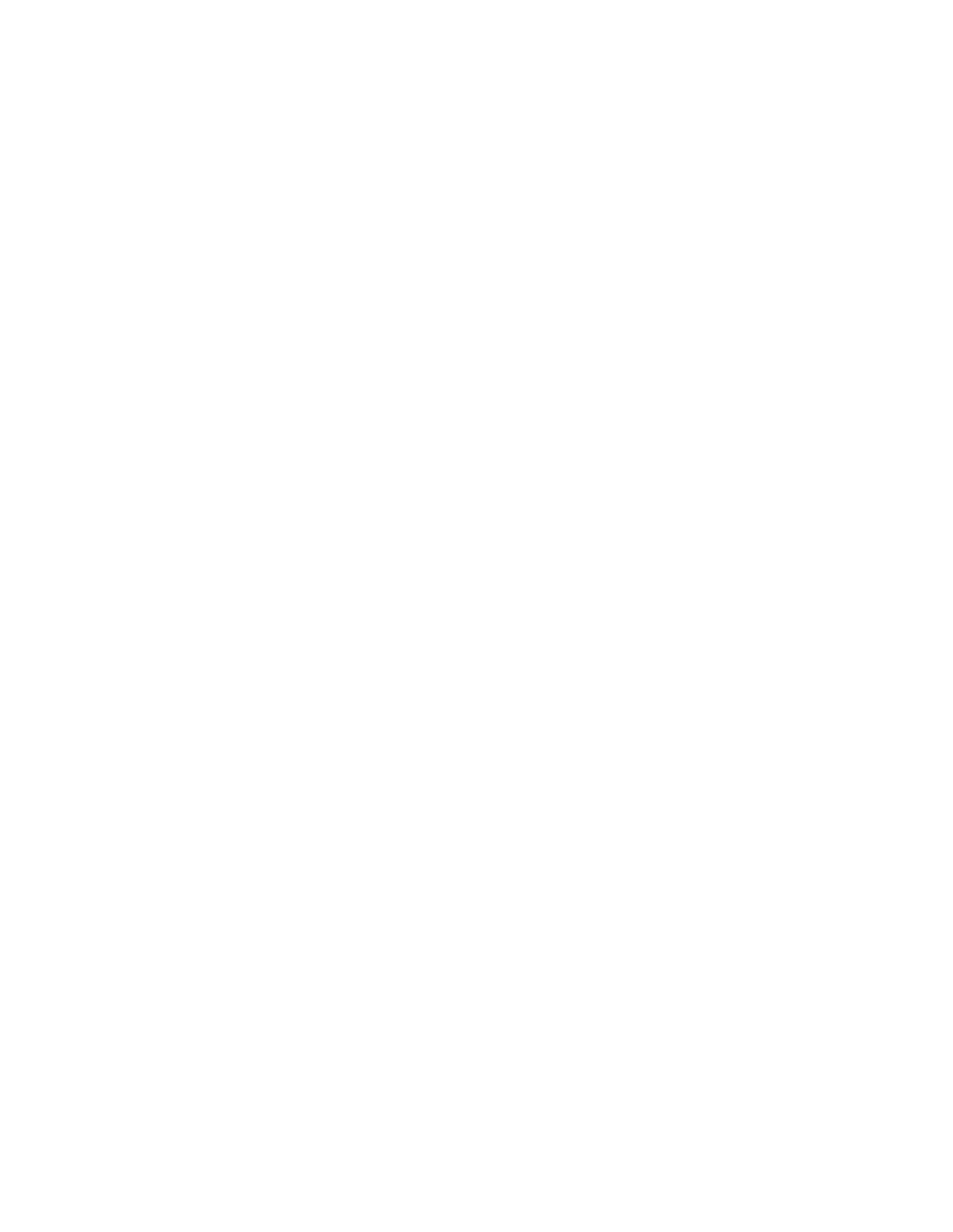I am firmly against the rezoning of the parcel located on the southwest corner of Dynamite and Tatum (PUD Z-22-18).

This application is irresponsible and it violates nearly all of the zoning standards in the area. Residents purchased their homes based on C-1 zoning and the entire community will be directly and negatively impacted by the proposed development. This application is not about serving or improving a community. This application is about a cash grab for a select few at the direct expense of the community it allegedly wants to serve.

Councilman Waring, your constituents, neighbors and friends have spoken for the second time, in overwhelming numbers. A C-2 business does NOT belong on this parcel and we will never support a C-2 business on this parcel.



Cave Creek , Arizona 85331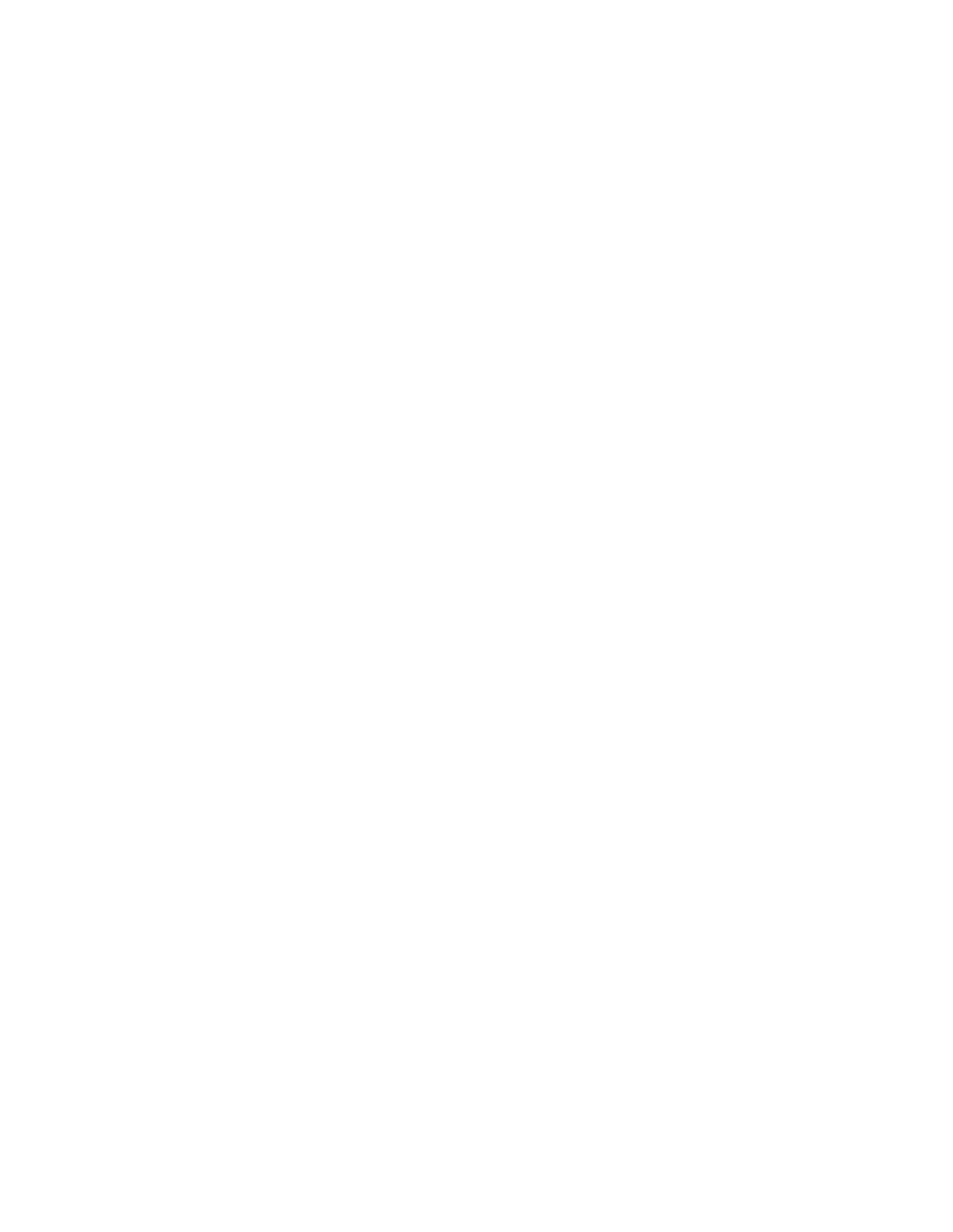I am firmly against the rezoning of the parcel located on the southwest corner of Dynamite and Tatum (PUD Z-22-18).

This application is irresponsible and it violates nearly all of the zoning standards in the area. Residents purchased their homes based on C-1 zoning and the entire community will be directly and negatively impacted by the proposed development. This application is not about serving or improving a community. This application is about a cash grab for a select few at the direct expense of the community it allegedly wants to serve.

Councilman Waring, your constituents, neighbors and friends have spoken for the second time, in overwhelming numbers. A C-2 business does NOT belong on this parcel and we will never support a C-2 business on this parcel.

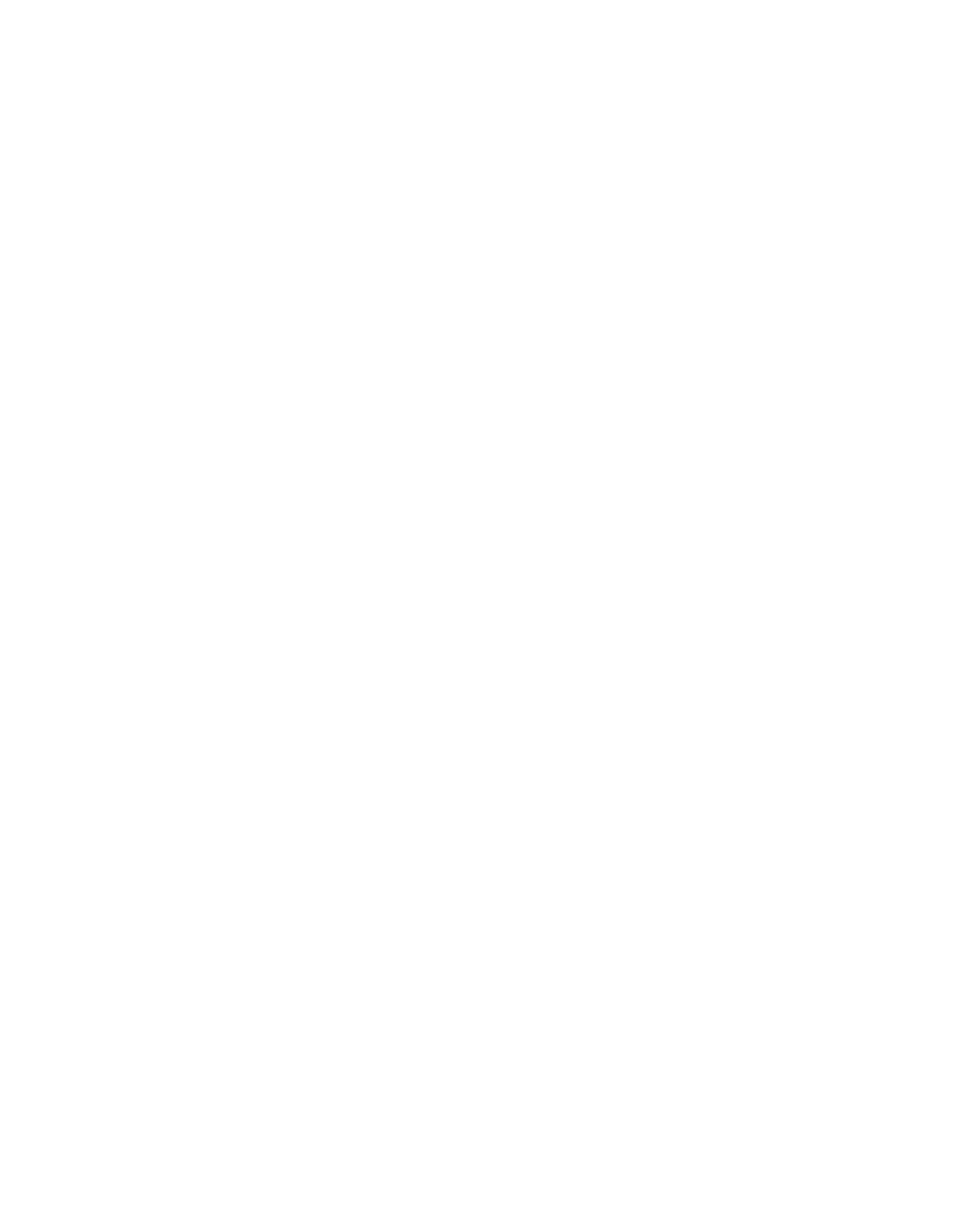I am firmly against the rezoning of the parcel located on the southwest corner of Dynamite and Tatum (PUD Z-22-18).

This application is irresponsible and it violates nearly all of the zoning standards in the area. Residents purchased their homes based on C-1 zoning and the entire community will be directly and negatively impacted by the proposed development. This application is not about serving or improving a community. This application is about a cash grab for a select few at the direct expense of the community it allegedly wants to serve.

Councilman Waring, your constituents, neighbors and friends have spoken for the second time, in overwhelming numbers. A C-2 business does NOT belong on this parcel and we will never support a C-2 business on this parcel.

As the elected official with jurisdiction over of this application, we are requesting your support by demonstrating a swift response to the staggering opposition to this application. We've listened. We ask that you listen and put the inevitable dagger in PUD Z-22-18 so that our community, as well as the Developer, can refocus our energy on other important issues.

Neysa @morrisseytravel.com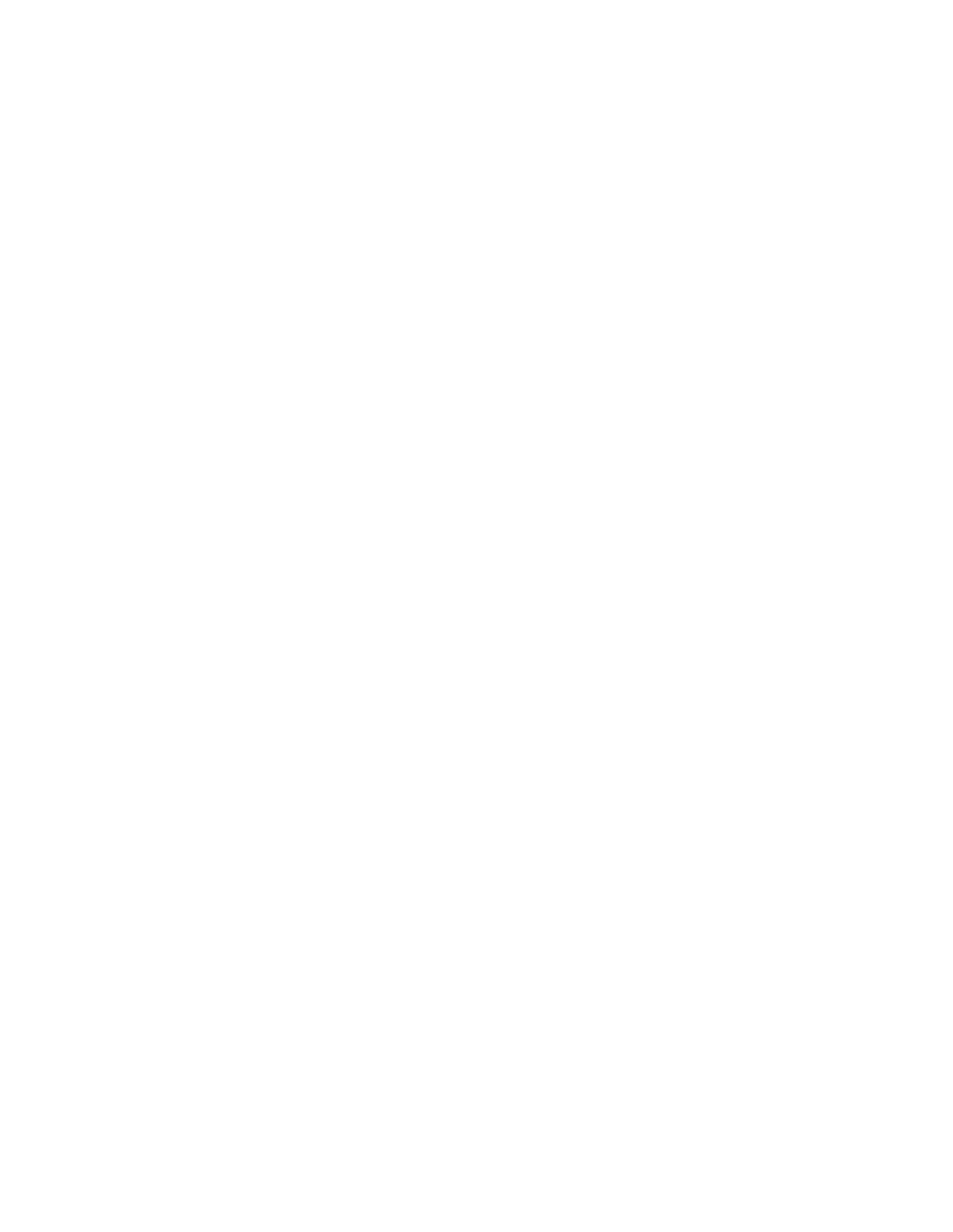I am firmly against the rezoning of the parcel located on the southwest corner of Dynamite and Tatum (PUD Z-22-18).

This application is irresponsible and it violates nearly all of the zoning standards in the area. Residents purchased their homes based on C-1 zoning and the entire community will be directly and negatively impacted by the proposed development. This application is not about serving or improving a community. This application is about a cash grab for a select few at the direct expense of the community it allegedly wants to serve.

Councilman Waring, your constituents, neighbors and friends have spoken for the second time, in overwhelming numbers. A C-2 business does NOT belong on this parcel and we will never support a C-2 business on this parcel.

As the elected official with jurisdiction over of this application, we are requesting your support by demonstrating a swift response to the staggering opposition to this application. We've listened. We ask that you listen and put the inevitable dagger in PUD Z-22-18 so that our community, as well as the Developer, can refocus our energy on other important issues.

Mary @cox.net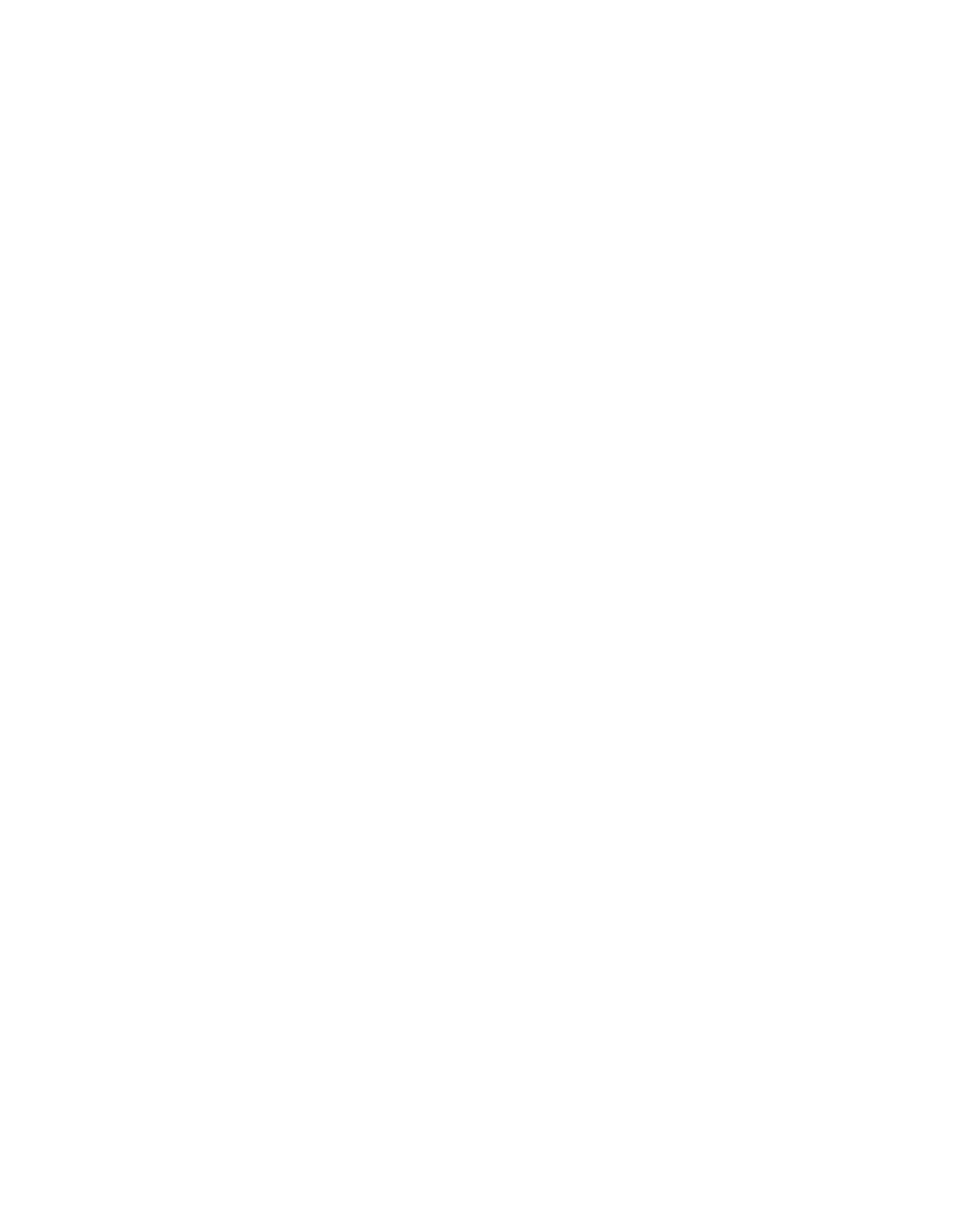I am firmly against the rezoning of the parcel located on the southwest corner of Dynamite and Tatum (PUD Z-22-18).

This application is irresponsible and it violates nearly all of the zoning standards in the area. Residents purchased their homes based on C-1 zoning and the entire community will be directly and negatively impacted by the proposed development. This application is not about serving or improving a community. This application is about a cash grab for a select few at the direct expense of the community it allegedly wants to serve.

Councilman Waring, your constituents, neighbors and friends have spoken for the second time, in overwhelming numbers. A C-2 business does NOT belong on this parcel and we will never support a C-2 business on this parcel.

As the elected official with jurisdiction over of this application, we are requesting your support by demonstrating a swift response to the staggering opposition to this application. We've listened. We ask that you listen and put the inevitable dagger in PUD Z-22-18 so that our community, as well as the Developer, can refocus our energy on other important issues.

Jason @hotmail.com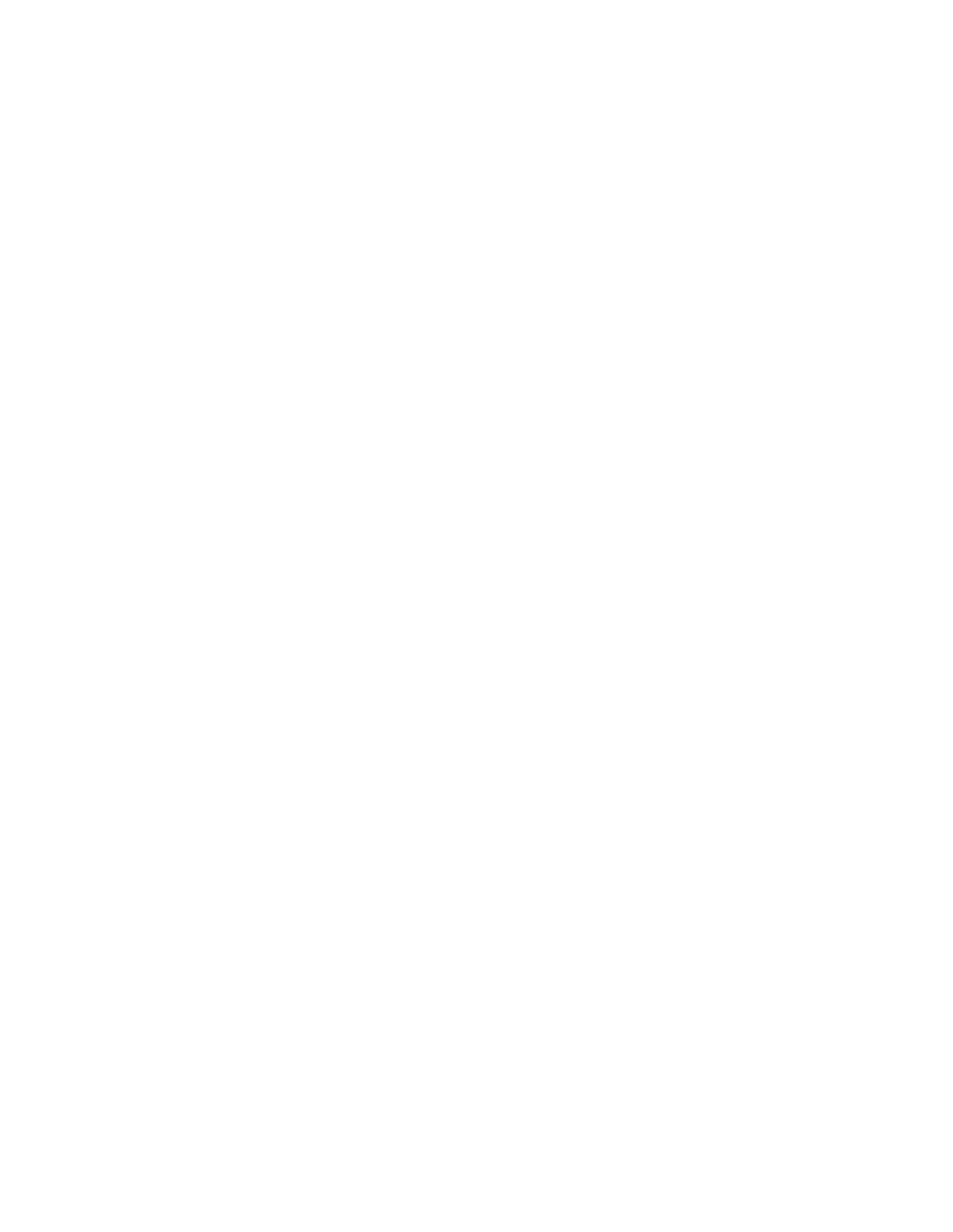I am firmly against the rezoning of the parcel located on the southwest corner of Dynamite and Tatum (PUD Z-22-18).

This application is irresponsible and it violates nearly all of the zoning standards in the area. Residents purchased their homes based on C-1 zoning and the entire community will be directly and negatively impacted by the proposed development. This application is not about serving or improving a community. This application is about a cash grab for a select few at the direct expense of the community it allegedly wants to serve.

Councilman Waring, your constituents, neighbors and friends have spoken for the second time, in overwhelming numbers. A C-2 business does NOT belong on this parcel and we will never support a C-2 business on this parcel.

As the elected official with jurisdiction over of this application, we are requesting your support by demonstrating a swift response to the staggering opposition to this application. We've listened. We ask that you listen and put the inevitable dagger in PUD Z-22-18 so that our community, as well as the Developer, can refocus our energy on other important issues.

| Donnal |          |
|--------|----------|
|        | @cox.net |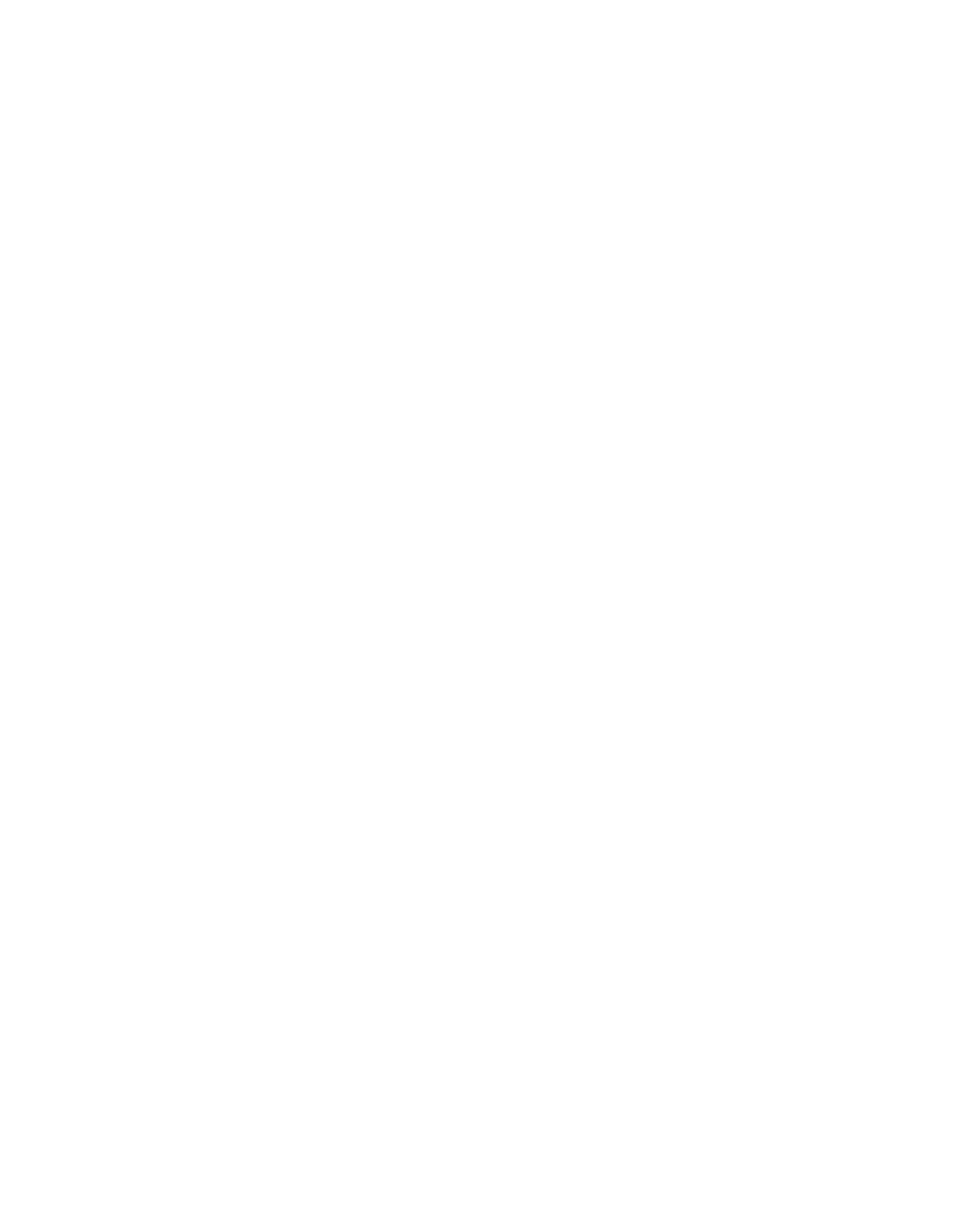I am firmly against the rezoning of the parcel located on the southwest corner of Dynamite and Tatum (PUD Z-22-18).

This application is irresponsible and it violates nearly all of the zoning standards in the area. Residents purchased their homes based on C-1 zoning and the entire community will be directly and negatively impacted by the proposed development. This application is not about serving or improving a community. This application is about a cash grab for a select few at the direct expense of the community it allegedly wants to serve.

Councilman Waring, your constituents, neighbors and friends have spoken for the second time, in overwhelming numbers. A C-2 business does NOT belong on this parcel and we will never support a C-2 business on this parcel.

As the elected official with jurisdiction over of this application, we are requesting your support by demonstrating a swift response to the staggering opposition to this application. We've listened. We ask that you listen and put the inevitable dagger in PUD Z-22-18 so that our community, as well as the Developer, can refocus our energy on other important issues.



Congress, Arizona 85332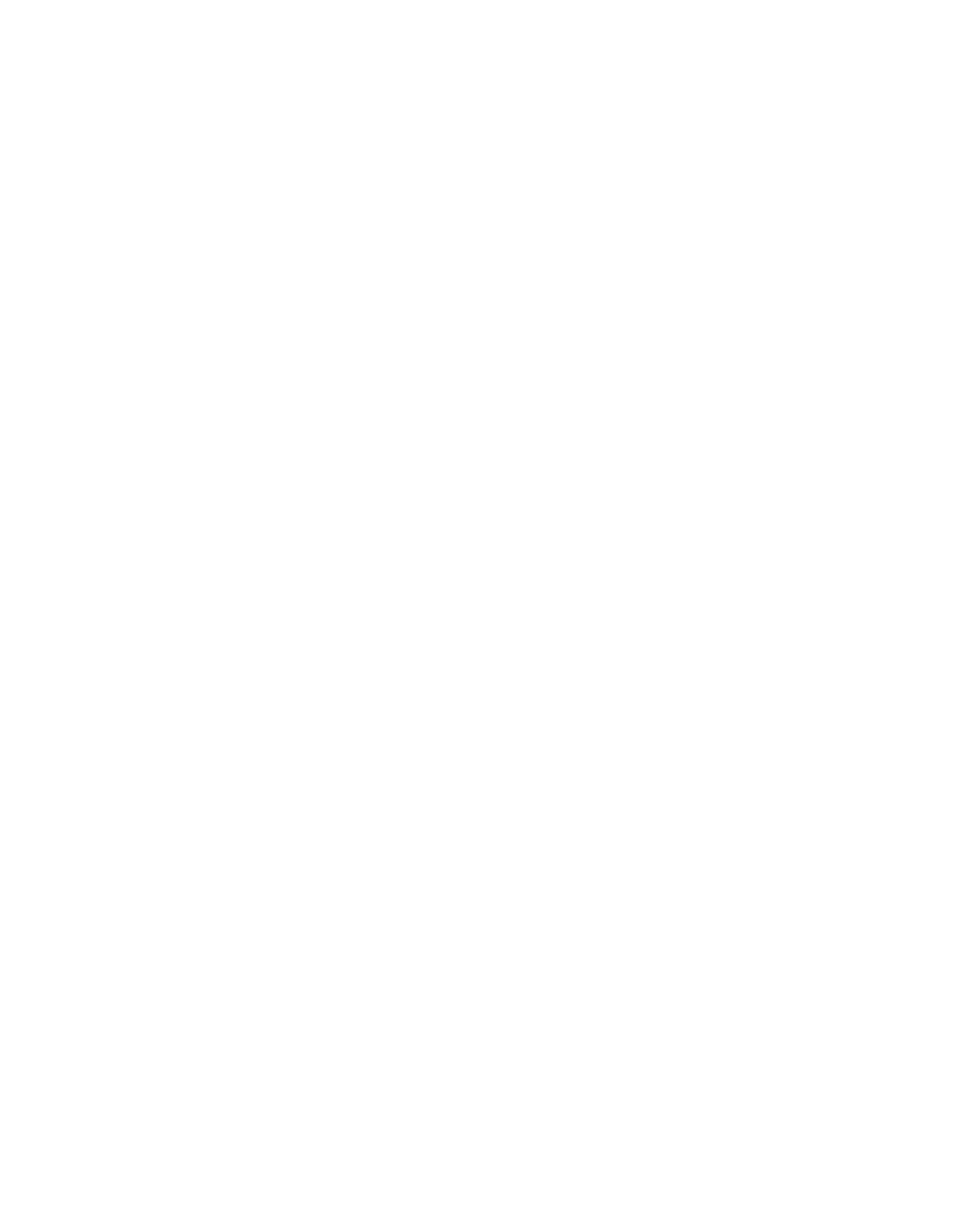I am firmly against the rezoning of the parcel located on the southwest corner of Dynamite and Tatum (PUD Z-22-18).

This application is irresponsible and it violates nearly all of the zoning standards in the area. Residents purchased their homes based on C-1 zoning and the entire community will be directly and negatively impacted by the proposed development. This application is not about serving or improving a community. This application is about a cash grab for a select few at the direct expense of the community it allegedly wants to serve.

Councilman Waring, your constituents, neighbors and friends have spoken for the second time, in overwhelming numbers. A C-2 business does NOT belong on this parcel and we will never support a C-2 business on this parcel.

As the elected official with jurisdiction over of this application, we are requesting your support by demonstrating a swift response to the staggering opposition to this application. We've listened. We ask that you listen and put the inevitable dagger in PUD Z-22-18 so that our community, as well as the Developer, can refocus our energy on other important issues.

Colleen @msn.com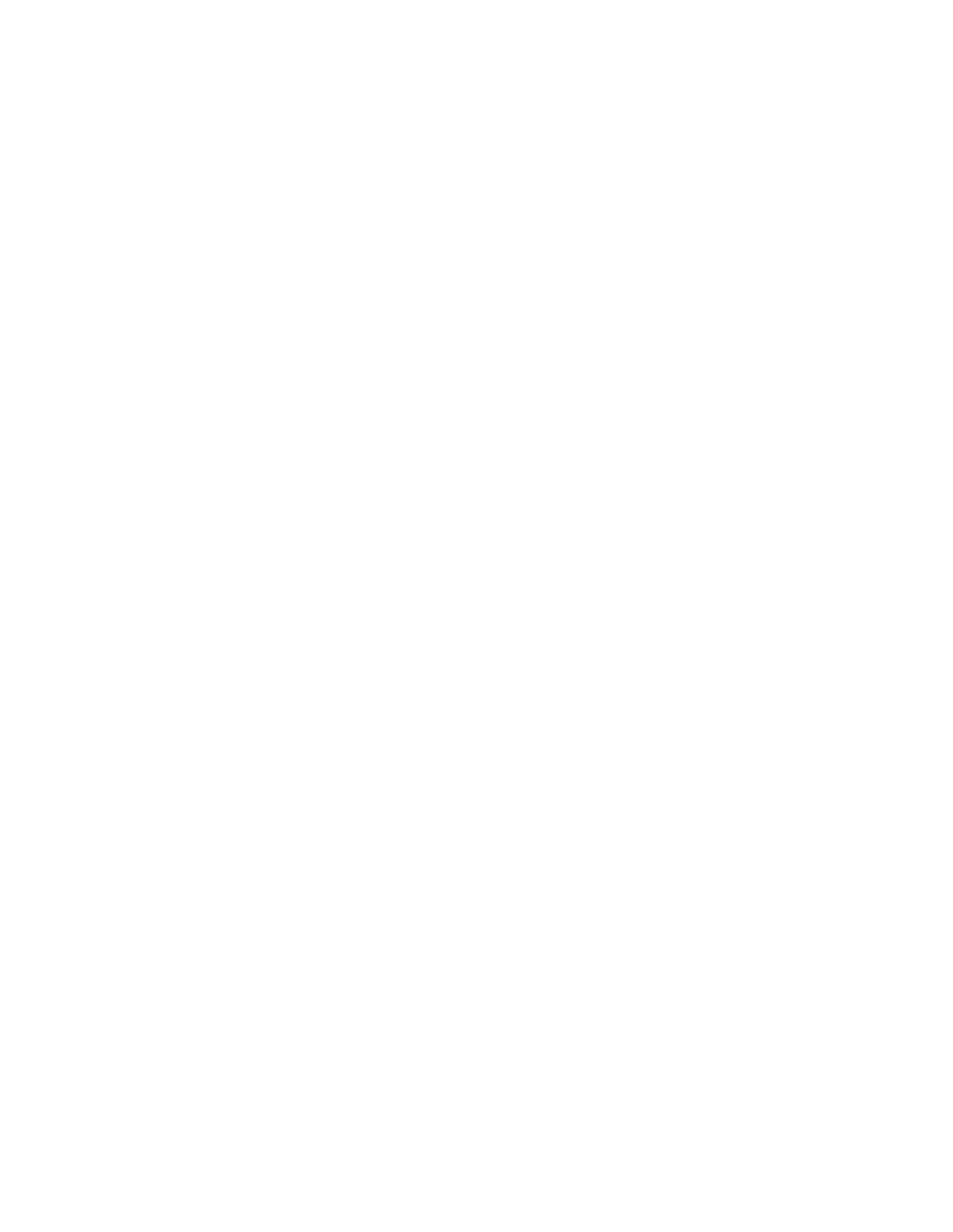I am firmly against the rezoning of the parcel located on the southwest corner of Dynamite and Tatum (PUD Z-22-18).

This application is irresponsible and it violates nearly all of the zoning standards in the area. Residents purchased their homes based on C-1 zoning and the entire community will be directly and negatively impacted by the proposed development. This application is not about serving or improving a community. This application is about a cash grab for a select few at the direct expense of the community it allegedly wants to serve.

Councilman Waring, your constituents, neighbors and friends have spoken for the second time, in overwhelming numbers. A C-2 business does NOT belong on this parcel and we will never support a C-2 business on this parcel.

As the elected official with jurisdiction over of this application, we are requesting your support by demonstrating a swift response to the staggering opposition to this application. We've listened. We ask that you listen and put the inevitable dagger in PUD Z-22-18 so that our community, as well as the Developer, can refocus our energy on other important issues.

| Leann! |            |
|--------|------------|
|        | @gmail.com |
|        |            |

Cave Creek, Arizona 85331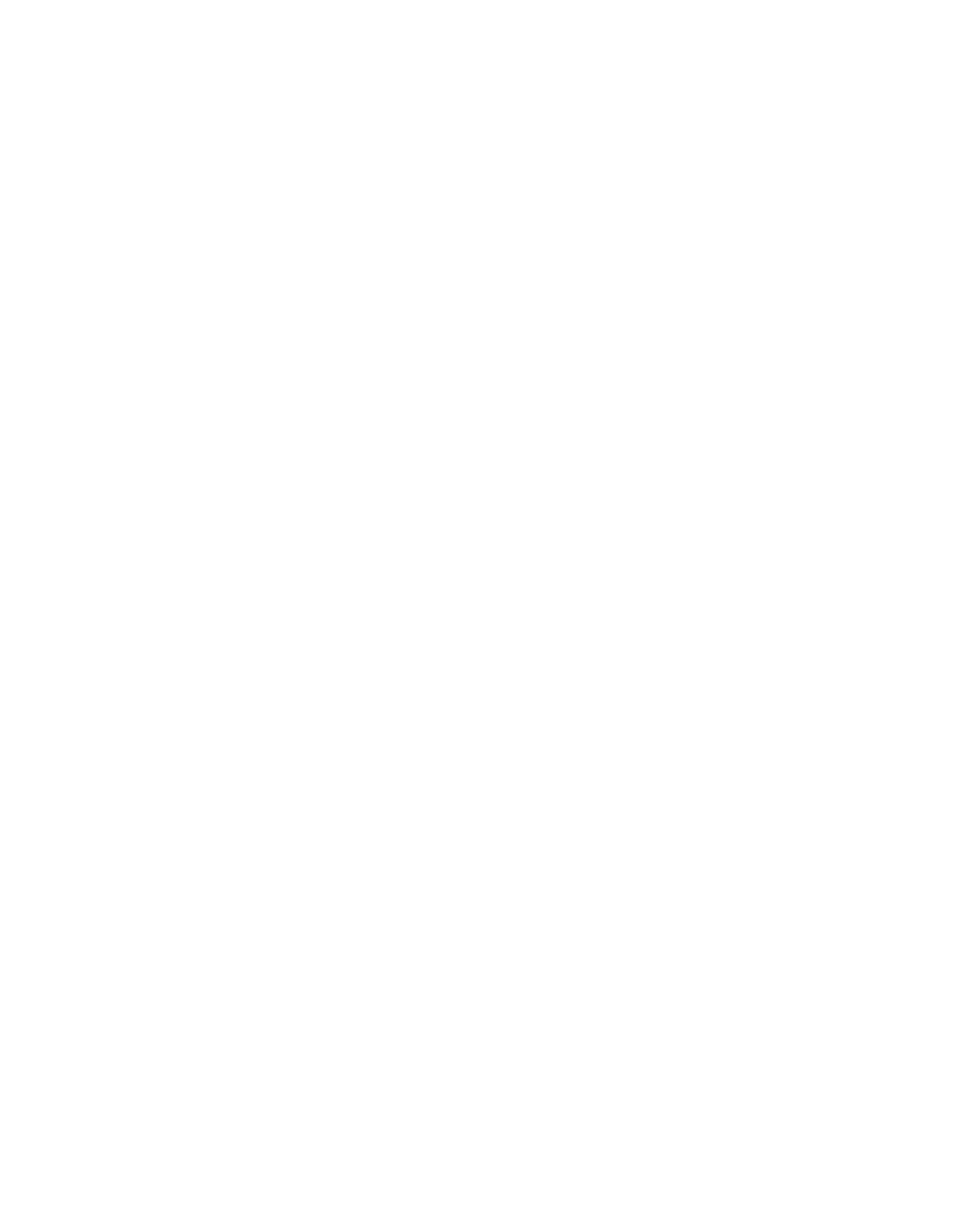I am firmly against the rezoning of the parcel located on the southwest corner of Dynamite and Tatum (PUD Z-22-18).

This application is irresponsible and it violates nearly all of the zoning standards in the area. Residents purchased their homes based on C-1 zoning and the entire community will be directly and negatively impacted by the proposed development. This application is not about serving or improving a community. This application is about a cash grab for a select few at the direct expense of the community it allegedly wants to serve.

Councilman Waring, your constituents, neighbors and friends have spoken for the second time, in overwhelming numbers. A C-2 business does NOT belong on this parcel and we will never support a C-2 business on this parcel.

As the elected official with jurisdiction over of this application, we are requesting your support by demonstrating a swift response to the staggering opposition to this application. We've listened. We ask that you listen and put the inevitable dagger in PUD Z-22-18 so that our community, as well as the Developer, can refocus our energy on other important issues.

@gmail.com

Erin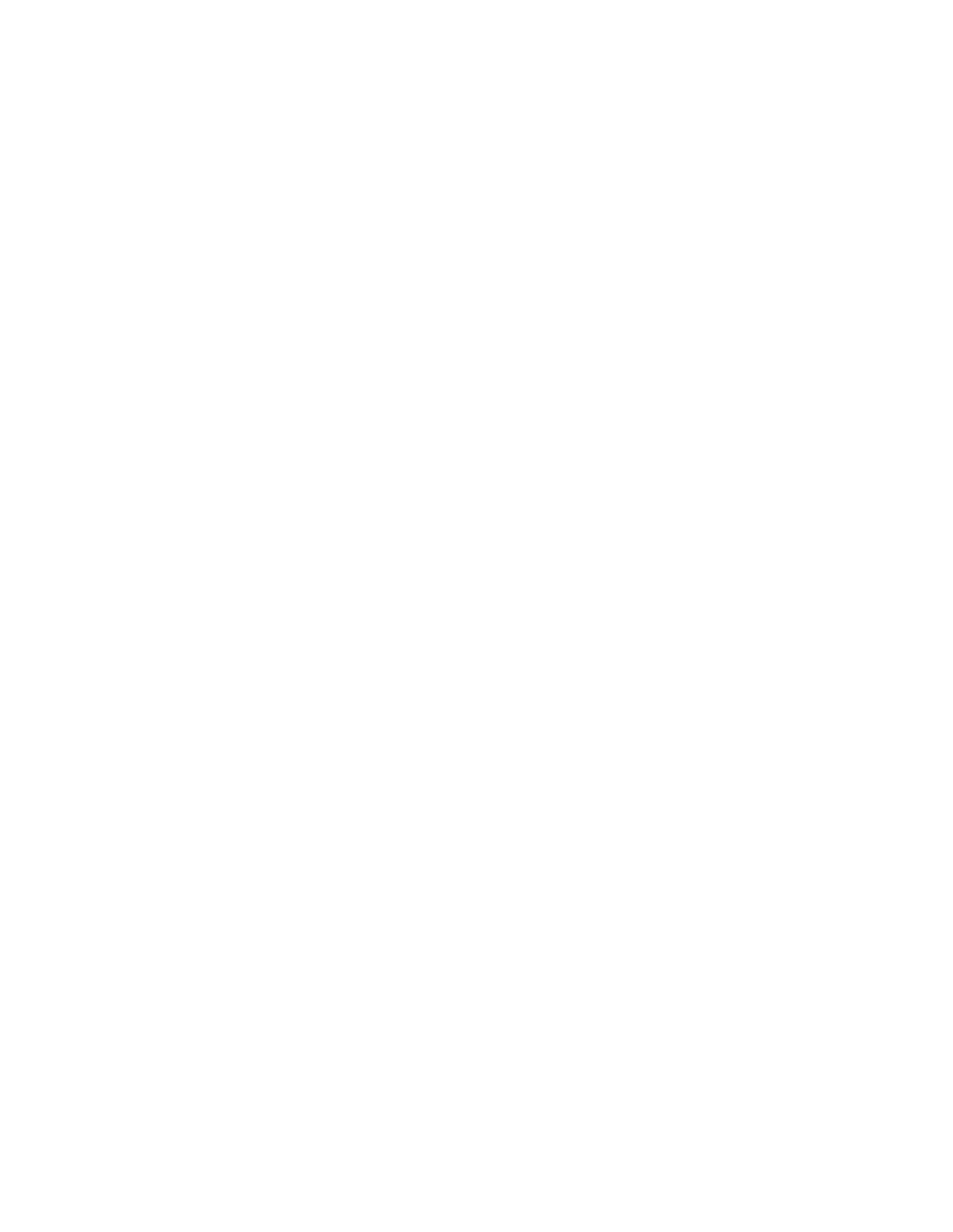I am firmly against the rezoning of the parcel located on the southwest corner of Dynamite and Tatum (PUD Z-22-18).

This application is irresponsible and it violates nearly all of the zoning standards in the area. Residents purchased their homes based on C-1 zoning and the entire community will be directly and negatively impacted by the proposed development. This application is not about serving or improving a community. This application is about a cash grab for a select few at the direct expense of the community it allegedly wants to serve.

Councilman Waring, your constituents, neighbors and friends have spoken for the second time, in overwhelming numbers. A C-2 business does NOT belong on this parcel and we will never support a C-2 business on this parcel.

As the elected official with jurisdiction over of this application, we are requesting your support by demonstrating a swift response to the staggering opposition to this application. We've listened. We ask that you listen and put the inevitable dagger in PUD Z-22-18 so that our community, as well as the Developer, can refocus our energy on other important issues.

**Caitlin** @gmail.com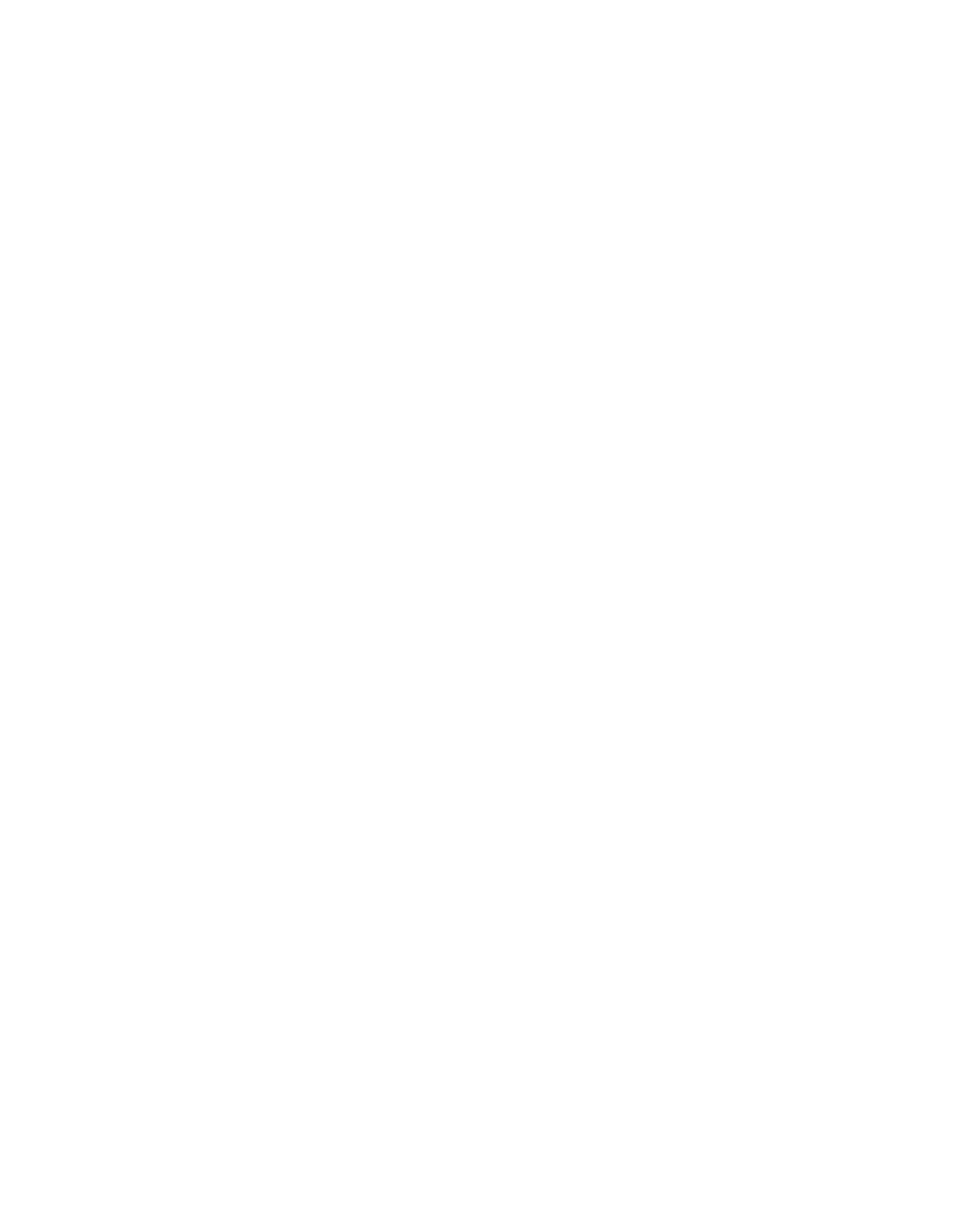I am firmly against the rezoning of the parcel located on the southwest corner of Dynamite and Tatum (PUD Z-22-18).

This application is irresponsible and it violates nearly all of the zoning standards in the area. Residents purchased their homes based on C-1 zoning and the entire community will be directly and negatively impacted by the proposed development. This application is not about serving or improving a community. This application is about a cash grab for a select few at the direct expense of the community it allegedly wants to serve.

Councilman Waring, your constituents, neighbors and friends have spoken for the second time, in overwhelming numbers. A C-2 business does NOT belong on this parcel and we will never support a C-2 business on this parcel.

As the elected official with jurisdiction over of this application, we are requesting your support by demonstrating a swift response to the staggering opposition to this application. We've listened. We ask that you listen and put the inevitable dagger in PUD Z-22-18 so that our community, as well as the Developer, can refocus our energy on other important issues.



Cave Creek, Arizona 85331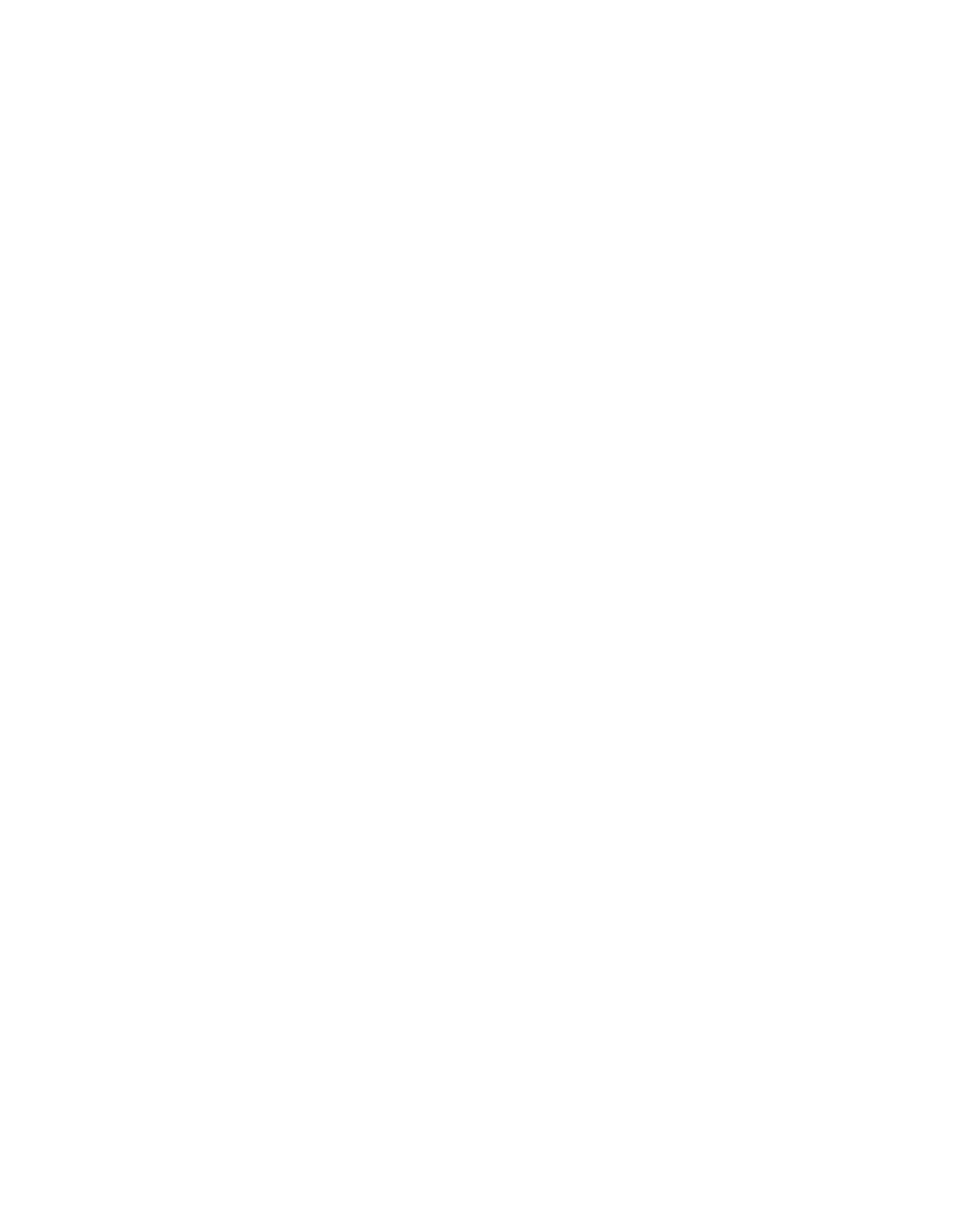I am firmly against the rezoning of the parcel located on the southwest corner of Dynamite and Tatum (PUD Z-22-18).

This application is irresponsible and it violates nearly all of the zoning standards in the area. Residents purchased their homes based on C-1 zoning and the entire community will be directly and negatively impacted by the proposed development. This application is not about serving or improving a community. This application is about a cash grab for a select few at the direct expense of the community it allegedly wants to serve.

Councilman Waring, your constituents, neighbors and friends have spoken for the second time, in overwhelming numbers. A C-2 business does NOT belong on this parcel and we will never support a C-2 business on this parcel.

As the elected official with jurisdiction over of this application, we are requesting your support by demonstrating a swift response to the staggering opposition to this application. We've listened. We ask that you listen and put the inevitable dagger in PUD Z-22-18 so that our community, as well as the Developer, can refocus our energy on other important issues.

| Carol |  |          |
|-------|--|----------|
|       |  | @coz.net |

Congress, Arizona 85332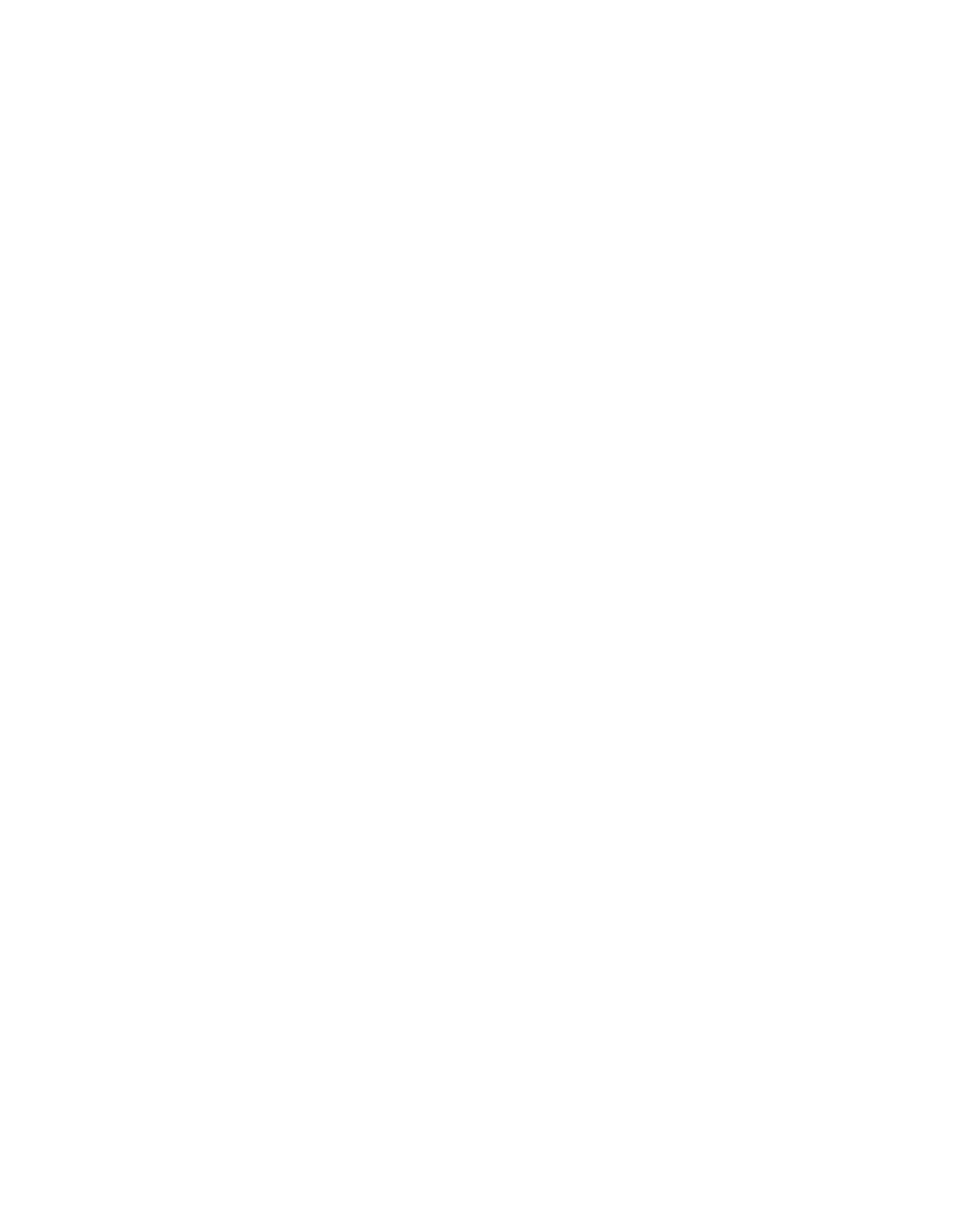I am firmly against the rezoning of the parcel located on the southwest corner of Dynamite and Tatum (PUD Z-22-18).

This application is irresponsible and it violates nearly all of the zoning standards in the area. Residents purchased their homes based on C-1 zoning and the entire community will be directly and negatively impacted by the proposed development. This application is not about serving or improving a community. This application is about a cash grab for a select few at the direct expense of the community it allegedly wants to serve.

Councilman Waring, your constituents, neighbors and friends have spoken for the second time, in overwhelming numbers. A C-2 business does NOT belong on this parcel and we will never support a C-2 business on this parcel.

As the elected official with jurisdiction over of this application, we are requesting your support by demonstrating a swift response to the staggering opposition to this application. We've listened. We ask that you listen and put the inevitable dagger in PUD Z-22-18 so that our community, as well as the Developer, can refocus our energy on other important issues.

Jamie @att.net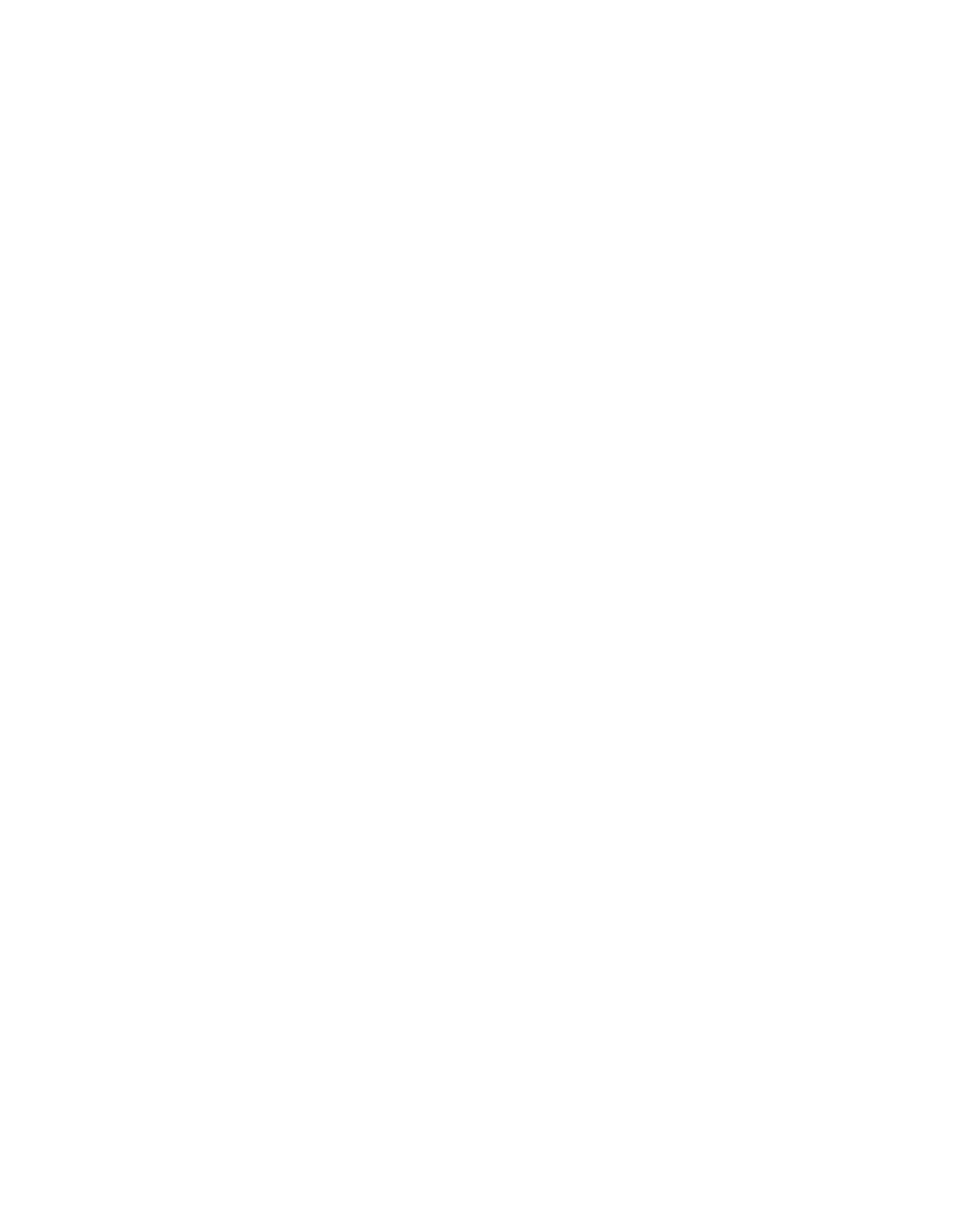I am firmly against the rezoning of the parcel located on the southwest corner of Dynamite and Tatum (PUD Z-22-18).

This application is irresponsible and it violates nearly all of the zoning standards in the area. Residents purchased their homes based on C-1 zoning and the entire community will be directly and negatively impacted by the proposed development. This application is not about serving or improving a community. This application is about a cash grab for a select few at the direct expense of the community it allegedly wants to serve.

Councilman Waring, your constituents, neighbors and friends have spoken for the second time, in overwhelming numbers. A C-2 business does NOT belong on this parcel and we will never support a C-2 business on this parcel.

As the elected official with jurisdiction over of this application, we are requesting your support by demonstrating a swift response to the staggering opposition to this application. We've listened. We ask that you listen and put the inevitable dagger in PUD Z-22-18 so that our community, as well as the Developer, can refocus our energy on other important issues.

April @gmail.com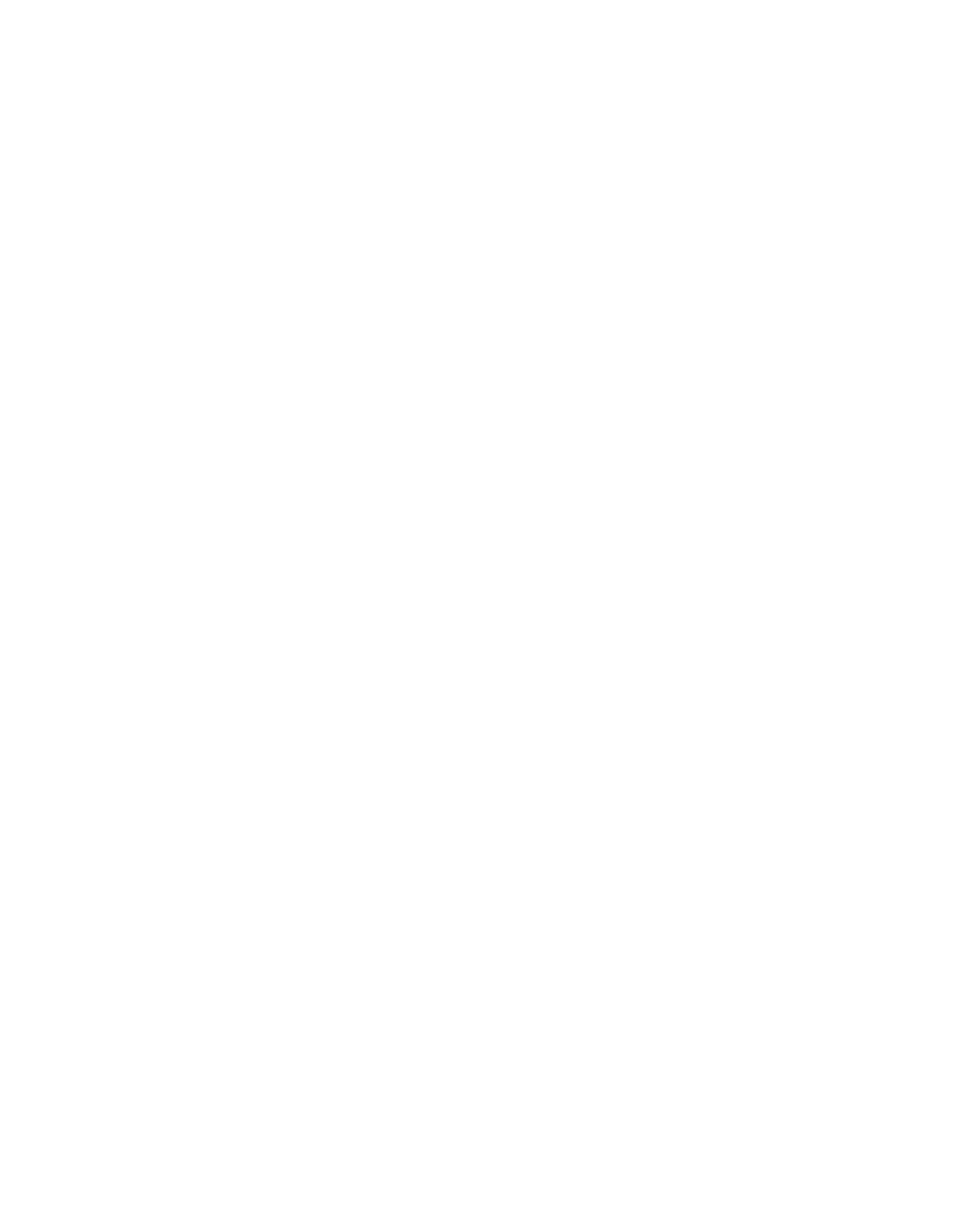I am firmly against the rezoning of the parcel located on the southwest corner of Dynamite and Tatum (PUD Z-22-18).

This application is irresponsible and it violates nearly all of the zoning standards in the area. Residents purchased their homes based on C-1 zoning and the entire community will be directly and negatively impacted by the proposed development. This application is not about serving or improving a community. This application is about a cash grab for a select few at the direct expense of the community it allegedly wants to serve.

Councilman Waring, your constituents, neighbors and friends have spoken for the second time, in overwhelming numbers. A C-2 business does NOT belong on this parcel and we will never support a C-2 business on this parcel.

As the elected official with jurisdiction over of this application, we are requesting your support by demonstrating a swift response to the staggering opposition to this application. We've listened. We ask that you listen and put the inevitable dagger in PUD Z-22-18 so that our community, as well as the Developer, can refocus our energy on other important issues.

| Angela |          |
|--------|----------|
|        | @aol.com |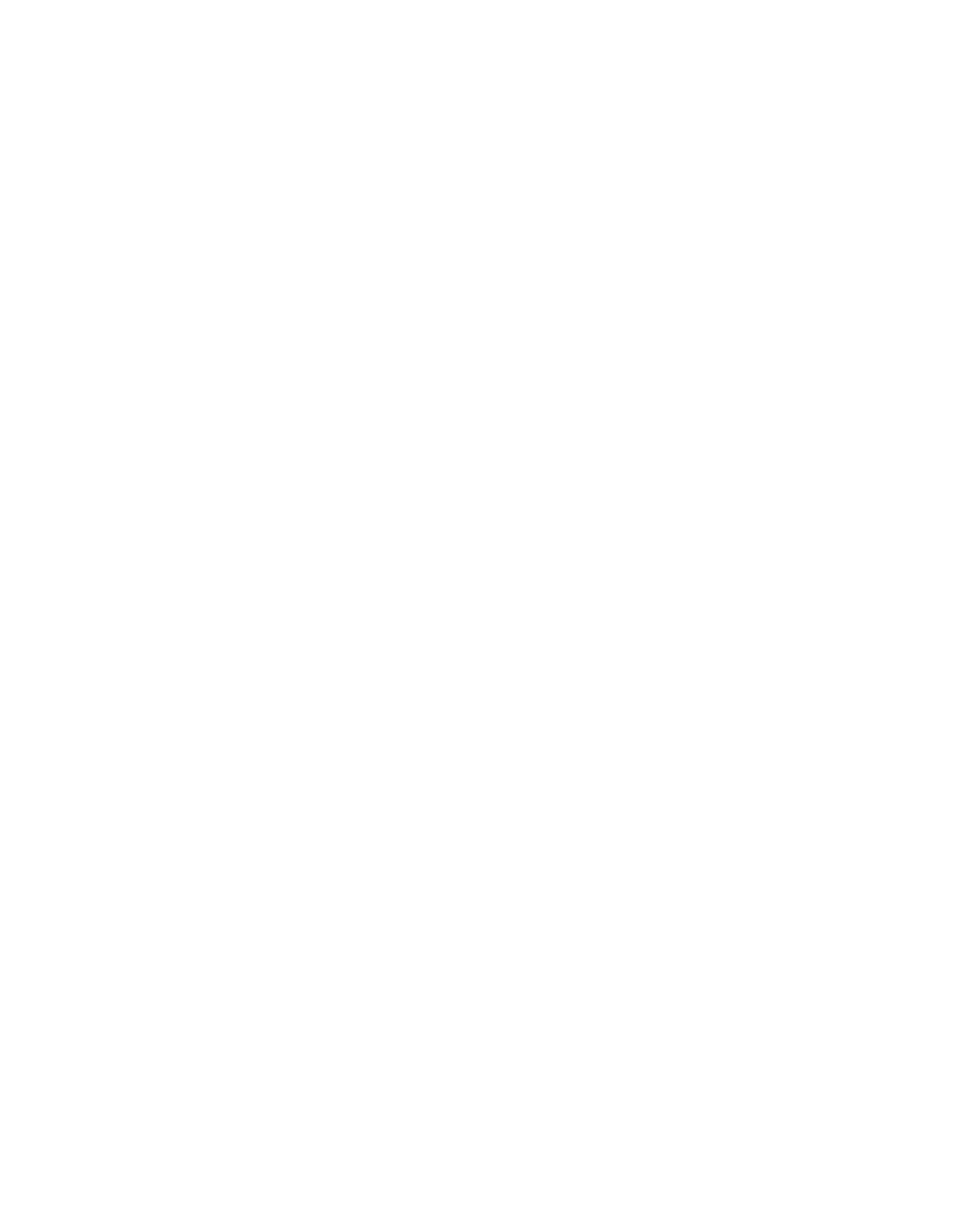I am firmly against the rezoning of the parcel located on the southwest corner of Dynamite and Tatum (PUD Z-22-18).

This application is irresponsible and it violates nearly all of the zoning standards in the area. Residents purchased their homes based on C-1 zoning and the entire community will be directly and negatively impacted by the proposed development. This application is not about serving or improving a community. This application is about a cash grab for a select few at the direct expense of the community it allegedly wants to serve.

Councilman Waring, your constituents, neighbors and friends have spoken for the second time, in overwhelming numbers. A C-2 business does NOT belong on this parcel and we will never support a C-2 business on this parcel.

As the elected official with jurisdiction over of this application, we are requesting your support by demonstrating a swift response to the staggering opposition to this application. We've listened. We ask that you listen and put the inevitable dagger in PUD Z-22-18 so that our community, as well as the Developer, can refocus our energy on other important issues.

Jason @aol.com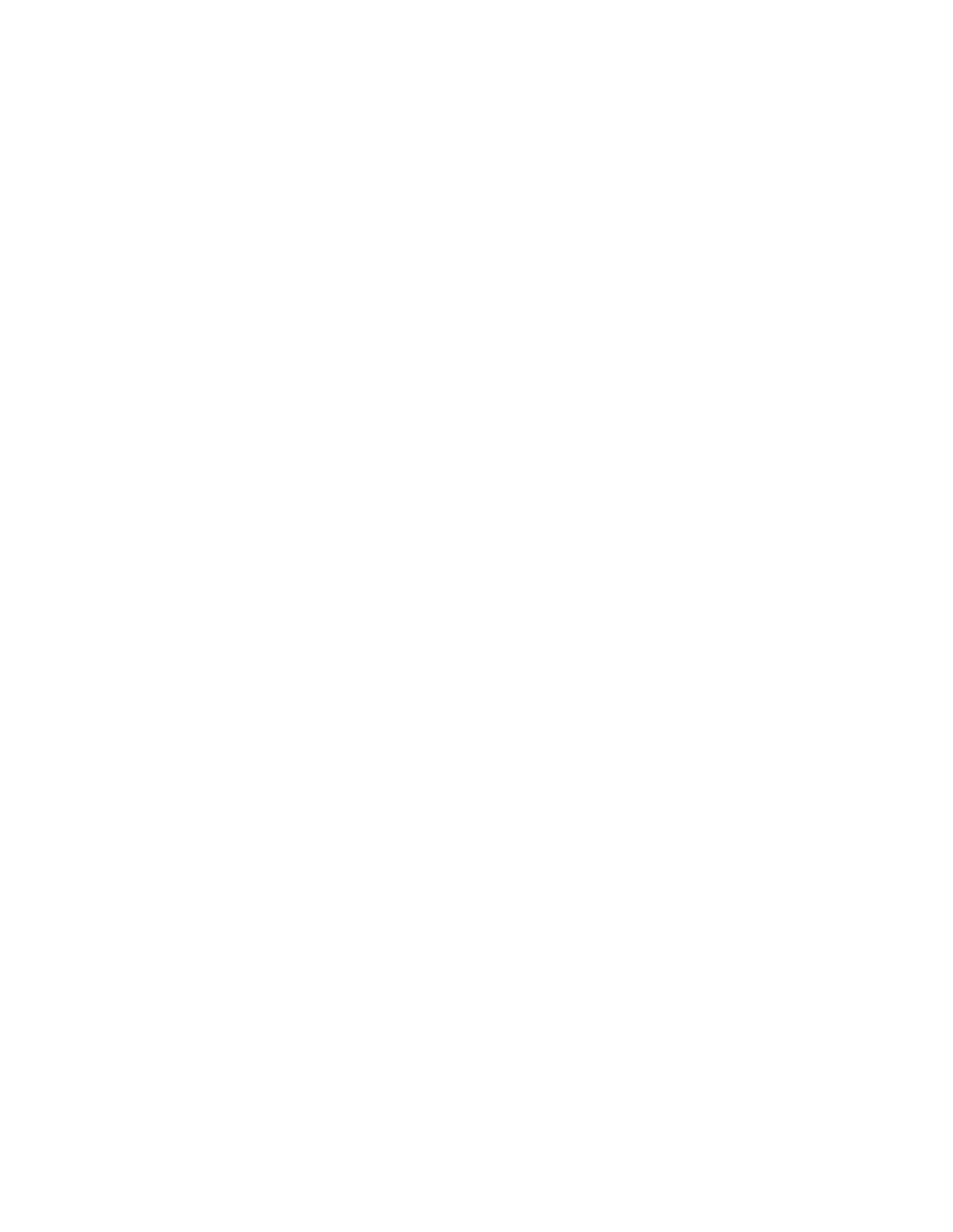I am firmly against the rezoning of the parcel located on the southwest corner of Dynamite and Tatum (PUD Z-22-18).

This application is irresponsible and it violates nearly all of the zoning standards in the area. Residents purchased their homes based on C-1 zoning and the entire community will be directly and negatively impacted by the proposed development. This application is not about serving or improving a community. This application is about a cash grab for a select few at the direct expense of the community it allegedly wants to serve.

Councilman Waring, your constituents, neighbors and friends have spoken for the second time, in overwhelming numbers. A C-2 business does NOT belong on this parcel and we will never support a C-2 business on this parcel.

As the elected official with jurisdiction over of this application, we are requesting your support by demonstrating a swift response to the staggering opposition to this application. We've listened. We ask that you listen and put the inevitable dagger in PUD Z-22-18 so that our community, as well as the Developer, can refocus our energy on other important issues.

| Kelley |            |
|--------|------------|
|        | @gmail.com |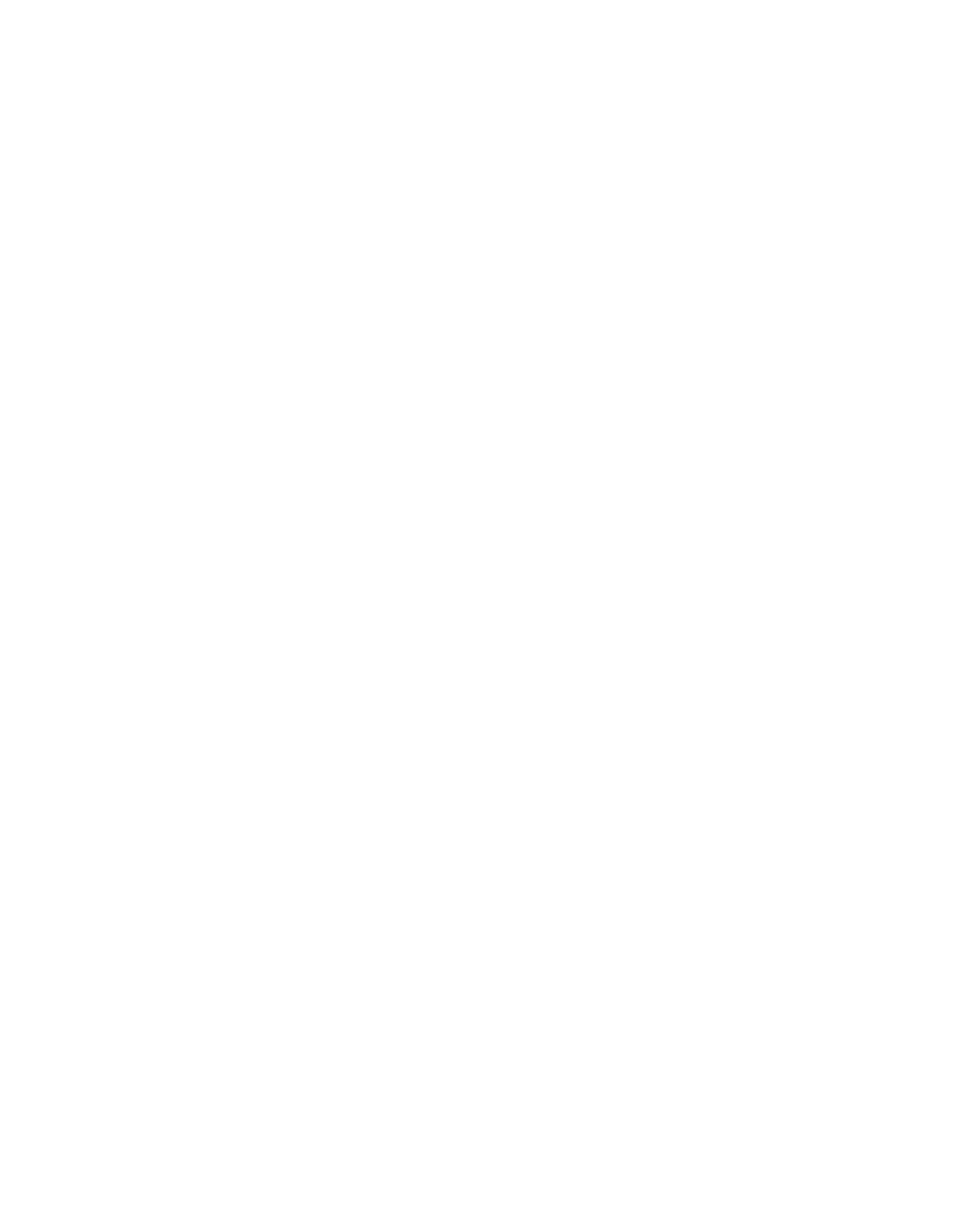I am firmly against the rezoning of the parcel located on the southwest corner of Dynamite and Tatum (PUD Z-22-18).

This application is irresponsible and it violates nearly all of the zoning standards in the area. Residents purchased their homes based on C-1 zoning and the entire community will be directly and negatively impacted by the proposed development. This application is not about serving or improving a community. This application is about a cash grab for a select few at the direct expense of the community it allegedly wants to serve.

Councilman Waring, your constituents, neighbors and friends have spoken for the second time, in overwhelming numbers. A C-2 business does NOT belong on this parcel and we will never support a C-2 business on this parcel.

As the elected official with jurisdiction over of this application, we are requesting your support by demonstrating a swift response to the staggering opposition to this application. We've listened. We ask that you listen and put the inevitable dagger in PUD Z-22-18 so that our community, as well as the Developer, can refocus our energy on other important issues.

Hayden @yahoo.com

Bartlesville, Oklahoma 74003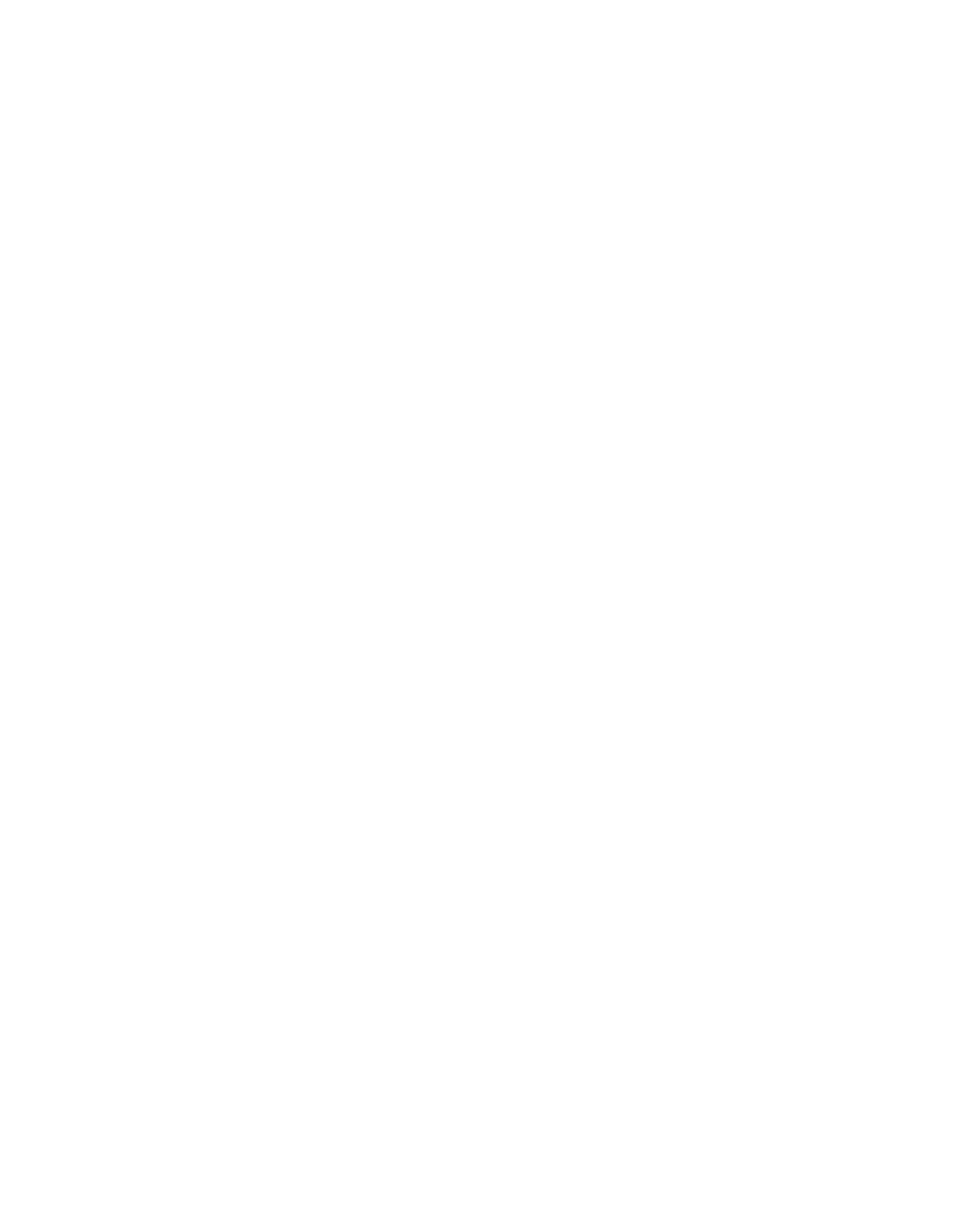I am firmly against the rezoning of the parcel located on the southwest corner of Dynamite and Tatum (PUD Z-22-18).

This application is irresponsible and it violates nearly all of the zoning standards in the area. Residents purchased their homes based on C-1 zoning and the entire community will be directly and negatively impacted by the proposed development. This application is not about serving or improving a community. This application is about a cash grab for a select few at the direct expense of the community it allegedly wants to serve.

Councilman Waring, your constituents, neighbors and friends have spoken for the second time, in overwhelming numbers. A C-2 business does NOT belong on this parcel and we will never support a C-2 business on this parcel.

As the elected official with jurisdiction over of this application, we are requesting your support by demonstrating a swift response to the staggering opposition to this application. We've listened. We ask that you listen and put the inevitable dagger in PUD Z-22-18 so that our community, as well as the Developer, can refocus our energy on other important issues.

Becca @yahoo.con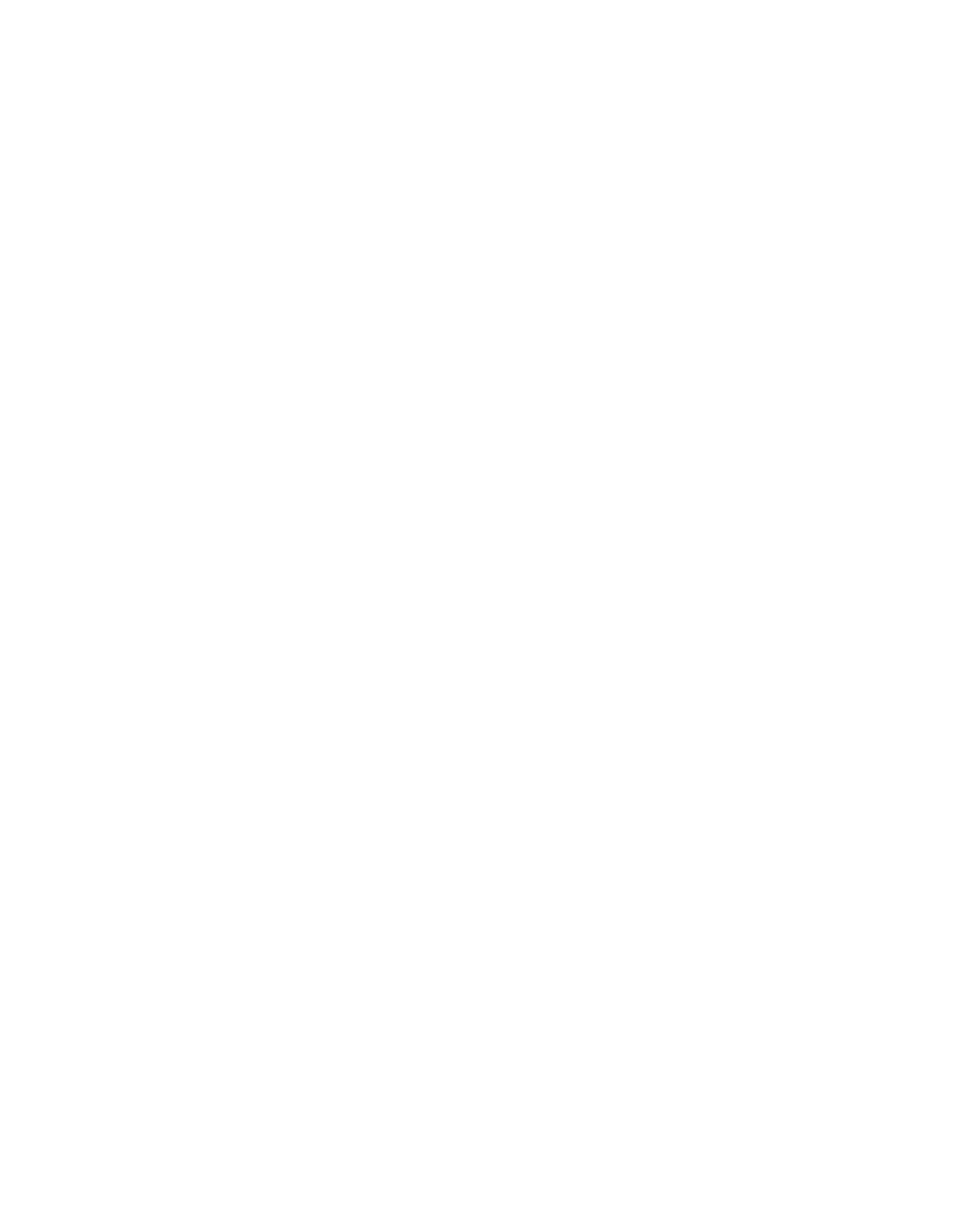I am firmly against the rezoning of the parcel located on the southwest corner of Dynamite and Tatum (PUD Z-22-18).

This application is irresponsible and it violates nearly all of the zoning standards in the area. Residents purchased their homes based on C-1 zoning and the entire community will be directly and negatively impacted by the proposed development. This application is not about serving or improving a community. This application is about a cash grab for a select few at the direct expense of the community it allegedly wants to serve.

Councilman Waring, your constituents, neighbors and friends have spoken for the second time, in overwhelming numbers. A C-2 business does NOT belong on this parcel and we will never support a C-2 business on this parcel.

As the elected official with jurisdiction over of this application, we are requesting your support by demonstrating a swift response to the staggering opposition to this application. We've listened. We ask that you listen and put the inevitable dagger in PUD Z-22-18 so that our community, as well as the Developer, can refocus our energy on other important issues.

| Laurie |          |
|--------|----------|
|        | @nau.edu |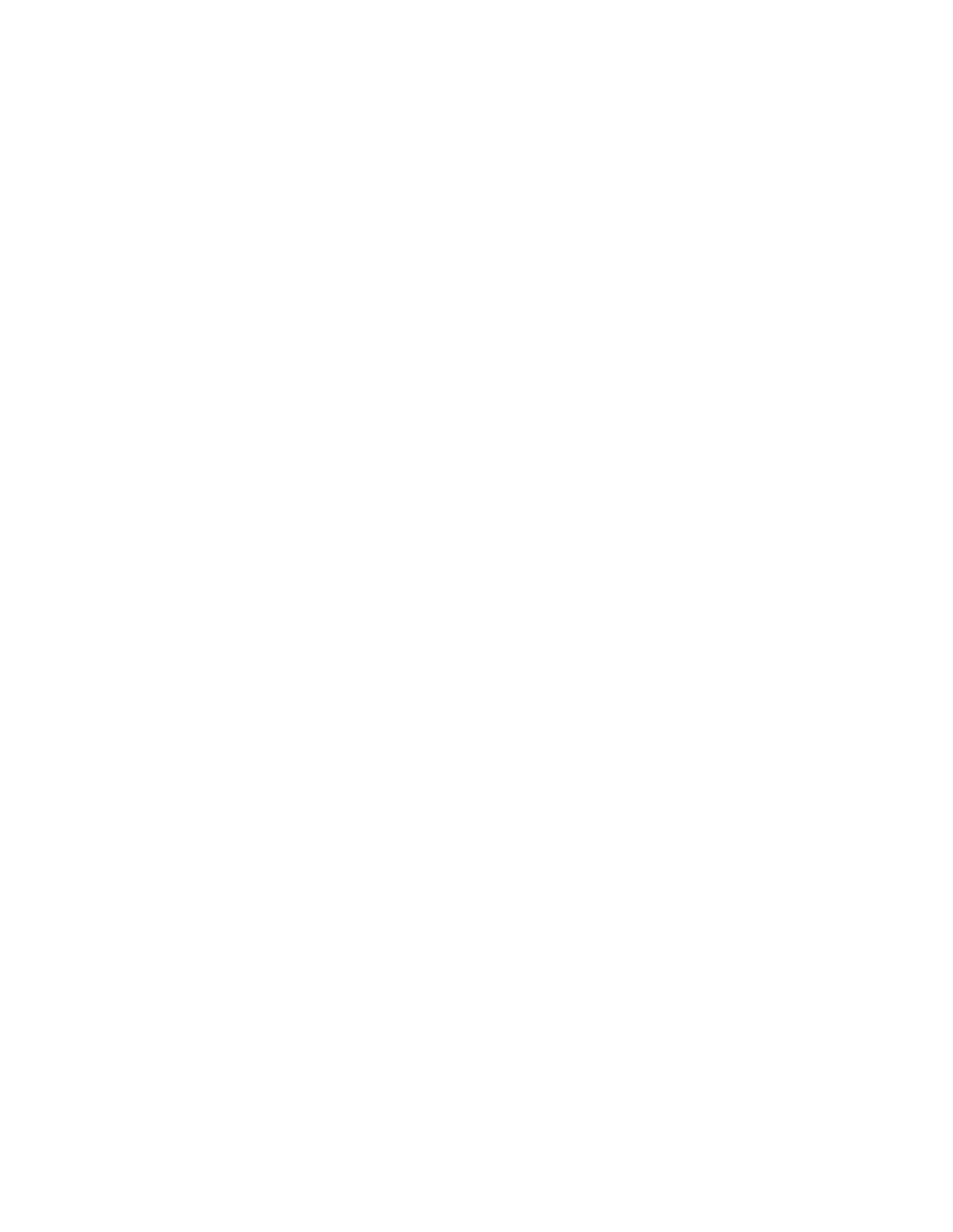I am firmly against the rezoning of the parcel located on the southwest corner of Dynamite and Tatum (PUD Z-22-18).

This application is irresponsible and it violates nearly all of the zoning standards in the area. Residents purchased their homes based on C-1 zoning and the entire community will be directly and negatively impacted by the proposed development. This application is not about serving or improving a community. This application is about a cash grab for a select few at the direct expense of the community it allegedly wants to serve.

Councilman Waring, your constituents, neighbors and friends have spoken for the second time, in overwhelming numbers. A C-2 business does NOT belong on this parcel and we will never support a C-2 business on this parcel.

As the elected official with jurisdiction over of this application, we are requesting your support by demonstrating a swift response to the staggering opposition to this application. We've listened. We ask that you listen and put the inevitable dagger in PUD Z-22-18 so that our community, as well as the Developer, can refocus our energy on other important issues.

Jon @gmail.com

Basauri, País Vasco 48970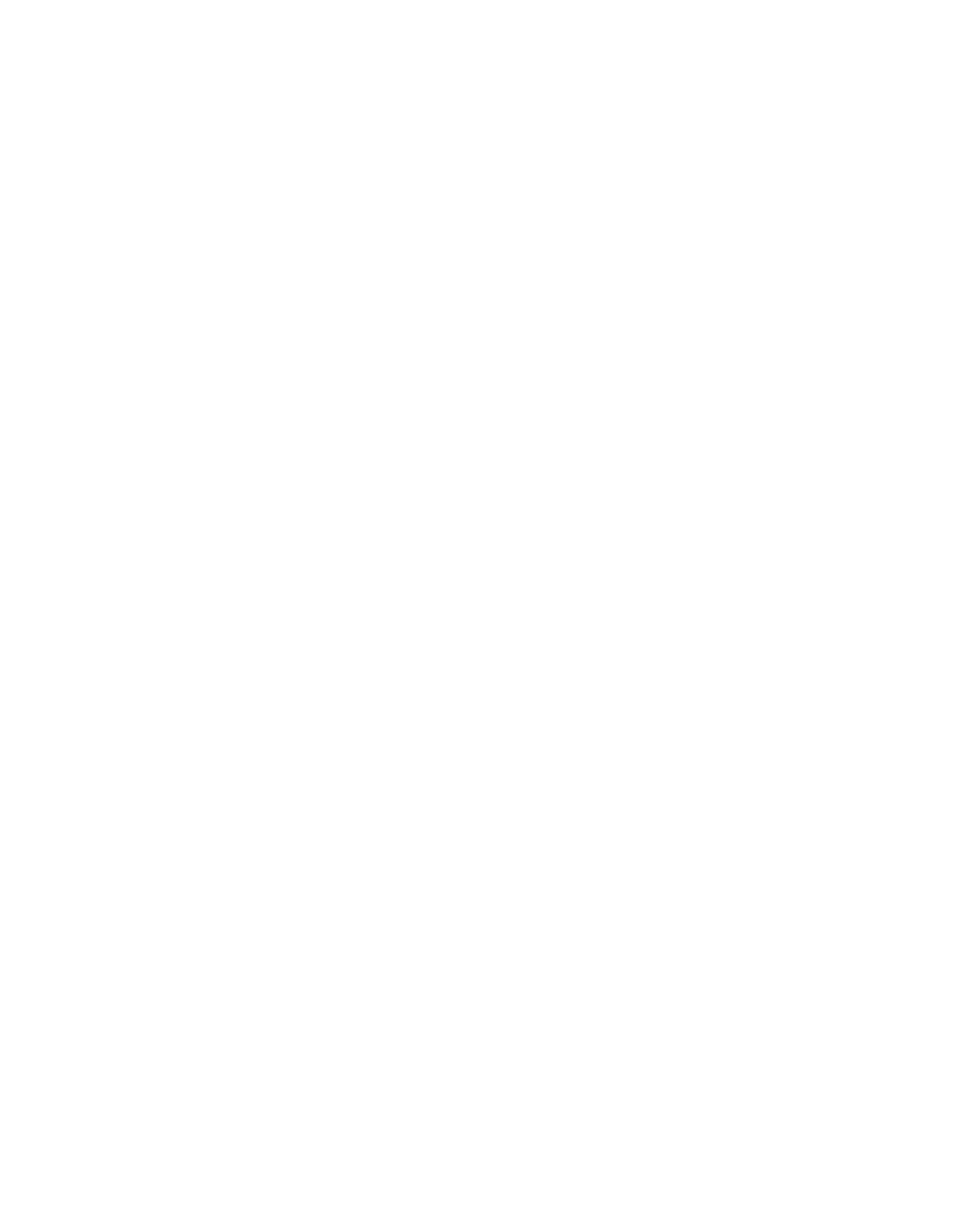I am firmly against the rezoning of the parcel located on the southwest corner of Dynamite and Tatum (PUD Z-22-18).

This application is irresponsible and it violates nearly all of the zoning standards in the area. Residents purchased their homes based on C-1 zoning and the entire community will be directly and negatively impacted by the proposed development. This application is not about serving or improving a community. This application is about a cash grab for a select few at the direct expense of the community it allegedly wants to serve.

Councilman Waring, your constituents, neighbors and friends have spoken for the second time, in overwhelming numbers. A C-2 business does NOT belong on this parcel and we will never support a C-2 business on this parcel.

As the elected official with jurisdiction over of this application, we are requesting your support by demonstrating a swift response to the staggering opposition to this application. We've listened. We ask that you listen and put the inevitable dagger in PUD Z-22-18 so that our community, as well as the Developer, can refocus our energy on other important issues.

Jugatx @hotmail.com

Sestao, País Vasco 48910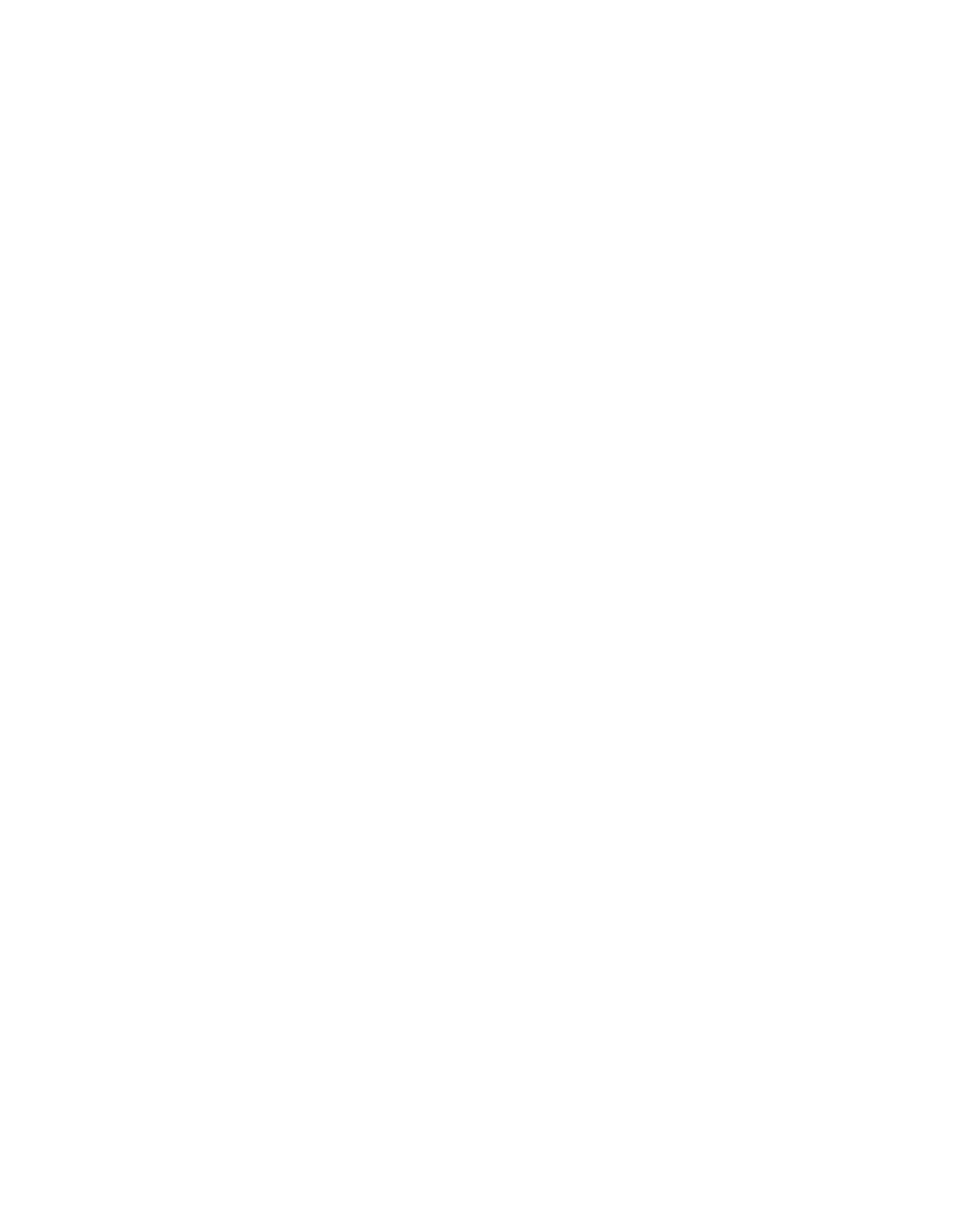I am firmly against the rezoning of the parcel located on the southwest corner of Dynamite and Tatum (PUD Z-22-18).

This application is irresponsible and it violates nearly all of the zoning standards in the area. Residents purchased their homes based on C-1 zoning and the entire community will be directly and negatively impacted by the proposed development. This application is not about serving or improving a community. This application is about a cash grab for a select few at the direct expense of the community it allegedly wants to serve.

Councilman Waring, your constituents, neighbors and friends have spoken for the second time, in overwhelming numbers. A C-2 business does NOT belong on this parcel and we will never support a C-2 business on this parcel.

As the elected official with jurisdiction over of this application, we are requesting your support by demonstrating a swift response to the staggering opposition to this application. We've listened. We ask that you listen and put the inevitable dagger in PUD Z-22-18 so that our community, as well as the Developer, can refocus our energy on other important issues.

Jugatx @hotmail.com

Sestao, País Vasco 48910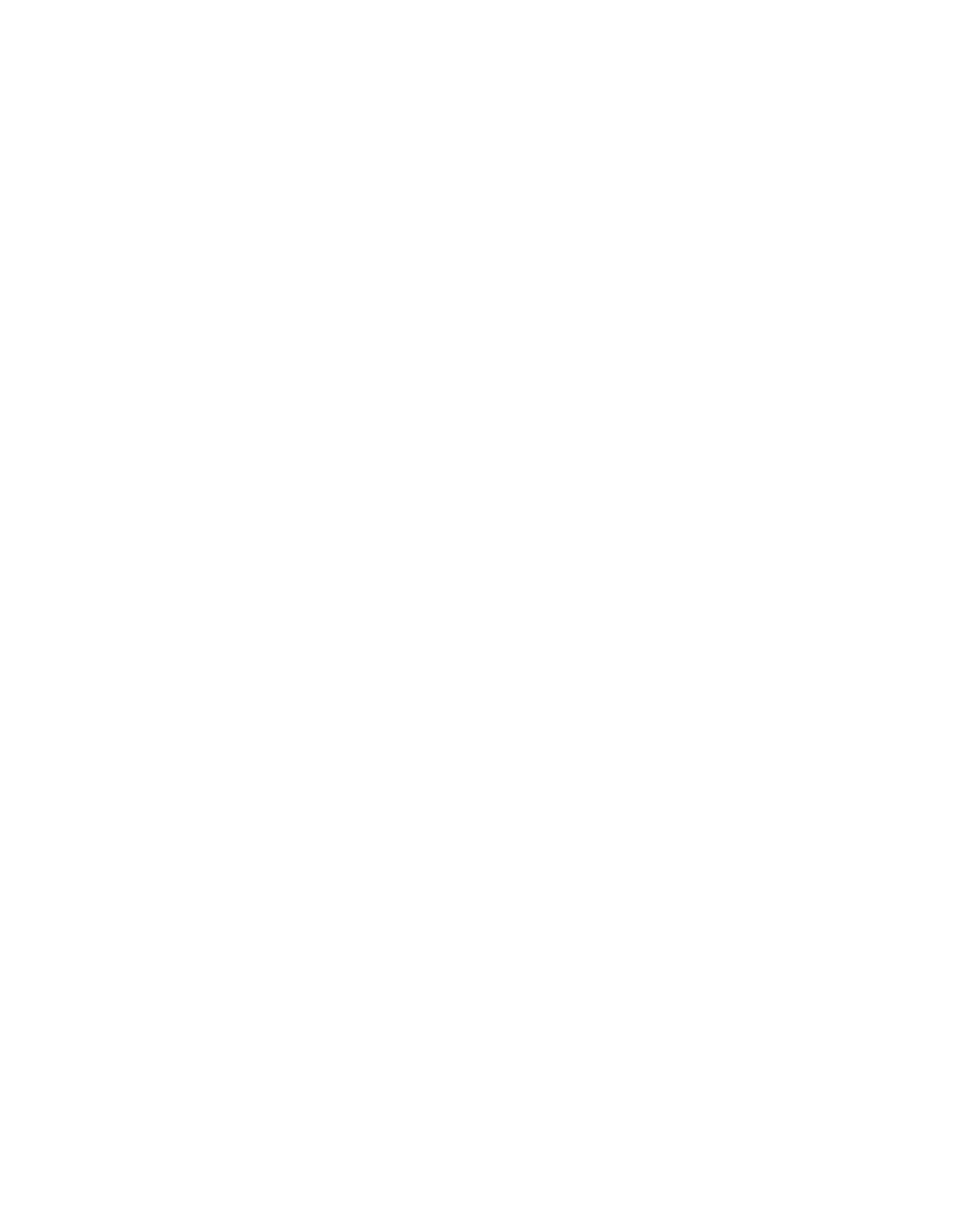I am firmly against the rezoning of the parcel located on the southwest corner of Dynamite and Tatum (PUD Z-22-18).

This application is irresponsible and it violates nearly all of the zoning standards in the area. Residents purchased their homes based on C-1 zoning and the entire community will be directly and negatively impacted by the proposed development. This application is not about serving or improving a community. This application is about a cash grab for a select few at the direct expense of the community it allegedly wants to serve.

Councilman Waring, your constituents, neighbors and friends have spoken for the second time, in overwhelming numbers. A C-2 business does NOT belong on this parcel and we will never support a C-2 business on this parcel.

As the elected official with jurisdiction over of this application, we are requesting your support by demonstrating a swift response to the staggering opposition to this application. We've listened. We ask that you listen and put the inevitable dagger in PUD Z-22-18 so that our community, as well as the Developer, can refocus our energy on other important issues.

Raquel @yahoo.com

Maricopa, Arizona 85138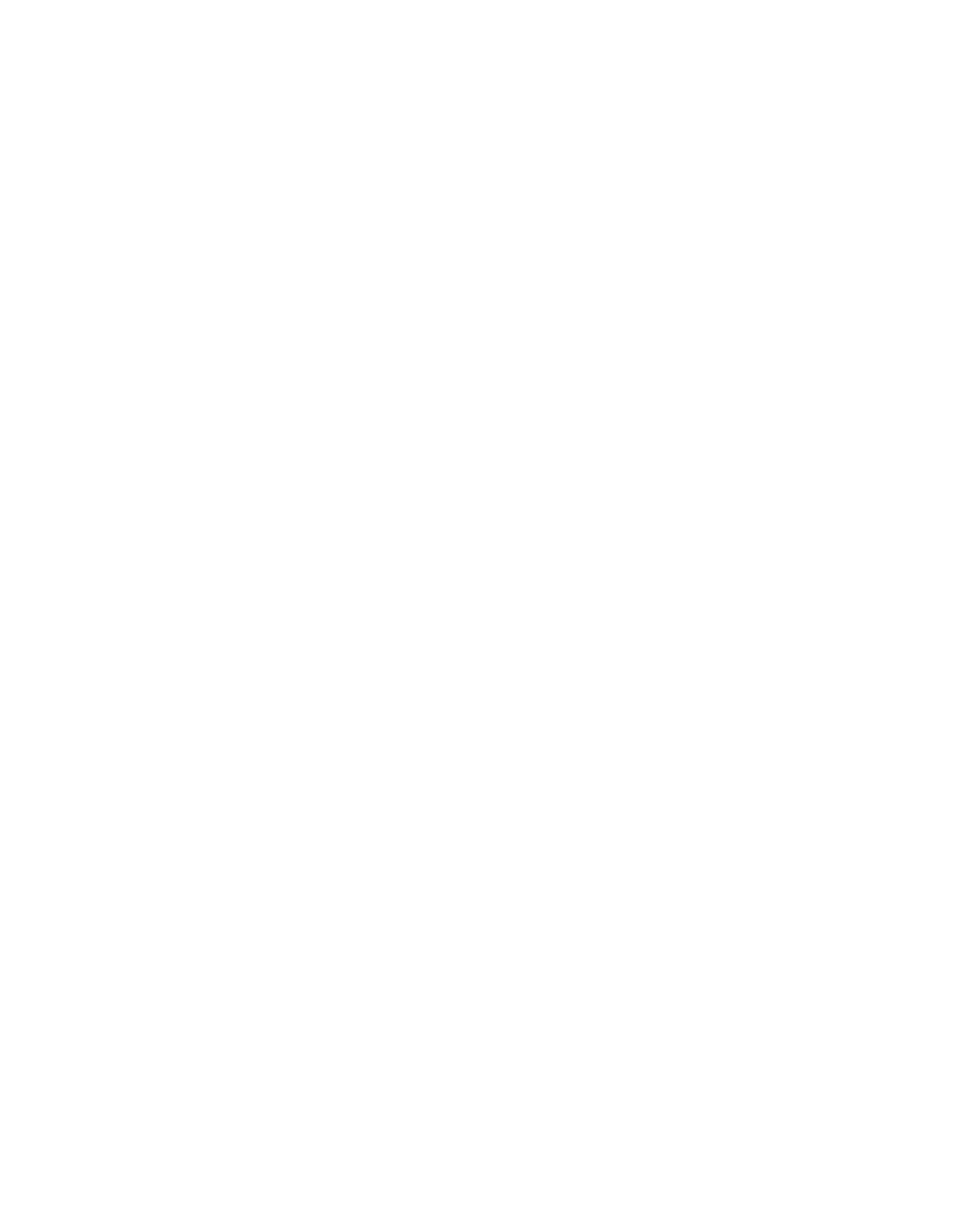I am firmly against the rezoning of the parcel located on the southwest corner of Dynamite and Tatum (PUD Z-22-18).

This application is irresponsible and it violates nearly all of the zoning standards in the area. Residents purchased their homes based on C-1 zoning and the entire community will be directly and negatively impacted by the proposed development. This application is not about serving or improving a community. This application is about a cash grab for a select few at the direct expense of the community it allegedly wants to serve.

Councilman Waring, your constituents, neighbors and friends have spoken for the second time, in overwhelming numbers. A C-2 business does NOT belong on this parcel and we will never support a C-2 business on this parcel.

As the elected official with jurisdiction over of this application, we are requesting your support by demonstrating a swift response to the staggering opposition to this application. We've listened. We ask that you listen and put the inevitable dagger in PUD Z-22-18 so that our community, as well as the Developer, can refocus our energy on other important issues.

Megan @yahoo.com

Gilbert, Arizona 85296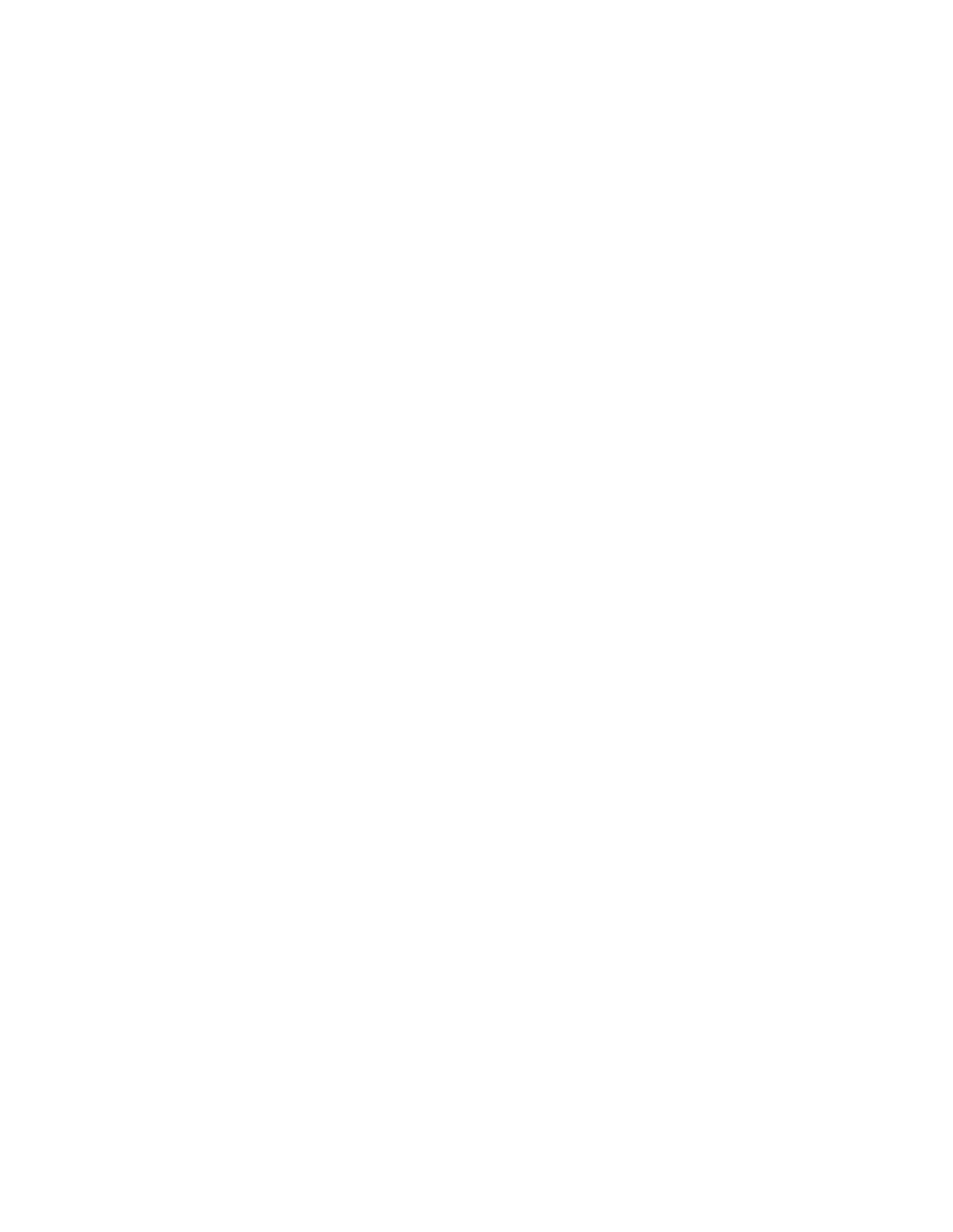I am firmly against the rezoning of the parcel located on the southwest corner of Dynamite and Tatum (PUD Z-22-18).

This application is irresponsible and it violates nearly all of the zoning standards in the area. Residents purchased their homes based on C-1 zoning and the entire community will be directly and negatively impacted by the proposed development. This application is not about serving or improving a community. This application is about a cash grab for a select few at the direct expense of the community it allegedly wants to serve.

Councilman Waring, your constituents, neighbors and friends have spoken for the second time, in overwhelming numbers. A C-2 business does NOT belong on this parcel and we will never support a C-2 business on this parcel.

As the elected official with jurisdiction over of this application, we are requesting your support by demonstrating a swift response to the staggering opposition to this application. We've listened. We ask that you listen and put the inevitable dagger in PUD Z-22-18 so that our community, as well as the Developer, can refocus our energy on other important issues.

Bridget @gmail.com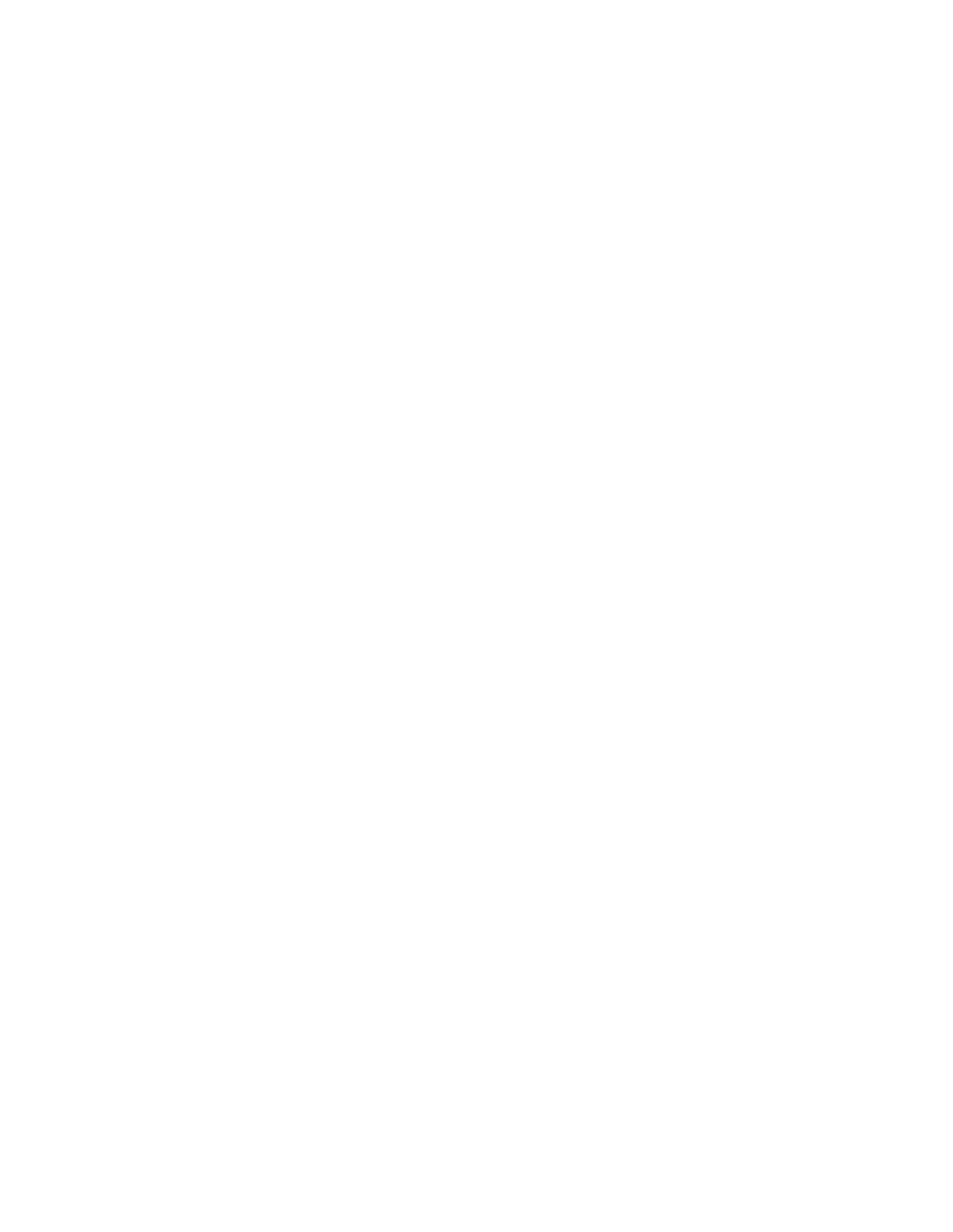I am firmly against the rezoning of the parcel located on the southwest corner of Dynamite and Tatum (PUD Z-22-18).

This application is irresponsible and it violates nearly all of the zoning standards in the area. Residents purchased their homes based on C-1 zoning and the entire community will be directly and negatively impacted by the proposed development. This application is not about serving or improving a community. This application is about a cash grab for a select few at the direct expense of the community it allegedly wants to serve.

Councilman Waring, your constituents, neighbors and friends have spoken for the second time, in overwhelming numbers. A C-2 business does NOT belong on this parcel and we will never support a C-2 business on this parcel.

As the elected official with jurisdiction over of this application, we are requesting your support by demonstrating a swift response to the staggering opposition to this application. We've listened. We ask that you listen and put the inevitable dagger in PUD Z-22-18 so that our community, as well as the Developer, can refocus our energy on other important issues.

| <b>Stacey</b> |          |
|---------------|----------|
|               | @cox.net |
|               |          |

Cave creek, Arizona 85331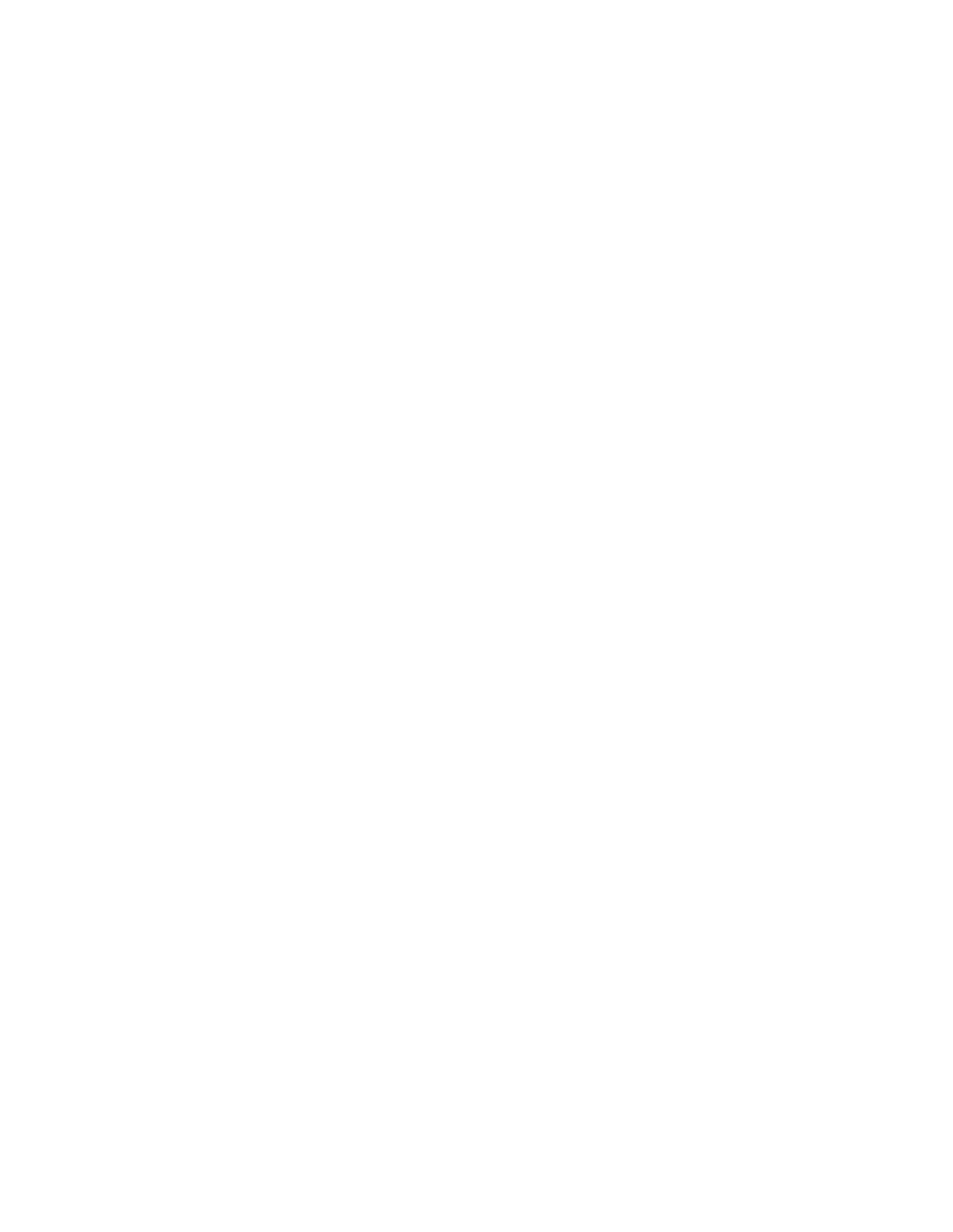I am firmly against the rezoning of the parcel located on the southwest corner of Dynamite and Tatum (PUD Z-22-18).

This application is irresponsible and it violates nearly all of the zoning standards in the area. Residents purchased their homes based on C-1 zoning and the entire community will be directly and negatively impacted by the proposed development. This application is not about serving or improving a community. This application is about a cash grab for a select few at the direct expense of the community it allegedly wants to serve.

Councilman Waring, your constituents, neighbors and friends have spoken for the second time, in overwhelming numbers. A C-2 business does NOT belong on this parcel and we will never support a C-2 business on this parcel.

As the elected official with jurisdiction over of this application, we are requesting your support by demonstrating a swift response to the staggering opposition to this application. We've listened. We ask that you listen and put the inevitable dagger in PUD Z-22-18 so that our community, as well as the Developer, can refocus our energy on other important issues.

Joseph @gmail.com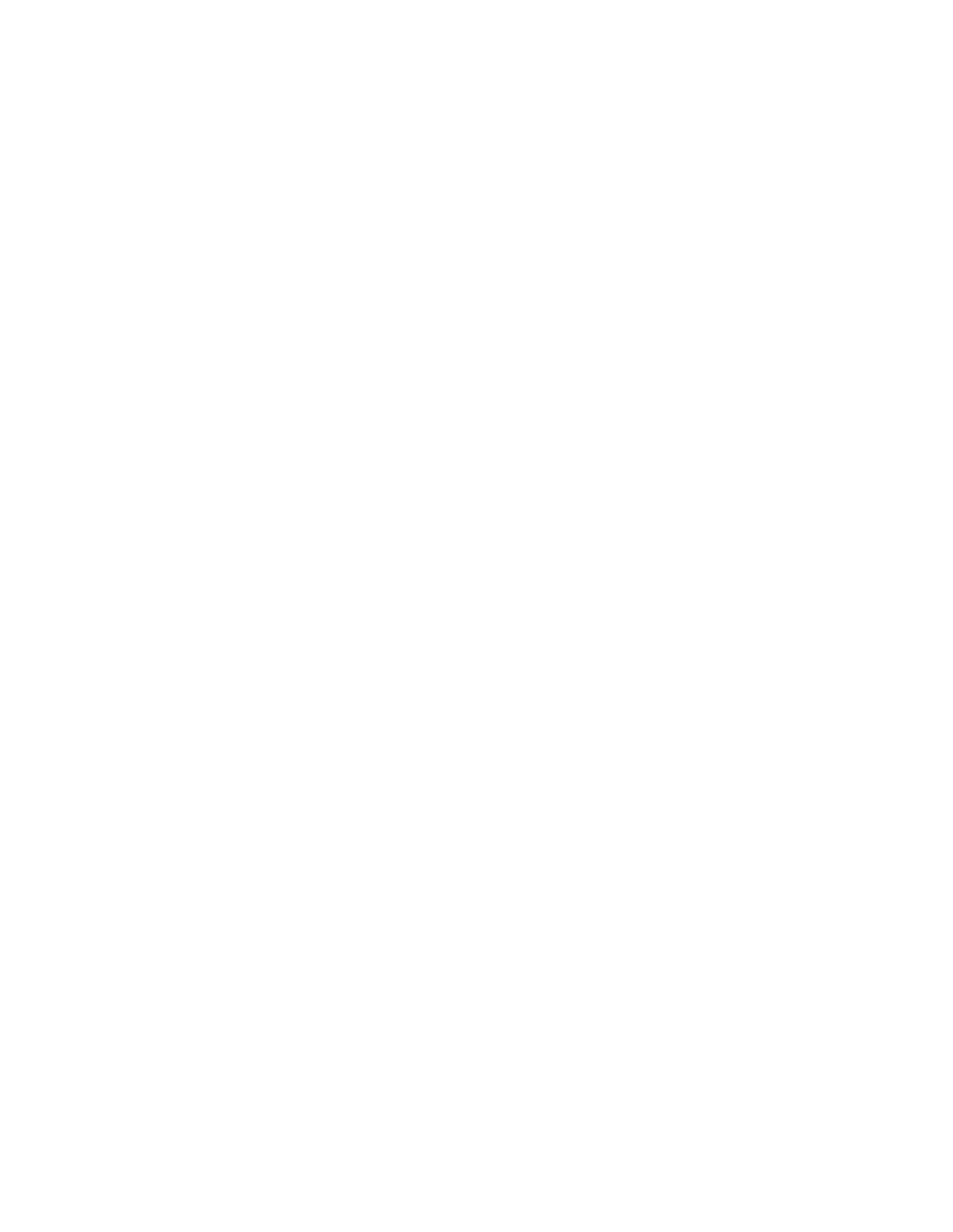I am firmly against the rezoning of the parcel located on the southwest corner of Dynamite and Tatum (PUD Z-22-18).

This application is irresponsible and it violates nearly all of the zoning standards in the area. Residents purchased their homes based on C-1 zoning and the entire community will be directly and negatively impacted by the proposed development. This application is not about serving or improving a community. This application is about a cash grab for a select few at the direct expense of the community it allegedly wants to serve.

Councilman Waring, your constituents, neighbors and friends have spoken for the second time, in overwhelming numbers. A C-2 business does NOT belong on this parcel and we will never support a C-2 business on this parcel.

As the elected official with jurisdiction over of this application, we are requesting your support by demonstrating a swift response to the staggering opposition to this application. We've listened. We ask that you listen and put the inevitable dagger in PUD Z-22-18 so that our community, as well as the Developer, can refocus our energy on other important issues.

Merle @hotmail.com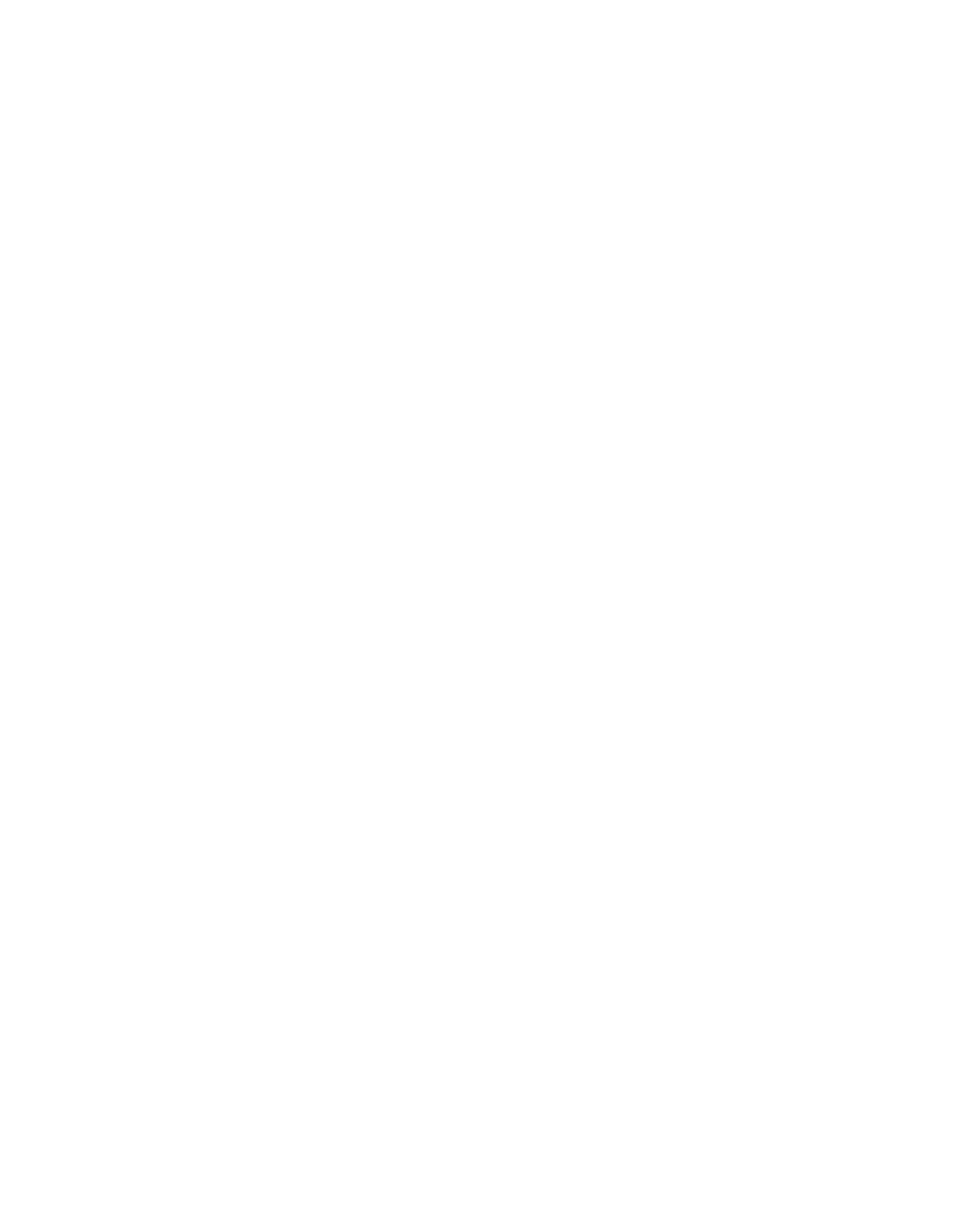I am firmly against the rezoning of the parcel located on the southwest corner of Dynamite and Tatum (PUD Z-22-18).

This application is irresponsible and it violates nearly all of the zoning standards in the area. Residents purchased their homes based on C-1 zoning and the entire community will be directly and negatively impacted by the proposed development. This application is not about serving or improving a community. This application is about a cash grab for a select few at the direct expense of the community it allegedly wants to serve.

Councilman Waring, your constituents, neighbors and friends have spoken for the second time, in overwhelming numbers. A C-2 business does NOT belong on this parcel and we will never support a C-2 business on this parcel.

As the elected official with jurisdiction over of this application, we are requesting your support by demonstrating a swift response to the staggering opposition to this application. We've listened. We ask that you listen and put the inevitable dagger in PUD Z-22-18 so that our community, as well as the Developer, can refocus our energy on other important issues.

| diane |      |
|-------|------|
|       | .com |

Jerome, Arizona 86331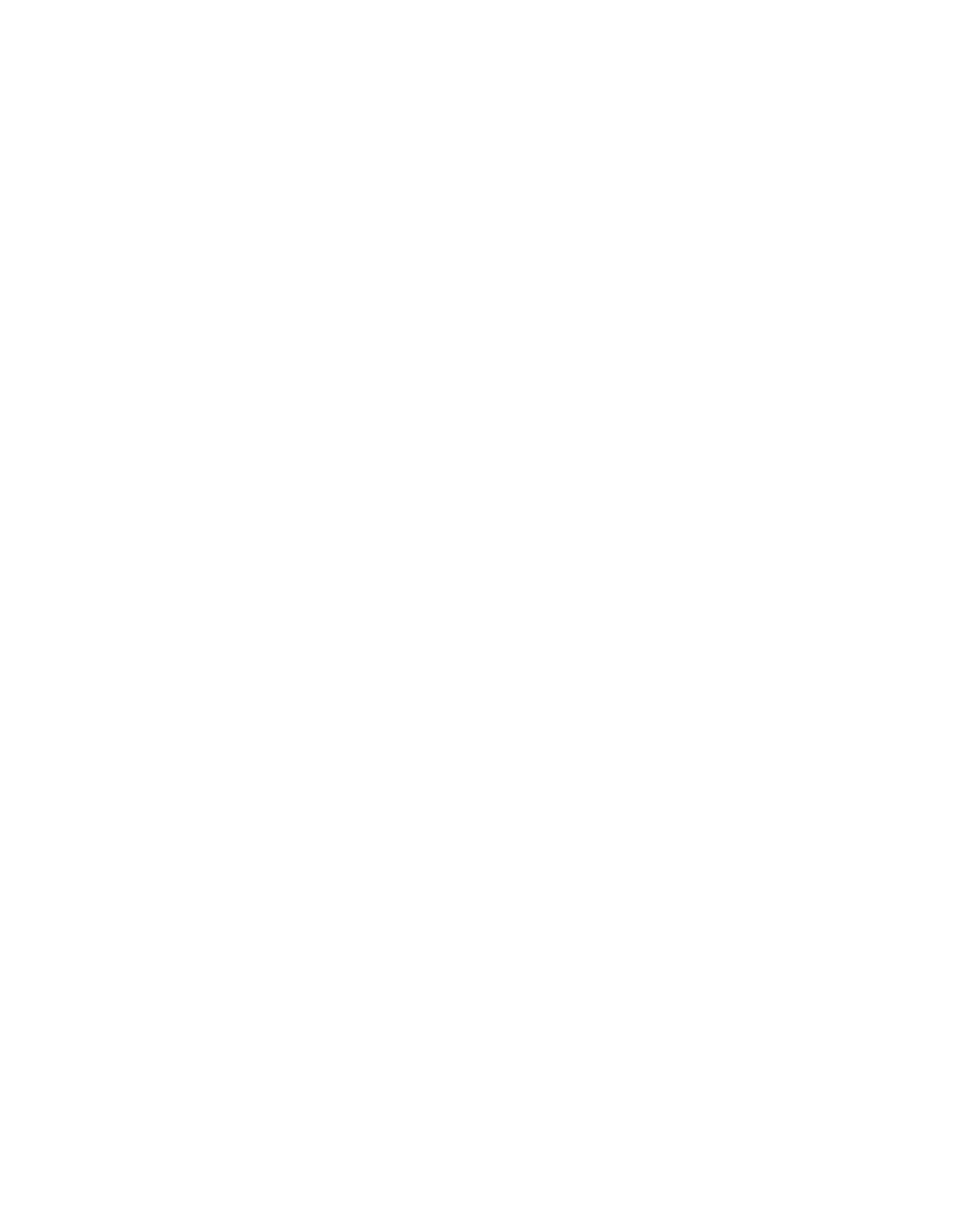I am firmly against the rezoning of the parcel located on the southwest corner of Dynamite and Tatum (PUD Z-22-18).

This application is irresponsible and it violates nearly all of the zoning standards in the area. Residents purchased their homes based on C-1 zoning and the entire community will be directly and negatively impacted by the proposed development. This application is not about serving or improving a community. This application is about a cash grab for a select few at the direct expense of the community it allegedly wants to serve.

Councilman Waring, your constituents, neighbors and friends have spoken for the second time, in overwhelming numbers. A C-2 business does NOT belong on this parcel and we will never support a C-2 business on this parcel.

As the elected official with jurisdiction over of this application, we are requesting your support by demonstrating a swift response to the staggering opposition to this application. We've listened. We ask that you listen and put the inevitable dagger in PUD Z-22-18 so that our community, as well as the Developer, can refocus our energy on other important issues.



Cave Creek, Arizona 85331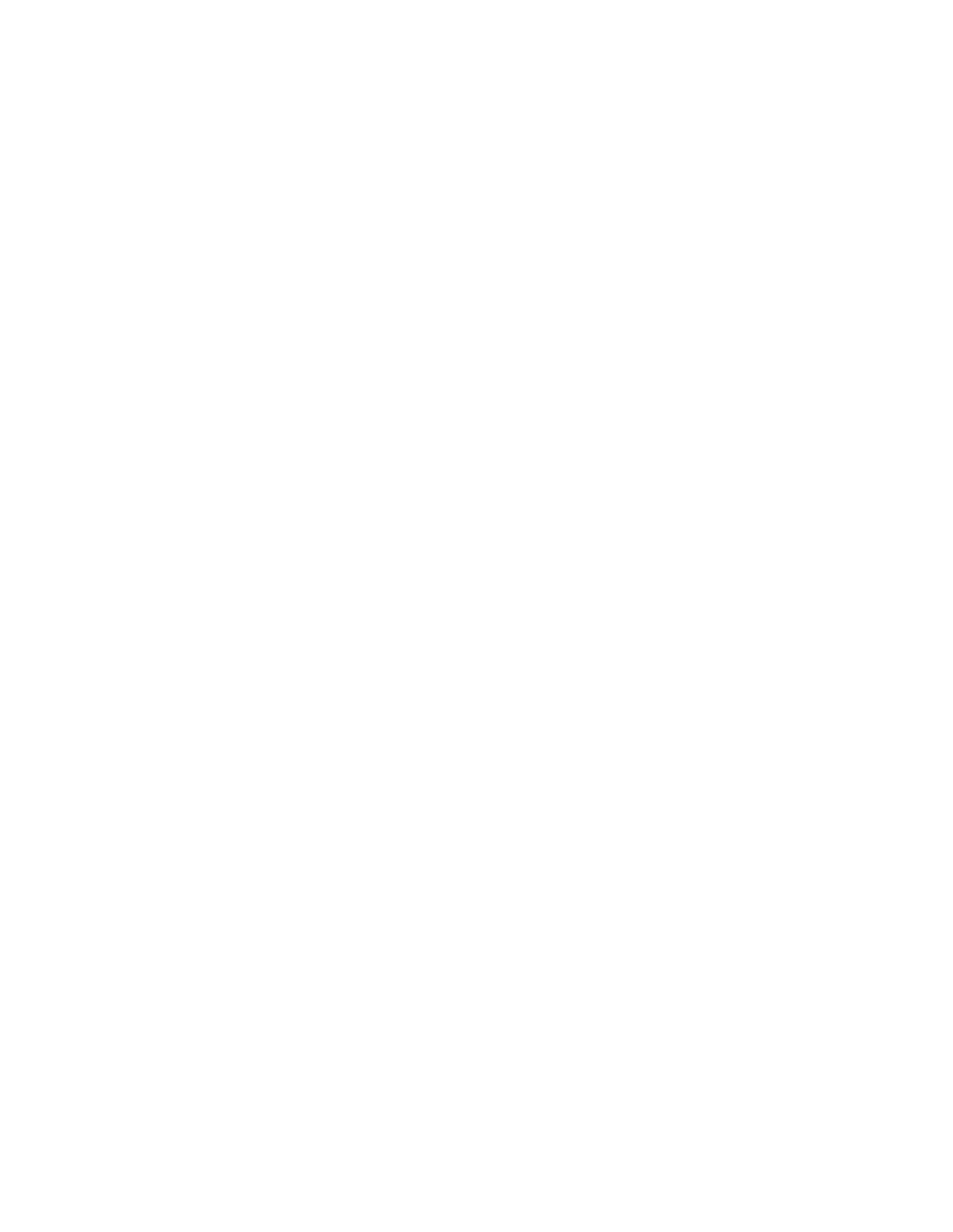I am firmly against the rezoning of the parcel located on the southwest corner of Dynamite and Tatum (PUD Z-22-18).

This application is irresponsible and it violates nearly all of the zoning standards in the area. Residents purchased their homes based on C-1 zoning and the entire community will be directly and negatively impacted by the proposed development. This application is not about serving or improving a community. This application is about a cash grab for a select few at the direct expense of the community it allegedly wants to serve.

Councilman Waring, your constituents, neighbors and friends have spoken for the second time, in overwhelming numbers. A C-2 business does NOT belong on this parcel and we will never support a C-2 business on this parcel.

As the elected official with jurisdiction over of this application, we are requesting your support by demonstrating a swift response to the staggering opposition to this application. We've listened. We ask that you listen and put the inevitable dagger in PUD Z-22-18 so that our community, as well as the Developer, can refocus our energy on other important issues.

| Moni |          |
|------|----------|
|      | @aol.com |

Ramona, Oklahoma 74061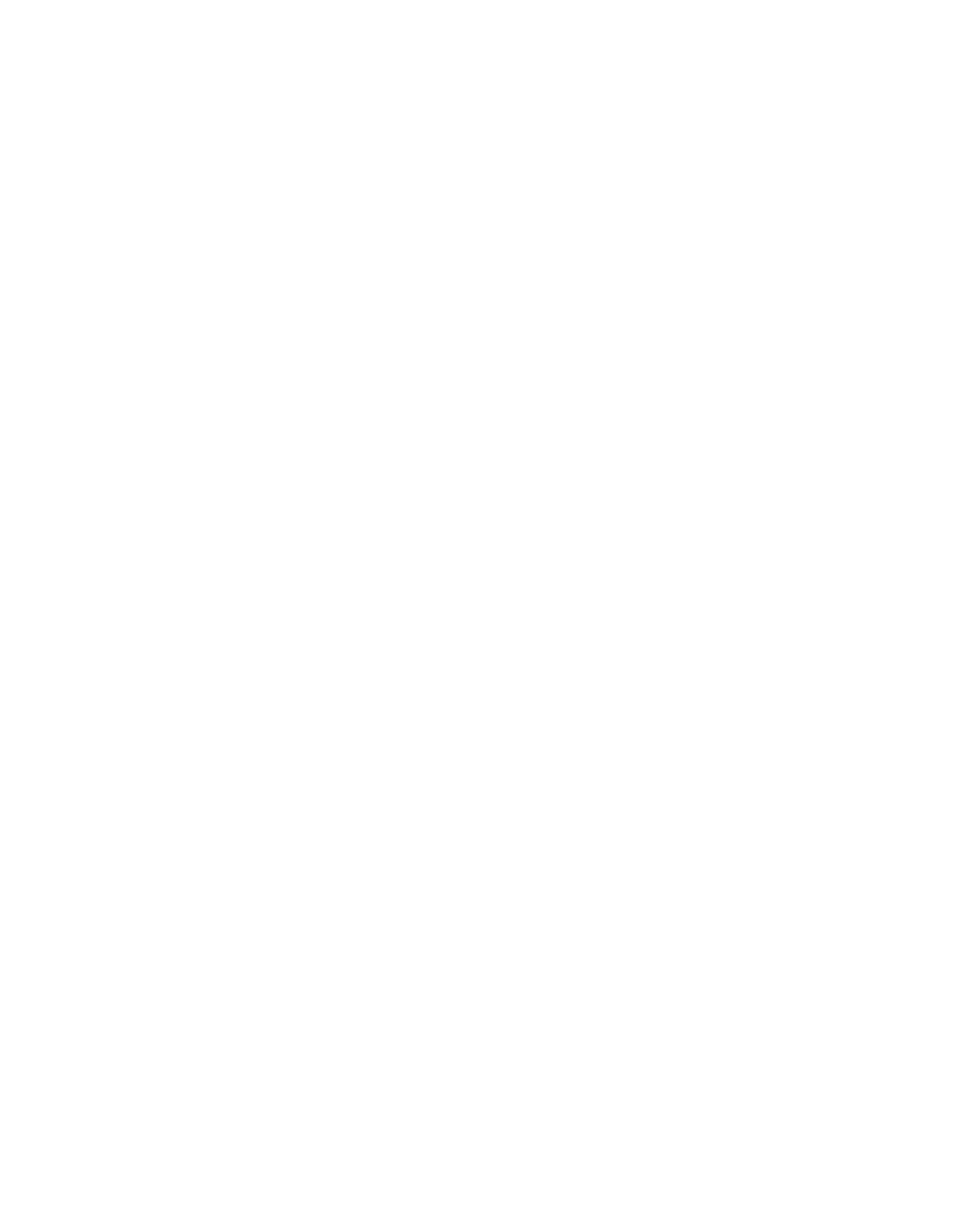I am firmly against the rezoning of the parcel located on the southwest corner of Dynamite and Tatum (PUD Z-22-18).

This application is irresponsible and it violates nearly all of the zoning standards in the area. Residents purchased their homes based on C-1 zoning and the entire community will be directly and negatively impacted by the proposed development. This application is not about serving or improving a community. This application is about a cash grab for a select few at the direct expense of the community it allegedly wants to serve.

Councilman Waring, your constituents, neighbors and friends have spoken for the second time, in overwhelming numbers. A C-2 business does NOT belong on this parcel and we will never support a C-2 business on this parcel.

As the elected official with jurisdiction over of this application, we are requesting your support by demonstrating a swift response to the staggering opposition to this application. We've listened. We ask that you listen and put the inevitable dagger in PUD Z-22-18 so that our community, as well as the Developer, can refocus our energy on other important issues.

Todd @gmail.com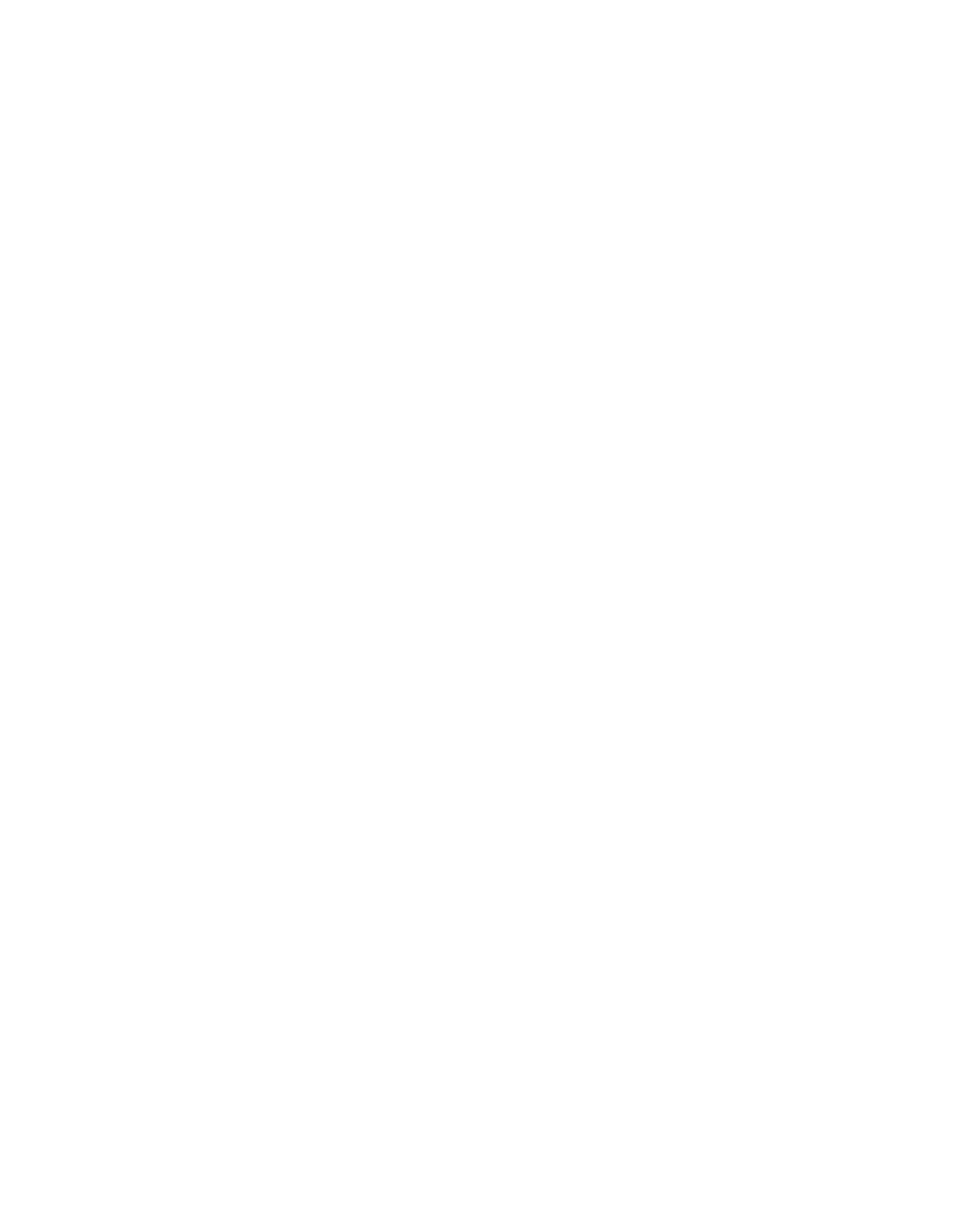I am firmly against the rezoning of the parcel located on the southwest corner of Dynamite and Tatum (PUD Z-22-18).

This application is irresponsible and it violates nearly all of the zoning standards in the area. Residents purchased their homes based on C-1 zoning and the entire community will be directly and negatively impacted by the proposed development. This application is not about serving or improving a community. This application is about a cash grab for a select few at the direct expense of the community it allegedly wants to serve.

Councilman Waring, your constituents, neighbors and friends have spoken for the second time, in overwhelming numbers. A C-2 business does NOT belong on this parcel and we will never support a C-2 business on this parcel.

As the elected official with jurisdiction over of this application, we are requesting your support by demonstrating a swift response to the staggering opposition to this application. We've listened. We ask that you listen and put the inevitable dagger in PUD Z-22-18 so that our community, as well as the Developer, can refocus our energy on other important issues.

Terri @hotmail.com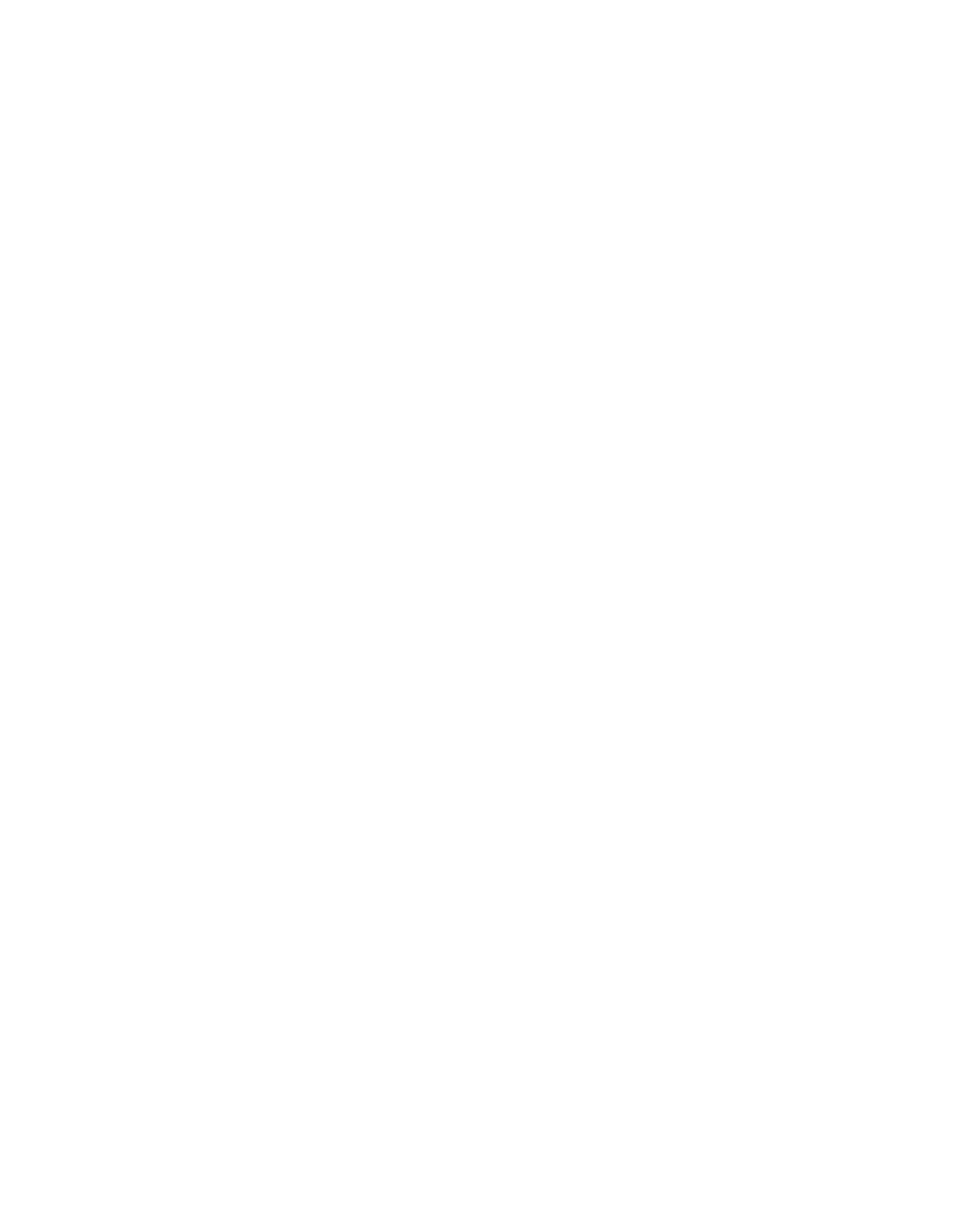I am firmly against the rezoning of the parcel located on the southwest corner of Dynamite and Tatum (PUD Z-22-18).

This application is irresponsible and it violates nearly all of the zoning standards in the area. Residents purchased their homes based on C-1 zoning and the entire community will be directly and negatively impacted by the proposed development. This application is not about serving or improving a community. This application is about a cash grab for a select few at the direct expense of the community it allegedly wants to serve.

Councilman Waring, your constituents, neighbors and friends have spoken for the second time, in overwhelming numbers. A C-2 business does NOT belong on this parcel and we will never support a C-2 business on this parcel.

As the elected official with jurisdiction over of this application, we are requesting your support by demonstrating a swift response to the staggering opposition to this application. We've listened. We ask that you listen and put the inevitable dagger in PUD Z-22-18 so that our community, as well as the Developer, can refocus our energy on other important issues.

Wendy @comcast.net

Carefree, Arizona 85377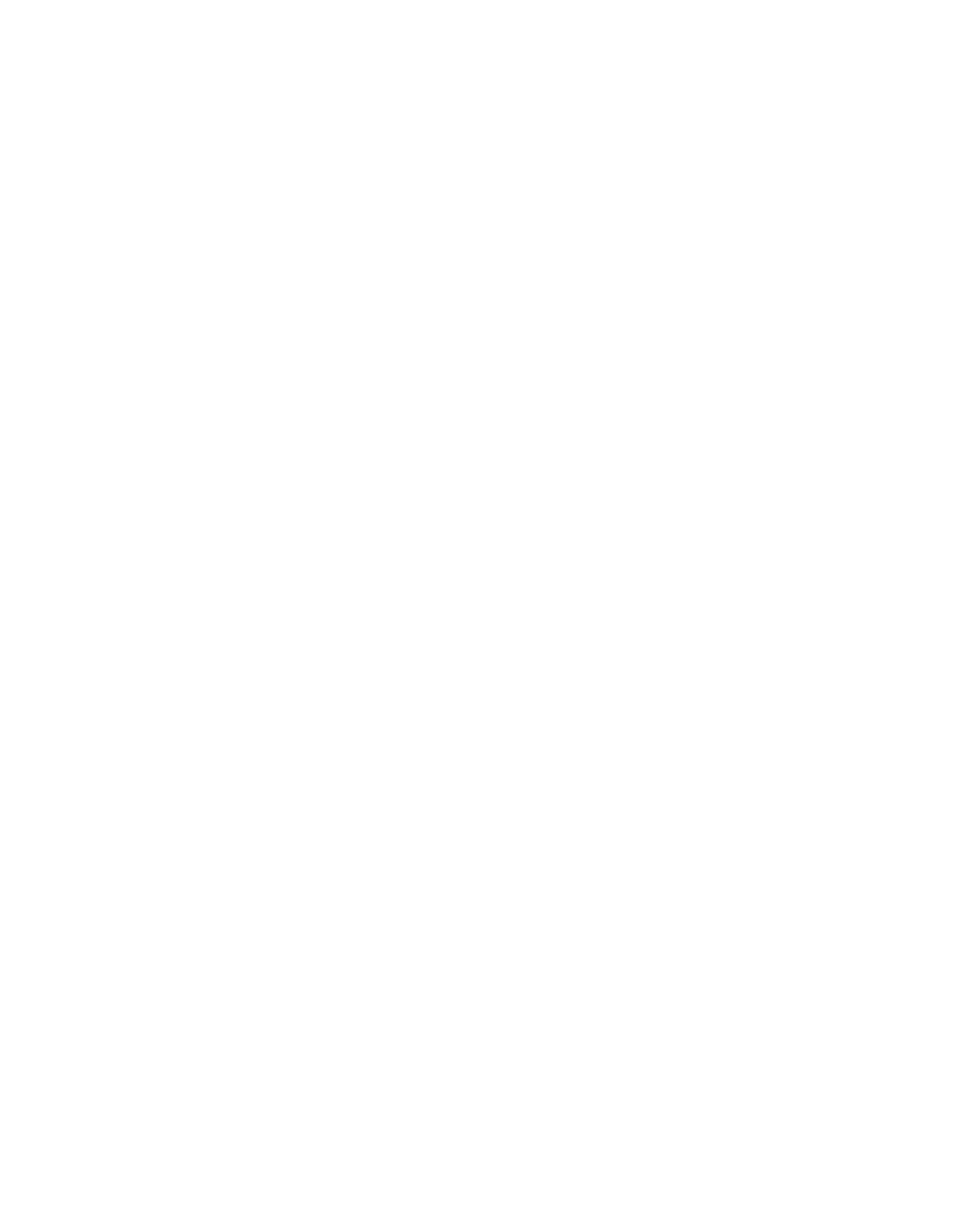I am firmly against the rezoning of the parcel located on the southwest corner of Dynamite and Tatum (PUD Z-22-18).

This application is irresponsible and it violates nearly all of the zoning standards in the area. Residents purchased their homes based on C-1 zoning and the entire community will be directly and negatively impacted by the proposed development. This application is not about serving or improving a community. This application is about a cash grab for a select few at the direct expense of the community it allegedly wants to serve.

Councilman Waring, your constituents, neighbors and friends have spoken for the second time, in overwhelming numbers. A C-2 business does NOT belong on this parcel and we will never support a C-2 business on this parcel.

As the elected official with jurisdiction over of this application, we are requesting your support by demonstrating a swift response to the staggering opposition to this application. We've listened. We ask that you listen and put the inevitable dagger in PUD Z-22-18 so that our community, as well as the Developer, can refocus our energy on other important issues.

**Marcela** @hotmail.com

Scottsdale, Arizona 85258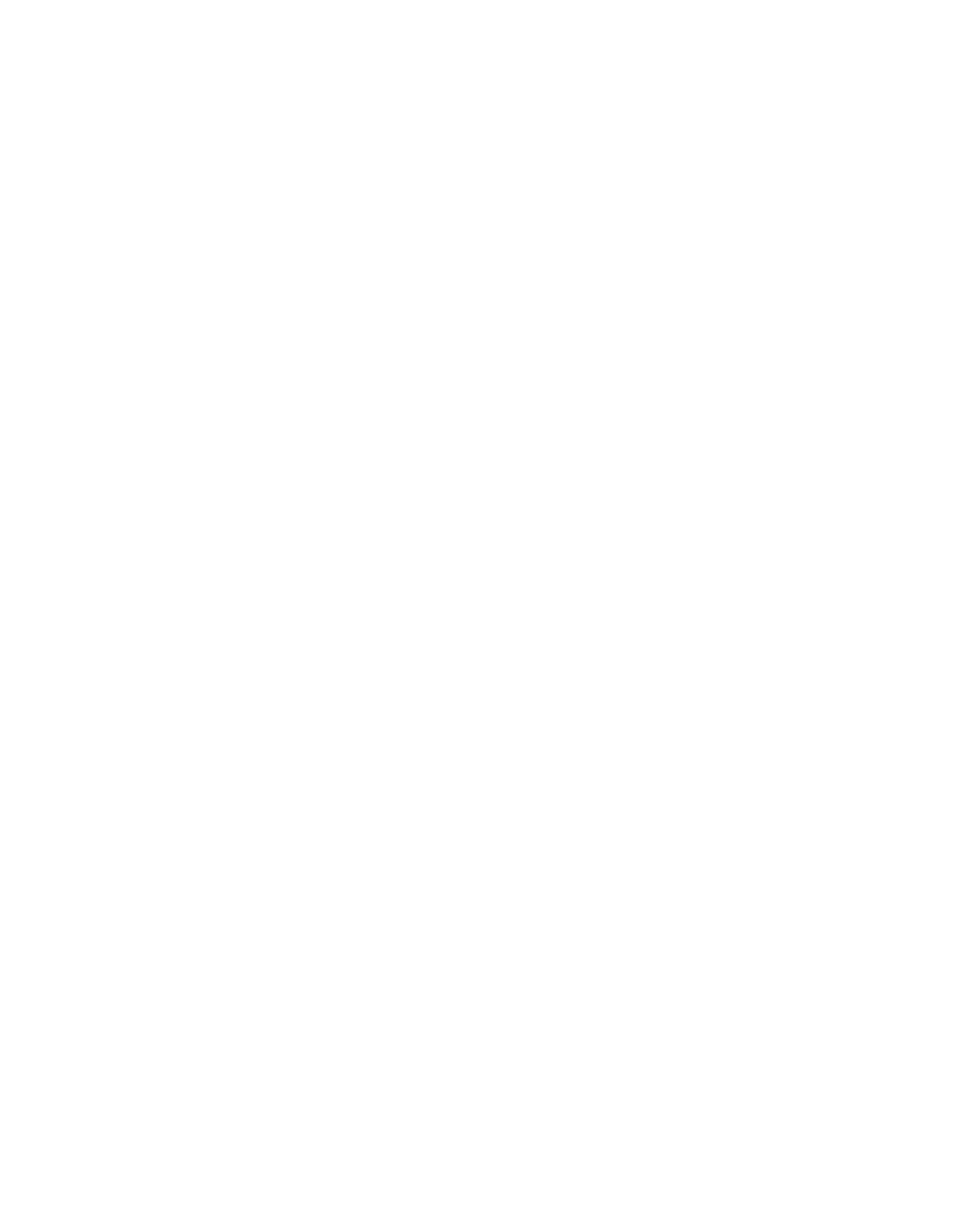I am firmly against the rezoning of the parcel located on the southwest corner of Dynamite and Tatum (PUD Z-22-18).

This application is irresponsible and it violates nearly all of the zoning standards in the area. Residents purchased their homes based on C-1 zoning and the entire community will be directly and negatively impacted by the proposed development. This application is not about serving or improving a community. This application is about a cash grab for a select few at the direct expense of the community it allegedly wants to serve.

Councilman Waring, your constituents, neighbors and friends have spoken for the second time, in overwhelming numbers. A C-2 business does NOT belong on this parcel and we will never support a C-2 business on this parcel.

As the elected official with jurisdiction over of this application, we are requesting your support by demonstrating a swift response to the staggering opposition to this application. We've listened. We ask that you listen and put the inevitable dagger in PUD Z-22-18 so that our community, as well as the Developer, can refocus our energy on other important issues.



Phoenix, Arizona 85032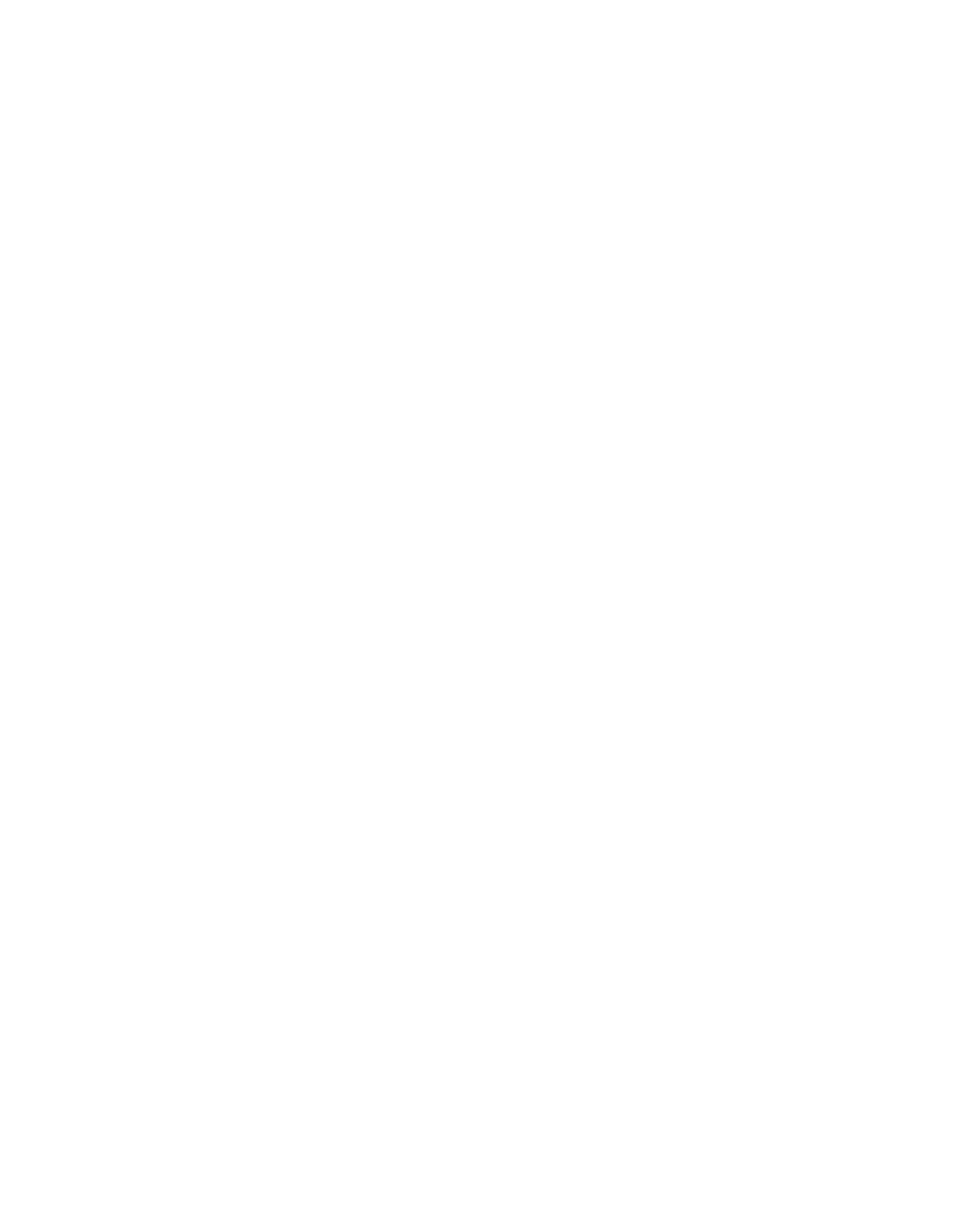I am firmly against the rezoning of the parcel located on the southwest corner of Dynamite and Tatum (PUD Z-22-18).

This application is irresponsible and it violates nearly all of the zoning standards in the area. Residents purchased their homes based on C-1 zoning and the entire community will be directly and negatively impacted by the proposed development. This application is not about serving or improving a community. This application is about a cash grab for a select few at the direct expense of the community it allegedly wants to serve.

Councilman Waring, your constituents, neighbors and friends have spoken for the second time, in overwhelming numbers. A C-2 business does NOT belong on this parcel and we will never support a C-2 business on this parcel.

As the elected official with jurisdiction over of this application, we are requesting your support by demonstrating a swift response to the staggering opposition to this application. We've listened. We ask that you listen and put the inevitable dagger in PUD Z-22-18 so that our community, as well as the Developer, can refocus our energy on other important issues.



Phoenix, Arizona 85032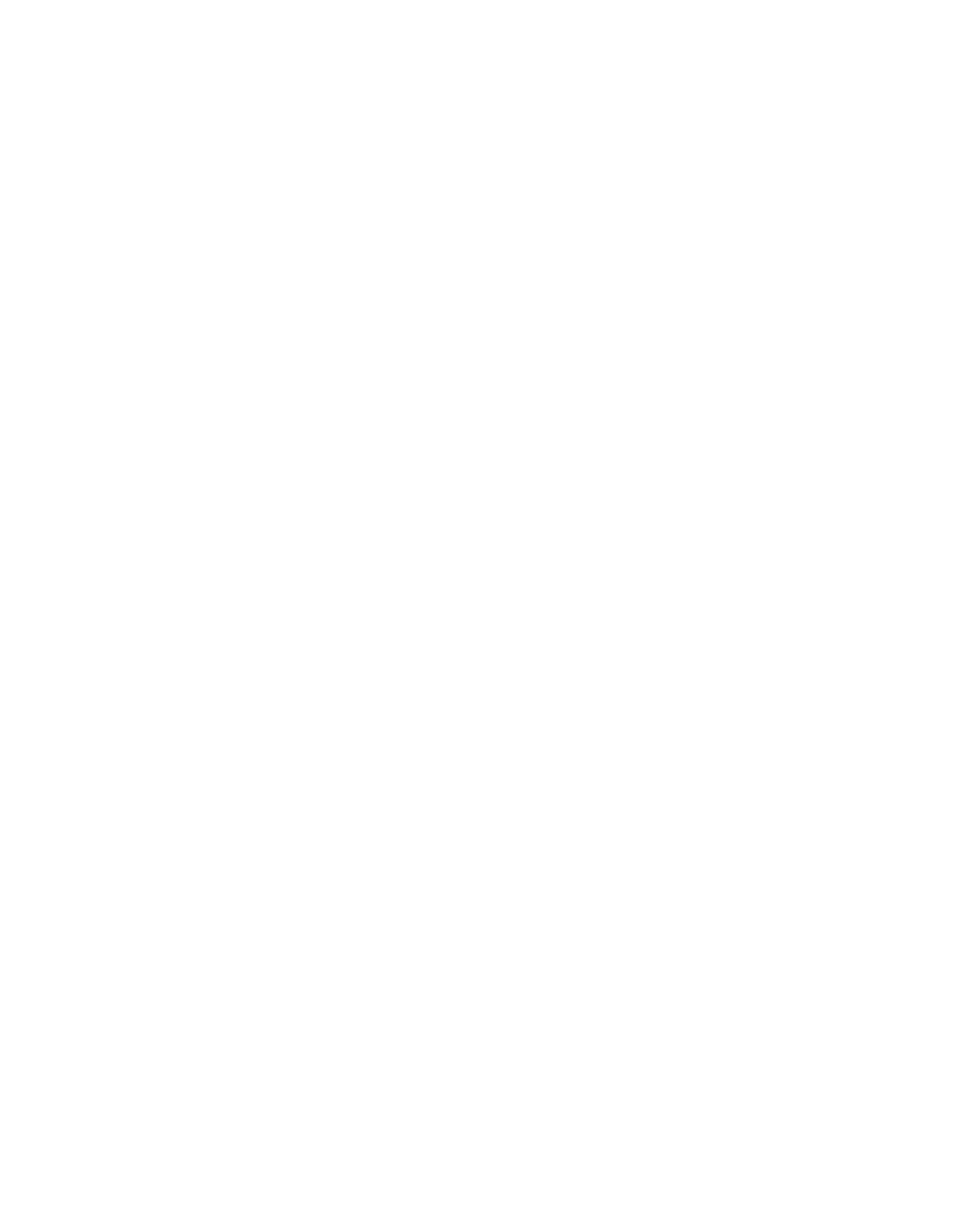I am firmly against the rezoning of the parcel located on the southwest corner of Dynamite and Tatum (PUD Z-22-18).

This application is irresponsible and it violates nearly all of the zoning standards in the area. Residents purchased their homes based on C-1 zoning and the entire community will be directly and negatively impacted by the proposed development. This application is not about serving or improving a community. This application is about a cash grab for a select few at the direct expense of the community it allegedly wants to serve.

Councilman Waring, your constituents, neighbors and friends have spoken for the second time, in overwhelming numbers. A C-2 business does NOT belong on this parcel and we will never support a C-2 business on this parcel.

As the elected official with jurisdiction over of this application, we are requesting your support by demonstrating a swift response to the staggering opposition to this application. We've listened. We ask that you listen and put the inevitable dagger in PUD Z-22-18 so that our community, as well as the Developer, can refocus our energy on other important issues.

Eric @rocketmail.com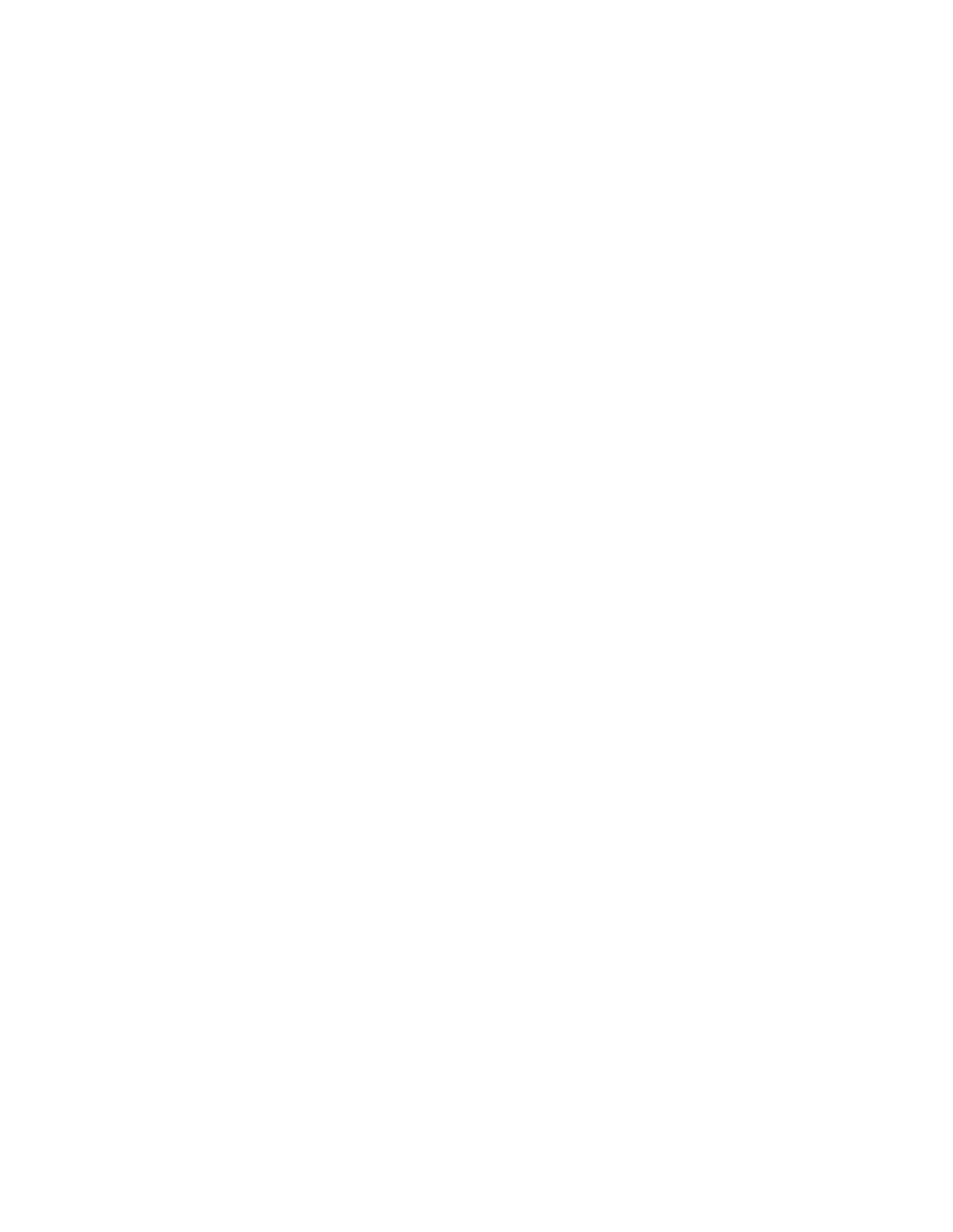I am firmly against the rezoning of the parcel located on the southwest corner of Dynamite and Tatum (PUD Z-22-18).

This application is irresponsible and it violates nearly all of the zoning standards in the area. Residents purchased their homes based on C-1 zoning and the entire community will be directly and negatively impacted by the proposed development. This application is not about serving or improving a community. This application is about a cash grab for a select few at the direct expense of the community it allegedly wants to serve.

Councilman Waring, your constituents, neighbors and friends have spoken for the second time, in overwhelming numbers. A C-2 business does NOT belong on this parcel and we will never support a C-2 business on this parcel.

As the elected official with jurisdiction over of this application, we are requesting your support by demonstrating a swift response to the staggering opposition to this application. We've listened. We ask that you listen and put the inevitable dagger in PUD Z-22-18 so that our community, as well as the Developer, can refocus our energy on other important issues.

David @yahoo.com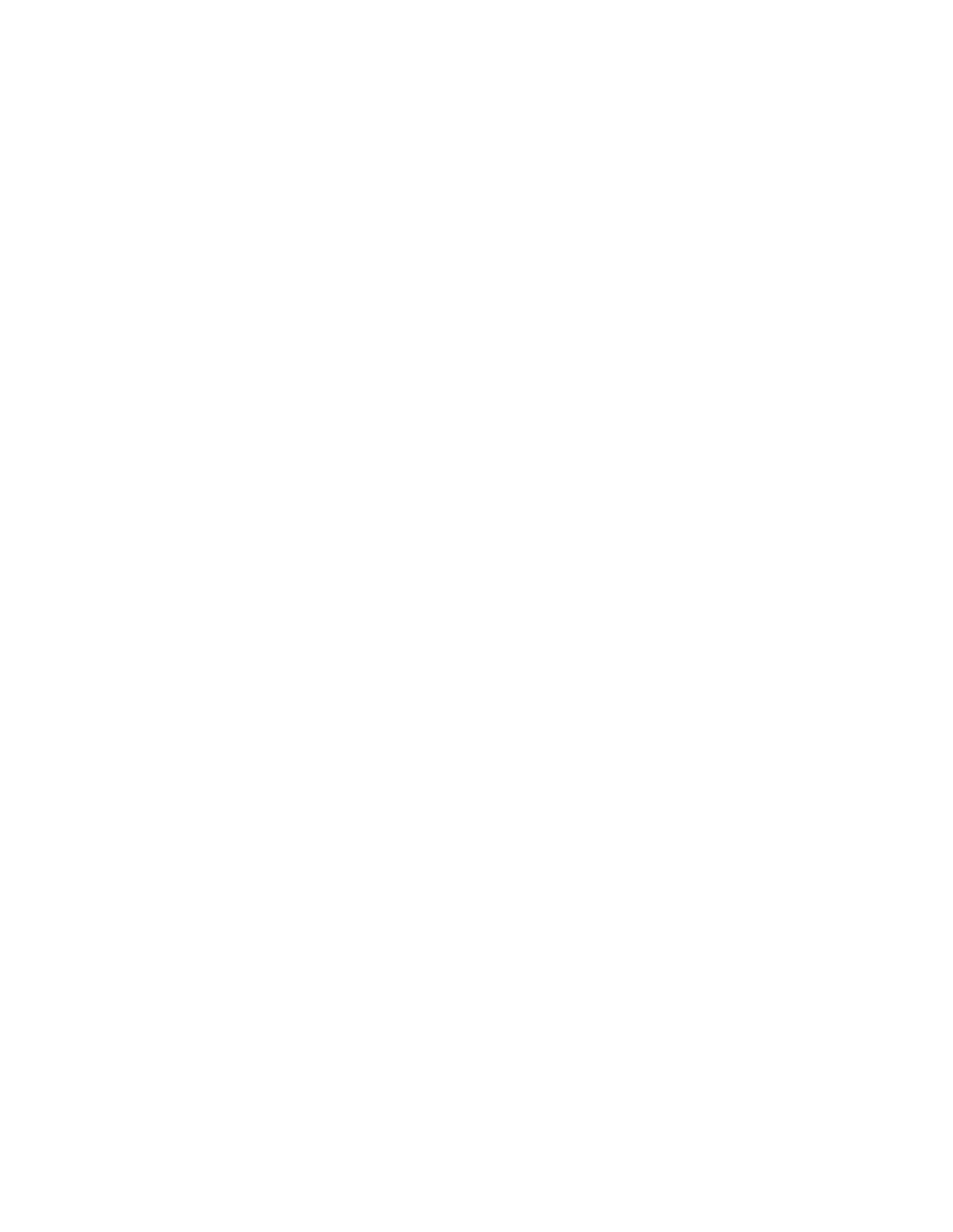I am firmly against the rezoning of the parcel located on the southwest corner of Dynamite and Tatum (PUD Z-22-18).

This application is irresponsible and it violates nearly all of the zoning standards in the area. Residents purchased their homes based on C-1 zoning and the entire community will be directly and negatively impacted by the proposed development. This application is not about serving or improving a community. This application is about a cash grab for a select few at the direct expense of the community it allegedly wants to serve.

Councilman Waring, your constituents, neighbors and friends have spoken for the second time, in overwhelming numbers. A C-2 business does NOT belong on this parcel and we will never support a C-2 business on this parcel.

As the elected official with jurisdiction over of this application, we are requesting your support by demonstrating a swift response to the staggering opposition to this application. We've listened. We ask that you listen and put the inevitable dagger in PUD Z-22-18 so that our community, as well as the Developer, can refocus our energy on other important issues.

Robert @zimmerbiomet.com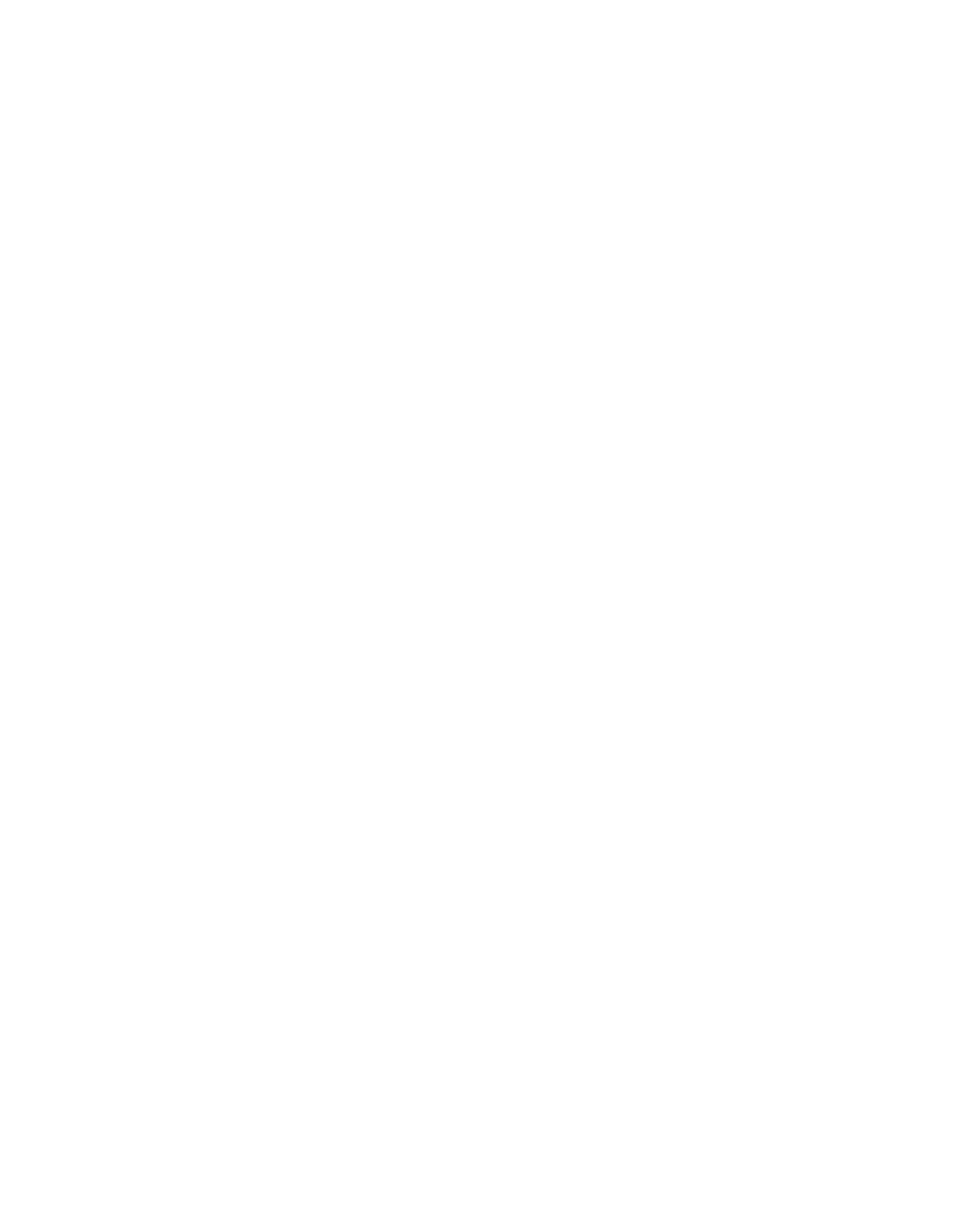I am firmly against the rezoning of the parcel located on the southwest corner of Dynamite and Tatum (PUD Z-22-18).

This application is irresponsible and it violates nearly all of the zoning standards in the area. Residents purchased their homes based on C-1 zoning and the entire community will be directly and negatively impacted by the proposed development. This application is not about serving or improving a community. This application is about a cash grab for a select few at the direct expense of the community it allegedly wants to serve.

Councilman Waring, your constituents, neighbors and friends have spoken for the second time, in overwhelming numbers. A C-2 business does NOT belong on this parcel and we will never support a C-2 business on this parcel.

As the elected official with jurisdiction over of this application, we are requesting your support by demonstrating a swift response to the staggering opposition to this application. We've listened. We ask that you listen and put the inevitable dagger in PUD Z-22-18 so that our community, as well as the Developer, can refocus our energy on other important issues.



Cave Creek, Arizona 85331-6000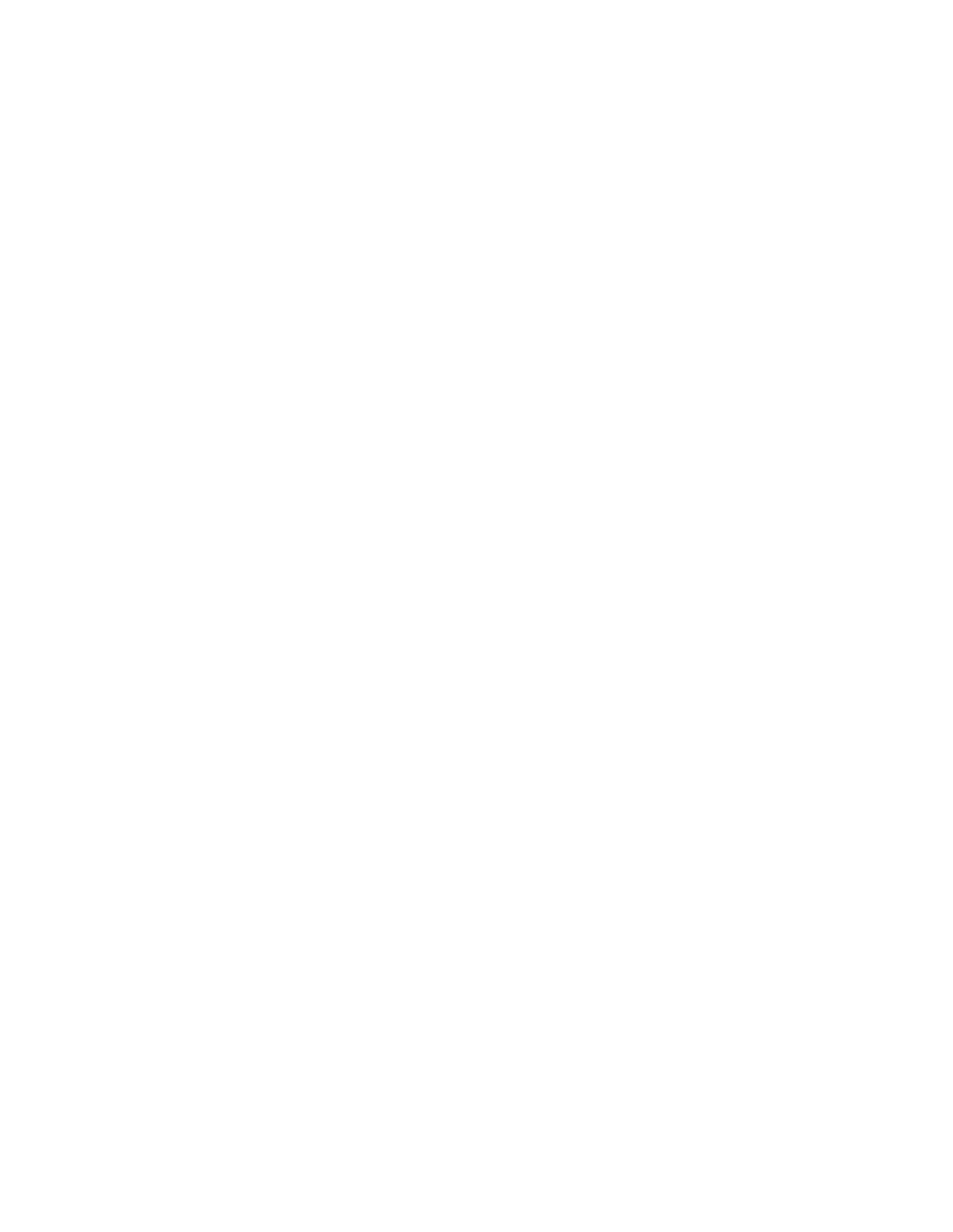I am firmly against the rezoning of the parcel located on the southwest corner of Dynamite and Tatum (PUD Z-22-18).

This application is irresponsible and it violates nearly all of the zoning standards in the area. Residents purchased their homes based on C-1 zoning and the entire community will be directly and negatively impacted by the proposed development. This application is not about serving or improving a community. This application is about a cash grab for a select few at the direct expense of the community it allegedly wants to serve.

Councilman Waring, your constituents, neighbors and friends have spoken for the second time, in overwhelming numbers. A C-2 business does NOT belong on this parcel and we will never support a C-2 business on this parcel.

As the elected official with jurisdiction over of this application, we are requesting your support by demonstrating a swift response to the staggering opposition to this application. We've listened. We ask that you listen and put the inevitable dagger in PUD Z-22-18 so that our community, as well as the Developer, can refocus our energy on other important issues.

Caleb @pvlearners.net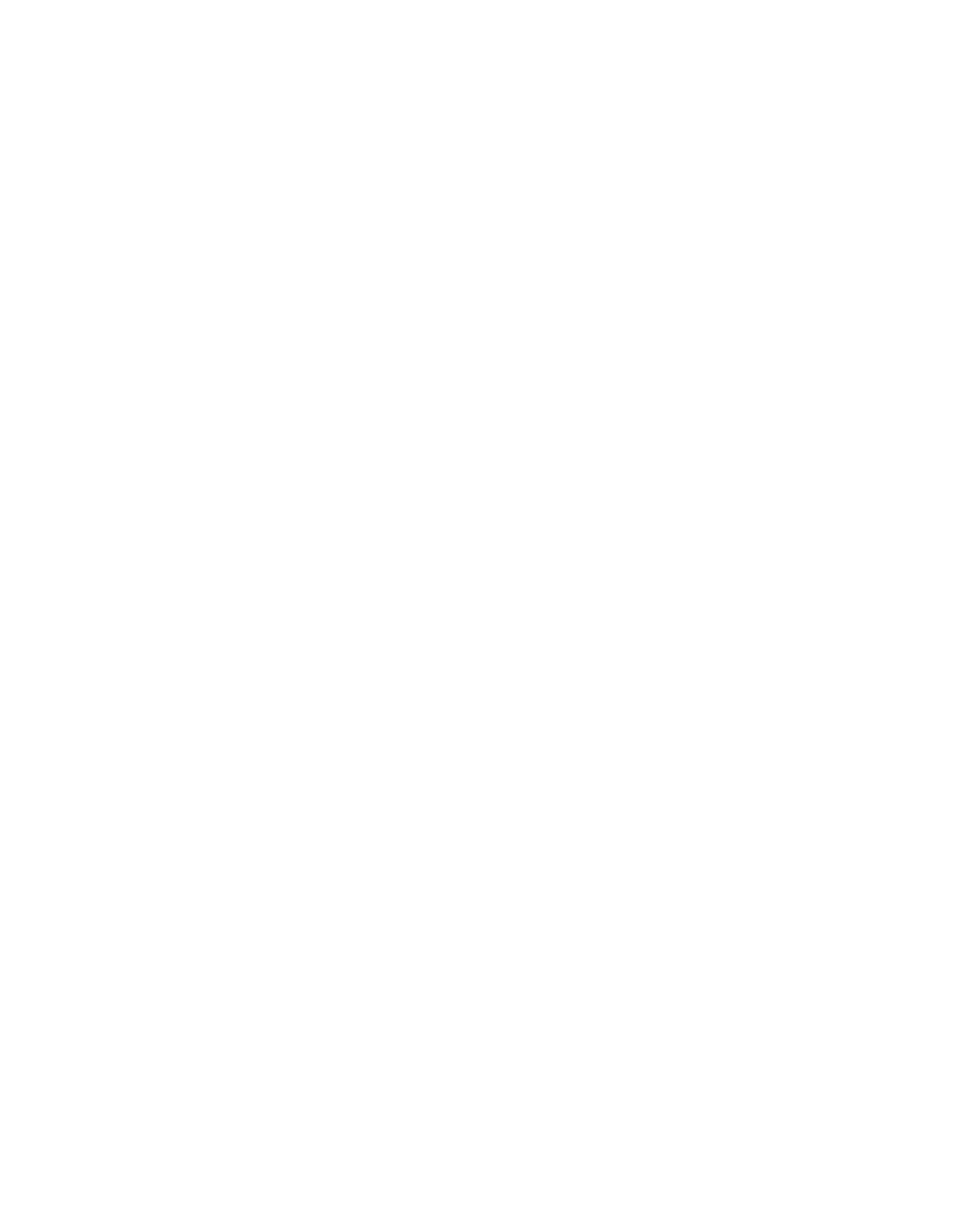I am firmly against the rezoning of the parcel located on the southwest corner of Dynamite and Tatum (PUD Z-22-18).

This application is irresponsible and it violates nearly all of the zoning standards in the area. Residents purchased their homes based on C-1 zoning and the entire community will be directly and negatively impacted by the proposed development. This application is not about serving or improving a community. This application is about a cash grab for a select few at the direct expense of the community it allegedly wants to serve.

Councilman Waring, your constituents, neighbors and friends have spoken for the second time, in overwhelming numbers. A C-2 business does NOT belong on this parcel and we will never support a C-2 business on this parcel.

As the elected official with jurisdiction over of this application, we are requesting your support by demonstrating a swift response to the staggering opposition to this application. We've listened. We ask that you listen and put the inevitable dagger in PUD Z-22-18 so that our community, as well as the Developer, can refocus our energy on other important issues.

| Abigail |          |
|---------|----------|
|         | @msn.com |

Cave Creek, Arizona 85331-6000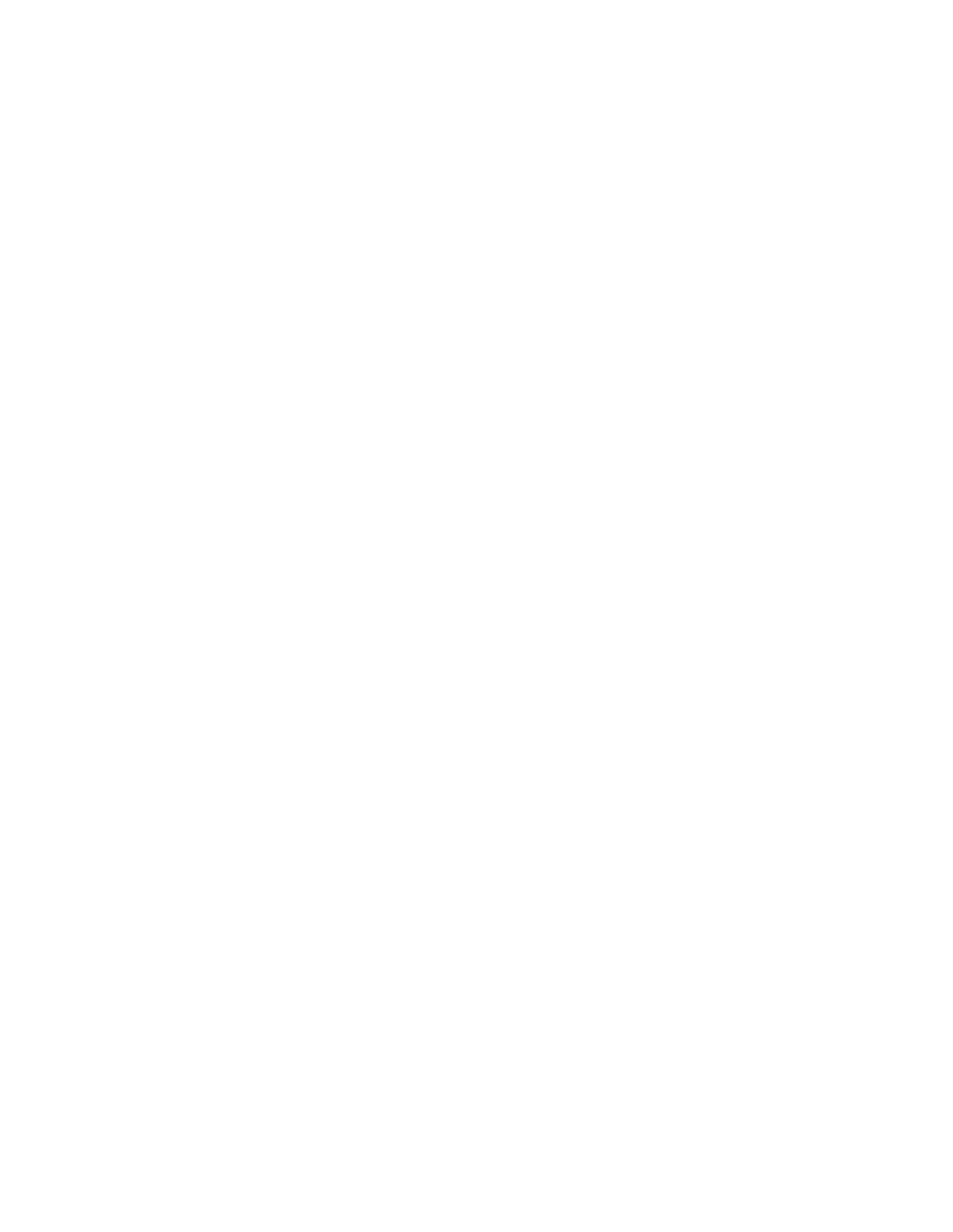I am firmly against the rezoning of the parcel located on the southwest corner of Dynamite and Tatum (PUD Z-22-18).

This application is irresponsible and it violates nearly all of the zoning standards in the area. Residents purchased their homes based on C-1 zoning and the entire community will be directly and negatively impacted by the proposed development. This application is not about serving or improving a community. This application is about a cash grab for a select few at the direct expense of the community it allegedly wants to serve.

Councilman Waring, your constituents, neighbors and friends have spoken for the second time, in overwhelming numbers. A C-2 business does NOT belong on this parcel and we will never support a C-2 business on this parcel.

As the elected official with jurisdiction over of this application, we are requesting your support by demonstrating a swift response to the staggering opposition to this application. We've listened. We ask that you listen and put the inevitable dagger in PUD Z-22-18 so that our community, as well as the Developer, can refocus our energy on other important issues.

**Stella** @pvlearners.net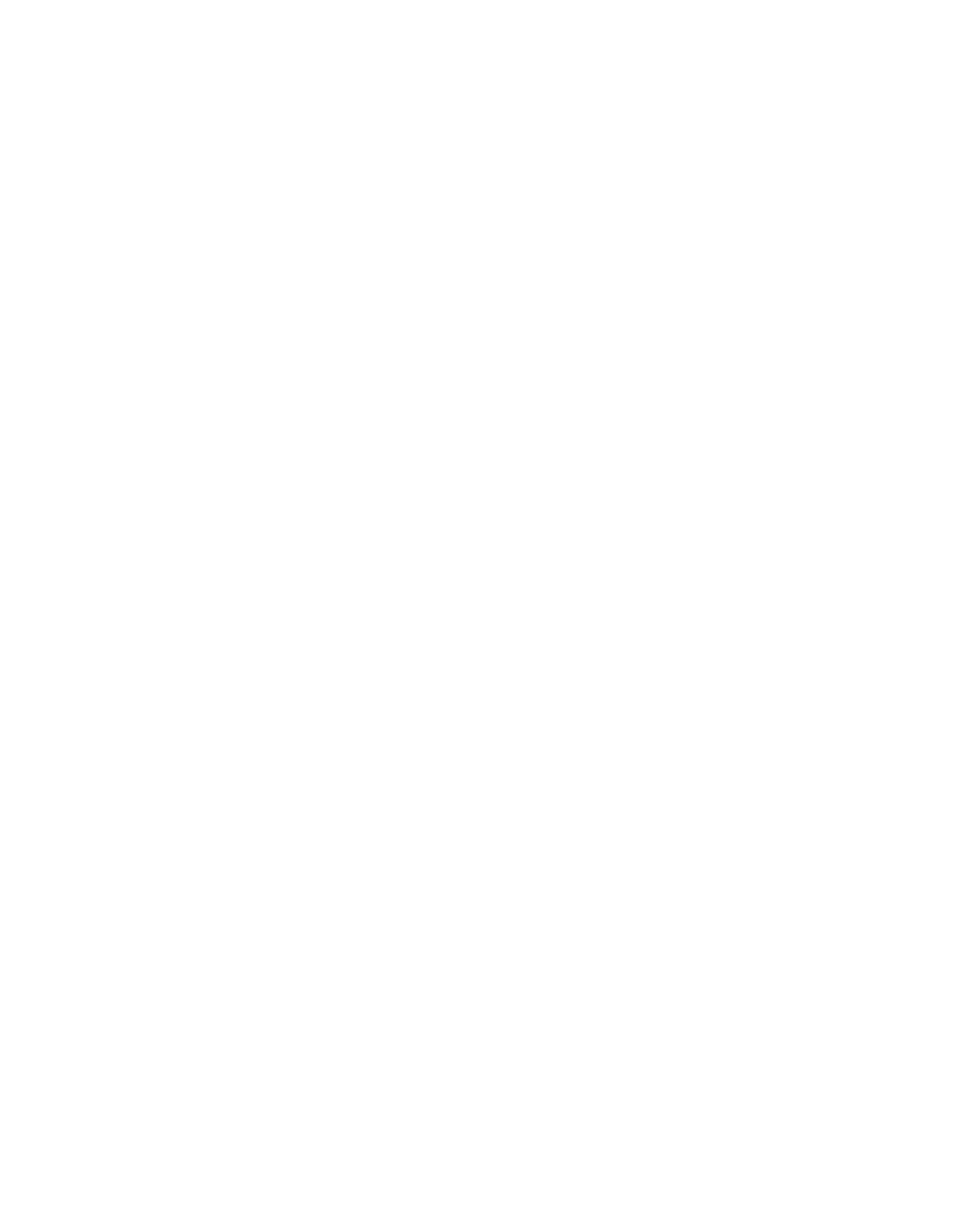I am firmly against the rezoning of the parcel located on the southwest corner of Dynamite and Tatum (PUD Z-22-18).

This application is irresponsible and it violates nearly all of the zoning standards in the area. Residents purchased their homes based on C-1 zoning and the entire community will be directly and negatively impacted by the proposed development. This application is not about serving or improving a community. This application is about a cash grab for a select few at the direct expense of the community it allegedly wants to serve.

Councilman Waring, your constituents, neighbors and friends have spoken for the second time, in overwhelming numbers. A C-2 business does NOT belong on this parcel and we will never support a C-2 business on this parcel.

As the elected official with jurisdiction over of this application, we are requesting your support by demonstrating a swift response to the staggering opposition to this application. We've listened. We ask that you listen and put the inevitable dagger in PUD Z-22-18 so that our community, as well as the Developer, can refocus our energy on other important issues.

| William |          |
|---------|----------|
|         | @mac.com |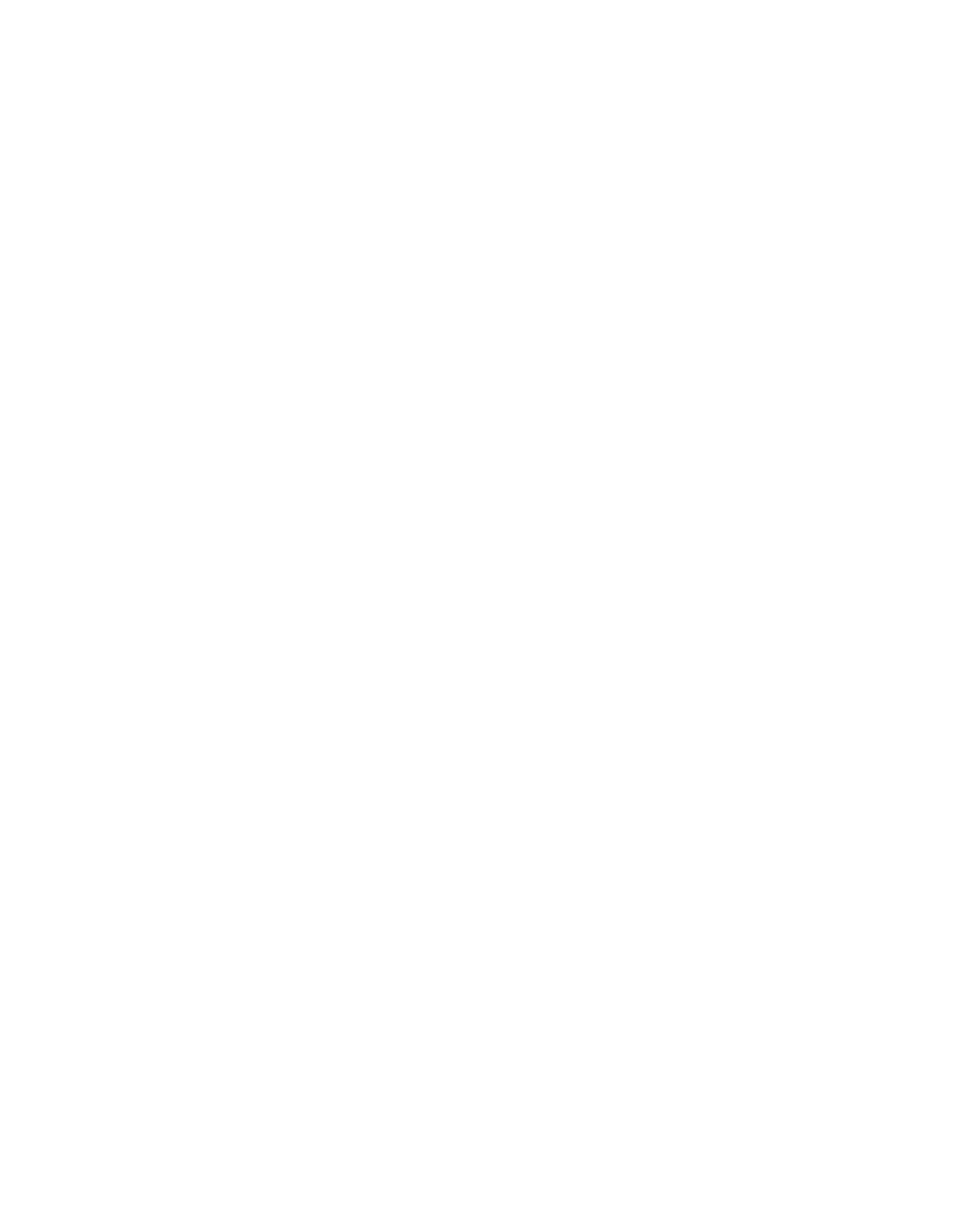I am firmly against the rezoning of the parcel located on the southwest corner of Dynamite and Tatum (PUD Z-22-18).

This application is irresponsible and it violates nearly all of the zoning standards in the area. Residents purchased their homes based on C-1 zoning and the entire community will be directly and negatively impacted by the proposed development. This application is not about serving or improving a community. This application is about a cash grab for a select few at the direct expense of the community it allegedly wants to serve.

Councilman Waring, your constituents, neighbors and friends have spoken for the second time, in overwhelming numbers. A C-2 business does NOT belong on this parcel and we will never support a C-2 business on this parcel.

As the elected official with jurisdiction over of this application, we are requesting your support by demonstrating a swift response to the staggering opposition to this application. We've listened. We ask that you listen and put the inevitable dagger in PUD Z-22-18 so that our community, as well as the Developer, can refocus our energy on other important issues.

Dayna @gmail.com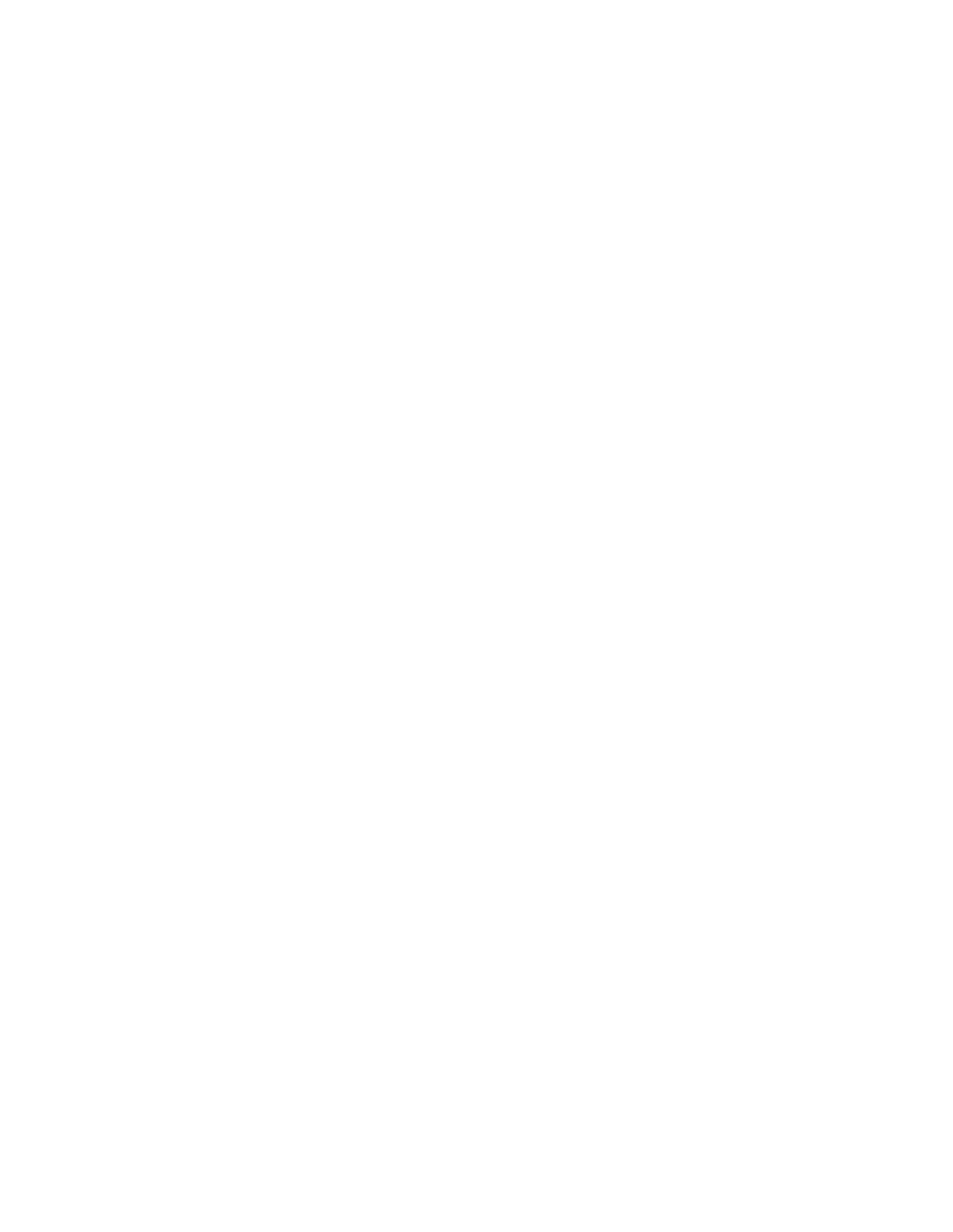I am firmly against the rezoning of the parcel located on the southwest corner of Dynamite and Tatum (PUD Z-22-18).

This application is irresponsible and it violates nearly all of the zoning standards in the area. Residents purchased their homes based on C-1 zoning and the entire community will be directly and negatively impacted by the proposed development. This application is not about serving or improving a community. This application is about a cash grab for a select few at the direct expense of the community it allegedly wants to serve.

Councilman Waring, your constituents, neighbors and friends have spoken for the second time, in overwhelming numbers. A C-2 business does NOT belong on this parcel and we will never support a C-2 business on this parcel.

As the elected official with jurisdiction over of this application, we are requesting your support by demonstrating a swift response to the staggering opposition to this application. We've listened. We ask that you listen and put the inevitable dagger in PUD Z-22-18 so that our community, as well as the Developer, can refocus our energy on other important issues.

| Marilyn |          |
|---------|----------|
|         | @cox.net |

Phoenix, Arizona 85331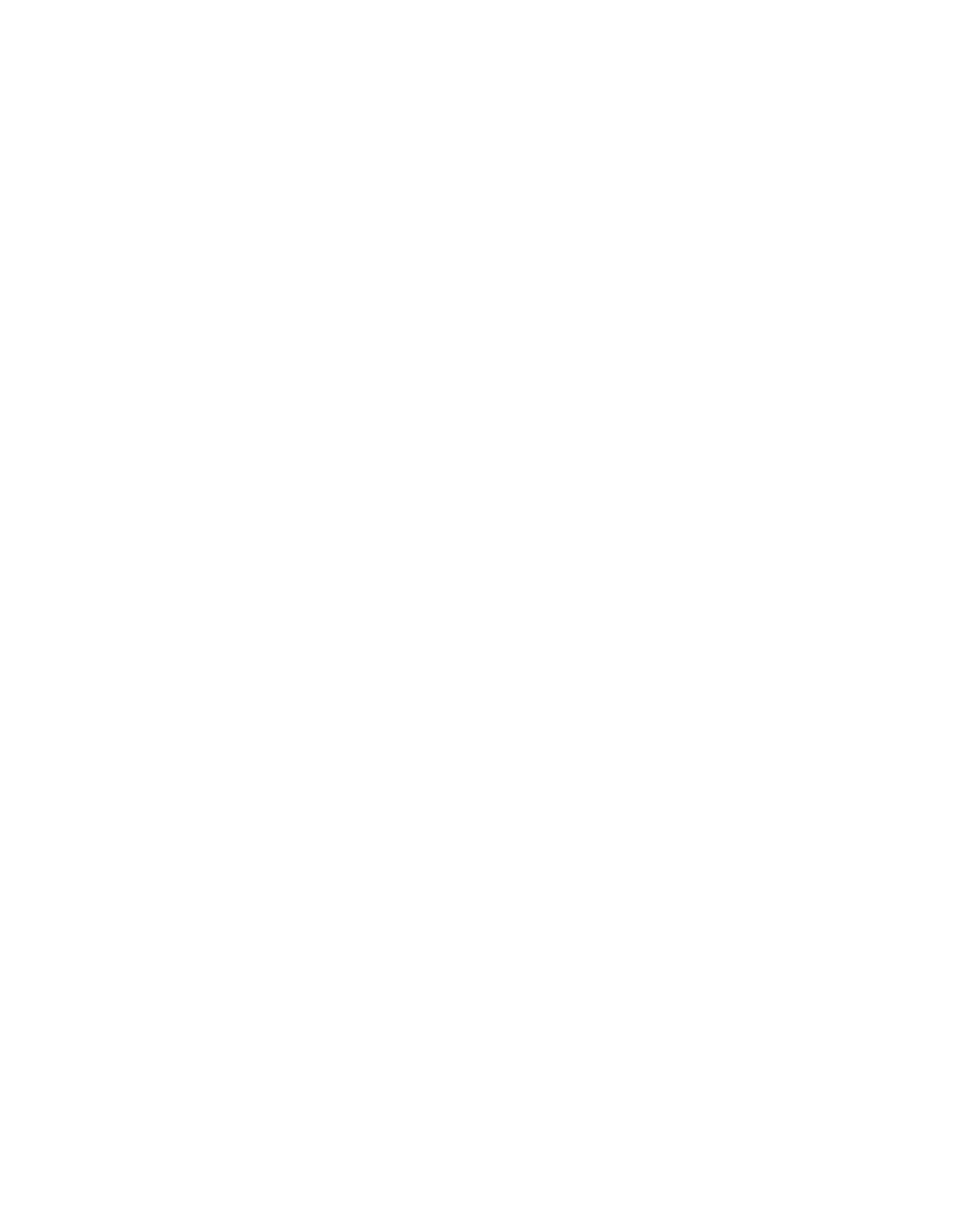I am firmly against the rezoning of the parcel located on the southwest corner of Dynamite and Tatum (PUD Z-22-18).

This application is irresponsible and it violates nearly all of the zoning standards in the area. Residents purchased their homes based on C-1 zoning and the entire community will be directly and negatively impacted by the proposed development. This application is not about serving or improving a community. This application is about a cash grab for a select few at the direct expense of the community it allegedly wants to serve.

Councilman Waring, your constituents, neighbors and friends have spoken for the second time, in overwhelming numbers. A C-2 business does NOT belong on this parcel and we will never support a C-2 business on this parcel.

As the elected official with jurisdiction over of this application, we are requesting your support by demonstrating a swift response to the staggering opposition to this application. We've listened. We ask that you listen and put the inevitable dagger in PUD Z-22-18 so that our community, as well as the Developer, can refocus our energy on other important issues.

Damon @gmail.com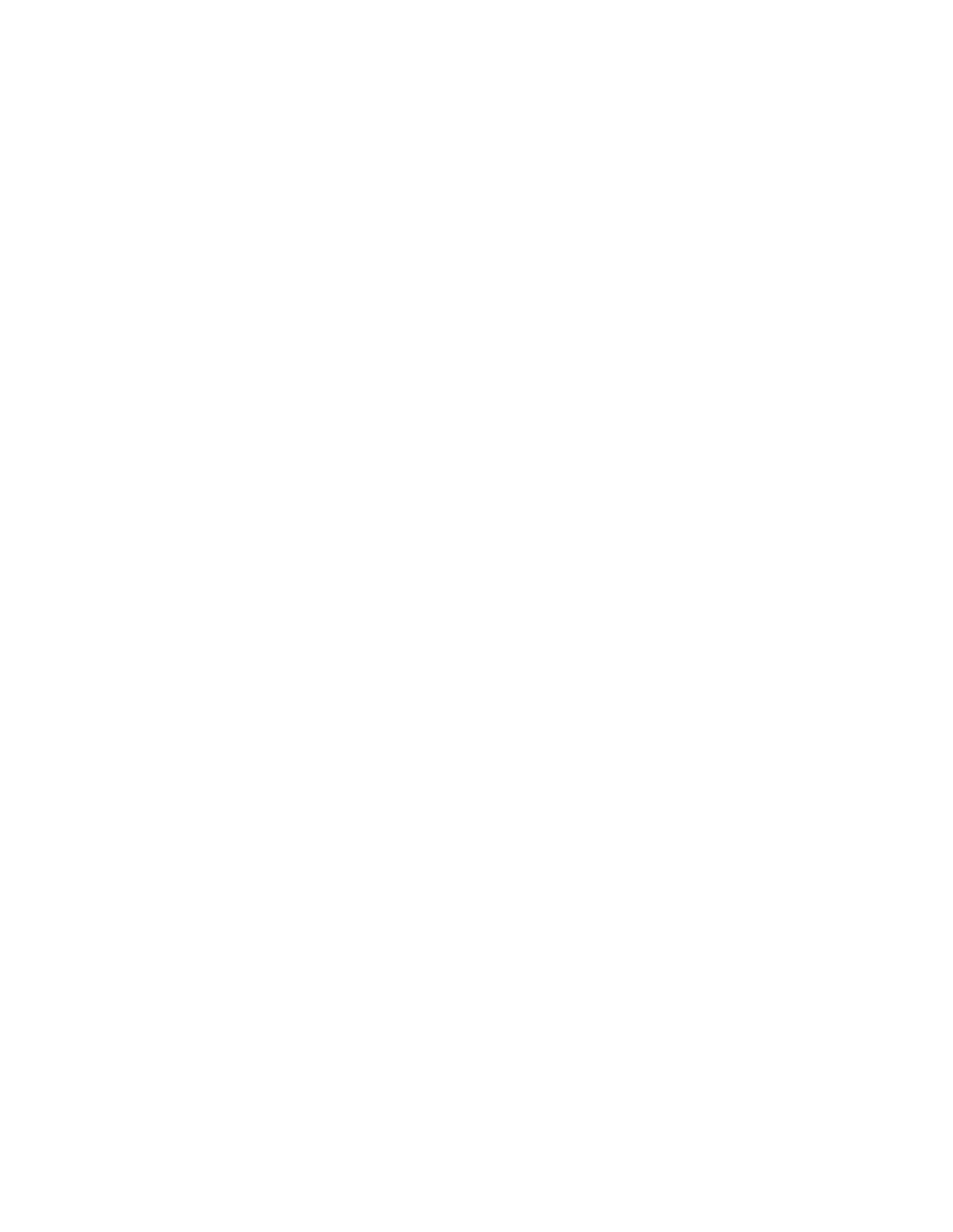I am firmly against the rezoning of the parcel located on the southwest corner of Dynamite and Tatum (PUD Z-22-18).

This application is irresponsible and it violates nearly all of the zoning standards in the area. Residents purchased their homes based on C-1 zoning and the entire community will be directly and negatively impacted by the proposed development. This application is not about serving or improving a community. This application is about a cash grab for a select few at the direct expense of the community it allegedly wants to serve.

Councilman Waring, your constituents, neighbors and friends have spoken for the second time, in overwhelming numbers. A C-2 business does NOT belong on this parcel and we will never support a C-2 business on this parcel.

As the elected official with jurisdiction over of this application, we are requesting your support by demonstrating a swift response to the staggering opposition to this application. We've listened. We ask that you listen and put the inevitable dagger in PUD Z-22-18 so that our community, as well as the Developer, can refocus our energy on other important issues.

Thomas @hotmail.com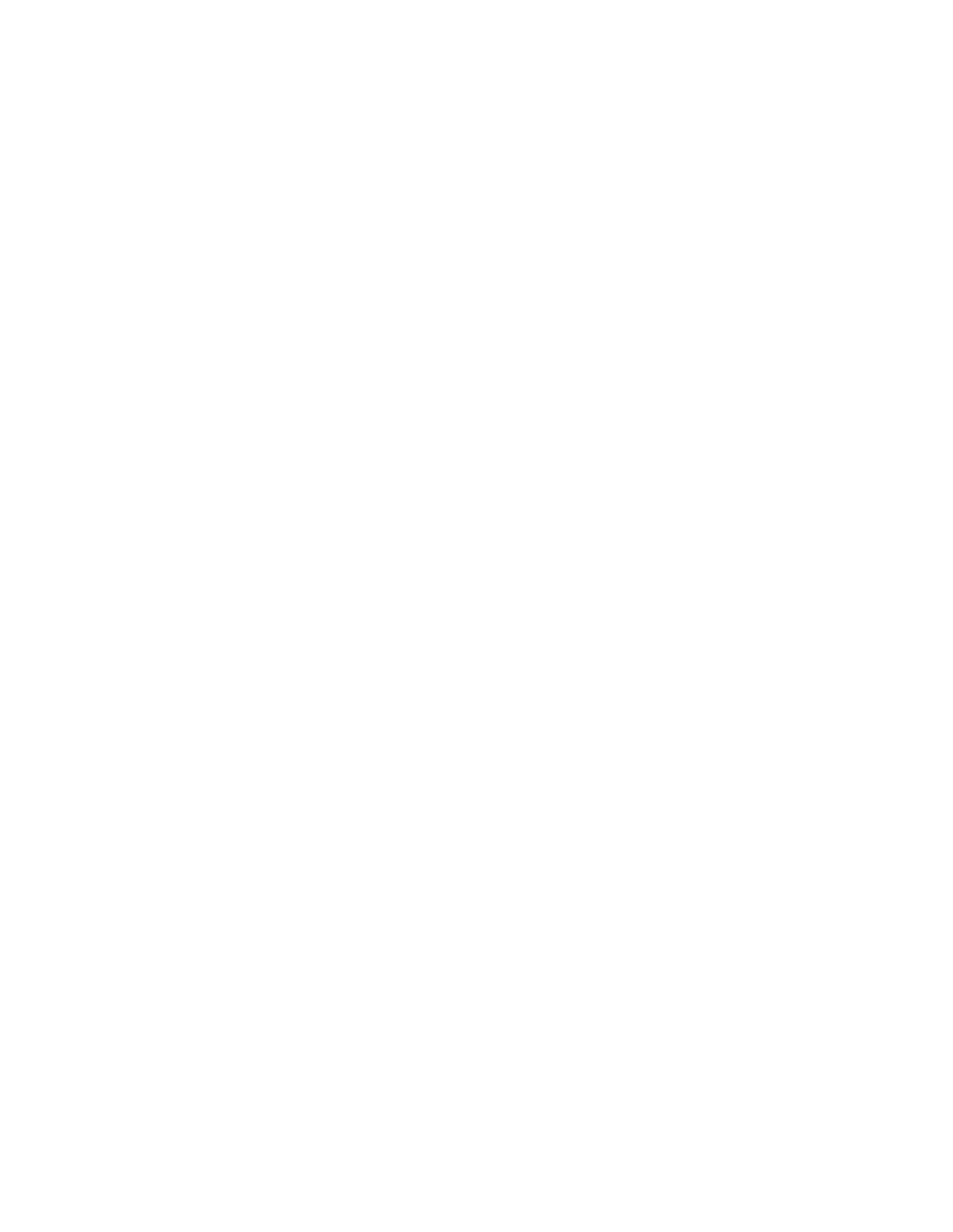I am firmly against the rezoning of the parcel located on the southwest corner of Dynamite and Tatum (PUD Z-22-18).

This application is irresponsible and it violates nearly all of the zoning standards in the area. Residents purchased their homes based on C-1 zoning and the entire community will be directly and negatively impacted by the proposed development. This application is not about serving or improving a community. This application is about a cash grab for a select few at the direct expense of the community it allegedly wants to serve.

Councilman Waring, your constituents, neighbors and friends have spoken for the second time, in overwhelming numbers. A C-2 business does NOT belong on this parcel and we will never support a C-2 business on this parcel.

As the elected official with jurisdiction over of this application, we are requesting your support by demonstrating a swift response to the staggering opposition to this application. We've listened. We ask that you listen and put the inevitable dagger in PUD Z-22-18 so that our community, as well as the Developer, can refocus our energy on other important issues.

| <b>Nicole</b> |          |
|---------------|----------|
|               | @cox.net |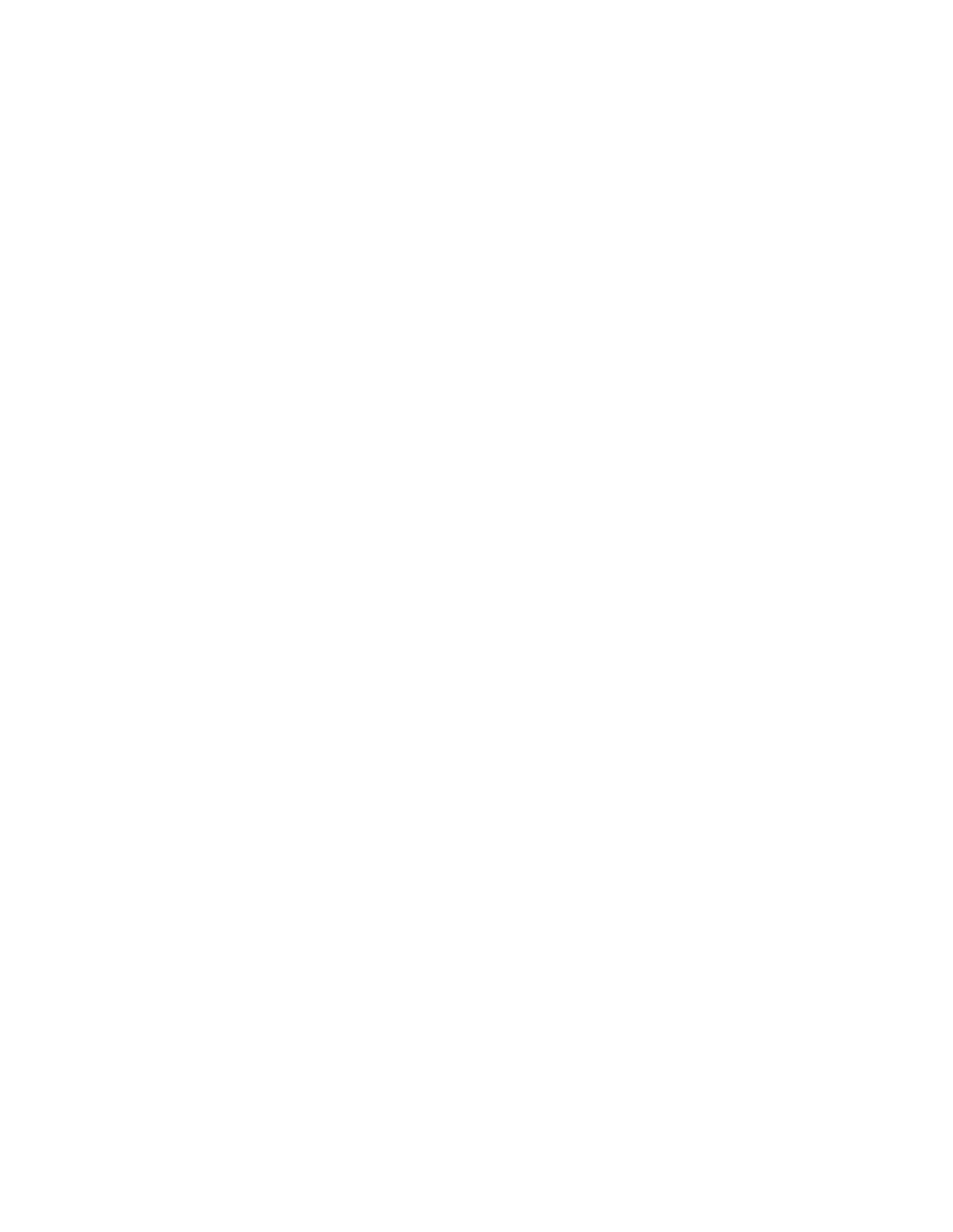I am firmly against the rezoning of the parcel located on the southwest corner of Dynamite and Tatum (PUD Z-22-18).

This application is irresponsible and it violates nearly all of the zoning standards in the area. Residents purchased their homes based on C-1 zoning and the entire community will be directly and negatively impacted by the proposed development. This application is not about serving or improving a community. This application is about a cash grab for a select few at the direct expense of the community it allegedly wants to serve.

Councilman Waring, your constituents, neighbors and friends have spoken for the second time, in overwhelming numbers. A C-2 business does NOT belong on this parcel and we will never support a C-2 business on this parcel.

As the elected official with jurisdiction over of this application, we are requesting your support by demonstrating a swift response to the staggering opposition to this application. We've listened. We ask that you listen and put the inevitable dagger in PUD Z-22-18 so that our community, as well as the Developer, can refocus our energy on other important issues.

Keri @gmail.com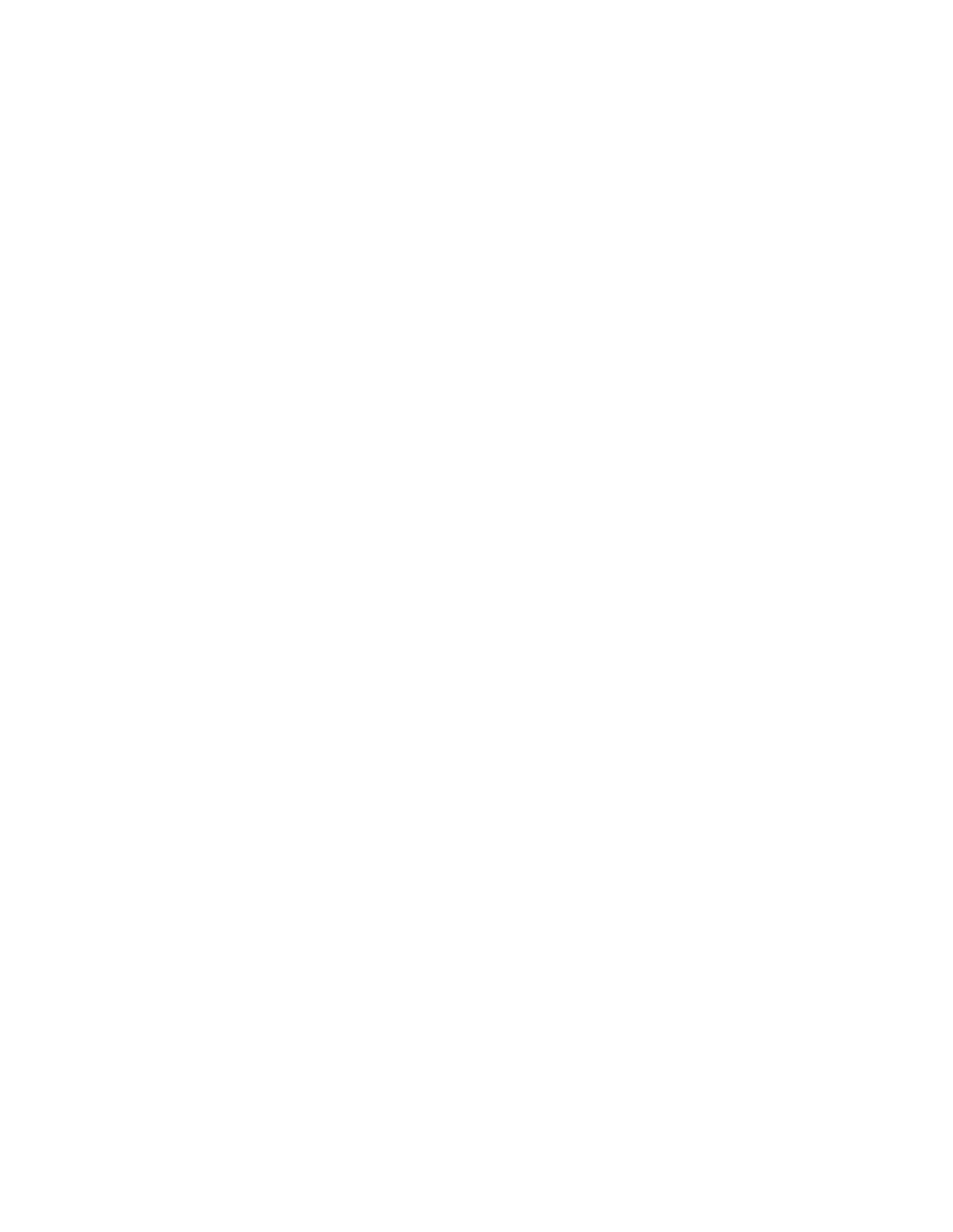I am firmly against the rezoning of the parcel located on the southwest corner of Dynamite and Tatum (PUD Z-22-18).

This application is irresponsible and it violates nearly all of the zoning standards in the area. Residents purchased their homes based on C-1 zoning and the entire community will be directly and negatively impacted by the proposed development. This application is not about serving or improving a community. This application is about a cash grab for a select few at the direct expense of the community it allegedly wants to serve.

Councilman Waring, your constituents, neighbors and friends have spoken for the second time, in overwhelming numbers. A C-2 business does NOT belong on this parcel and we will never support a C-2 business on this parcel.

As the elected official with jurisdiction over of this application, we are requesting your support by demonstrating a swift response to the staggering opposition to this application. We've listened. We ask that you listen and put the inevitable dagger in PUD Z-22-18 so that our community, as well as the Developer, can refocus our energy on other important issues.

**Stacy** @gmail.com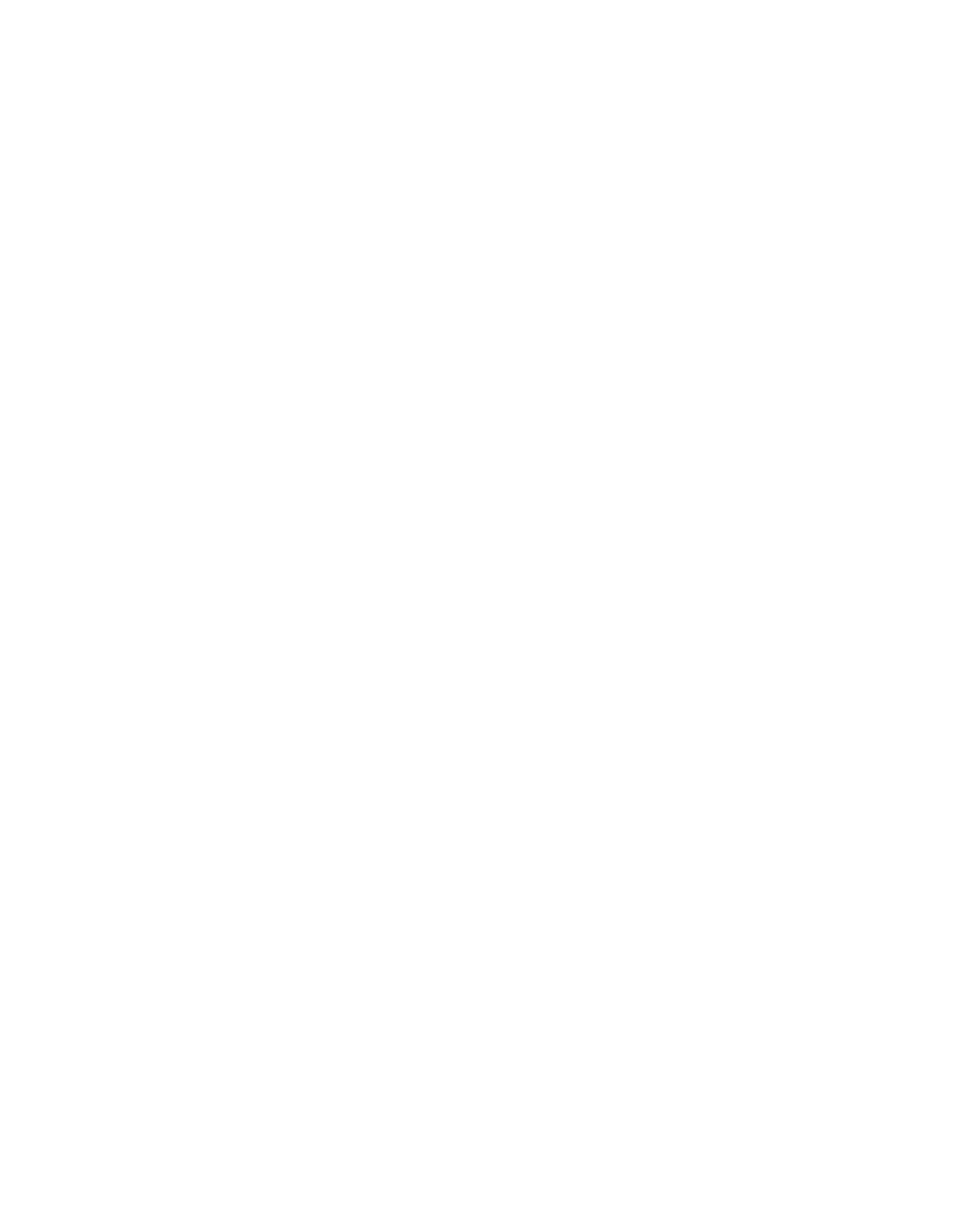I am firmly against the rezoning of the parcel located on the southwest corner of Dynamite and Tatum (PUD Z-22-18).

This application is irresponsible and it violates nearly all of the zoning standards in the area. Residents purchased their homes based on C-1 zoning and the entire community will be directly and negatively impacted by the proposed development. This application is not about serving or improving a community. This application is about a cash grab for a select few at the direct expense of the community it allegedly wants to serve.

Councilman Waring, your constituents, neighbors and friends have spoken for the second time, in overwhelming numbers. A C-2 business does NOT belong on this parcel and we will never support a C-2 business on this parcel.

As the elected official with jurisdiction over of this application, we are requesting your support by demonstrating a swift response to the staggering opposition to this application. We've listened. We ask that you listen and put the inevitable dagger in PUD Z-22-18 so that our community, as well as the Developer, can refocus our energy on other important issues.



Cave Creek , Arizona 85331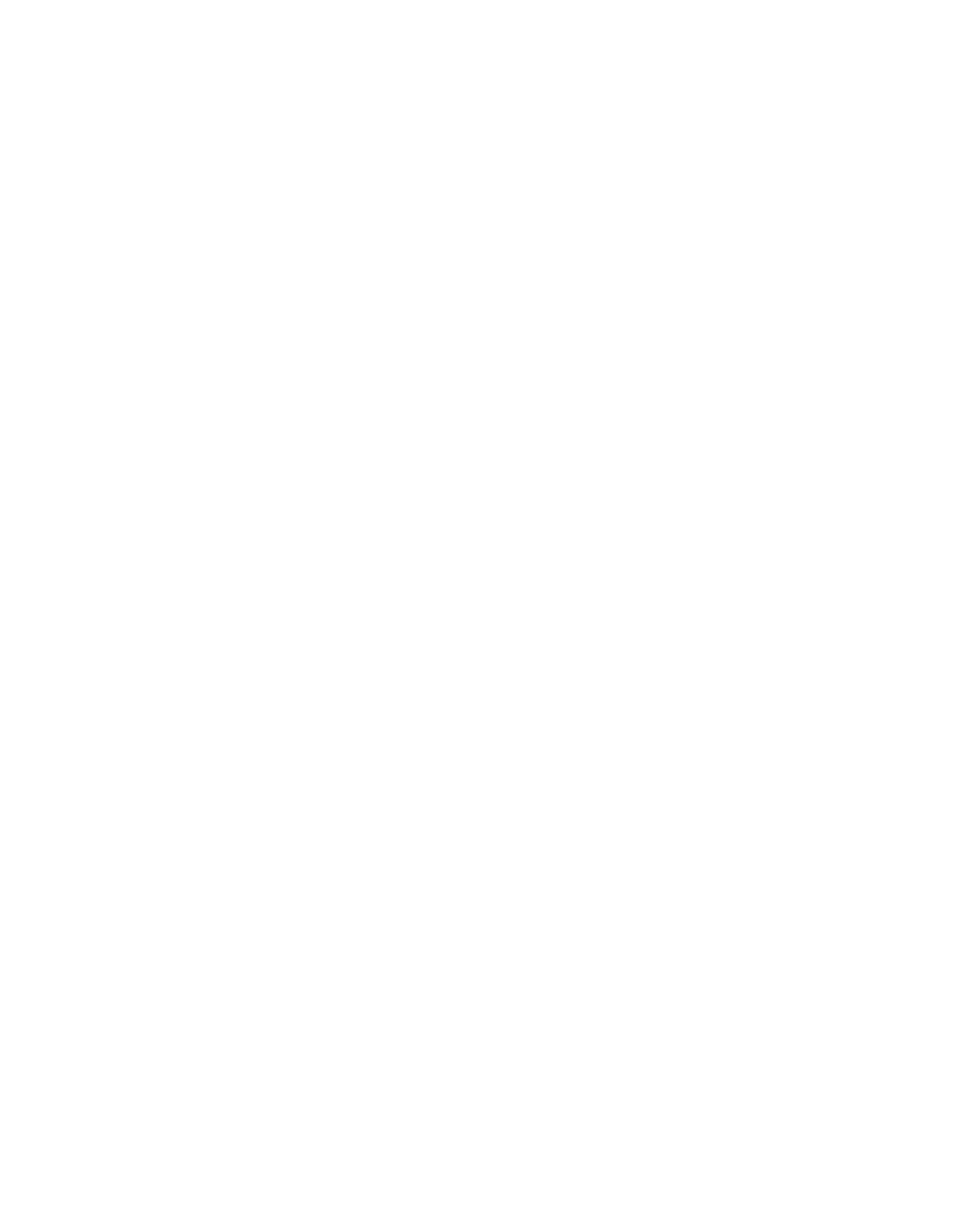I am firmly against the rezoning of the parcel located on the southwest corner of Dynamite and Tatum (PUD Z-22-18).

This application is irresponsible and it violates nearly all of the zoning standards in the area. Residents purchased their homes based on C-1 zoning and the entire community will be directly and negatively impacted by the proposed development. This application is not about serving or improving a community. This application is about a cash grab for a select few at the direct expense of the community it allegedly wants to serve.

Councilman Waring, your constituents, neighbors and friends have spoken for the second time, in overwhelming numbers. A C-2 business does NOT belong on this parcel and we will never support a C-2 business on this parcel.

As the elected official with jurisdiction over of this application, we are requesting your support by demonstrating a swift response to the staggering opposition to this application. We've listened. We ask that you listen and put the inevitable dagger in PUD Z-22-18 so that our community, as well as the Developer, can refocus our energy on other important issues.



Cave Creek , Arizona 85331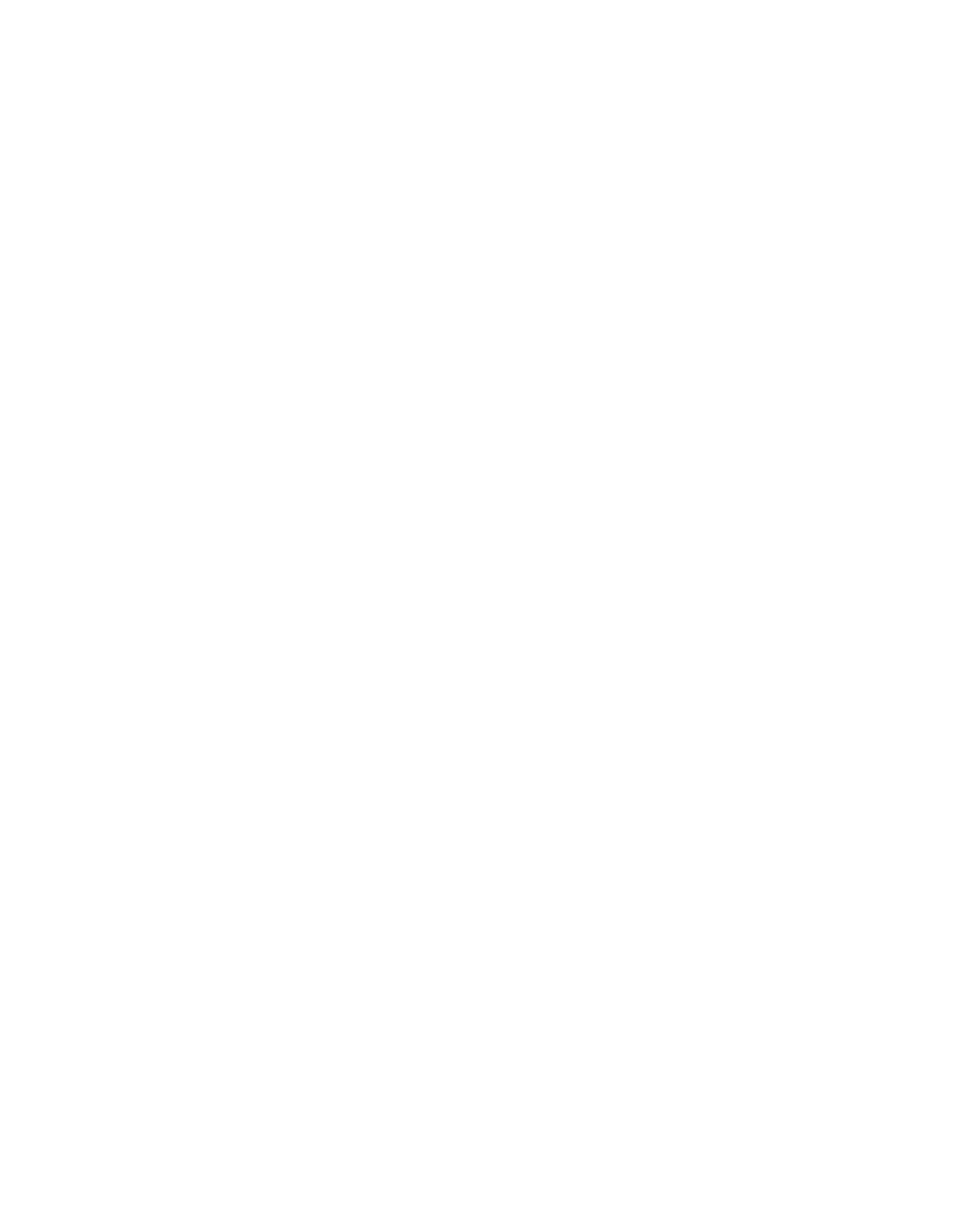I am firmly against the rezoning of the parcel located on the southwest corner of Dynamite and Tatum (PUD Z-22-18).

This application is irresponsible and it violates nearly all of the zoning standards in the area. Residents purchased their homes based on C-1 zoning and the entire community will be directly and negatively impacted by the proposed development. This application is not about serving or improving a community. This application is about a cash grab for a select few at the direct expense of the community it allegedly wants to serve.

Councilman Waring, your constituents, neighbors and friends have spoken for the second time, in overwhelming numbers. A C-2 business does NOT belong on this parcel and we will never support a C-2 business on this parcel.

As the elected official with jurisdiction over of this application, we are requesting your support by demonstrating a swift response to the staggering opposition to this application. We've listened. We ask that you listen and put the inevitable dagger in PUD Z-22-18 so that our community, as well as the Developer, can refocus our energy on other important issues.

Debbie @gmail.com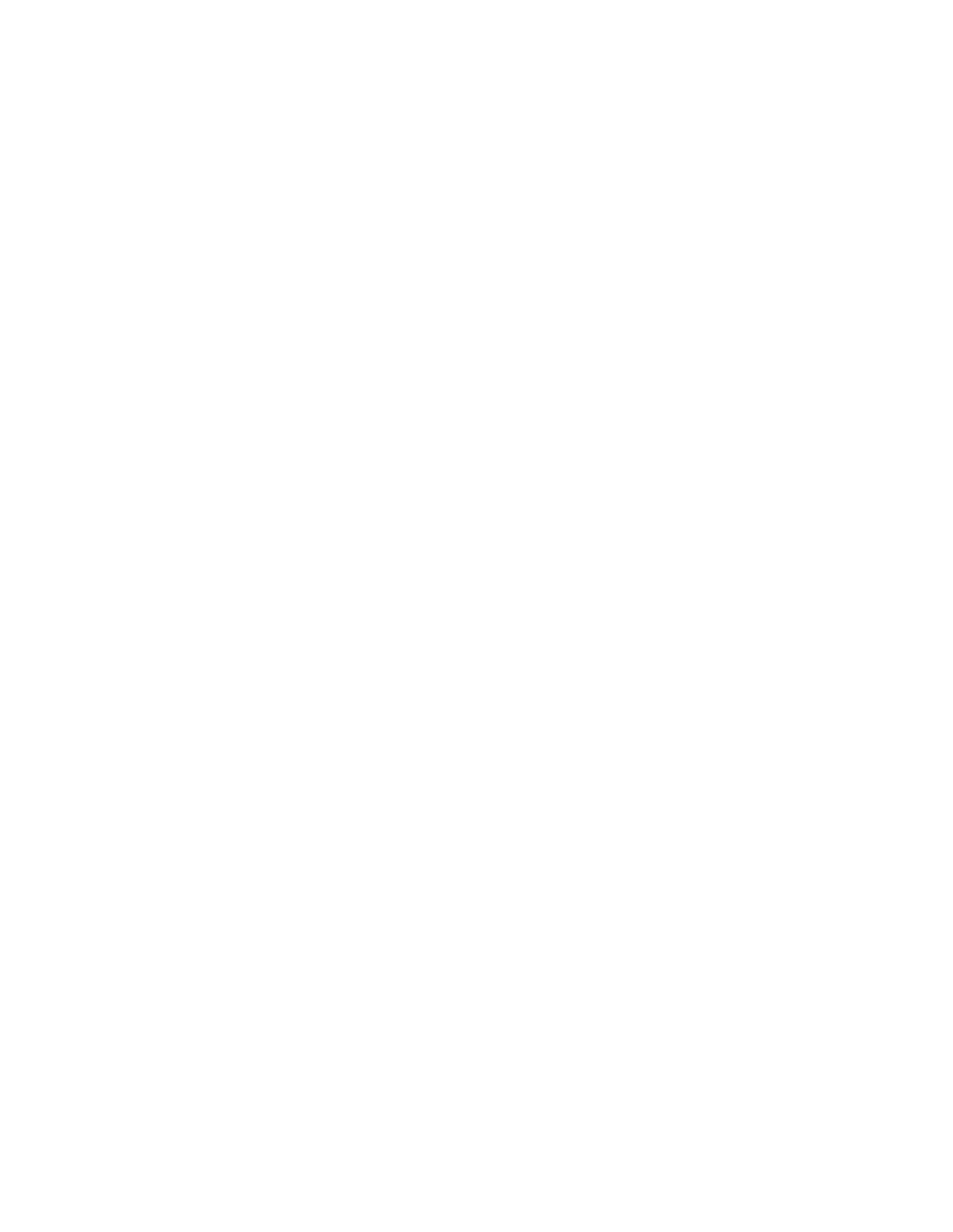I am firmly against the rezoning of the parcel located on the southwest corner of Dynamite and Tatum (PUD Z-22-18).

This application is irresponsible and it violates nearly all of the zoning standards in the area. Residents purchased their homes based on C-1 zoning and the entire community will be directly and negatively impacted by the proposed development. This application is not about serving or improving a community. This application is about a cash grab for a select few at the direct expense of the community it allegedly wants to serve.

Councilman Waring, your constituents, neighbors and friends have spoken for the second time, in overwhelming numbers. A C-2 business does NOT belong on this parcel and we will never support a C-2 business on this parcel.

As the elected official with jurisdiction over of this application, we are requesting your support by demonstrating a swift response to the staggering opposition to this application. We've listened. We ask that you listen and put the inevitable dagger in PUD Z-22-18 so that our community, as well as the Developer, can refocus our energy on other important issues.

Susy @gmail.com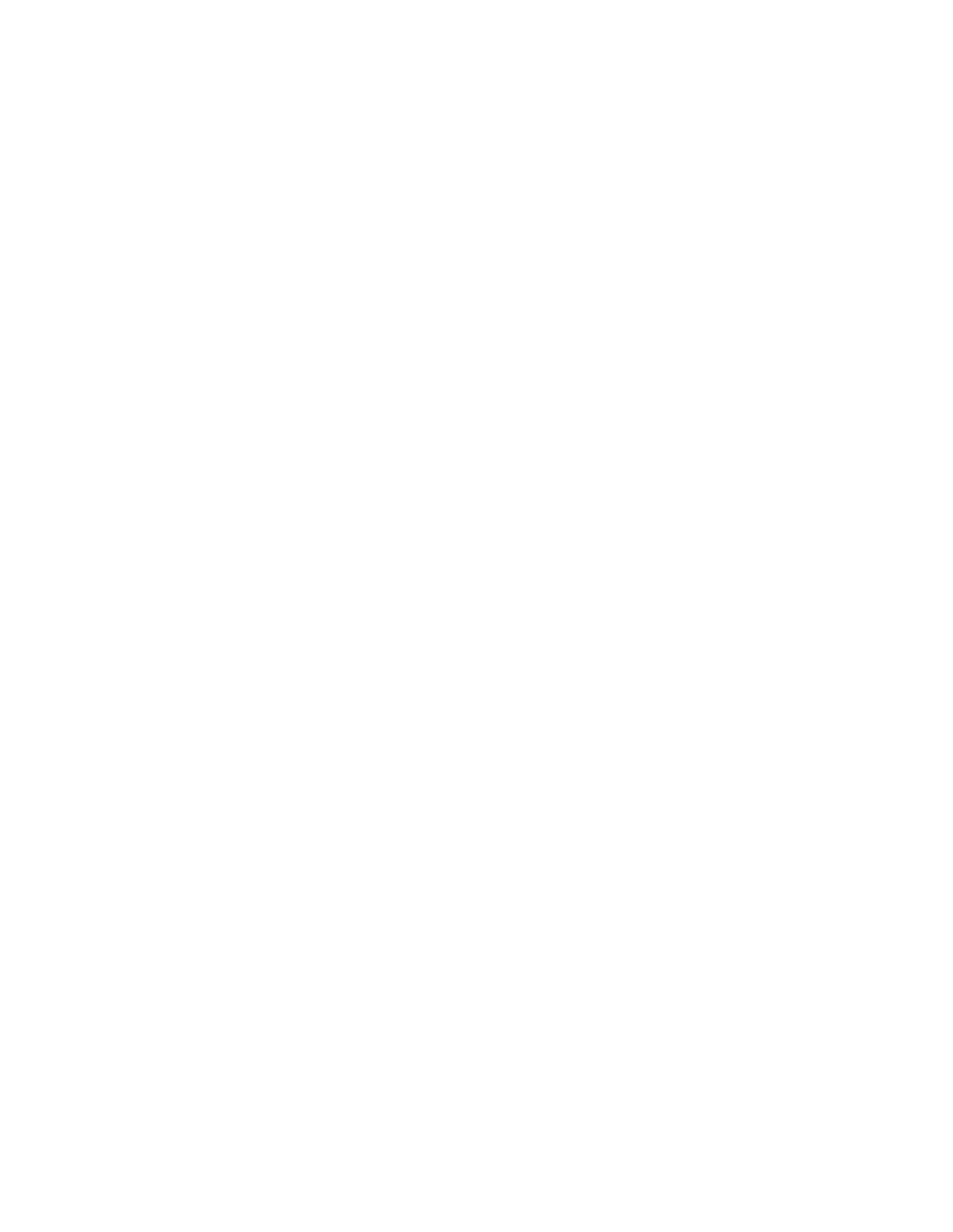I am firmly against the rezoning of the parcel located on the southwest corner of Dynamite and Tatum (PUD Z-22-18).

This application is irresponsible and it violates nearly all of the zoning standards in the area. Residents purchased their homes based on C-1 zoning and the entire community will be directly and negatively impacted by the proposed development. This application is not about serving or improving a community. This application is about a cash grab for a select few at the direct expense of the community it allegedly wants to serve.

Councilman Waring, your constituents, neighbors and friends have spoken for the second time, in overwhelming numbers. A C-2 business does NOT belong on this parcel and we will never support a C-2 business on this parcel.

As the elected official with jurisdiction over of this application, we are requesting your support by demonstrating a swift response to the staggering opposition to this application. We've listened. We ask that you listen and put the inevitable dagger in PUD Z-22-18 so that our community, as well as the Developer, can refocus our energy on other important issues.



Cave Creek, Arizona 85331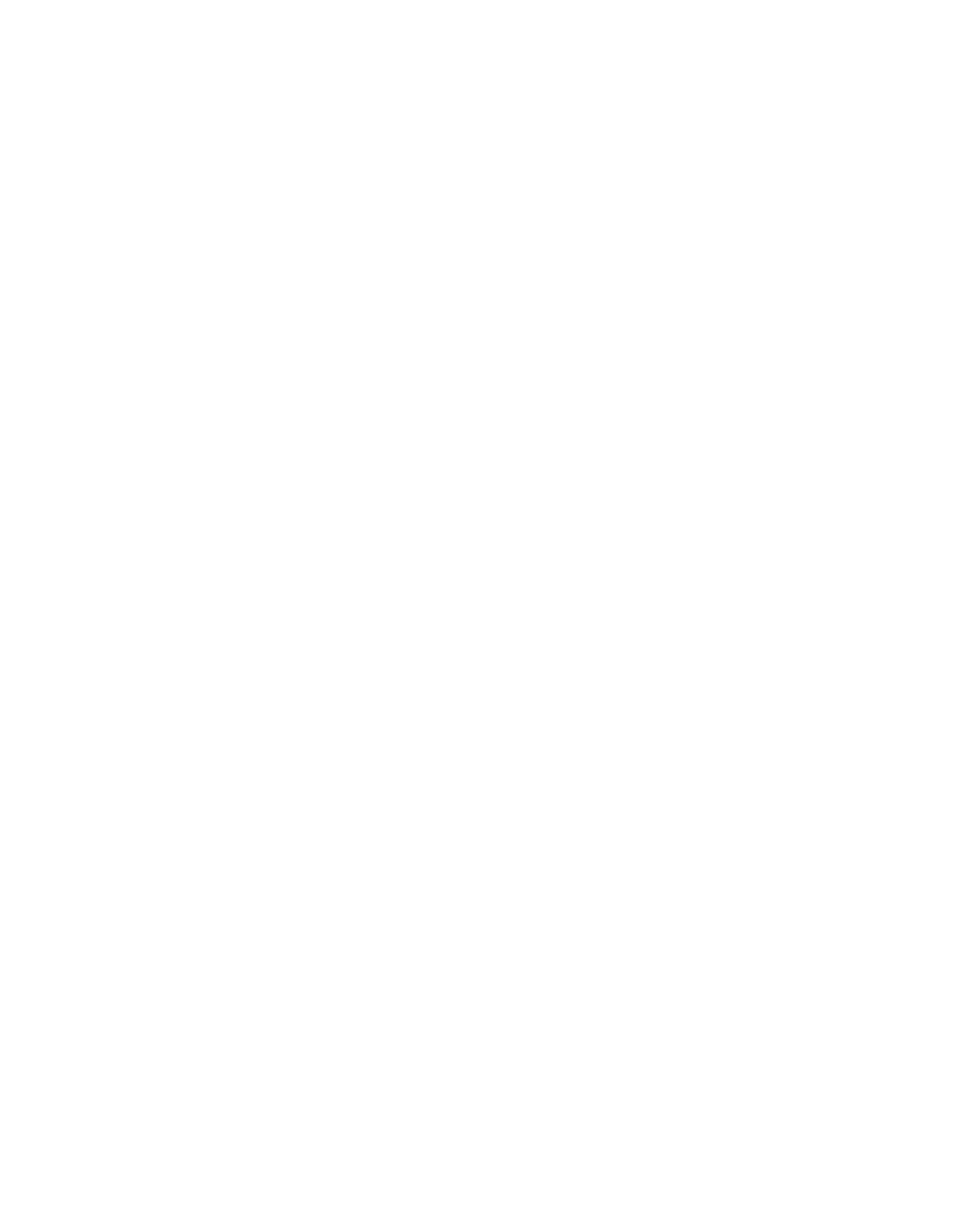I am firmly against the rezoning of the parcel located on the southwest corner of Dynamite and Tatum (PUD Z-22-18).

This application is irresponsible and it violates nearly all of the zoning standards in the area. Residents purchased their homes based on C-1 zoning and the entire community will be directly and negatively impacted by the proposed development. This application is not about serving or improving a community. This application is about a cash grab for a select few at the direct expense of the community it allegedly wants to serve.

Councilman Waring, your constituents, neighbors and friends have spoken for the second time, in overwhelming numbers. A C-2 business does NOT belong on this parcel and we will never support a C-2 business on this parcel.

As the elected official with jurisdiction over of this application, we are requesting your support by demonstrating a swift response to the staggering opposition to this application. We've listened. We ask that you listen and put the inevitable dagger in PUD Z-22-18 so that our community, as well as the Developer, can refocus our energy on other important issues.

Brad @gmail.com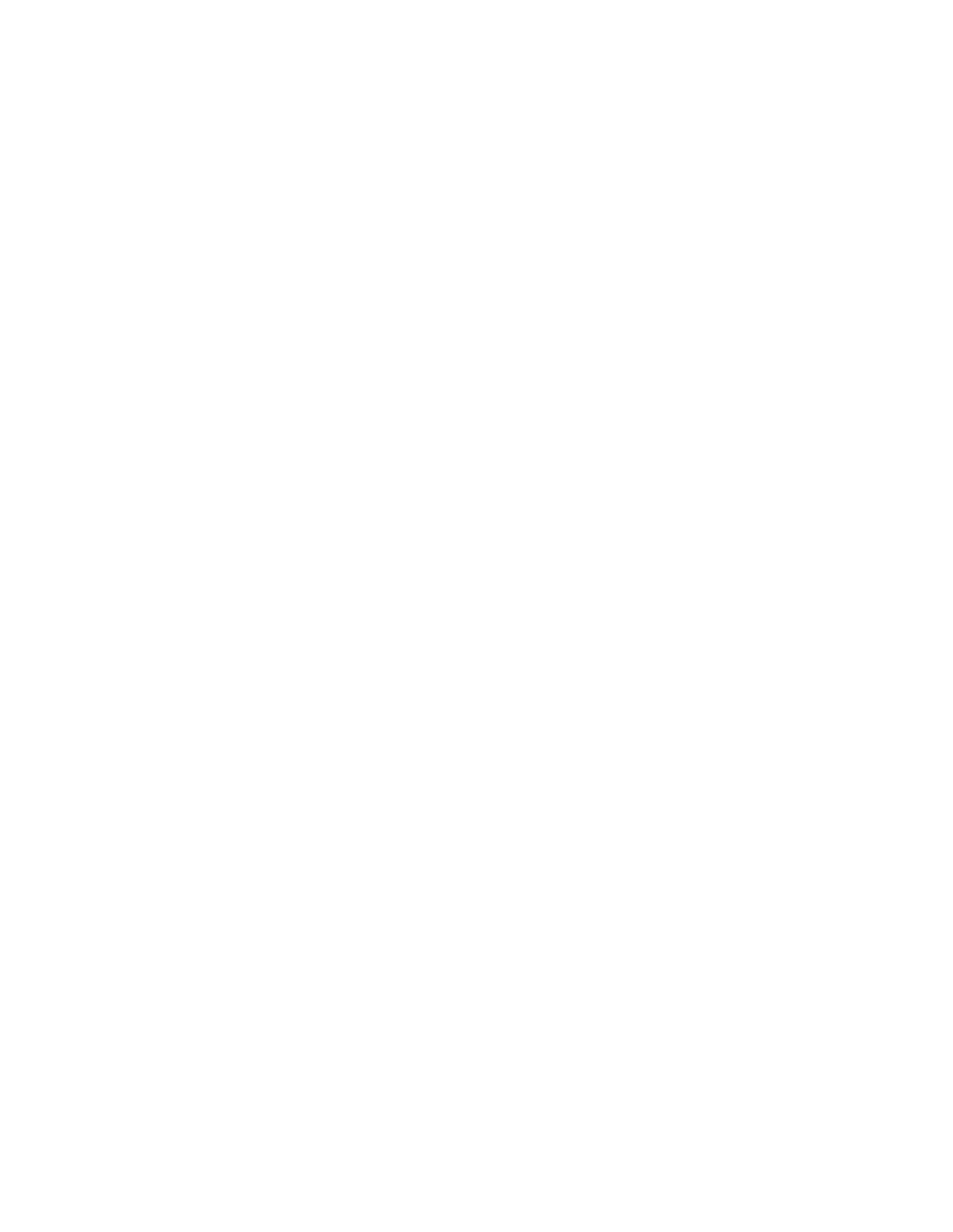I am firmly against the rezoning of the parcel located on the southwest corner of Dynamite and Tatum (PUD Z-22-18).

This application is irresponsible and it violates nearly all of the zoning standards in the area. Residents purchased their homes based on C-1 zoning and the entire community will be directly and negatively impacted by the proposed development. This application is not about serving or improving a community. This application is about a cash grab for a select few at the direct expense of the community it allegedly wants to serve.

Councilman Waring, your constituents, neighbors and friends have spoken for the second time, in overwhelming numbers. A C-2 business does NOT belong on this parcel and we will never support a C-2 business on this parcel.

As the elected official with jurisdiction over of this application, we are requesting your support by demonstrating a swift response to the staggering opposition to this application. We've listened. We ask that you listen and put the inevitable dagger in PUD Z-22-18 so that our community, as well as the Developer, can refocus our energy on other important issues.

Renee @gmail.com

Scottsdale, Arizona 85260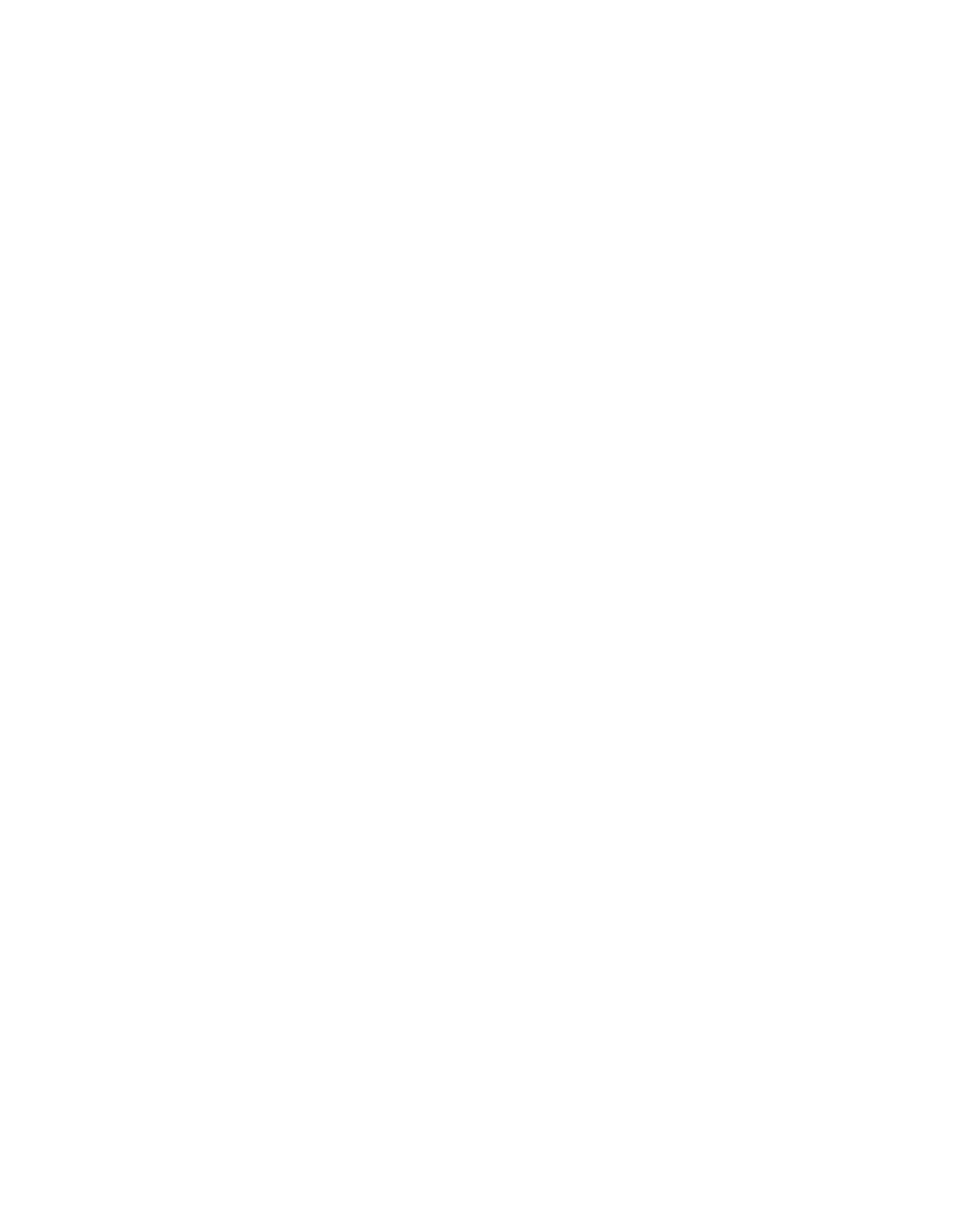I am firmly against the rezoning of the parcel located on the southwest corner of Dynamite and Tatum (PUD Z-22-18).

This application is irresponsible and it violates nearly all of the zoning standards in the area. Residents purchased their homes based on C-1 zoning and the entire community will be directly and negatively impacted by the proposed development. This application is not about serving or improving a community. This application is about a cash grab for a select few at the direct expense of the community it allegedly wants to serve.

Councilman Waring, your constituents, neighbors and friends have spoken for the second time, in overwhelming numbers. A C-2 business does NOT belong on this parcel and we will never support a C-2 business on this parcel.

As the elected official with jurisdiction over of this application, we are requesting your support by demonstrating a swift response to the staggering opposition to this application. We've listened. We ask that you listen and put the inevitable dagger in PUD Z-22-18 so that our community, as well as the Developer, can refocus our energy on other important issues.

Grace @gmail.com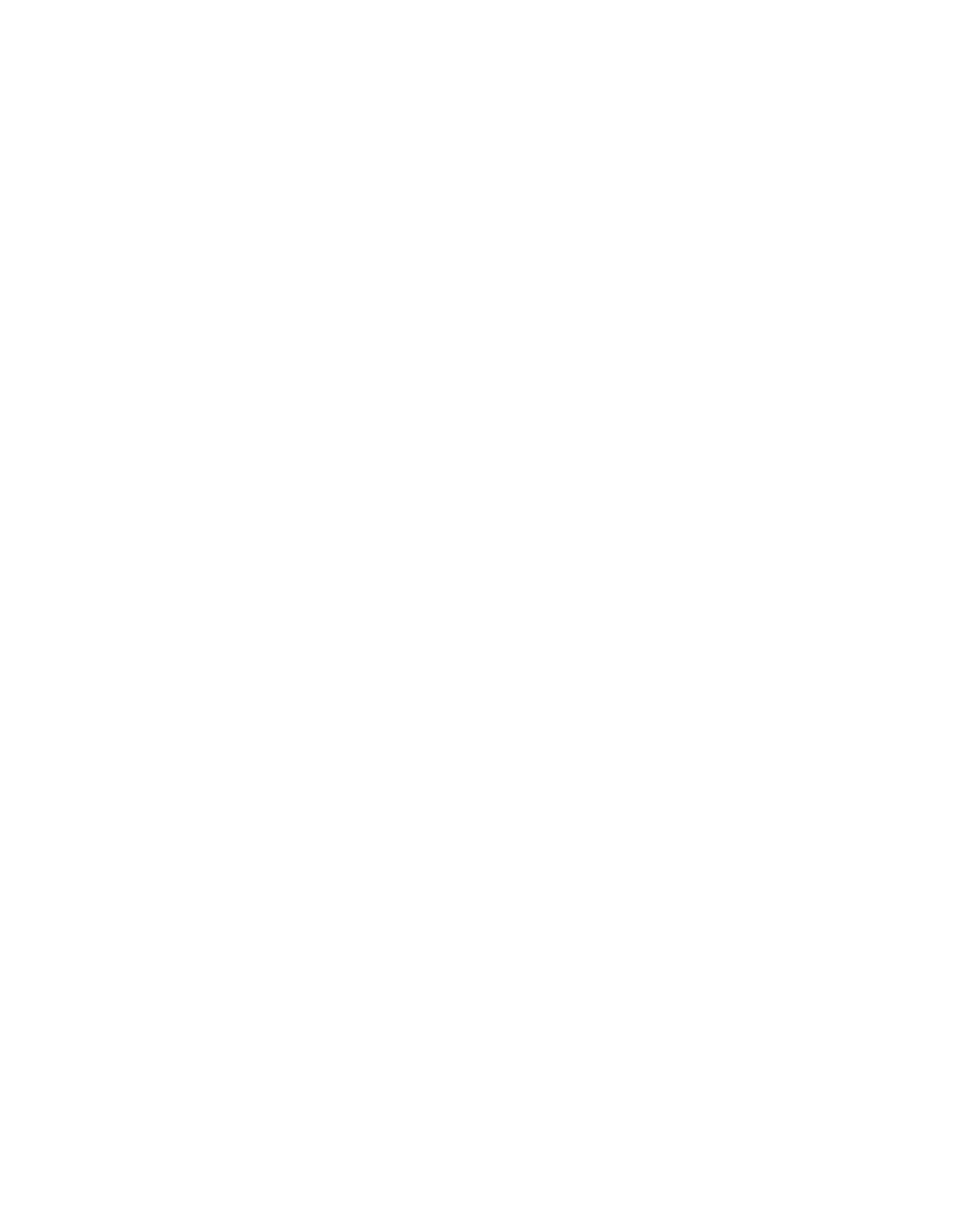I am firmly against the rezoning of the parcel located on the southwest corner of Dynamite and Tatum (PUD Z-22-18).

This application is irresponsible and it violates nearly all of the zoning standards in the area. Residents purchased their homes based on C-1 zoning and the entire community will be directly and negatively impacted by the proposed development. This application is not about serving or improving a community. This application is about a cash grab for a select few at the direct expense of the community it allegedly wants to serve.

Councilman Waring, your constituents, neighbors and friends have spoken for the second time, in overwhelming numbers. A C-2 business does NOT belong on this parcel and we will never support a C-2 business on this parcel.

As the elected official with jurisdiction over of this application, we are requesting your support by demonstrating a swift response to the staggering opposition to this application. We've listened. We ask that you listen and put the inevitable dagger in PUD Z-22-18 so that our community, as well as the Developer, can refocus our energy on other important issues.



Phoenix , Arizona 85085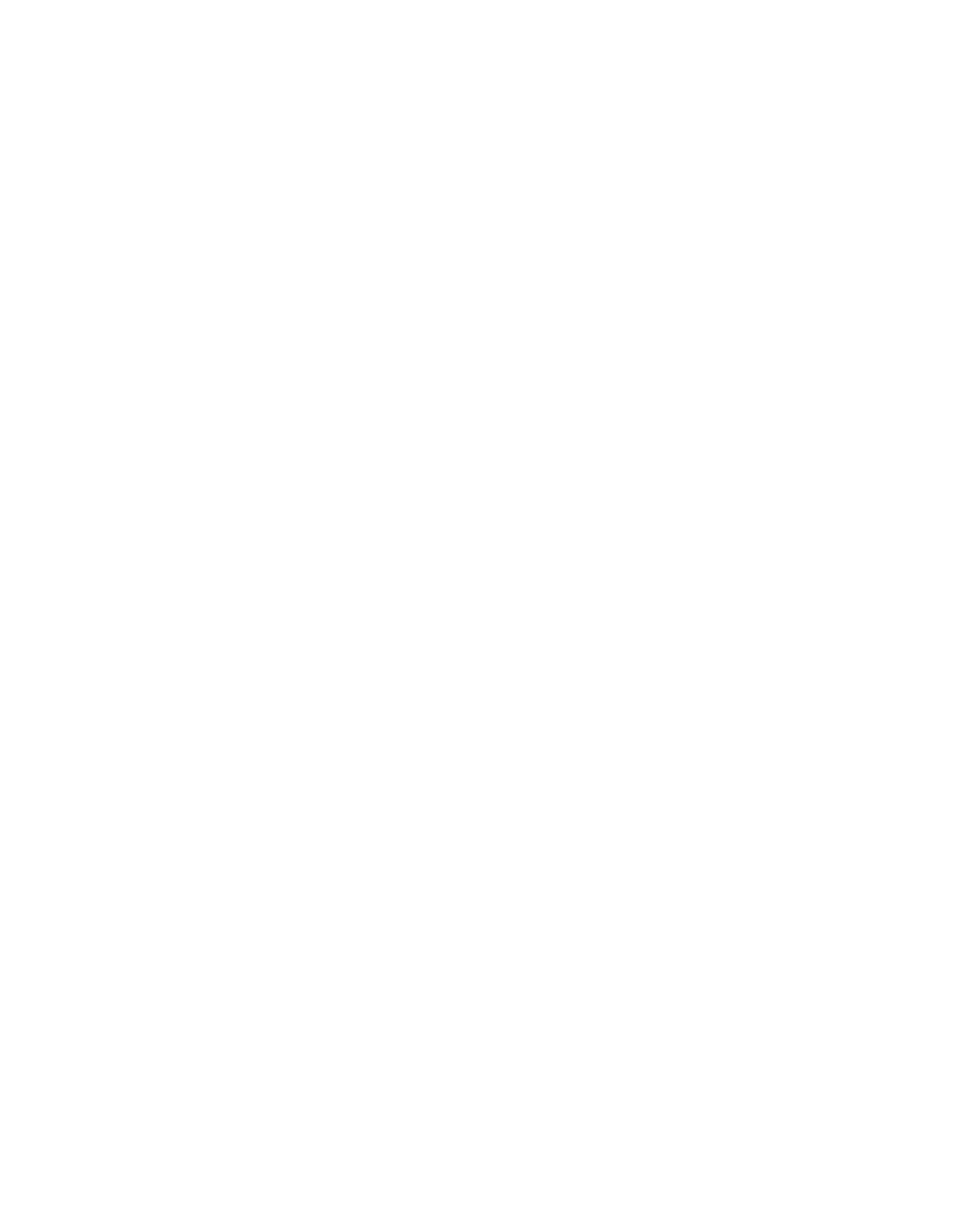I am firmly against the rezoning of the parcel located on the southwest corner of Dynamite and Tatum (PUD Z-22-18).

This application is irresponsible and it violates nearly all of the zoning standards in the area. Residents purchased their homes based on C-1 zoning and the entire community will be directly and negatively impacted by the proposed development. This application is not about serving or improving a community. This application is about a cash grab for a select few at the direct expense of the community it allegedly wants to serve.

Councilman Waring, your constituents, neighbors and friends have spoken for the second time, in overwhelming numbers. A C-2 business does NOT belong on this parcel and we will never support a C-2 business on this parcel.

As the elected official with jurisdiction over of this application, we are requesting your support by demonstrating a swift response to the staggering opposition to this application. We've listened. We ask that you listen and put the inevitable dagger in PUD Z-22-18 so that our community, as well as the Developer, can refocus our energy on other important issues.

scott @srbellcpa.com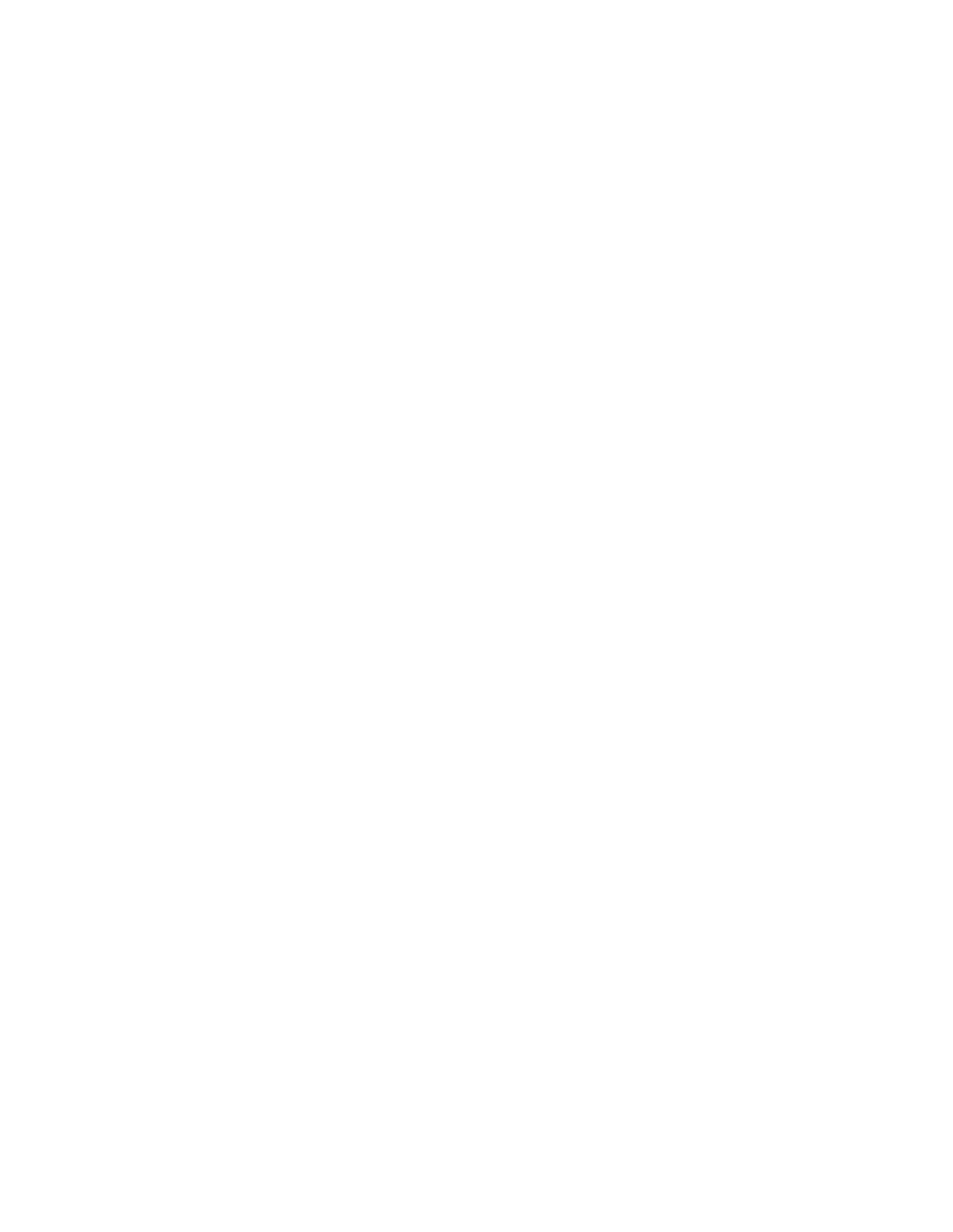I am firmly against the rezoning of the parcel located on the southwest corner of Dynamite and Tatum (PUD Z-22-18).

This application is irresponsible and it violates nearly all of the zoning standards in the area. Residents purchased their homes based on C-1 zoning and the entire community will be directly and negatively impacted by the proposed development. This application is not about serving or improving a community. This application is about a cash grab for a select few at the direct expense of the community it allegedly wants to serve.

Councilman Waring, your constituents, neighbors and friends have spoken for the second time, in overwhelming numbers. A C-2 business does NOT belong on this parcel and we will never support a C-2 business on this parcel.

As the elected official with jurisdiction over of this application, we are requesting your support by demonstrating a swift response to the staggering opposition to this application. We've listened. We ask that you listen and put the inevitable dagger in PUD Z-22-18 so that our community, as well as the Developer, can refocus our energy on other important issues.

Michelle @cox.net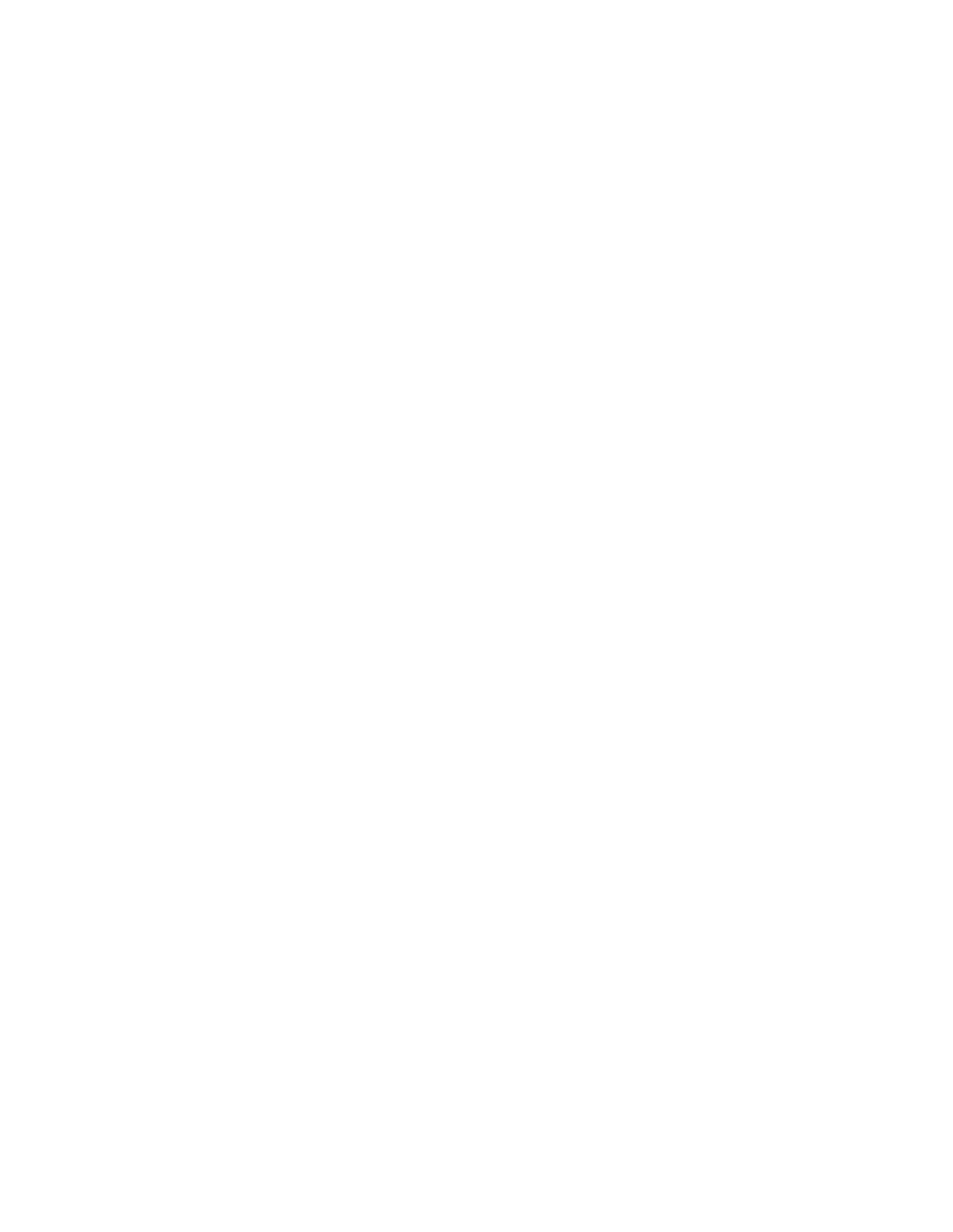I am firmly against the rezoning of the parcel located on the southwest corner of Dynamite and Tatum (PUD Z-22-18).

This application is irresponsible and it violates nearly all of the zoning standards in the area. Residents purchased their homes based on C-1 zoning and the entire community will be directly and negatively impacted by the proposed development. This application is not about serving or improving a community. This application is about a cash grab for a select few at the direct expense of the community it allegedly wants to serve.

Councilman Waring, your constituents, neighbors and friends have spoken for the second time, in overwhelming numbers. A C-2 business does NOT belong on this parcel and we will never support a C-2 business on this parcel.

As the elected official with jurisdiction over of this application, we are requesting your support by demonstrating a swift response to the staggering opposition to this application. We've listened. We ask that you listen and put the inevitable dagger in PUD Z-22-18 so that our community, as well as the Developer, can refocus our energy on other important issues.

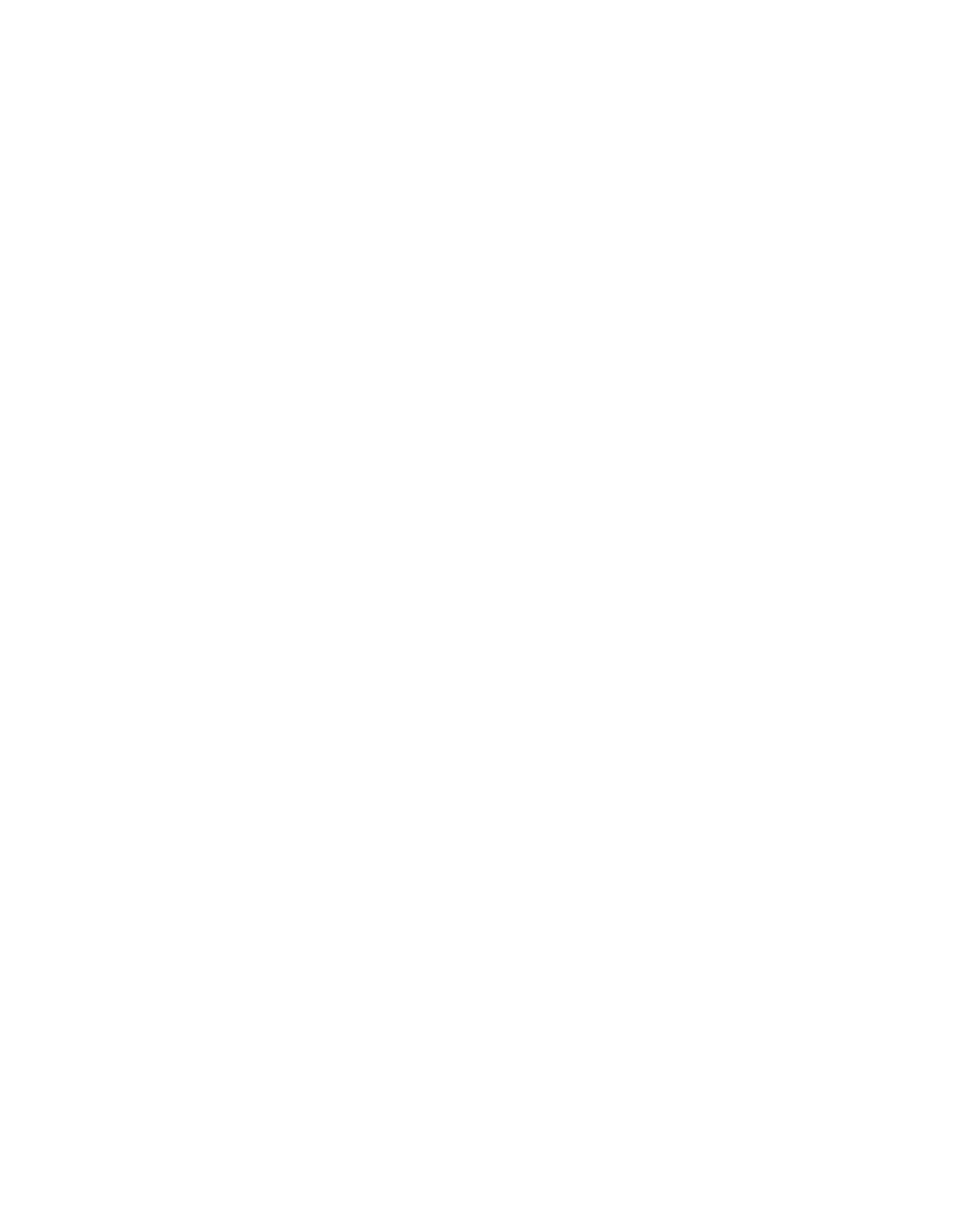I am firmly against the rezoning of the parcel located on the southwest corner of Dynamite and Tatum (PUD Z-22-18).

This application is irresponsible and it violates nearly all of the zoning standards in the area. Residents purchased their homes based on C-1 zoning and the entire community will be directly and negatively impacted by the proposed development. This application is not about serving or improving a community. This application is about a cash grab for a select few at the direct expense of the community it allegedly wants to serve.

Councilman Waring, your constituents, neighbors and friends have spoken for the second time, in overwhelming numbers. A C-2 business does NOT belong on this parcel and we will never support a C-2 business on this parcel.

As the elected official with jurisdiction over of this application, we are requesting your support by demonstrating a swift response to the staggering opposition to this application. We've listened. We ask that you listen and put the inevitable dagger in PUD Z-22-18 so that our community, as well as the Developer, can refocus our energy on other important issues.

Susanne @yahoo.com

Cave Creek, Arizona 85331-3607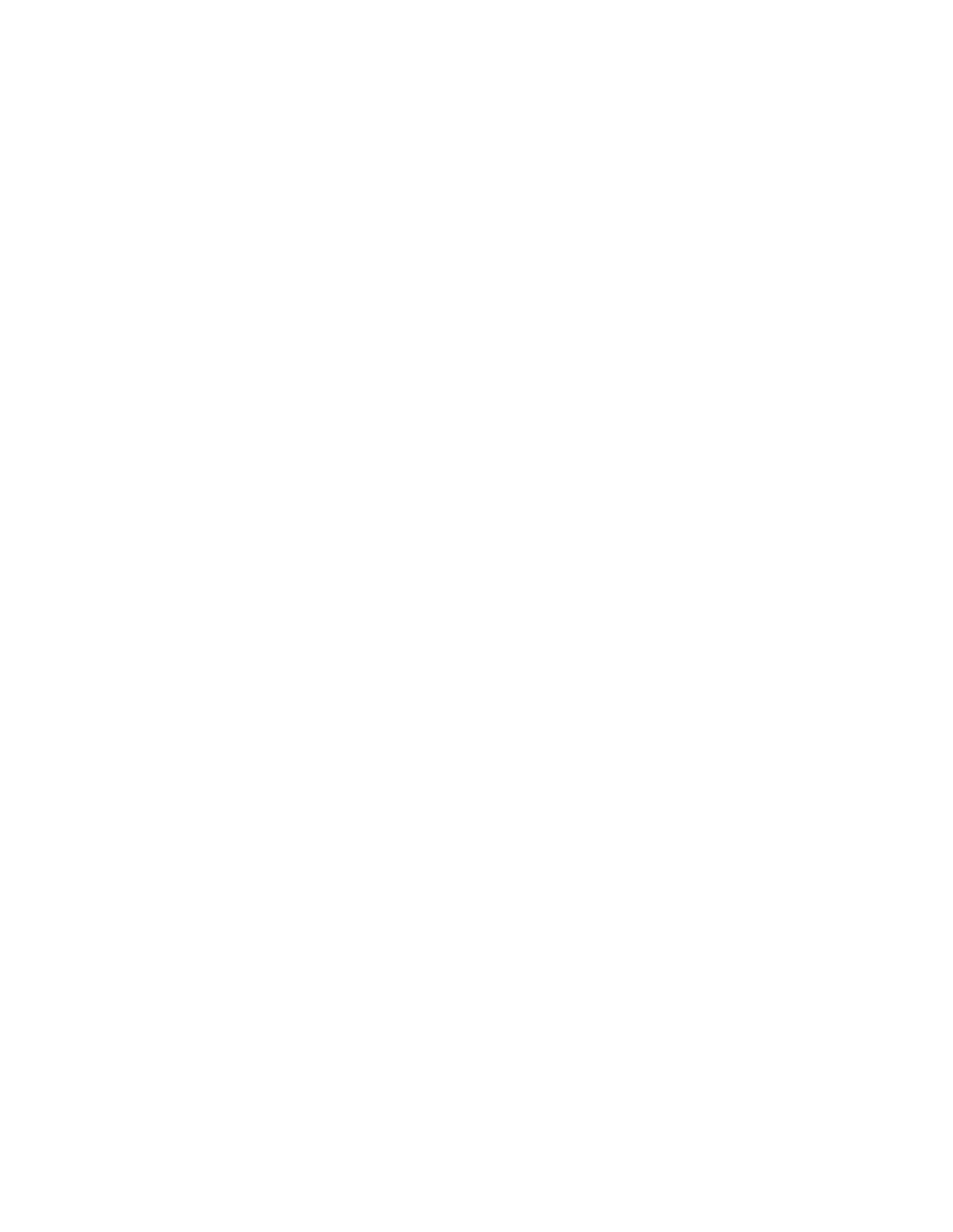I am firmly against the rezoning of the parcel located on the southwest corner of Dynamite and Tatum (PUD Z-22-18).

This application is irresponsible and it violates nearly all of the zoning standards in the area. Residents purchased their homes based on C-1 zoning and the entire community will be directly and negatively impacted by the proposed development. This application is not about serving or improving a community. This application is about a cash grab for a select few at the direct expense of the community it allegedly wants to serve.

Councilman Waring, your constituents, neighbors and friends have spoken for the second time, in overwhelming numbers. A C-2 business does NOT belong on this parcel and we will never support a C-2 business on this parcel.

As the elected official with jurisdiction over of this application, we are requesting your support by demonstrating a swift response to the staggering opposition to this application. We've listened. We ask that you listen and put the inevitable dagger in PUD Z-22-18 so that our community, as well as the Developer, can refocus our energy on other important issues.

Ruth @hotmail.com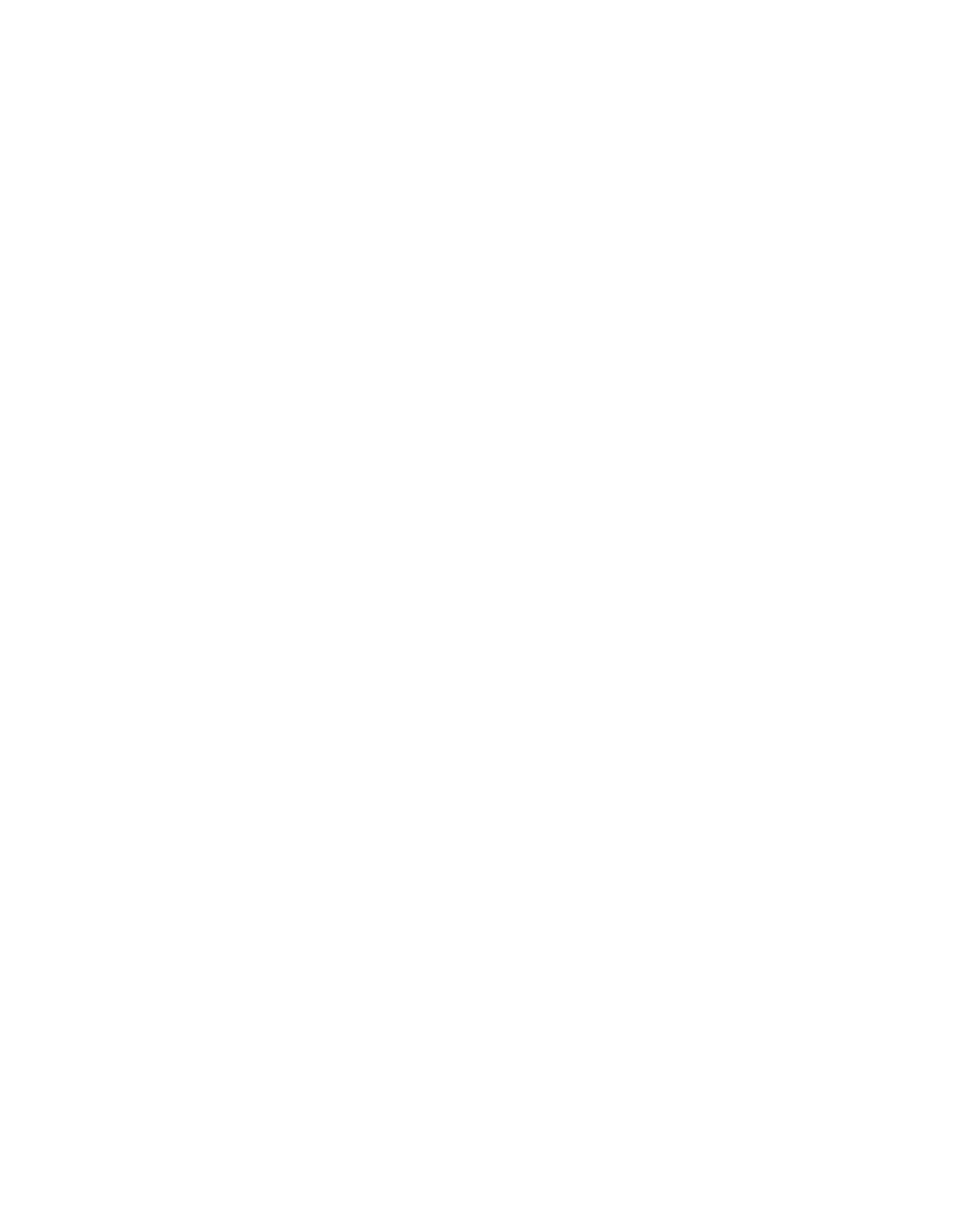I am firmly against the rezoning of the parcel located on the southwest corner of Dynamite and Tatum (PUD Z-22-18).

This application is irresponsible and it violates nearly all of the zoning standards in the area. Residents purchased their homes based on C-1 zoning and the entire community will be directly and negatively impacted by the proposed development. This application is not about serving or improving a community. This application is about a cash grab for a select few at the direct expense of the community it allegedly wants to serve.

Councilman Waring, your constituents, neighbors and friends have spoken for the second time, in overwhelming numbers. A C-2 business does NOT belong on this parcel and we will never support a C-2 business on this parcel.

As the elected official with jurisdiction over of this application, we are requesting your support by demonstrating a swift response to the staggering opposition to this application. We've listened. We ask that you listen and put the inevitable dagger in PUD Z-22-18 so that our community, as well as the Developer, can refocus our energy on other important issues.

cynthia @yahoo.com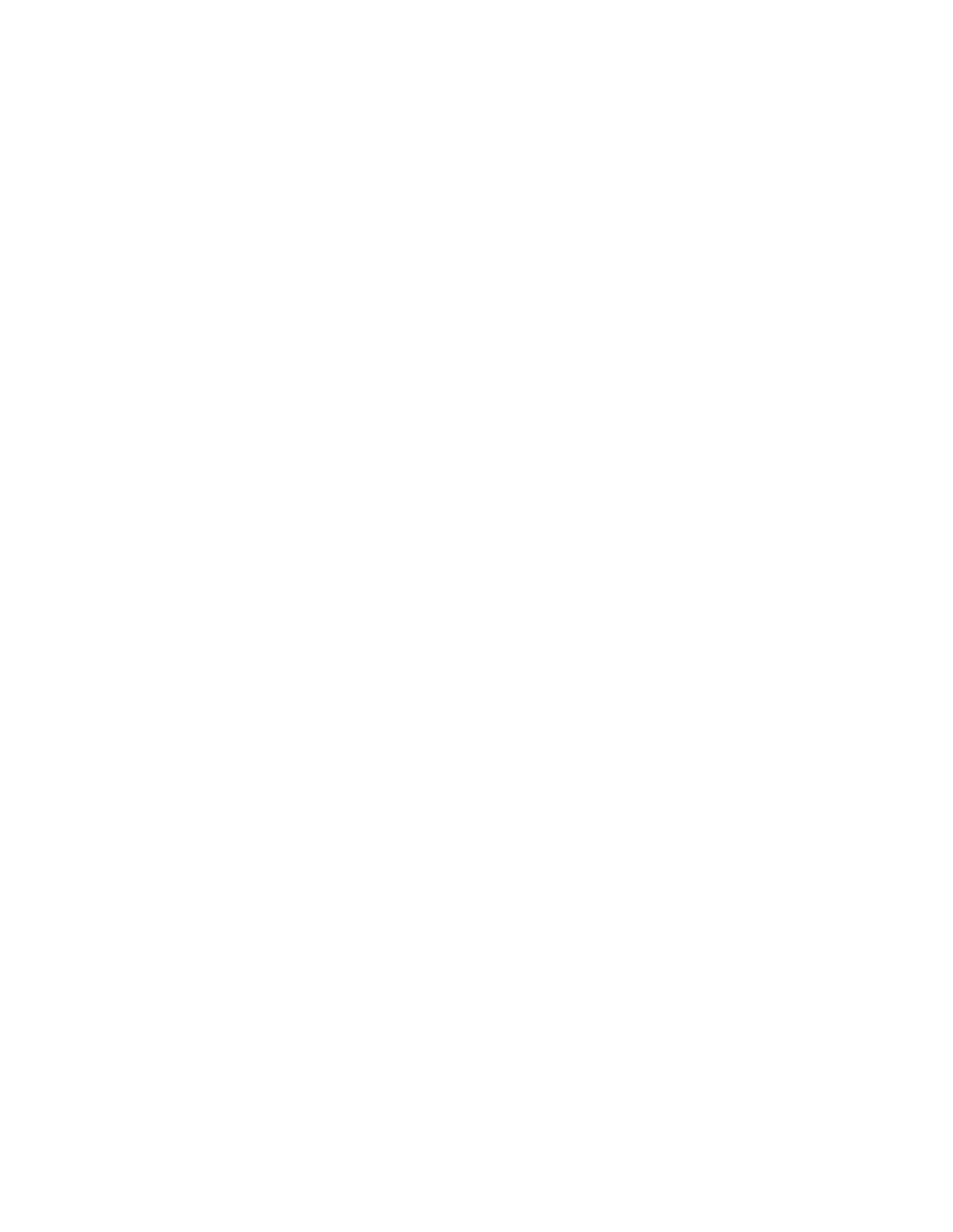I am firmly against the rezoning of the parcel located on the southwest corner of Dynamite and Tatum (PUD Z-22-18).

This application is irresponsible and it violates nearly all of the zoning standards in the area. Residents purchased their homes based on C-1 zoning and the entire community will be directly and negatively impacted by the proposed development. This application is not about serving or improving a community. This application is about a cash grab for a select few at the direct expense of the community it allegedly wants to serve.

Councilman Waring, your constituents, neighbors and friends have spoken for the second time, in overwhelming numbers. A C-2 business does NOT belong on this parcel and we will never support a C-2 business on this parcel.

As the elected official with jurisdiction over of this application, we are requesting your support by demonstrating a swift response to the staggering opposition to this application. We've listened. We ask that you listen and put the inevitable dagger in PUD Z-22-18 so that our community, as well as the Developer, can refocus our energy on other important issues.



CAVE CREEK, Arizona 85331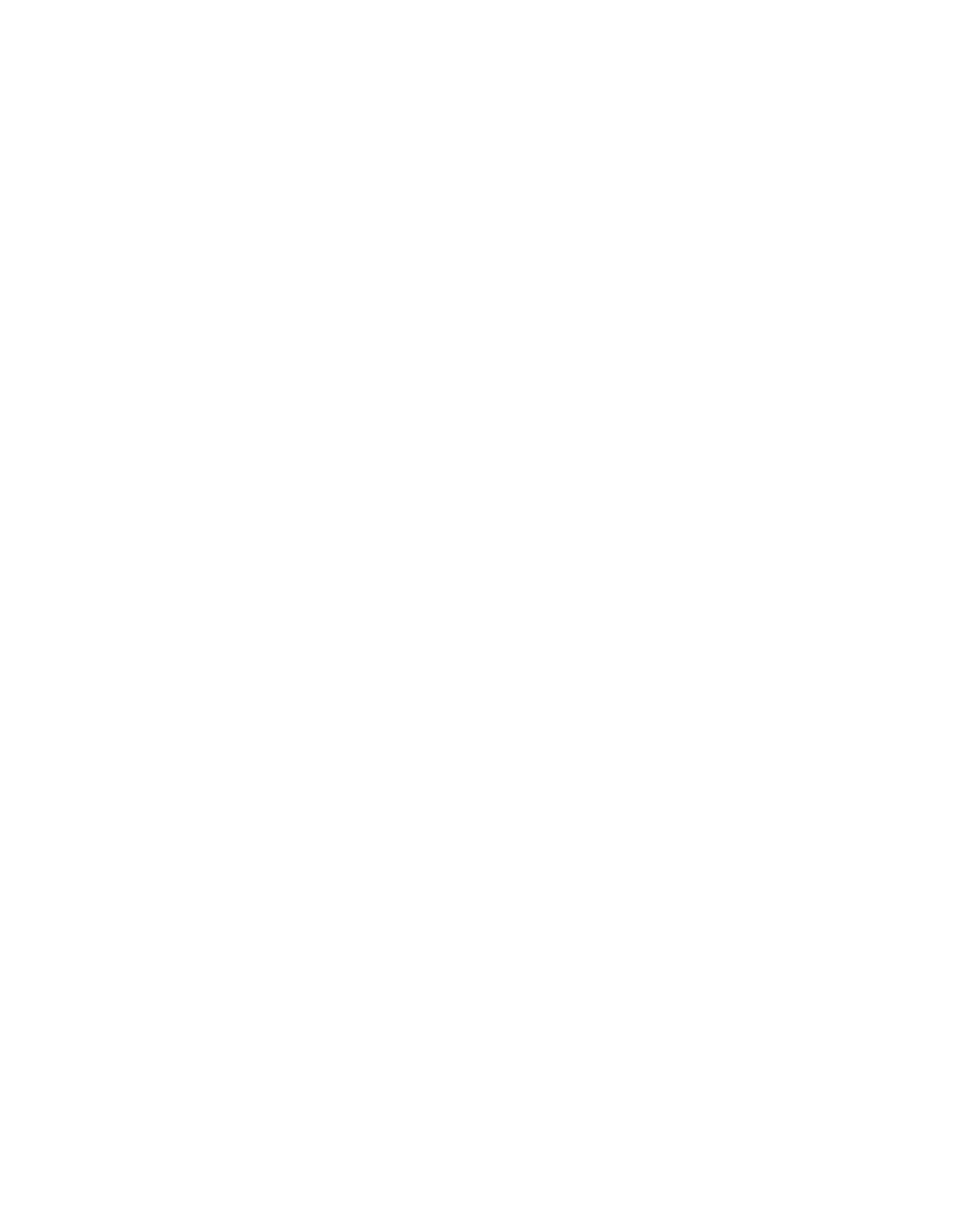I am firmly against the rezoning of the parcel located on the southwest corner of Dynamite and Tatum (PUD Z-22-18).

This application is irresponsible and it violates nearly all of the zoning standards in the area. Residents purchased their homes based on C-1 zoning and the entire community will be directly and negatively impacted by the proposed development. This application is not about serving or improving a community. This application is about a cash grab for a select few at the direct expense of the community it allegedly wants to serve.

Councilman Waring, your constituents, neighbors and friends have spoken for the second time, in overwhelming numbers. A C-2 business does NOT belong on this parcel and we will never support a C-2 business on this parcel.

As the elected official with jurisdiction over of this application, we are requesting your support by demonstrating a swift response to the staggering opposition to this application. We've listened. We ask that you listen and put the inevitable dagger in PUD Z-22-18 so that our community, as well as the Developer, can refocus our energy on other important issues.

Casey @gmail.com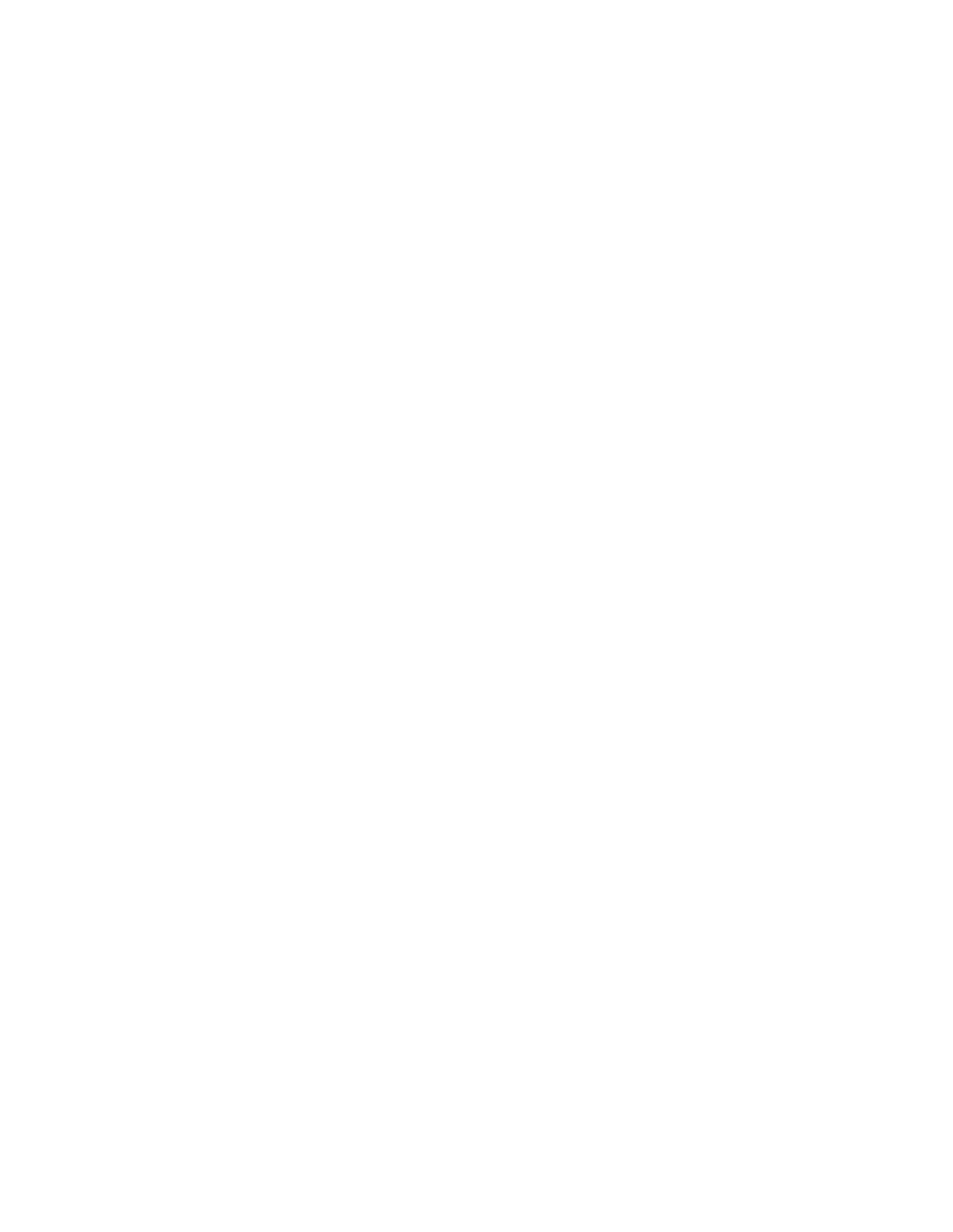I am firmly against the rezoning of the parcel located on the southwest corner of Dynamite and Tatum (PUD Z-22-18).

This application is irresponsible and it violates nearly all of the zoning standards in the area. Residents purchased their homes based on C-1 zoning and the entire community will be directly and negatively impacted by the proposed development. This application is not about serving or improving a community. This application is about a cash grab for a select few at the direct expense of the community it allegedly wants to serve.

Councilman Waring, your constituents, neighbors and friends have spoken for the second time, in overwhelming numbers. A C-2 business does NOT belong on this parcel and we will never support a C-2 business on this parcel.

As the elected official with jurisdiction over of this application, we are requesting your support by demonstrating a swift response to the staggering opposition to this application. We've listened. We ask that you listen and put the inevitable dagger in PUD Z-22-18 so that our community, as well as the Developer, can refocus our energy on other important issues.

Tim @msn.com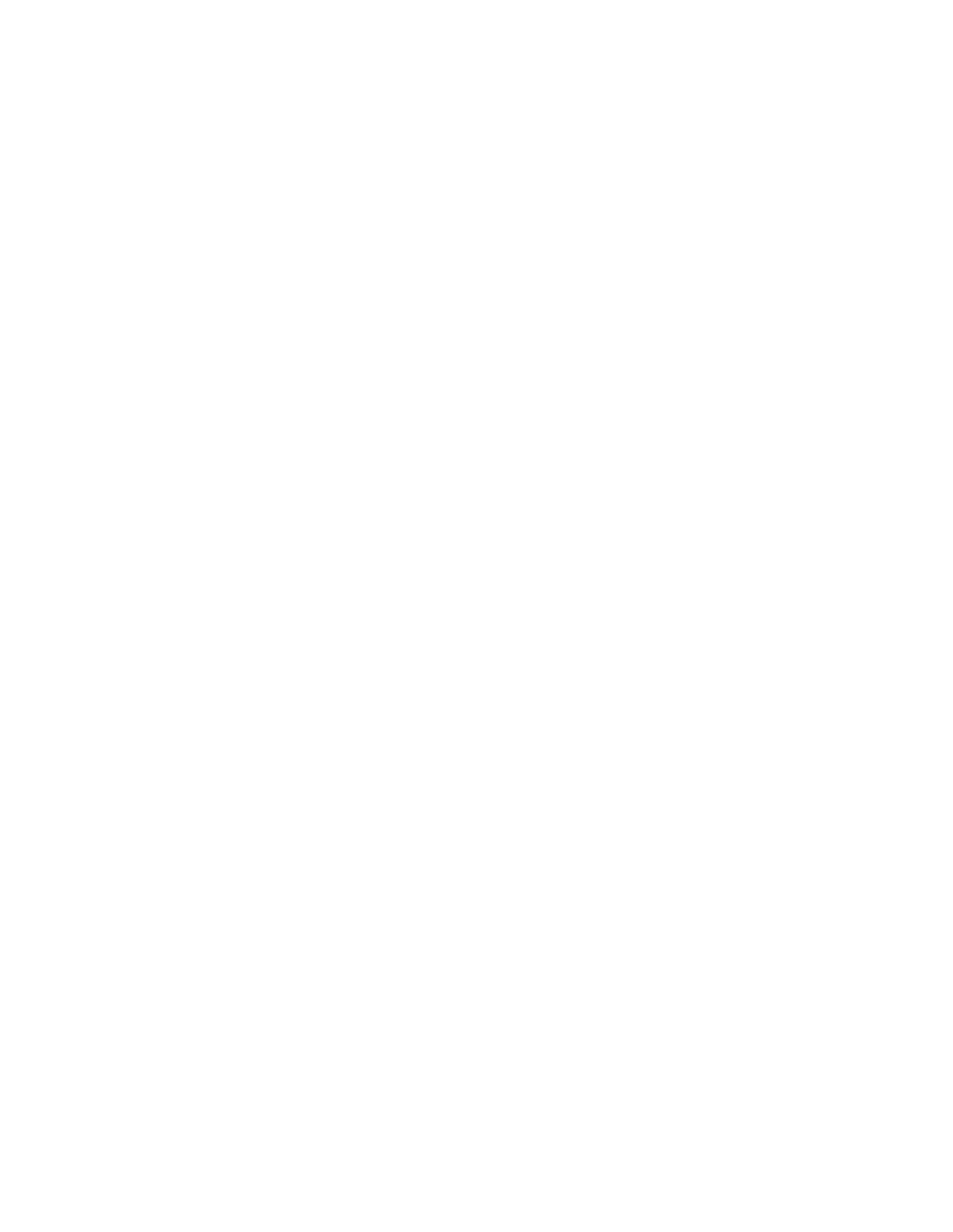I am firmly against the rezoning of the parcel located on the southwest corner of Dynamite and Tatum (PUD Z-22-18).

This application is irresponsible and it violates nearly all of the zoning standards in the area. Residents purchased their homes based on C-1 zoning and the entire community will be directly and negatively impacted by the proposed development. This application is not about serving or improving a community. This application is about a cash grab for a select few at the direct expense of the community it allegedly wants to serve.

Councilman Waring, your constituents, neighbors and friends have spoken for the second time, in overwhelming numbers. A C-2 business does NOT belong on this parcel and we will never support a C-2 business on this parcel.

As the elected official with jurisdiction over of this application, we are requesting your support by demonstrating a swift response to the staggering opposition to this application. We've listened. We ask that you listen and put the inevitable dagger in PUD Z-22-18 so that our community, as well as the Developer, can refocus our energy on other important issues.

Danny @gmail.com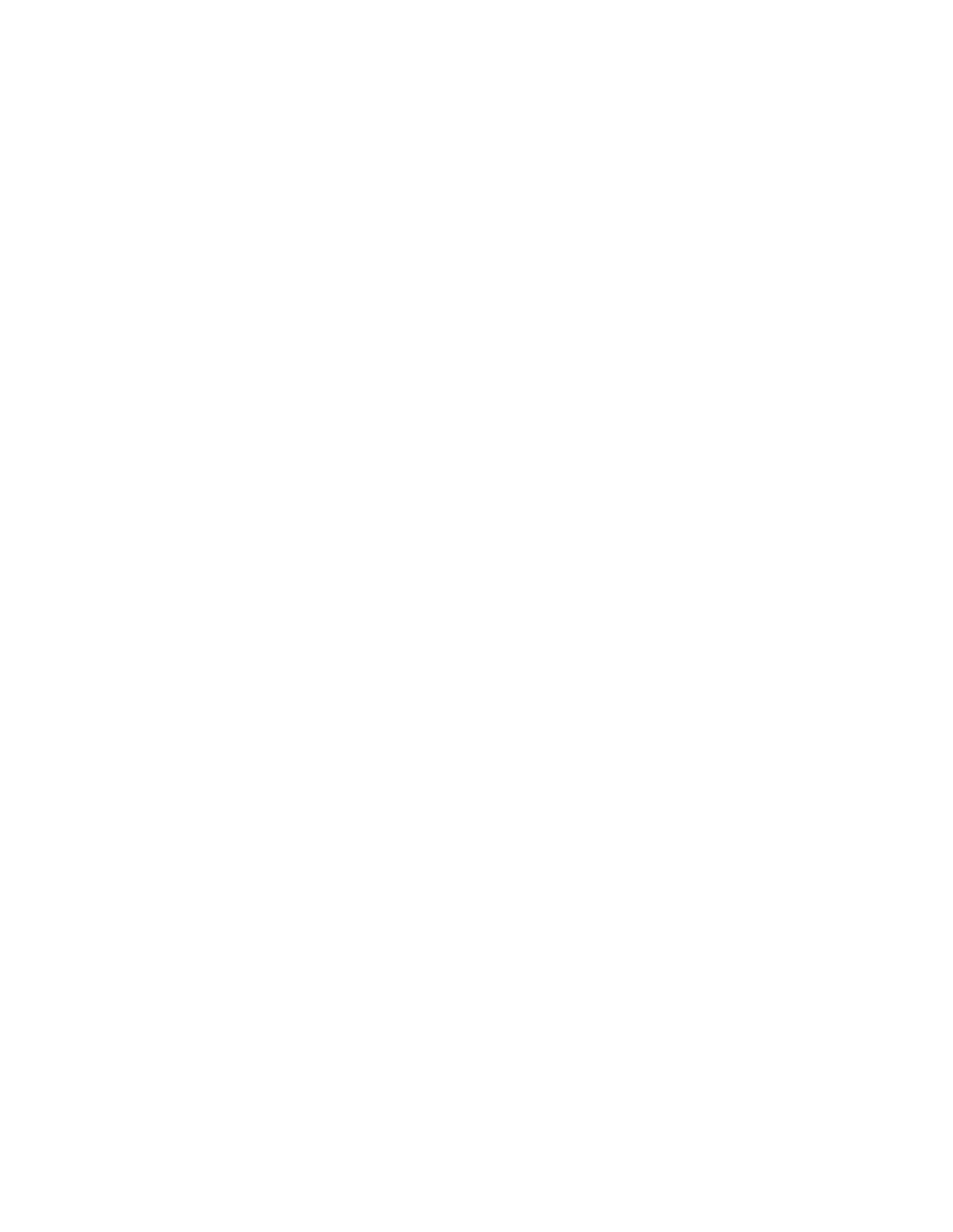I am firmly against the rezoning of the parcel located on the southwest corner of Dynamite and Tatum (PUD Z-22-18).

This application is irresponsible and it violates nearly all of the zoning standards in the area. Residents purchased their homes based on C-1 zoning and the entire community will be directly and negatively impacted by the proposed development. This application is not about serving or improving a community. This application is about a cash grab for a select few at the direct expense of the community it allegedly wants to serve.

Councilman Waring, your constituents, neighbors and friends have spoken for the second time, in overwhelming numbers. A C-2 business does NOT belong on this parcel and we will never support a C-2 business on this parcel.

As the elected official with jurisdiction over of this application, we are requesting your support by demonstrating a swift response to the staggering opposition to this application. We've listened. We ask that you listen and put the inevitable dagger in PUD Z-22-18 so that our community, as well as the Developer, can refocus our energy on other important issues.

| Marial |          |
|--------|----------|
|        | @COX.NET |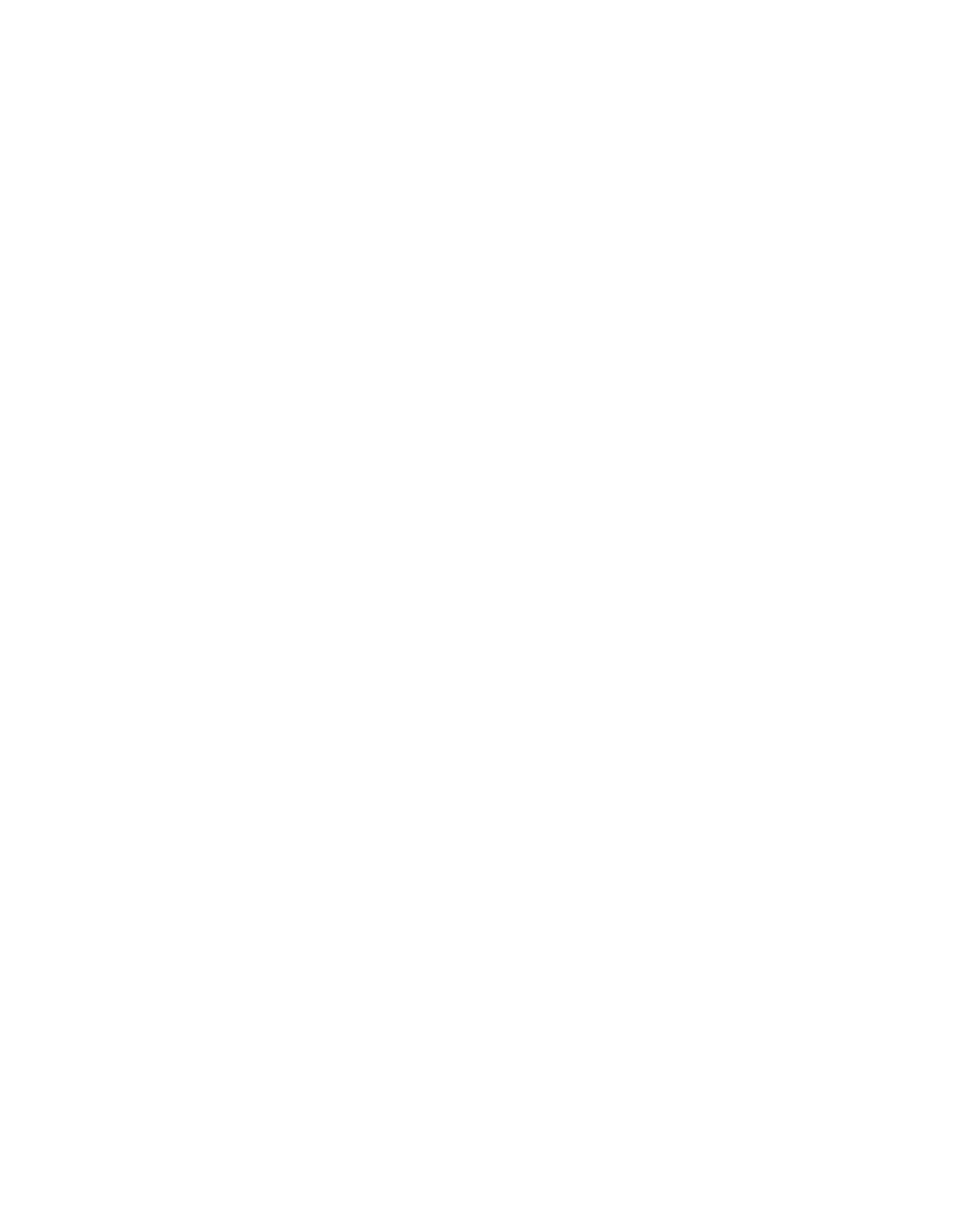I am firmly against the rezoning of the parcel located on the southwest corner of Dynamite and Tatum (PUD Z-22-18).

This application is irresponsible and it violates nearly all of the zoning standards in the area. Residents purchased their homes based on C-1 zoning and the entire community will be directly and negatively impacted by the proposed development. This application is not about serving or improving a community. This application is about a cash grab for a select few at the direct expense of the community it allegedly wants to serve.

Councilman Waring, your constituents, neighbors and friends have spoken for the second time, in overwhelming numbers. A C-2 business does NOT belong on this parcel and we will never support a C-2 business on this parcel.

As the elected official with jurisdiction over of this application, we are requesting your support by demonstrating a swift response to the staggering opposition to this application. We've listened. We ask that you listen and put the inevitable dagger in PUD Z-22-18 so that our community, as well as the Developer, can refocus our energy on other important issues.

| Adaml |            |
|-------|------------|
|       | @gmail.com |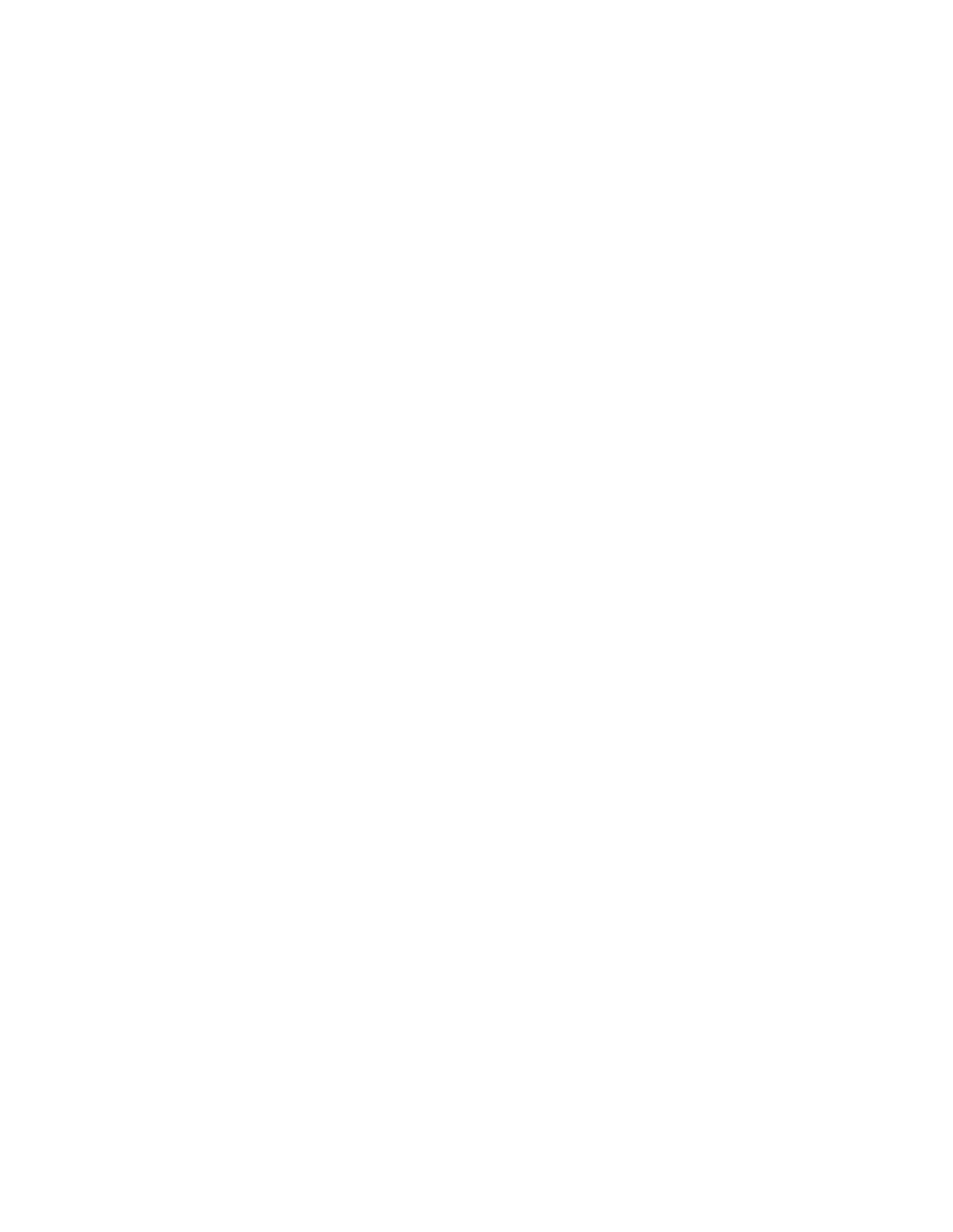I am firmly against the rezoning of the parcel located on the southwest corner of Dynamite and Tatum (PUD Z-22-18).

This application is irresponsible and it violates nearly all of the zoning standards in the area. Residents purchased their homes based on C-1 zoning and the entire community will be directly and negatively impacted by the proposed development. This application is not about serving or improving a community. This application is about a cash grab for a select few at the direct expense of the community it allegedly wants to serve.

Councilman Waring, your constituents, neighbors and friends have spoken for the second time, in overwhelming numbers. A C-2 business does NOT belong on this parcel and we will never support a C-2 business on this parcel.

As the elected official with jurisdiction over of this application, we are requesting your support by demonstrating a swift response to the staggering opposition to this application. We've listened. We ask that you listen and put the inevitable dagger in PUD Z-22-18 so that our community, as well as the Developer, can refocus our energy on other important issues.

Melissa @gmail.com

Phoenix, Arizona 85331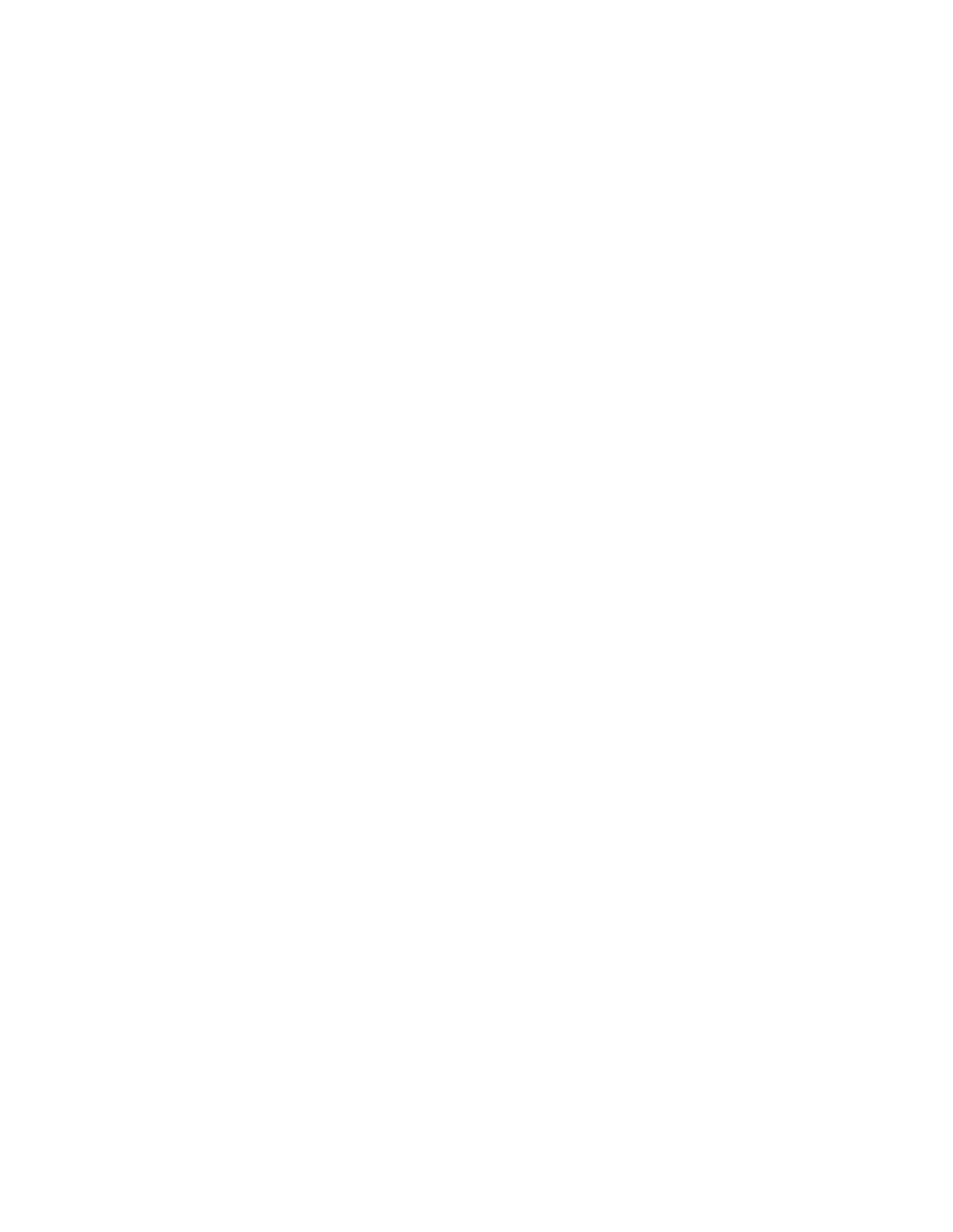I am firmly against the rezoning of the parcel located on the southwest corner of Dynamite and Tatum (PUD Z-22-18).

This application is irresponsible and it violates nearly all of the zoning standards in the area. Residents purchased their homes based on C-1 zoning and the entire community will be directly and negatively impacted by the proposed development. This application is not about serving or improving a community. This application is about a cash grab for a select few at the direct expense of the community it allegedly wants to serve.

Councilman Waring, your constituents, neighbors and friends have spoken for the second time, in overwhelming numbers. A C-2 business does NOT belong on this parcel and we will never support a C-2 business on this parcel.

As the elected official with jurisdiction over of this application, we are requesting your support by demonstrating a swift response to the staggering opposition to this application. We've listened. We ask that you listen and put the inevitable dagger in PUD Z-22-18 so that our community, as well as the Developer, can refocus our energy on other important issues.

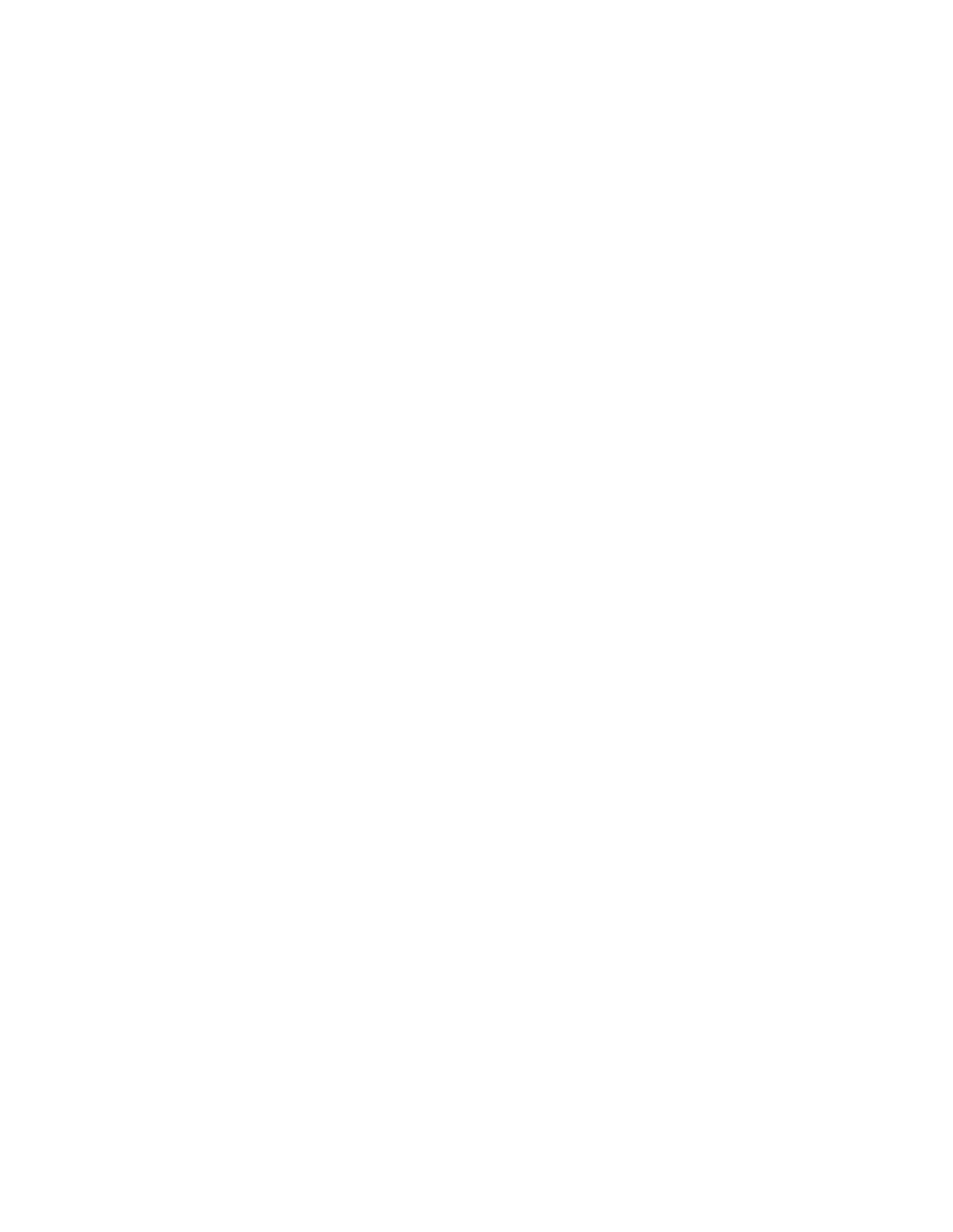I am firmly against the rezoning of the parcel located on the southwest corner of Dynamite and Tatum (PUD Z-22-18).

This application is irresponsible and it violates nearly all of the zoning standards in the area. Residents purchased their homes based on C-1 zoning and the entire community will be directly and negatively impacted by the proposed development. This application is not about serving or improving a community. This application is about a cash grab for a select few at the direct expense of the community it allegedly wants to serve.

Councilman Waring, your constituents, neighbors and friends have spoken for the second time, in overwhelming numbers. A C-2 business does NOT belong on this parcel and we will never support a C-2 business on this parcel.

As the elected official with jurisdiction over of this application, we are requesting your support by demonstrating a swift response to the staggering opposition to this application. We've listened. We ask that you listen and put the inevitable dagger in PUD Z-22-18 so that our community, as well as the Developer, can refocus our energy on other important issues.



Scottsdale , Arizona 85258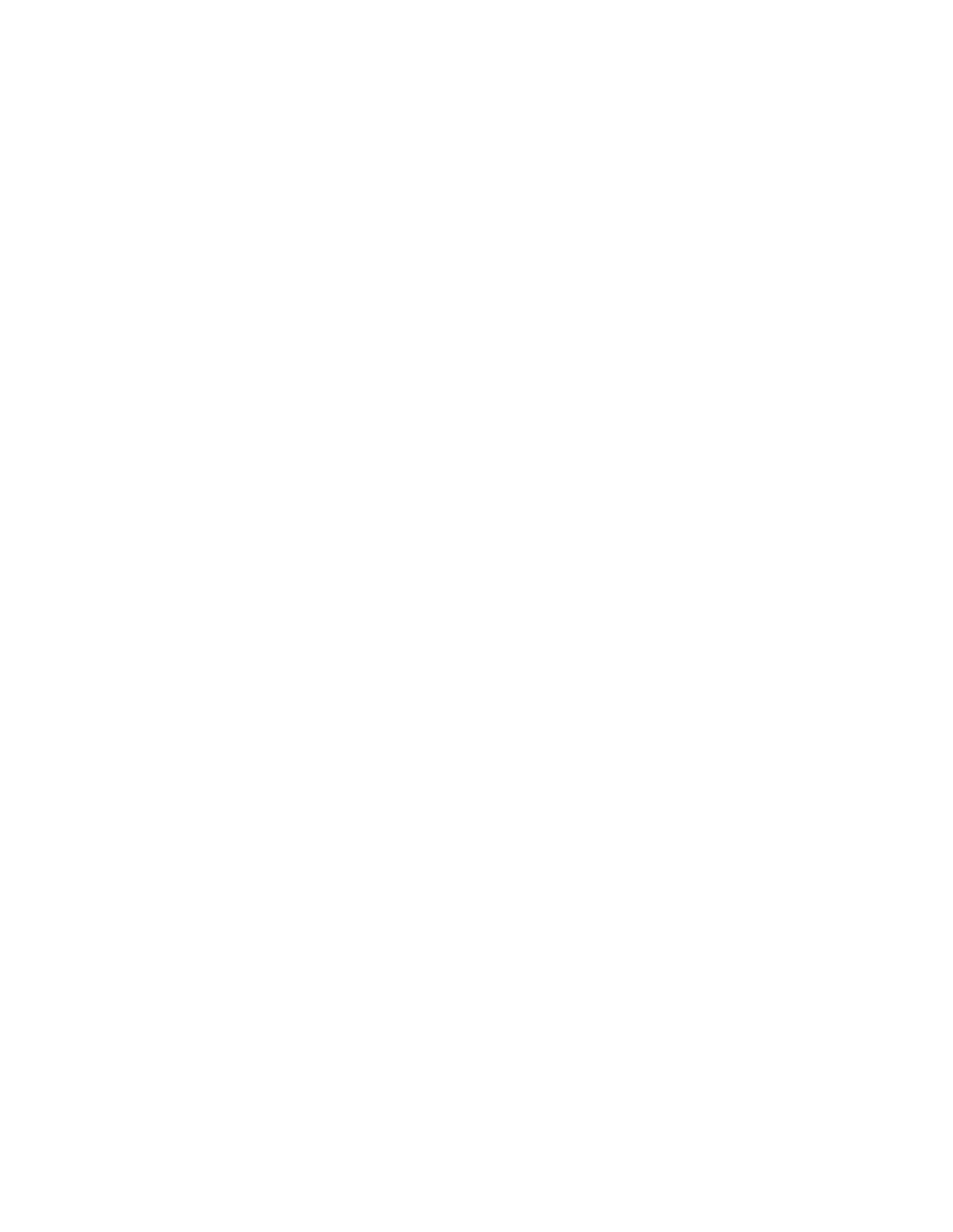I am firmly against the rezoning of the parcel located on the southwest corner of Dynamite and Tatum (PUD Z-22-18).

This application is irresponsible and it violates nearly all of the zoning standards in the area. Residents purchased their homes based on C-1 zoning and the entire community will be directly and negatively impacted by the proposed development. This application is not about serving or improving a community. This application is about a cash grab for a select few at the direct expense of the community it allegedly wants to serve.

Councilman Waring, your constituents, neighbors and friends have spoken for the second time, in overwhelming numbers. A C-2 business does NOT belong on this parcel and we will never support a C-2 business on this parcel.

As the elected official with jurisdiction over of this application, we are requesting your support by demonstrating a swift response to the staggering opposition to this application. We've listened. We ask that you listen and put the inevitable dagger in PUD Z-22-18 so that our community, as well as the Developer, can refocus our energy on other important issues.

Jerry @nationalnnn.com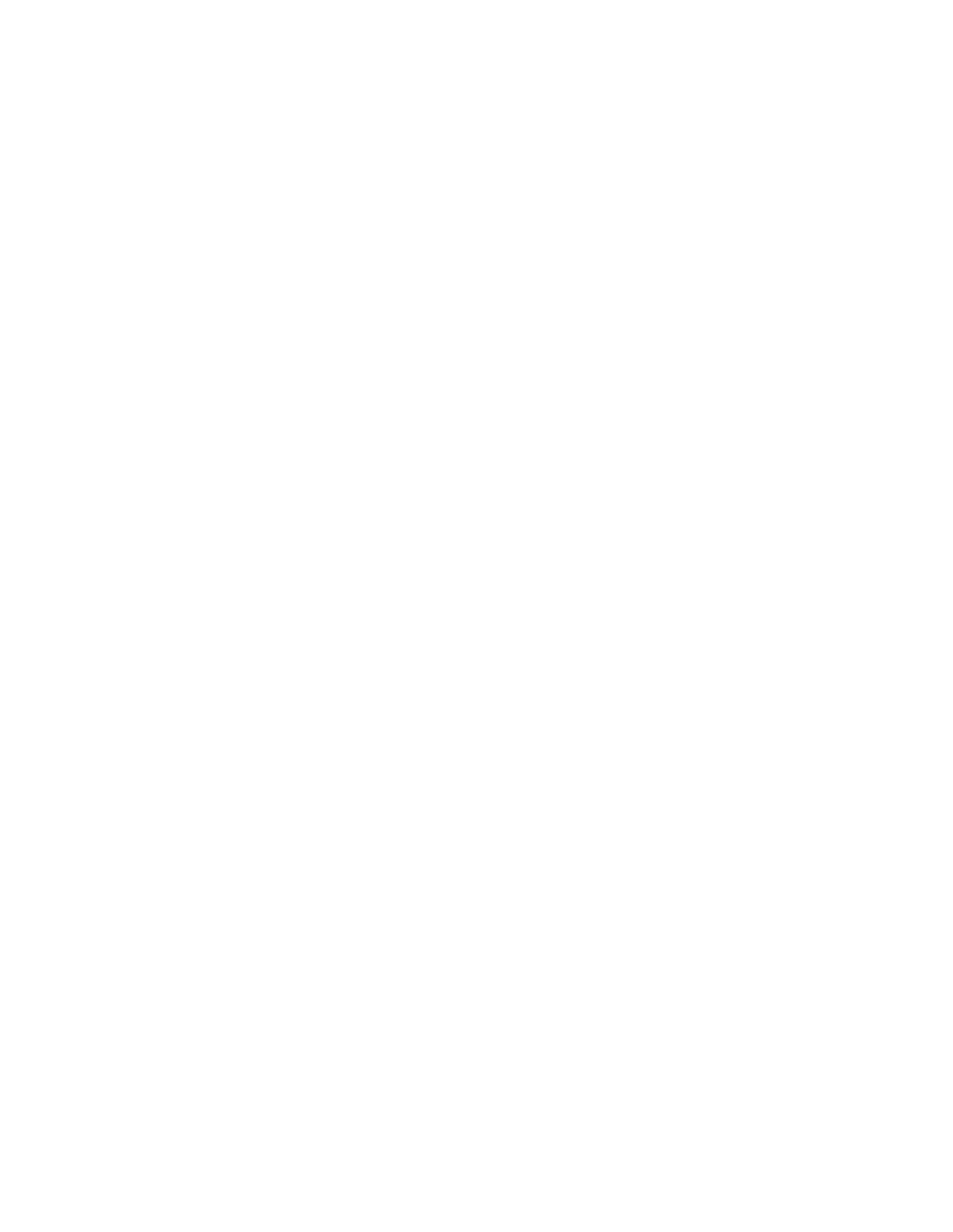I am firmly against the rezoning of the parcel located on the southwest corner of Dynamite and Tatum (PUD Z-22-18).

This application is irresponsible and it violates nearly all of the zoning standards in the area. Residents purchased their homes based on C-1 zoning and the entire community will be directly and negatively impacted by the proposed development. This application is not about serving or improving a community. This application is about a cash grab for a select few at the direct expense of the community it allegedly wants to serve.

Councilman Waring, your constituents, neighbors and friends have spoken for the second time, in overwhelming numbers. A C-2 business does NOT belong on this parcel and we will never support a C-2 business on this parcel.

As the elected official with jurisdiction over of this application, we are requesting your support by demonstrating a swift response to the staggering opposition to this application. We've listened. We ask that you listen and put the inevitable dagger in PUD Z-22-18 so that our community, as well as the Developer, can refocus our energy on other important issues.

Angrla @yahoo.com

Mesa, Arizona 85203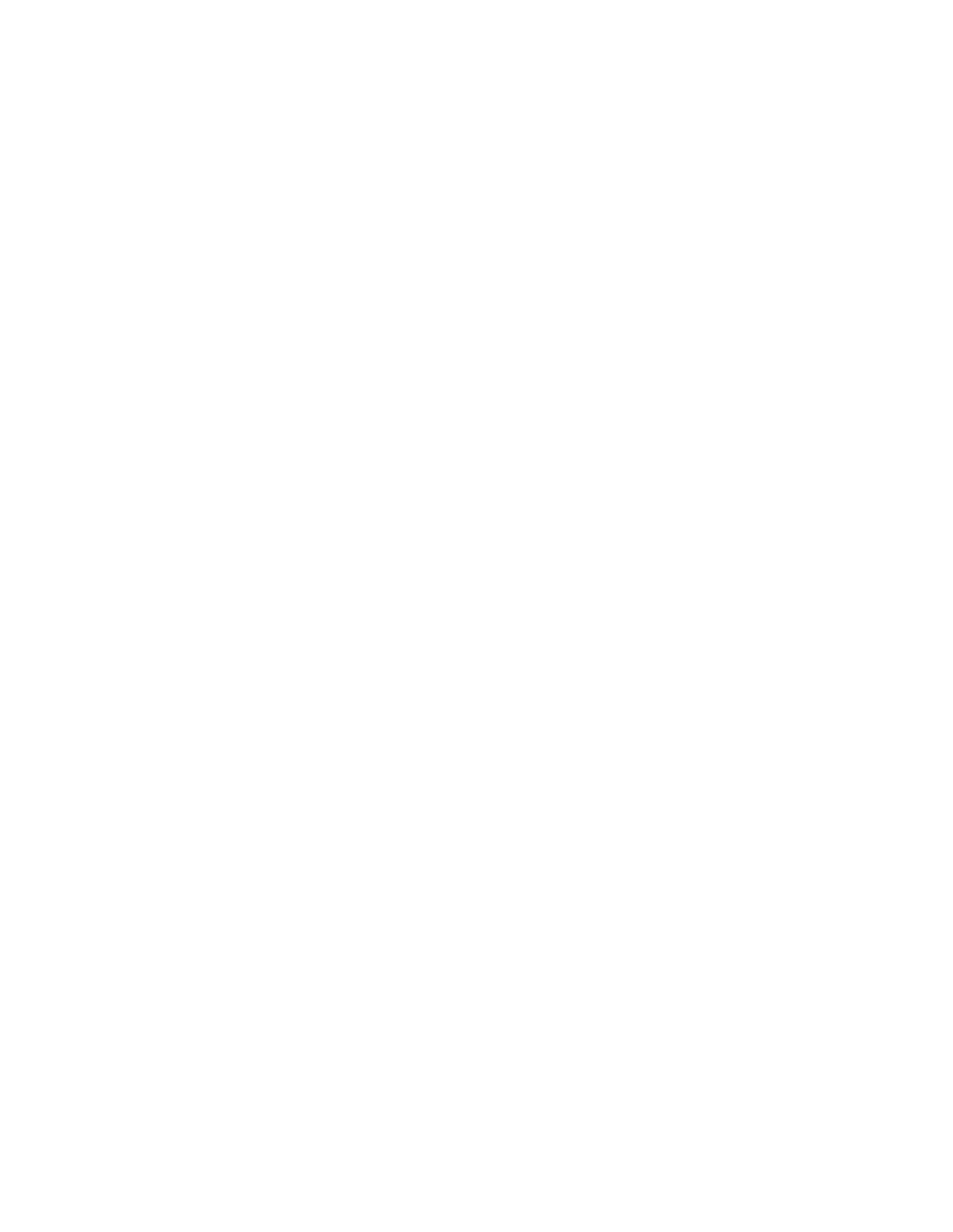I am firmly against the rezoning of the parcel located on the southwest corner of Dynamite and Tatum (PUD Z-22-18).

This application is irresponsible and it violates nearly all of the zoning standards in the area. Residents purchased their homes based on C-1 zoning and the entire community will be directly and negatively impacted by the proposed development. This application is not about serving or improving a community. This application is about a cash grab for a select few at the direct expense of the community it allegedly wants to serve.

Councilman Waring, your constituents, neighbors and friends have spoken for the second time, in overwhelming numbers. A C-2 business does NOT belong on this parcel and we will never support a C-2 business on this parcel.

As the elected official with jurisdiction over of this application, we are requesting your support by demonstrating a swift response to the staggering opposition to this application. We've listened. We ask that you listen and put the inevitable dagger in PUD Z-22-18 so that our community, as well as the Developer, can refocus our energy on other important issues.



Cave Creek , Arizona 85331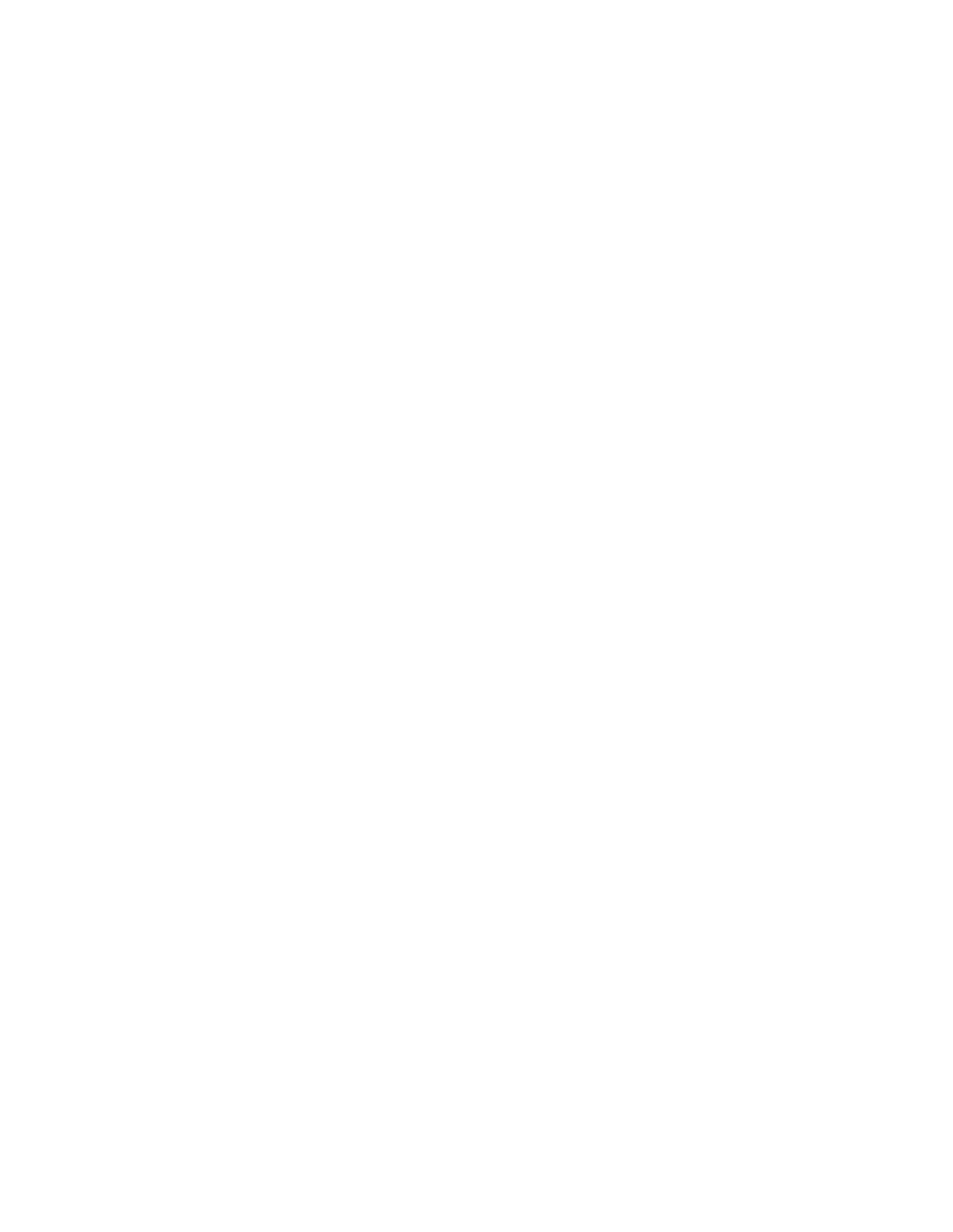I am firmly against the rezoning of the parcel located on the southwest corner of Dynamite and Tatum (PUD Z-22-18).

This application is irresponsible and it violates nearly all of the zoning standards in the area. Residents purchased their homes based on C-1 zoning and the entire community will be directly and negatively impacted by the proposed development. This application is not about serving or improving a community. This application is about a cash grab for a select few at the direct expense of the community it allegedly wants to serve.

Councilman Waring, your constituents, neighbors and friends have spoken for the second time, in overwhelming numbers. A C-2 business does NOT belong on this parcel and we will never support a C-2 business on this parcel.

As the elected official with jurisdiction over of this application, we are requesting your support by demonstrating a swift response to the staggering opposition to this application. We've listened. We ask that you listen and put the inevitable dagger in PUD Z-22-18 so that our community, as well as the Developer, can refocus our energy on other important issues.

Judy @cox.net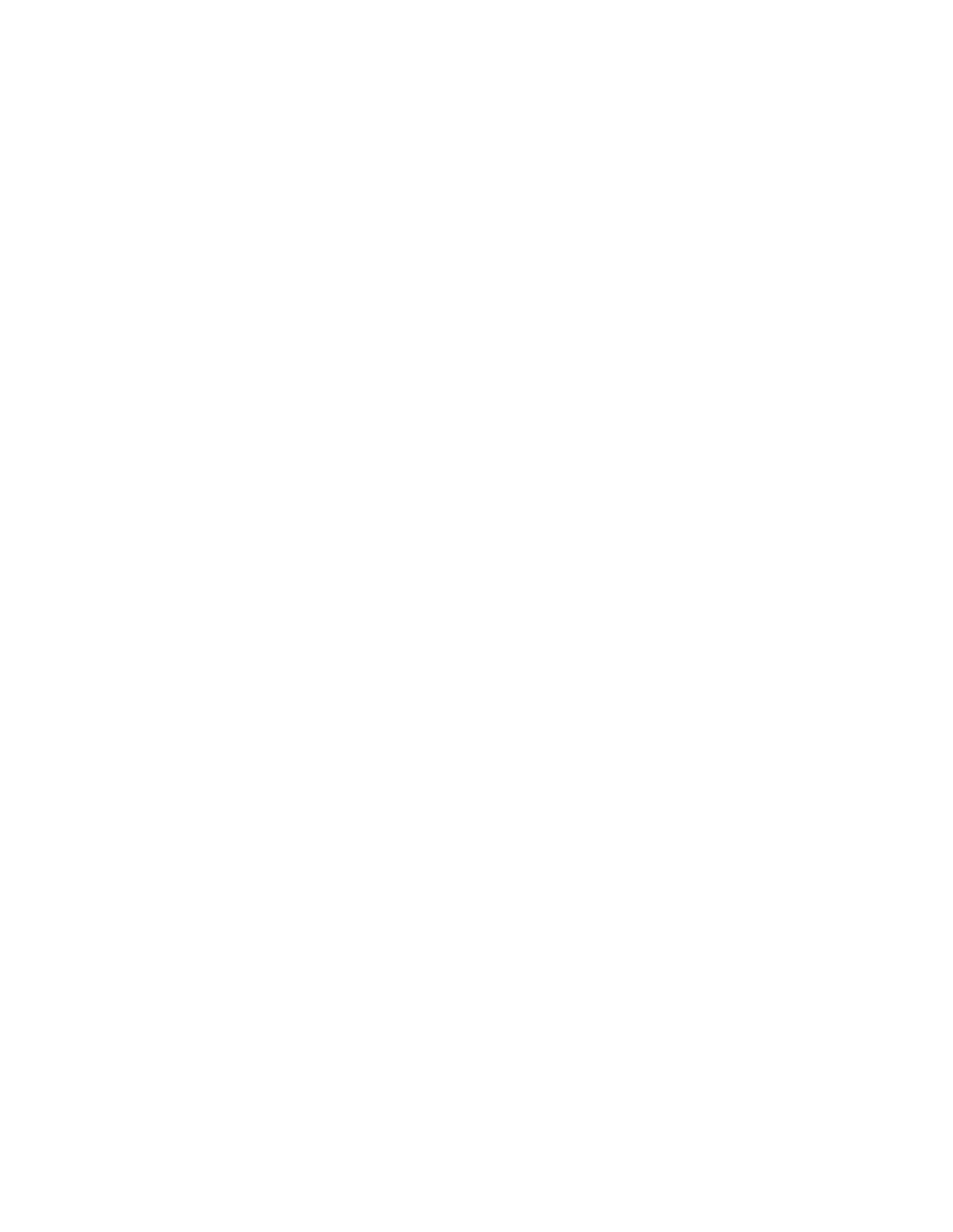I am firmly against the rezoning of the parcel located on the southwest corner of Dynamite and Tatum (PUD Z-22-18).

This application is irresponsible and it violates nearly all of the zoning standards in the area. Residents purchased their homes based on C-1 zoning and the entire community will be directly and negatively impacted by the proposed development. This application is not about serving or improving a community. This application is about a cash grab for a select few at the direct expense of the community it allegedly wants to serve.

Councilman Waring, your constituents, neighbors and friends have spoken for the second time, in overwhelming numbers. A C-2 business does NOT belong on this parcel and we will never support a C-2 business on this parcel.

As the elected official with jurisdiction over of this application, we are requesting your support by demonstrating a swift response to the staggering opposition to this application. We've listened. We ask that you listen and put the inevitable dagger in PUD Z-22-18 so that our community, as well as the Developer, can refocus our energy on other important issues.

Shawn @yahoo.com

CAVE CREEK, Arizona 85331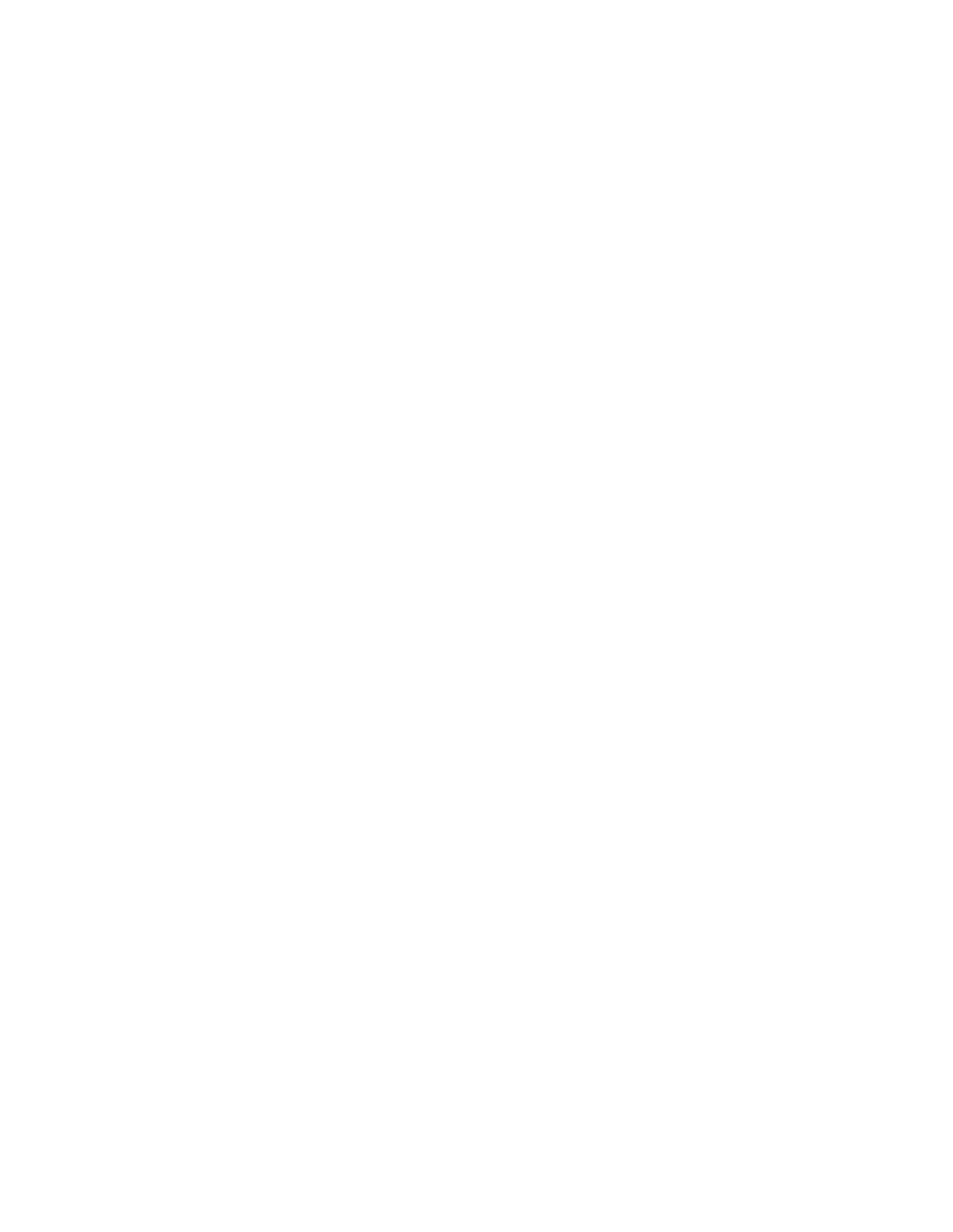I am firmly against the rezoning of the parcel located on the southwest corner of Dynamite and Tatum (PUD Z-22-18).

This application is irresponsible and it violates nearly all of the zoning standards in the area. Residents purchased their homes based on C-1 zoning and the entire community will be directly and negatively impacted by the proposed development. This application is not about serving or improving a community. This application is about a cash grab for a select few at the direct expense of the community it allegedly wants to serve.

Councilman Waring, your constituents, neighbors and friends have spoken for the second time, in overwhelming numbers. A C-2 business does NOT belong on this parcel and we will never support a C-2 business on this parcel.

As the elected official with jurisdiction over of this application, we are requesting your support by demonstrating a swift response to the staggering opposition to this application. We've listened. We ask that you listen and put the inevitable dagger in PUD Z-22-18 so that our community, as well as the Developer, can refocus our energy on other important issues.

Rat @gmail.com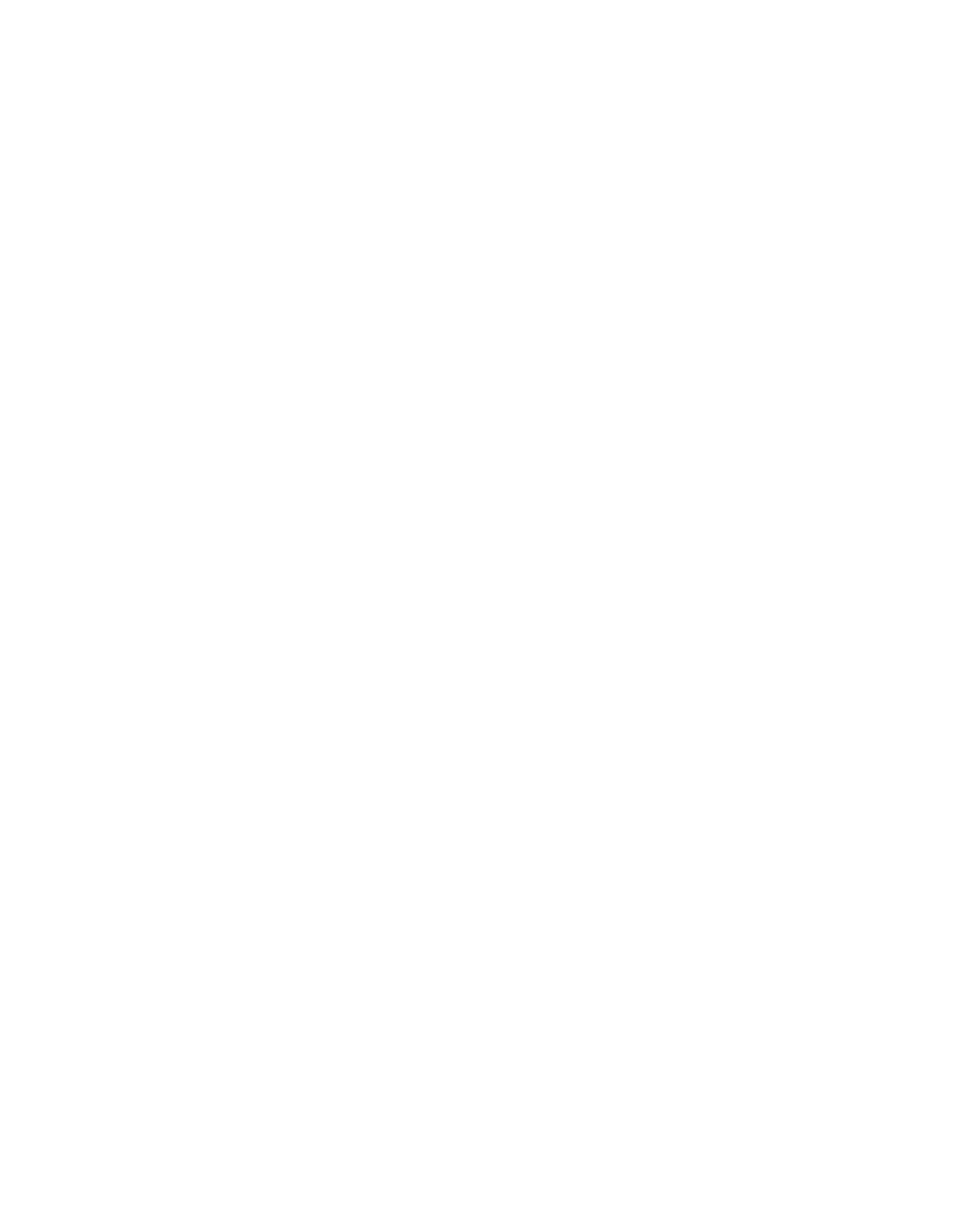I am firmly against the rezoning of the parcel located on the southwest corner of Dynamite and Tatum (PUD Z-22-18).

This application is irresponsible and it violates nearly all of the zoning standards in the area. Residents purchased their homes based on C-1 zoning and the entire community will be directly and negatively impacted by the proposed development. This application is not about serving or improving a community. This application is about a cash grab for a select few at the direct expense of the community it allegedly wants to serve.

Councilman Waring, your constituents, neighbors and friends have spoken for the second time, in overwhelming numbers. A C-2 business does NOT belong on this parcel and we will never support a C-2 business on this parcel.

As the elected official with jurisdiction over of this application, we are requesting your support by demonstrating a swift response to the staggering opposition to this application. We've listened. We ask that you listen and put the inevitable dagger in PUD Z-22-18 so that our community, as well as the Developer, can refocus our energy on other important issues.

Sandra @gmail.com